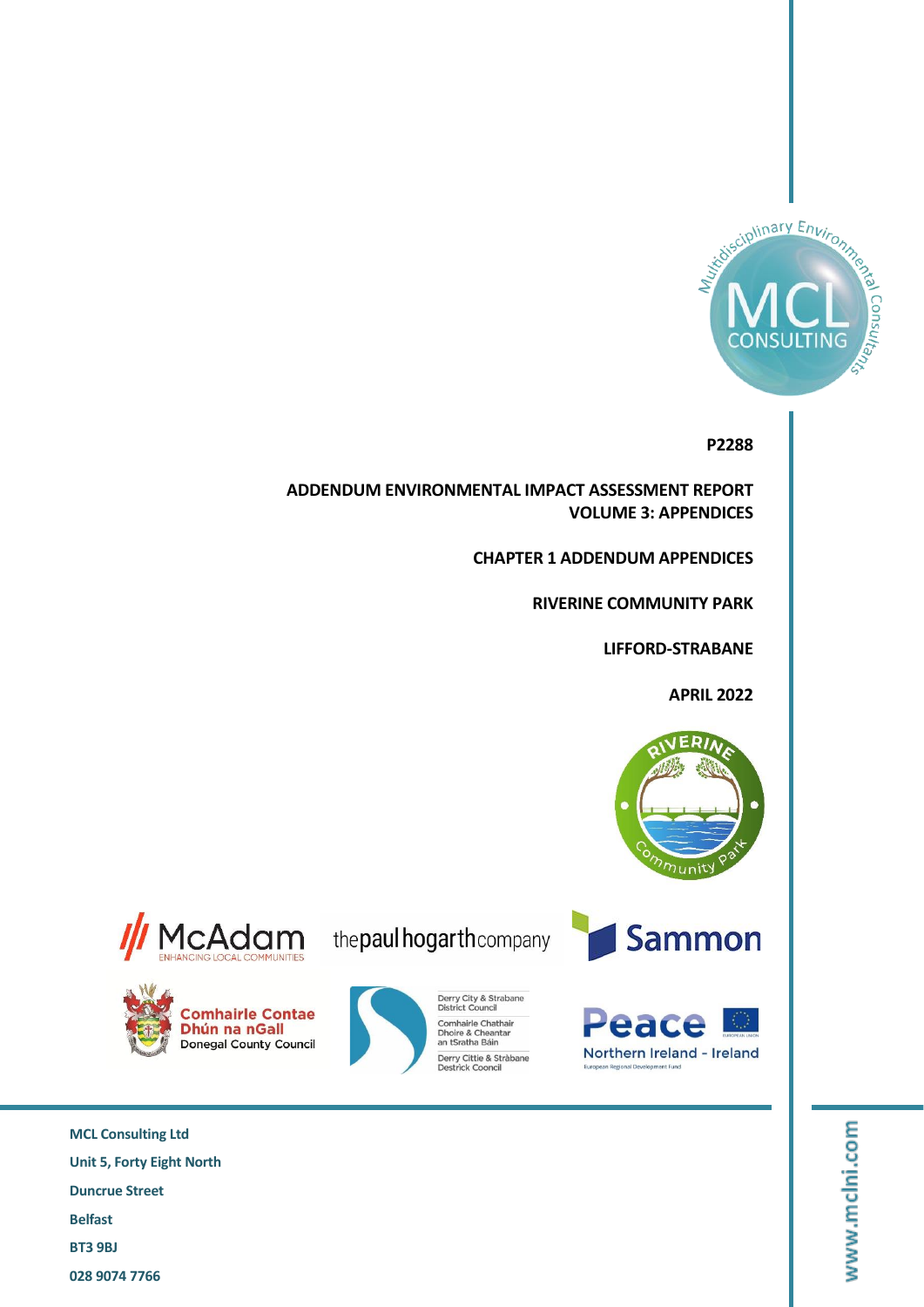# **Appendix 1-1**

### **Statements of Authority**

No amendments and therefore not provided within Addendum EIAR

Please refer to originally submitted document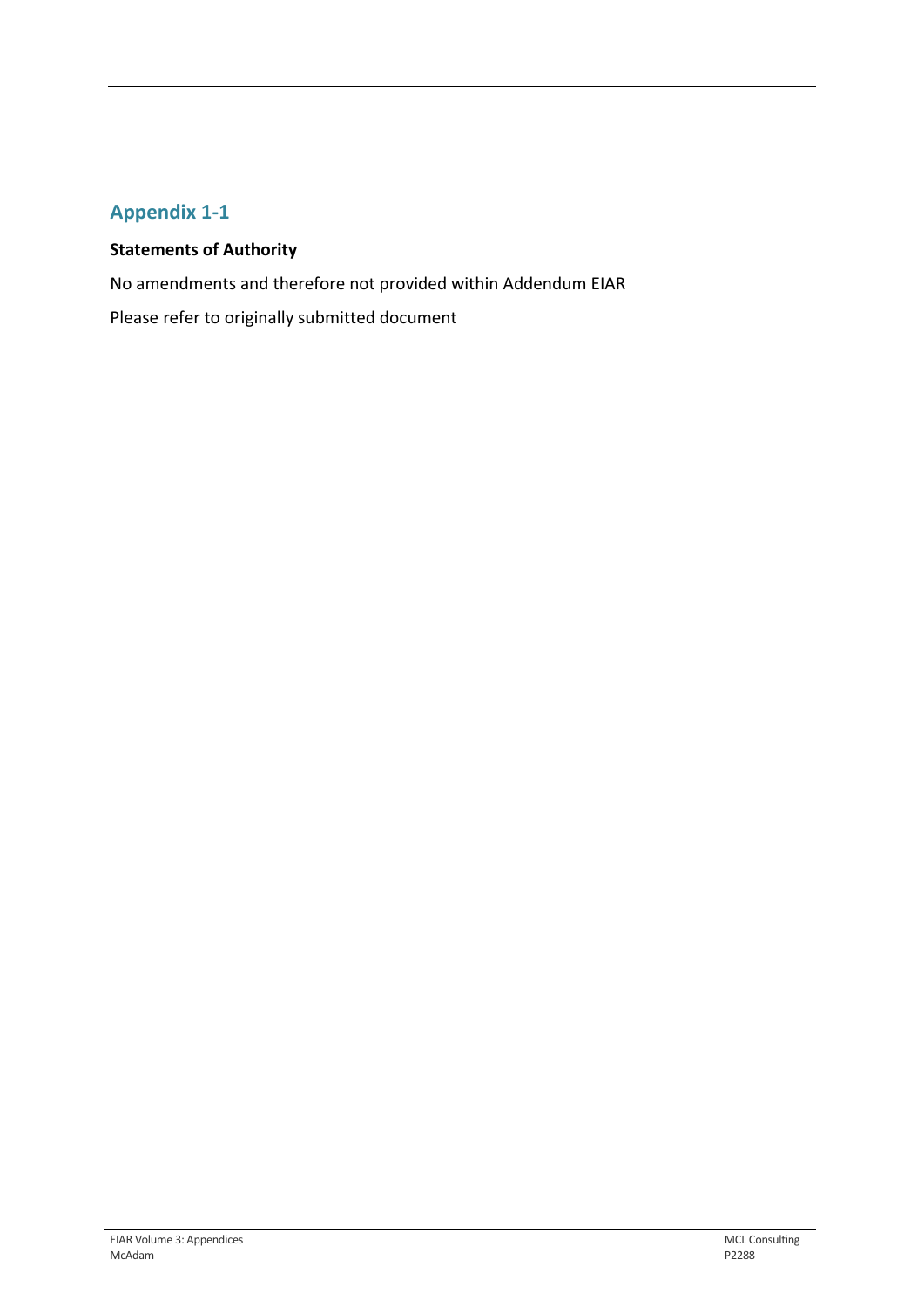## **Appendix 1-2**

**Lifford Schedule of Mitigation Measures**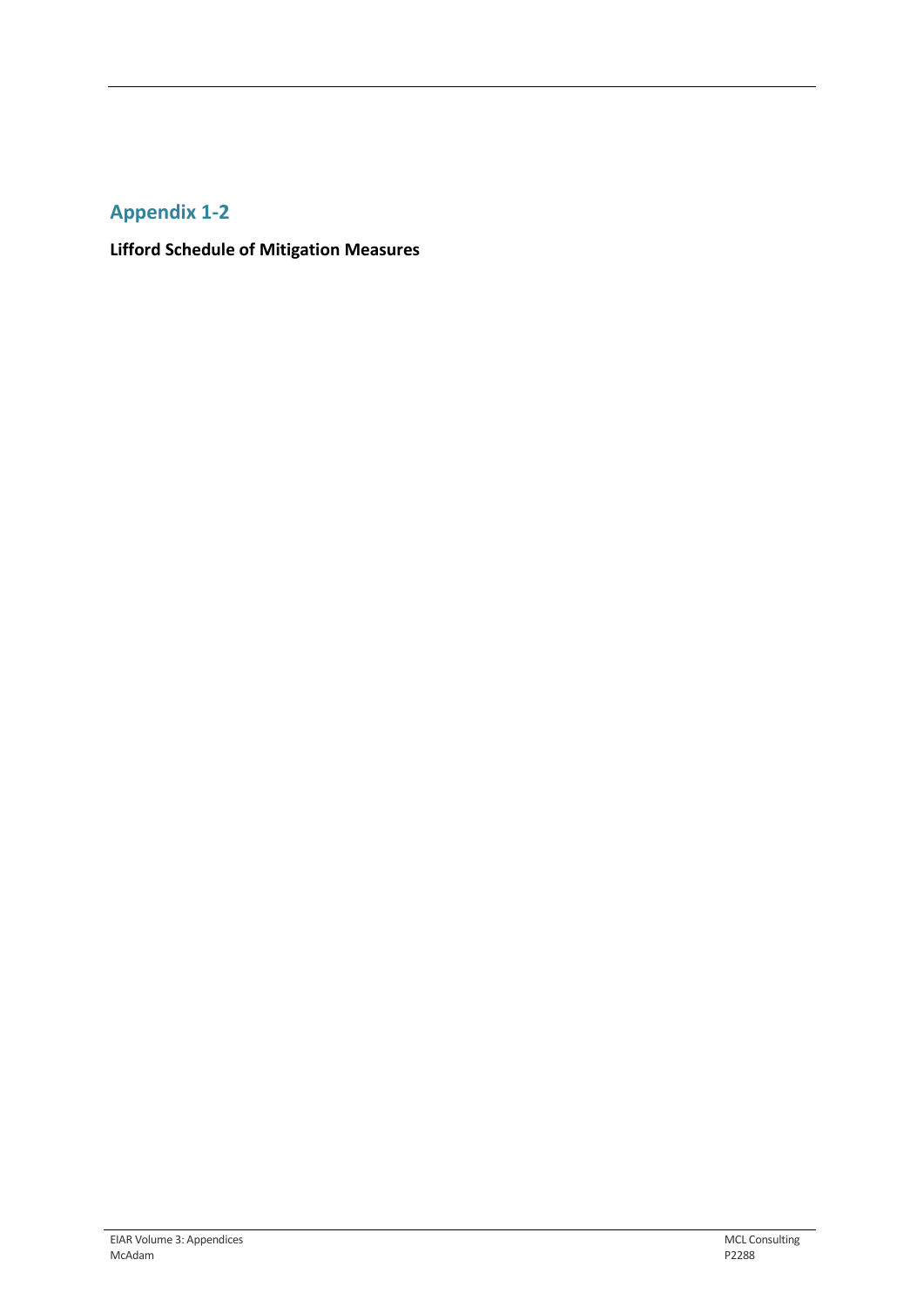#### **Appendix 1.2 – Lifford Schedule of Mitigation Measures**

| <b>Environmental</b><br><b>Topic</b> | <b>Potential Impacts</b><br>(without Mitigation) | <b>Mitigation Measures</b>                                                                 | <b>Phase</b>   |
|--------------------------------------|--------------------------------------------------|--------------------------------------------------------------------------------------------|----------------|
| Biodiversity                         | General disturbance of all Fauna                 | During the construction phase noise may cause disturbance, therefore the adoption of best  | Construction & |
|                                      |                                                  | practice as defined by the Control of Pollution Act 1974 should be implemented.            | Operational    |
|                                      |                                                  | All noise caused by machines should be minimised and should operate during daytime         |                |
|                                      |                                                  | hours only as agreed with the council.                                                     |                |
|                                      |                                                  | With regards to dust it should be ensured that an adequate supply of water is available on |                |
|                                      |                                                  | site for effective dust suppression.                                                       |                |
|                                      |                                                  | No light should be directed onto woodland features during the construction or              |                |
|                                      |                                                  | operational phase.                                                                         |                |
|                                      |                                                  | No excavations are to be left uncovered or without a means of egress (a sloped plank       |                |
|                                      |                                                  | for example) overnight, as otters may fall in or enter in search of food and become        |                |
|                                      |                                                  | trapped.                                                                                   |                |
|                                      |                                                  | No buildings or storage units are to be left open overnight, as wildlife may enter and     |                |
|                                      |                                                  | become trapped.                                                                            |                |
|                                      |                                                  | No poisonous or potentially harmful substances or materials are to be left unsecured       |                |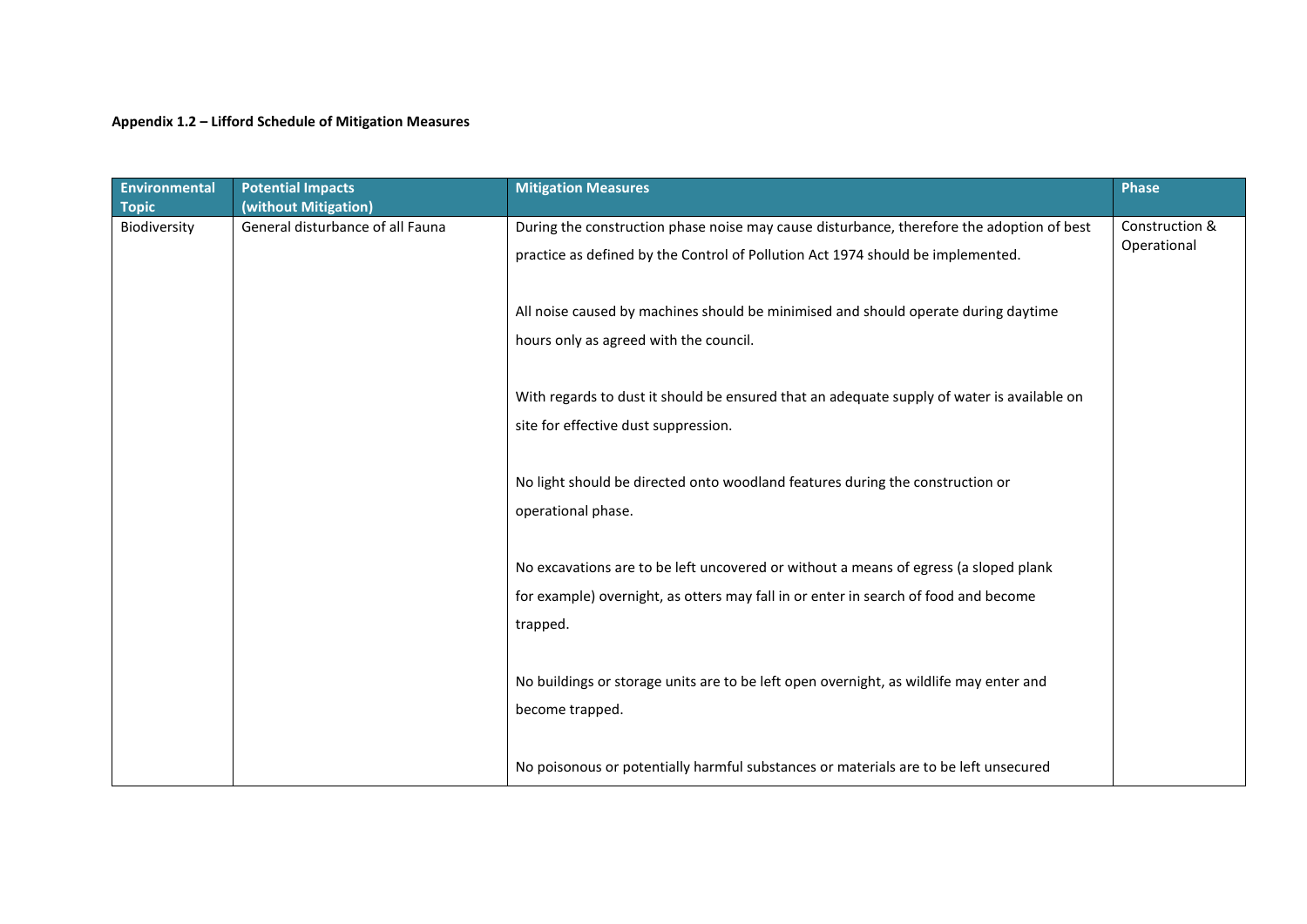| <b>Environmental</b> | <b>Potential Impacts</b> | <b>Mitigation Measures</b>                                                                                                                                                                | <b>Phase</b>   |
|----------------------|--------------------------|-------------------------------------------------------------------------------------------------------------------------------------------------------------------------------------------|----------------|
| <b>Topic</b>         | (without Mitigation)     |                                                                                                                                                                                           |                |
|                      |                          | overnight.                                                                                                                                                                                |                |
|                      |                          | The use of rodenticides for any pest control are prohibited on site.                                                                                                                      |                |
|                      |                          | No vehicles or machinery are to be used installing any fencing or exclusion gates.                                                                                                        |                |
|                      | Disturbance of Otters    | If an otter is discovered or any activity suggesting otters have been disturbed during                                                                                                    | Construction & |
|                      |                          | construction, all work must cease immediately, and the ecologist should be notified as soon                                                                                               | Operational    |
|                      |                          | as possible to detail how to proceed.                                                                                                                                                     |                |
|                      |                          | It is also recommended that compensatory planting scheme be carried out in order to<br>recreate foraging habitat which may be lost due to the proposed site plans.                        |                |
|                      |                          |                                                                                                                                                                                           |                |
|                      |                          | A minimum of 15 metres should be maintained as a buffer between the proposed<br>development and surrounding water courses.                                                                |                |
|                      |                          |                                                                                                                                                                                           |                |
|                      |                          | Fencing designs should provide unrestricted access to the site for the otters in an effort to                                                                                             |                |
|                      |                          | allow otters to use their extended foraging grounds.                                                                                                                                      |                |
|                      |                          | A surface water management plan must be prepared and implemented prior to construction                                                                                                    |                |
|                      |                          | works to avoid potential impacts on the water courses and water quality.                                                                                                                  |                |
|                      |                          | Either a small culvert or small ledge structure must be worked into the bridge landing areas<br>to allow otters free land access across the areas where the bridge makes contact with the |                |
|                      |                          |                                                                                                                                                                                           |                |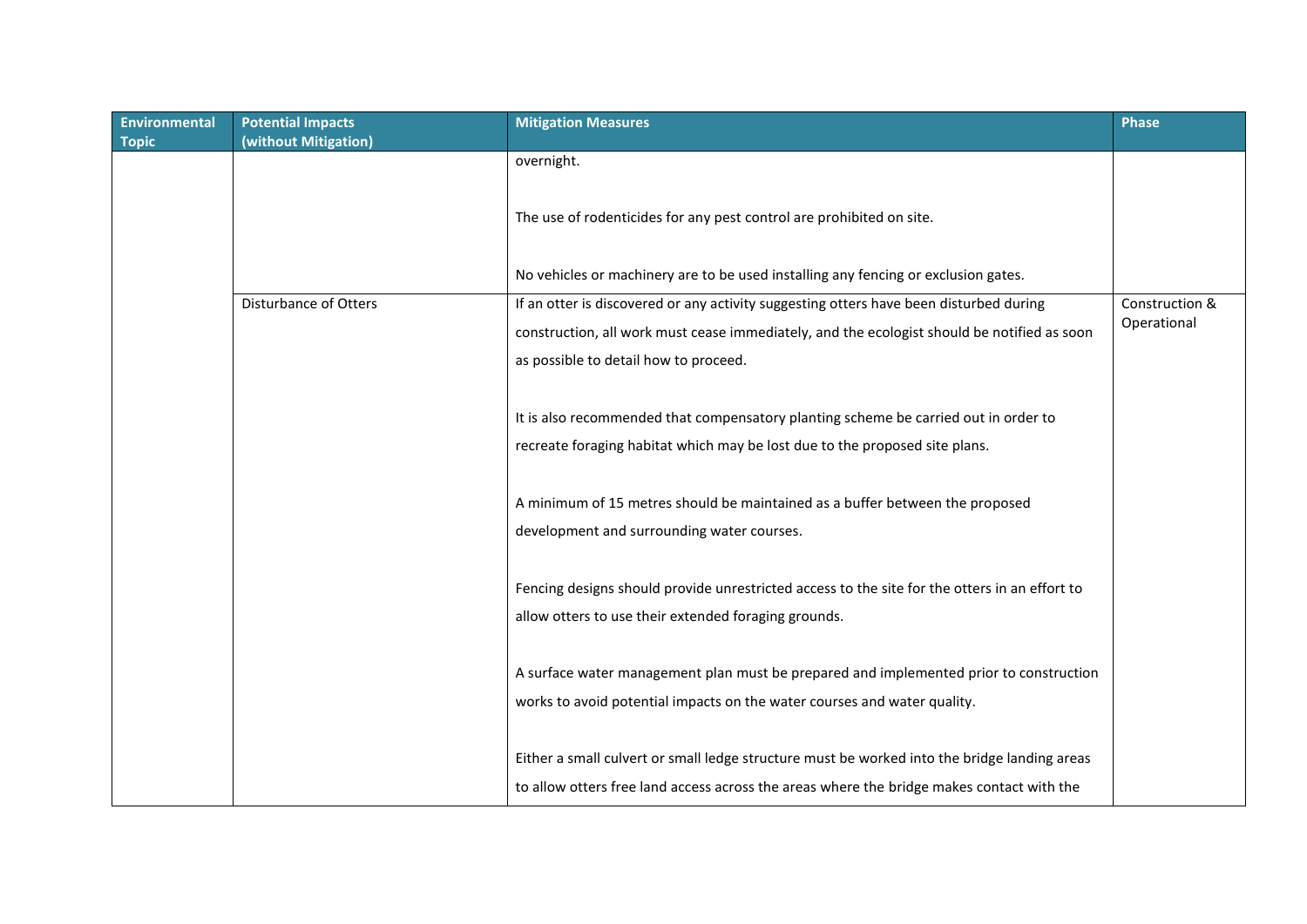| <b>Environmental</b><br><b>Topic</b> | <b>Potential Impacts</b><br>(without Mitigation) | <b>Mitigation Measures</b>                                                                       | <b>Phase</b> |
|--------------------------------------|--------------------------------------------------|--------------------------------------------------------------------------------------------------|--------------|
|                                      |                                                  | banks of the River Foyle. These culverts or ledges will follow best practice guidance and meet   |              |
|                                      |                                                  | current specifications for dimensions. These culverts/ledges must be of minimum 500mm x          |              |
|                                      |                                                  | 600mm diameter and be at least 150mm above the highest water level and run the length of         |              |
|                                      |                                                  | the bridge landing sites extending past the bridge landing to re-join the riverbank allowing     |              |
|                                      |                                                  | the otters free unhindered access along the riverbanks out of the water.                         |              |
|                                      |                                                  |                                                                                                  |              |
|                                      |                                                  | A compensatory planting scheme will have to be implemented following the construction            |              |
|                                      |                                                  | phase in order to re-create foraging habitat which may be lost or damaged due to the             |              |
|                                      |                                                  |                                                                                                  |              |
|                                      |                                                  | proposed site plans                                                                              |              |
|                                      |                                                  |                                                                                                  |              |
|                                      |                                                  | The re-planting scheme implemented must use native riverine species for the restoration of       |              |
|                                      |                                                  | the bank habitats temporarily damaged and lost during the construction works. This should        |              |
|                                      |                                                  | also include increasing the size of the thin corridor of reed and large sedge swamp habitat      |              |
|                                      |                                                  | located along the riverine corridor. This type of habitat is highly vital to riverine ecosystems |              |
|                                      |                                                  | and based on the evidence found is used heavily by the otters within the area. Re-planting       |              |
|                                      |                                                  | and restoring the temporarily lost habitat to help expand this area of reed and large sedge      |              |
|                                      |                                                  | swamp habitat will help to compensate for the permanent loss of habitat experienced from         |              |
|                                      |                                                  | the bridge landings and jetty.                                                                   |              |
|                                      |                                                  |                                                                                                  |              |
|                                      | <b>Disturbance of Badgers</b>                    | If a badger is discovered or any activity suggesting badgers have been disturbed during          | Construction |
|                                      |                                                  | construction, all work must cease immediately, and the ecologist should be notified as soon      |              |
|                                      |                                                  |                                                                                                  |              |
|                                      |                                                  | as possible to detail how to proceed.                                                            |              |
|                                      |                                                  |                                                                                                  |              |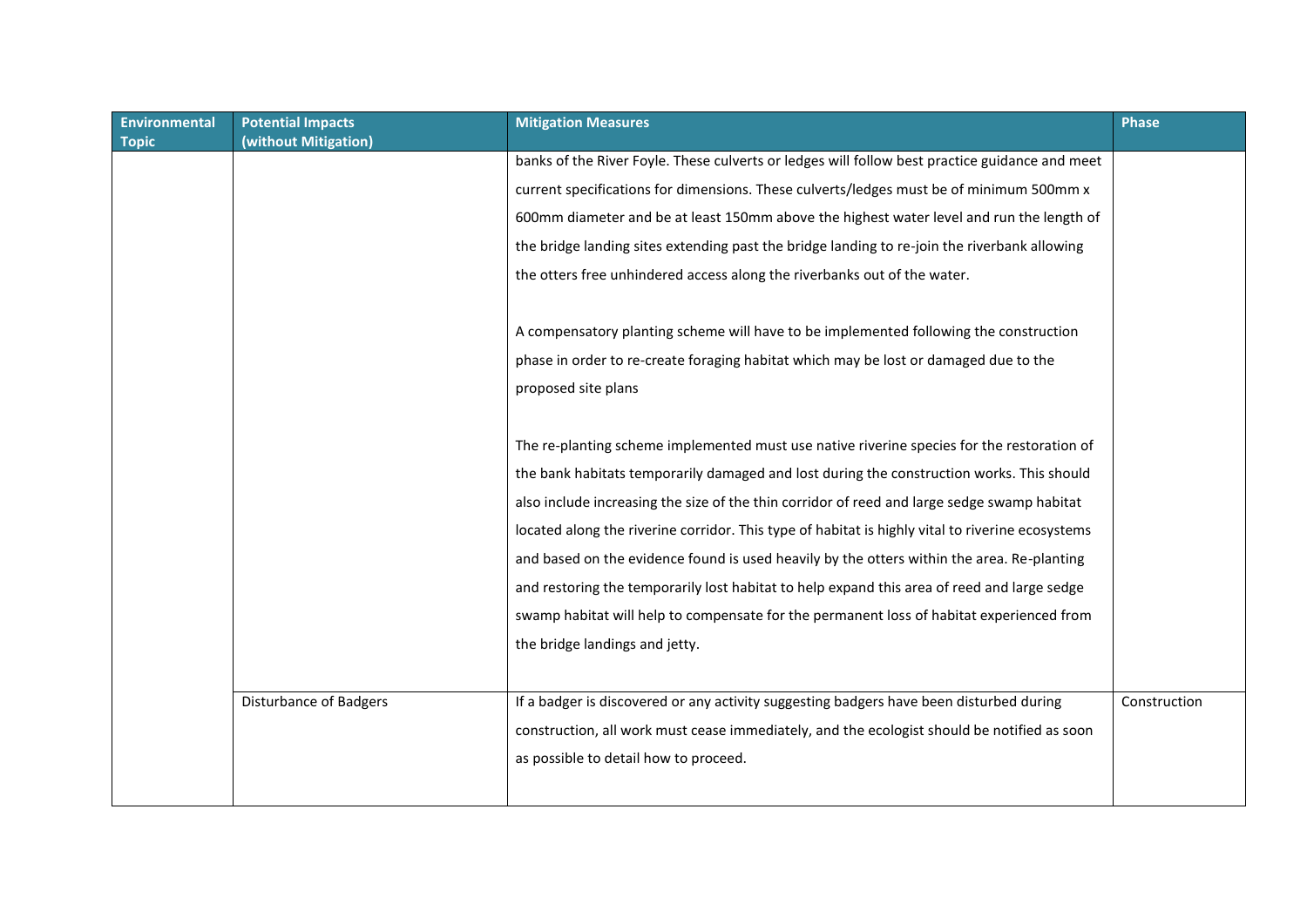| <b>Environmental</b> | <b>Potential Impacts</b>           | <b>Mitigation Measures</b>                                                                        | <b>Phase</b> |
|----------------------|------------------------------------|---------------------------------------------------------------------------------------------------|--------------|
| <b>Topic</b>         | (without Mitigation)               |                                                                                                   |              |
|                      |                                    | It is also recommended that compensatory planting scheme be carried out in order to               |              |
|                      |                                    | recreate foraging habitat which may be lost due to the proposed site plans.                       |              |
|                      | Disturbance of Atlantic Salmon and | Use of single span bridge to avoid in-channel support pier. Temporary crane platform (in the      | Construction |
|                      | <b>Riverine Habitat</b>            | river channel) and working platform (on the river bank) will need to be constructed in order      |              |
|                      |                                    | to construct and install the bridge. Mitigation of temporary works platform to prevent silt       |              |
|                      |                                    | release through design and control methods.                                                       |              |
|                      |                                    |                                                                                                   |              |
|                      |                                    | Seasonal restrictions implemented for bridge construction and associated works to minimise        |              |
|                      |                                    | impact on migratory fish.                                                                         |              |
|                      |                                    |                                                                                                   |              |
|                      |                                    | Due to the embankment works close proximity to the River Foyle there is an increased risk of      |              |
|                      |                                    | pollution from silt and debris disturbance, potential oil and hydrocarbon spills as well as       |              |
|                      |                                    | vibration disturbances. As such, it is recommended that in order to reduce these potential risks  |              |
|                      |                                    | all surface water contaminated by spoil during the embankments excavation works should be         |              |
|                      |                                    | collected and treated before discharged in order to remove and potential contaminants. Spill      |              |
|                      |                                    | kits and plant nappies must be readily available along# with the use of silt fencing and bunds    |              |
|                      |                                    | in order to capture any potential silt, oil and hydrocarbon spills and leaks. Part of the process |              |
|                      |                                    | will involve compacting the freshly laid fill in order to achieve robust embankments. This poses  |              |
|                      |                                    | a risk to aquatic species due to the potential risk of vibrations produced causing disturbance    |              |
|                      |                                    | and disorientating migratory fish e.g: during the salmon run. Similar mitigation to what has      |              |
|                      |                                    | been previously mentioned with regards to the bridge landing is required through the              |              |
|                      |                                    | implementation of low vibration methods. Conventional vibratory rollers are only to be used       |              |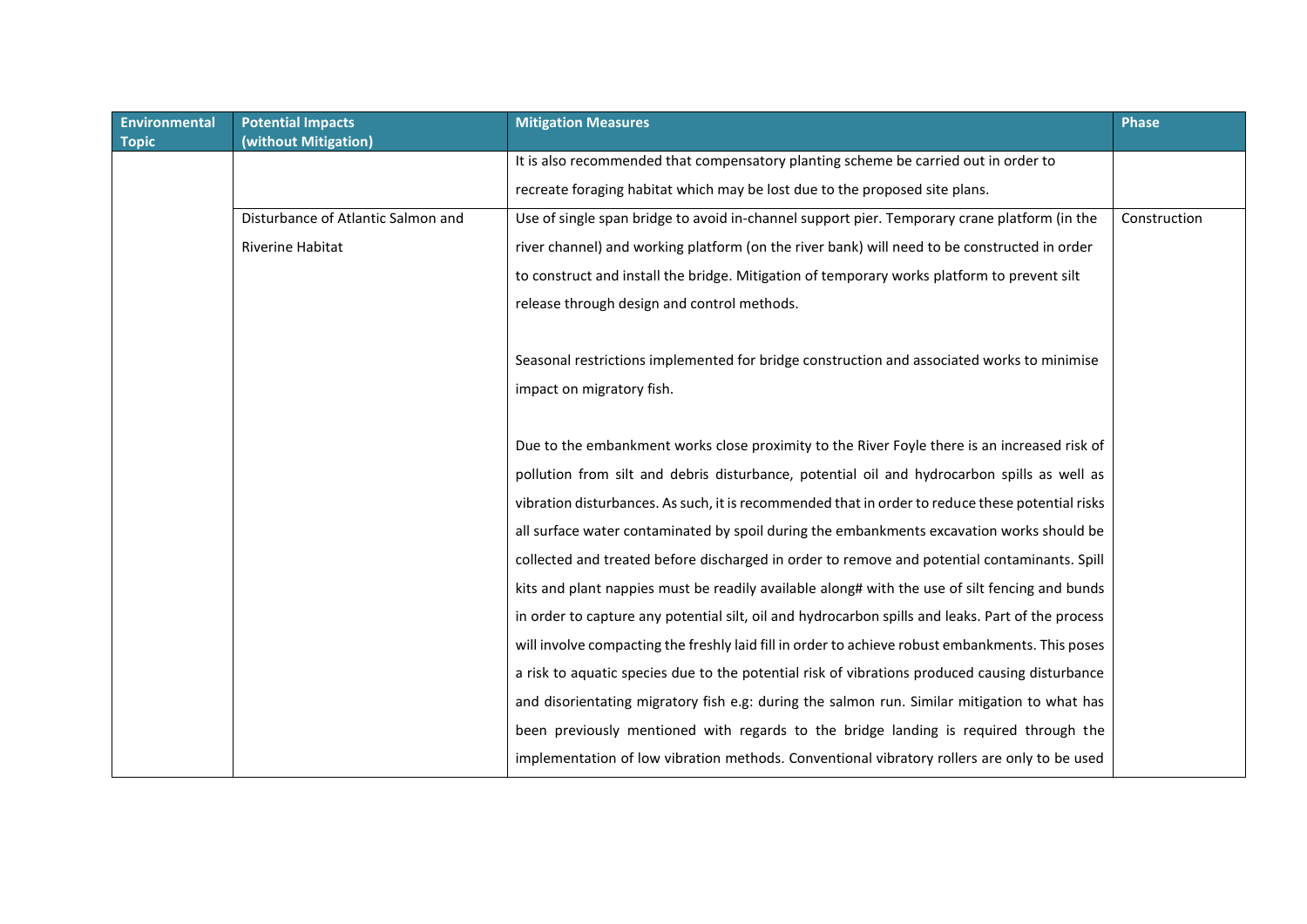| <b>Environmental</b><br><b>Topic</b> | <b>Potential Impacts</b><br>(without Mitigation) | <b>Mitigation Measures</b>                                                                       | <b>Phase</b> |
|--------------------------------------|--------------------------------------------------|--------------------------------------------------------------------------------------------------|--------------|
|                                      |                                                  | with the vibration turned off allowing for a low impact method to ensure the fill can be         |              |
|                                      |                                                  | appropriately compacted.                                                                         |              |
|                                      |                                                  |                                                                                                  |              |
|                                      |                                                  | Due to the location or the proposed carpark on the Strabane side of the site, within the old     |              |
|                                      |                                                  | halting area located within the sites southern corner, there is a perceived risk of runoff water |              |
|                                      |                                                  | from the car park potentially introducing pollutants and hydrocarbons into the water systems.    |              |
|                                      |                                                  | Therefore, it has been recommended that the SUDS scheme developed to create an                   |              |
|                                      |                                                  | environmentally safe drainage system to protect the nearby riverine habitat from potential       |              |
|                                      |                                                  | pollution through surface runoff. The SuDS Drainage scheme is detailed in the Sustainable        |              |
|                                      |                                                  | Drainage Strategy (Appendix 9-3) but in summary comprises hardstanding incorporating areas       |              |
|                                      |                                                  | of permeable surfacing which allows infiltration of runoff waters into a permeable               |              |
|                                      |                                                  | substrate. The substrate will be hydraulically sealed from the underlying made ground (under     |              |
|                                      |                                                  | the permeable substrate) using an impermeable membrane to prevent downward migration             |              |
|                                      |                                                  | of runoff into the underlying groundwater system. This prevents any enhancement of               |              |
|                                      |                                                  | mobilisation of any contamination in the made ground soils, and also prevents any oil spillage   |              |
|                                      |                                                  | from entering the groundwater system. The infiltrated runoff within the substrate layer, which   |              |
|                                      |                                                  | will provide SuDS source control for sediment and pollutants, is captured by a series of         |              |
|                                      |                                                  | laterally-laid perforated pipes, directing the runoff to one of two suitably-sized Class 1 full  |              |
|                                      |                                                  | retention interceptors, discharging to the Park Road Drain along the eastern site                |              |
|                                      |                                                  | boundary. This drainage system will prevent the release of oil to the environment from worst     |              |
|                                      |                                                  | case accidental spillages under all weather conditions.                                          |              |
|                                      |                                                  |                                                                                                  |              |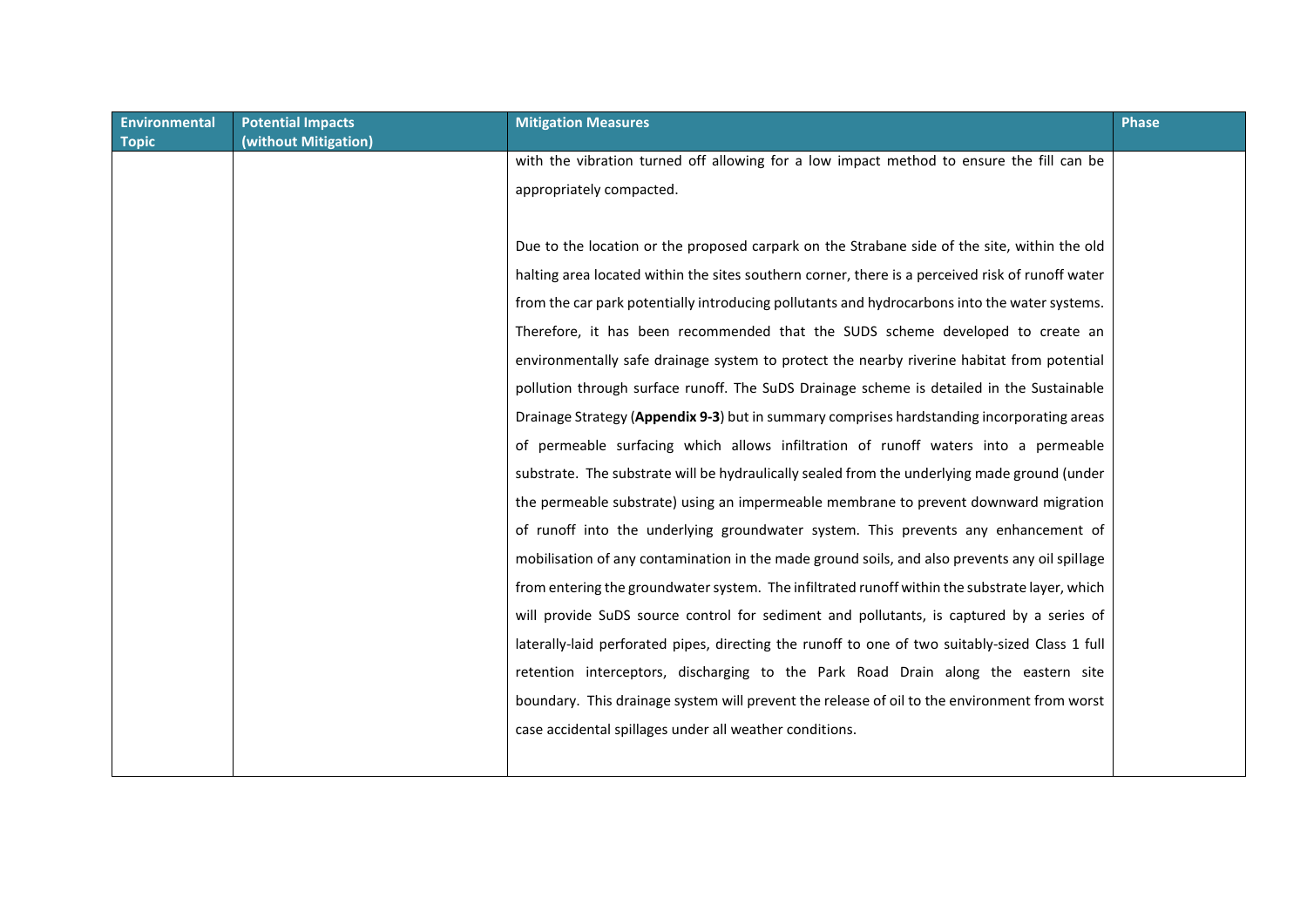| Environmental<br><b>Topic</b> | <b>Potential Impacts</b><br>(without Mitigation) | <b>Mitigation Measures</b>                                                                       | <b>Phase</b>                  |
|-------------------------------|--------------------------------------------------|--------------------------------------------------------------------------------------------------|-------------------------------|
|                               | Restriction of mammal movement                   | Mammal gates proposed to be situated at intervals along peripheral fencing within the site       | Construction                  |
|                               | within the site and lands beyond                 | to enable badgers and other mammals to move around and in and out of the site                    |                               |
|                               | Otter and Badger                                 | unrestricted, thereby not interfering with any foraging.                                         |                               |
|                               |                                                  |                                                                                                  |                               |
|                               |                                                  | Either a small culvert or small ledge structure must be worked into the bridge landing areas     |                               |
|                               |                                                  | to allow otters free land access across the areas where the bridge makes contact with the        |                               |
|                               |                                                  | banks of the River Foyle. These culverts or ledges will follow best practice guidance and meet   |                               |
|                               |                                                  | current specifications for dimensions. These culverts/ledges must be of minimum 500mm x          |                               |
|                               |                                                  | 600mm diameter and be at least 150mm above the highest water level and run the length of         |                               |
|                               |                                                  | the bridge landing sites extending past the bridge landing to re-join the riverbank allowing     |                               |
|                               |                                                  | the otters free unhindered access along the riverbanks out of the water.                         |                               |
|                               |                                                  |                                                                                                  |                               |
|                               | <b>Disturbance of Bats</b>                       | Light spill from the proposed development should be minimised as far as possible.                | Construction &<br>Operational |
|                               |                                                  | No lighting should be directed towards existing mature vegetation i.e. mature trees or           |                               |
|                               |                                                  | boundary hedgerows.                                                                              |                               |
|                               |                                                  |                                                                                                  |                               |
|                               |                                                  | All terrestrial lighting should be fitted with directional hoods and/or luminaires to direct the |                               |
|                               |                                                  | light downwards onto targeted areas and to prevent unnecessary light-spill.                      |                               |
|                               |                                                  |                                                                                                  |                               |
|                               |                                                  | Any external lighting around any buildings / structures (e.g. safety lights at the front and     |                               |
|                               |                                                  | rear) should be fitted with motion sensors (timer of up to 60 seconds).                          |                               |
|                               |                                                  |                                                                                                  |                               |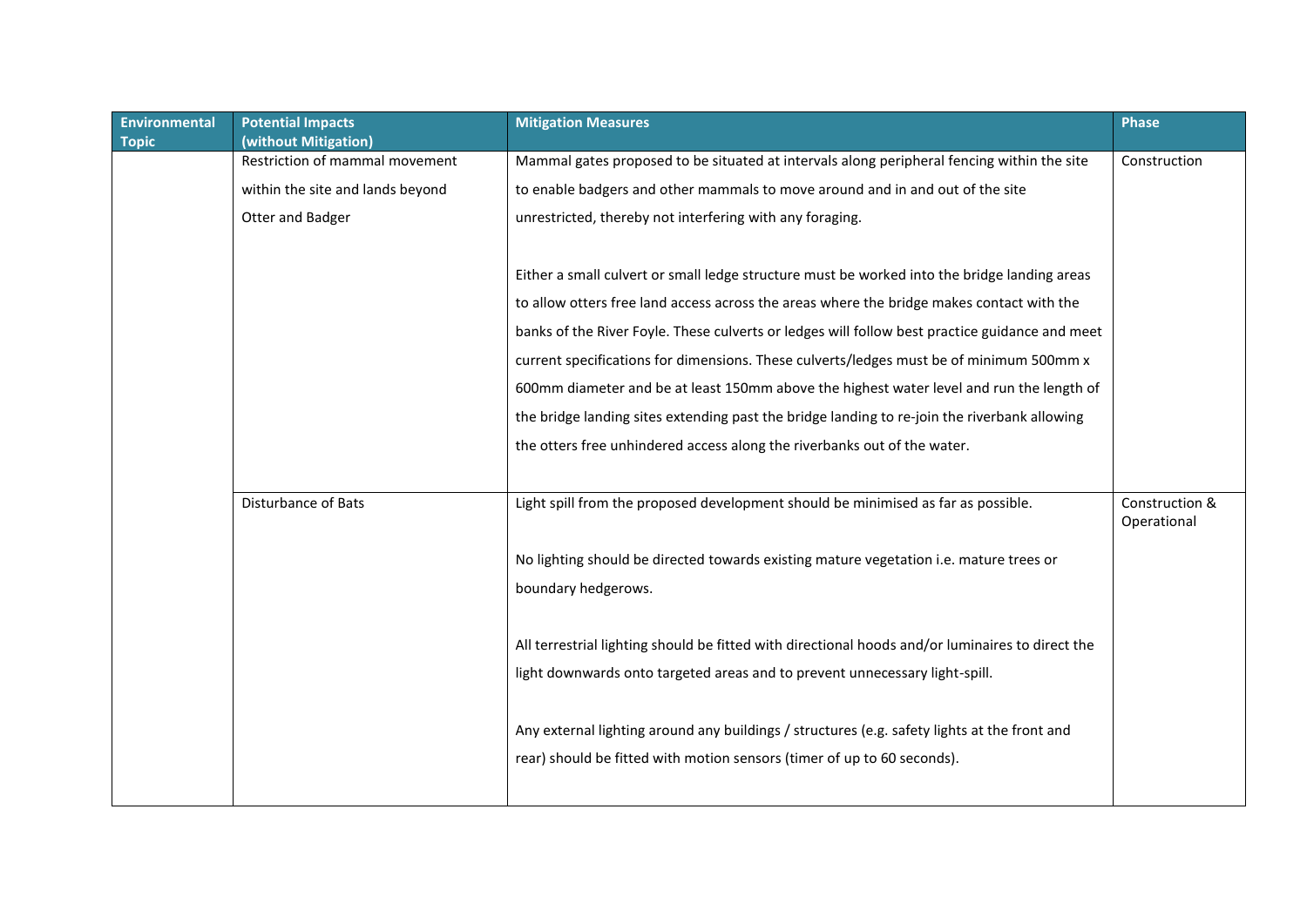| <b>Environmental</b><br><b>Topic</b> | <b>Potential Impacts</b><br>(without Mitigation) | <b>Mitigation Measures</b>                                                                   | <b>Phase</b>   |
|--------------------------------------|--------------------------------------------------|----------------------------------------------------------------------------------------------|----------------|
|                                      |                                                  | The intensity of lighting should be kept to the minimum level required for safety. Low-UV    |                |
|                                      |                                                  | LEDs or low / high pressure sodium lamps will be the preferred bulb type, as they have least |                |
|                                      |                                                  | adverse effect on bats. Adaptive lighting, presence and absence controls and seasonal        |                |
|                                      |                                                  | lighting should be implemented where possible to minimise the length of time open areas      |                |
|                                      |                                                  | are lit up during the hours of darkness.                                                     |                |
|                                      |                                                  |                                                                                              |                |
|                                      |                                                  | With respect to the bridge lighting, lights should be directed away from the river and the   |                |
|                                      |                                                  | riverbanks so as to not directly land on the water surface or tress and vegetation on the    |                |
|                                      |                                                  | banks.                                                                                       |                |
|                                      |                                                  |                                                                                              |                |
|                                      |                                                  | Lighting of roads, paths, car parks and temporary construction compounds to be ecologically- |                |
|                                      |                                                  | friendly and in accordance with relevant ecological guidance to strike a balance between     |                |
|                                      |                                                  | safety needs and environmental protection of foraging habitat.                               |                |
|                                      |                                                  |                                                                                              |                |
|                                      | Spread of Invasive plant species.                | An Invasive Species Management Plan has been prepared and will be implemented during the     | Construction & |
|                                      |                                                  | construction and operation of the Project. This is designed to manage invasive plant species | Operational    |
|                                      |                                                  | through a combination of ex-situ treatment of key areas in direct conflict with the          |                |
|                                      |                                                  | development and in-situ treatment of other areas within the site.                            |                |
|                                      |                                                  |                                                                                              |                |
|                                      |                                                  | Installation of a root barrier membrane within areas of footpaths, roads,                    |                |
|                                      |                                                  | hardstandings, buildings etc. which are at risk from potential Japanese Knotweed             |                |
|                                      |                                                  | encroachment. These areas at risk are where Japanese Knotweed remains in close proximity     |                |
|                                      |                                                  | to the structure, or where the required excavation is not achievable.                        |                |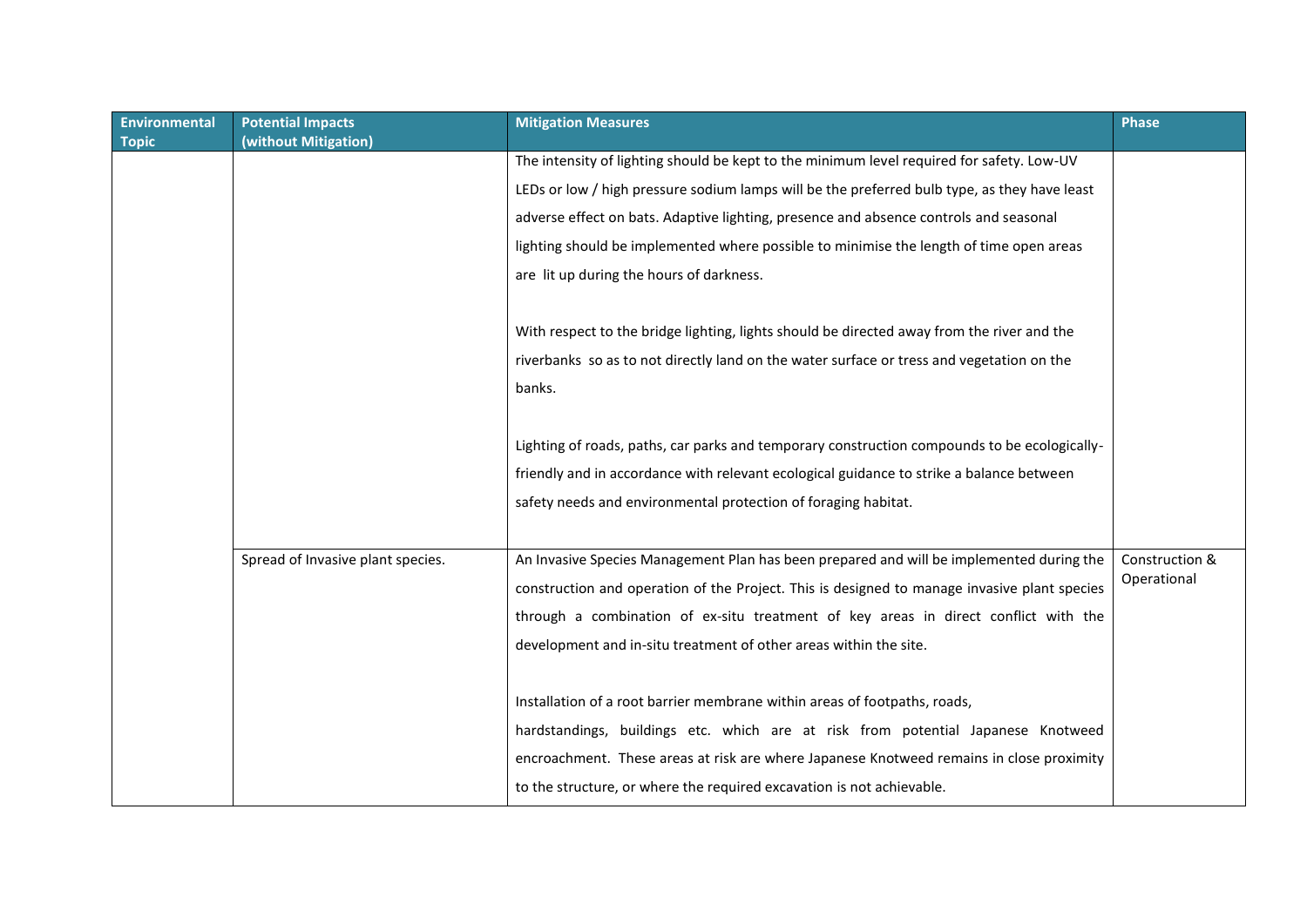| <b>Environmental</b> | <b>Potential Impacts</b>             | <b>Mitigation Measures</b>                                                                          | <b>Phase</b>                  |
|----------------------|--------------------------------------|-----------------------------------------------------------------------------------------------------|-------------------------------|
| <b>Topic</b>         | (without Mitigation)                 |                                                                                                     |                               |
|                      | Spread of Invasive bivalve species.  | Biosecurity measures (washing facility at Construction Compound) which require measures to          | Construction                  |
|                      | Asian Clam                           | irradicate importation of invasive bivalves during the construction phase.                          |                               |
|                      |                                      |                                                                                                     |                               |
|                      |                                      |                                                                                                     |                               |
|                      |                                      | Signage to be erected at slipway to advise users to follow Loughs Agency and NIEA Biosecurity       | Operation                     |
|                      |                                      | Guidance.                                                                                           |                               |
|                      | Disturbance of fish species          | Bridge designed to be a single span with no in-channel support structures so as not to disturb      | Construction &                |
|                      |                                      |                                                                                                     | Operational                   |
|                      |                                      | the riverbed and channel.                                                                           |                               |
|                      |                                      |                                                                                                     |                               |
|                      |                                      | Bridge lighting controlled to ensure that there is no direct lighting of the river and to be        |                               |
|                      |                                      | ecologically-friendly and in accordance with relevant ecological guidance to strike a balance       |                               |
|                      |                                      | between safety needs and environmental protection of the River Foyle SAC.                           |                               |
|                      |                                      |                                                                                                     |                               |
|                      |                                      |                                                                                                     |                               |
|                      |                                      | Seasonal restrictions on bridge construction and piling works within the SAC have been              |                               |
|                      |                                      | implemented to avoid the most ecologically-sensitive period (salmon runs).                          |                               |
|                      | Animals ingesting harmful substances | No poisonous or potential substances to be left unsecured overnight. No use of rodenticides         | Construction &                |
|                      |                                      | within the site                                                                                     | Operational                   |
|                      |                                      |                                                                                                     |                               |
|                      | Disturbance of Long Eared Owl        | All construction works within 150m of owl nest must be undertaken outside the bird breeding         | Construction &<br>Operational |
|                      |                                      | season and under license from NIEA. It is also recommended that replacement raptor boxes            |                               |
|                      |                                      | be installed within 200m of the area as a compensatory/mitigation measure to ensure the             |                               |
|                      |                                      | long-eared owl has appropriate replacement nesting. All works near the long-eared owl               |                               |
|                      |                                      | nesting site and installation of replacement raptor boxes must be carried out under                 |                               |
|                      |                                      | supervision and installed by a suitably qualified ecologist via the presence of an ecological clerk |                               |
|                      |                                      | of works. The use of rodenticides for any pest control are prohibited on site.                      |                               |
|                      |                                      |                                                                                                     |                               |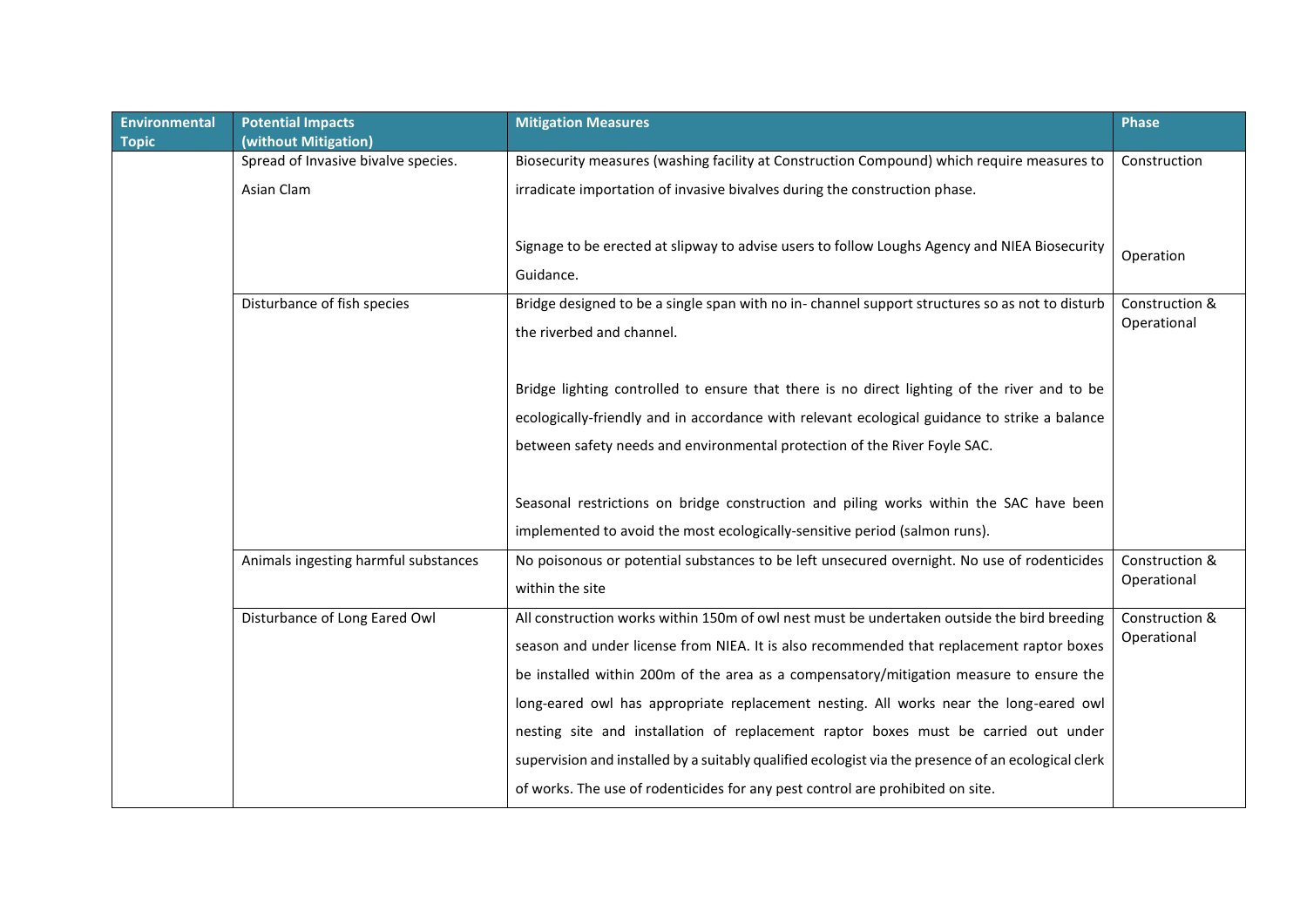| <b>Environmental</b> | <b>Potential Impacts</b>              | <b>Mitigation Measures</b>                                                                   | <b>Phase</b>   |
|----------------------|---------------------------------------|----------------------------------------------------------------------------------------------|----------------|
| <b>Topic</b>         | (without Mitigation)                  |                                                                                              |                |
|                      | Disturbance of other potential nests  | Any scrub or tree clearance should be kept to a minimum and undertaken outside of the        | Construction   |
|                      |                                       | breeding season 1st March - 31st August. (Seasonal Constraints of elements of construction   |                |
|                      |                                       | works).                                                                                      |                |
|                      |                                       |                                                                                              |                |
|                      |                                       | Clearance of scrub/hedgerow's during the breeding season be required, this must be           |                |
|                      |                                       | undertaken under the supervision of a qualified ecologist and appropriate surveys undertaken |                |
|                      |                                       | prior to any scrub clearance                                                                 |                |
| Lands, Soils and     | Gas ingress into buildings and site   | Ground gas protection measures should be installed under the community hub building in       | Construction & |
| Waters               | infrastructure                        | Lifford. One or two of the following measures should be implemented with all joints and      | Operational    |
|                      |                                       | penetrations sealed;                                                                         |                |
|                      |                                       | Reinforced concrete cast in situ floor slab (suspended, non-suspended or raft) with at       |                |
|                      |                                       | least 1200 g DPM <sup>2</sup> .                                                              |                |
|                      |                                       | Beam and block or pre cast concrete slab and minimum 2000 g DPM/reinforced gas               |                |
|                      |                                       | membrane.                                                                                    |                |
|                      |                                       | Underfloor venting or pressurisation in combination with a) and b) depending on use.         |                |
|                      |                                       |                                                                                              |                |
|                      | Erosion of exposed soils/subsoils and | A Construction Environmental Management Plan (CEMP), agreed by statutory consultees and      | Construction   |
|                      | entry of sediment laden run-off to    | implemented prior to commencement of construction works. A detailed copy of the oCEMP is     |                |
|                      | nearby surface water.                 | presented in Appendix 3-1. An Outline Surface Water Management Plan (SWMP) and Water         |                |
|                      |                                       | Quality Monitoring Plan (WQMP) are provided as Appendix 9-11. A programme of routine         |                |
|                      |                                       | surface water and groundwater quality monitoring must be undertaken to ensure that no        |                |
|                      |                                       | water pollution is caused during the construction phase.                                     |                |
|                      |                                       |                                                                                              |                |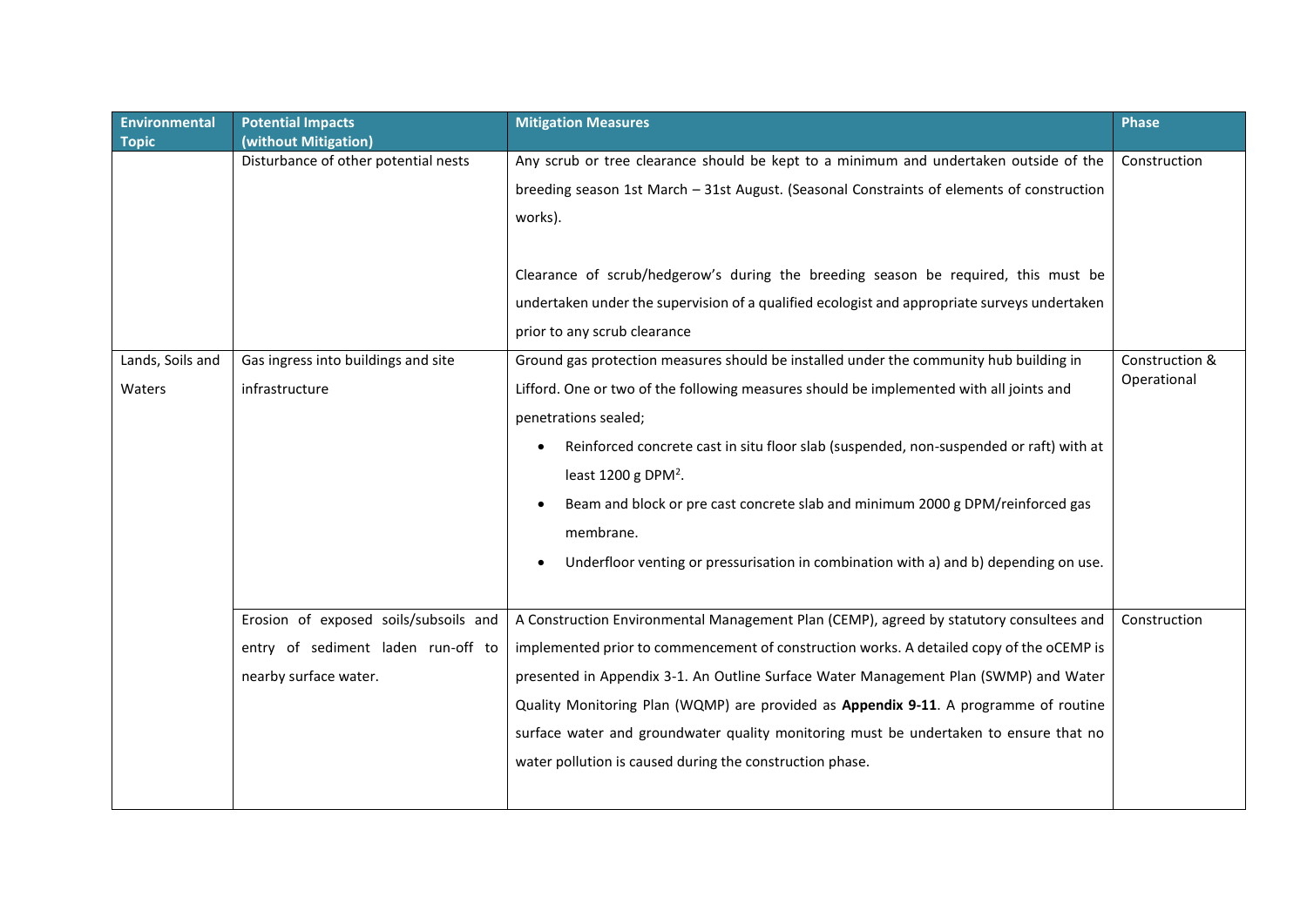| <b>Environmental</b><br><b>Topic</b> | <b>Potential Impacts</b><br>(without Mitigation) | <b>Mitigation Measures</b>                                                                        | <b>Phase</b> |
|--------------------------------------|--------------------------------------------------|---------------------------------------------------------------------------------------------------|--------------|
|                                      |                                                  | Earthworks shall be carried out in a phased manner, limiting exposed areas and timed to avoid     |              |
|                                      |                                                  | sensitive periods.                                                                                |              |
|                                      |                                                  |                                                                                                   |              |
|                                      |                                                  | Stockpiles of topsoil / soils will be covered/dampened during dry weather to prevent spreading    |              |
|                                      |                                                  | of sediment / dust. At least 10m buffer to watercourses, at least 100m buffer to River Foyle      |              |
|                                      |                                                  | SAC.                                                                                              |              |
|                                      |                                                  | Run-off from the site will pass through temporary settlement lagoons and / or sediment tanks      |              |
|                                      |                                                  | prior to discharge to the site watercourse / drains.                                              |              |
|                                      |                                                  |                                                                                                   |              |
|                                      |                                                  | Top-soiling and landscaping of the works will take place as soon as finished levels are achieved. |              |
|                                      |                                                  |                                                                                                   |              |
|                                      |                                                  | Silt fences will be erected adjacent to watercourses during construction. Matting may also be     |              |
|                                      |                                                  | used to capture silt-laden runoff.                                                                |              |
|                                      |                                                  |                                                                                                   |              |
|                                      |                                                  | Drilling spoil shall be stored temporarily in sealed bins and removed from the site within 24     |              |
|                                      |                                                  | hours. No discharges of water shall be made from drilling works.                                  |              |
|                                      | Excavations may act as barriers to runoff        | Overland flow should be captured by strategically sited peripheral cut-off ditches and directed   | Construction |
|                                      | diverting surface water away from                | to settlement lagoons or proprietary settlement tanks.                                            |              |
|                                      | existing routes or cause flooding                |                                                                                                   |              |
|                                      | elsewhere                                        |                                                                                                   |              |
|                                      | Unsecured loads during transport pose a          | Fine materials (e.g. sand and / or cementitious products) shall be covered and secured with       | Construction |
|                                      | potential risk to the water environment          | heavy duty canvas / tarpaulin. Routine checks should be made for rips and tears and repaired      |              |
|                                      |                                                  | immediately. At least 10m buffer to watercourses, at least 100m buffer to River Foyle SAC.        |              |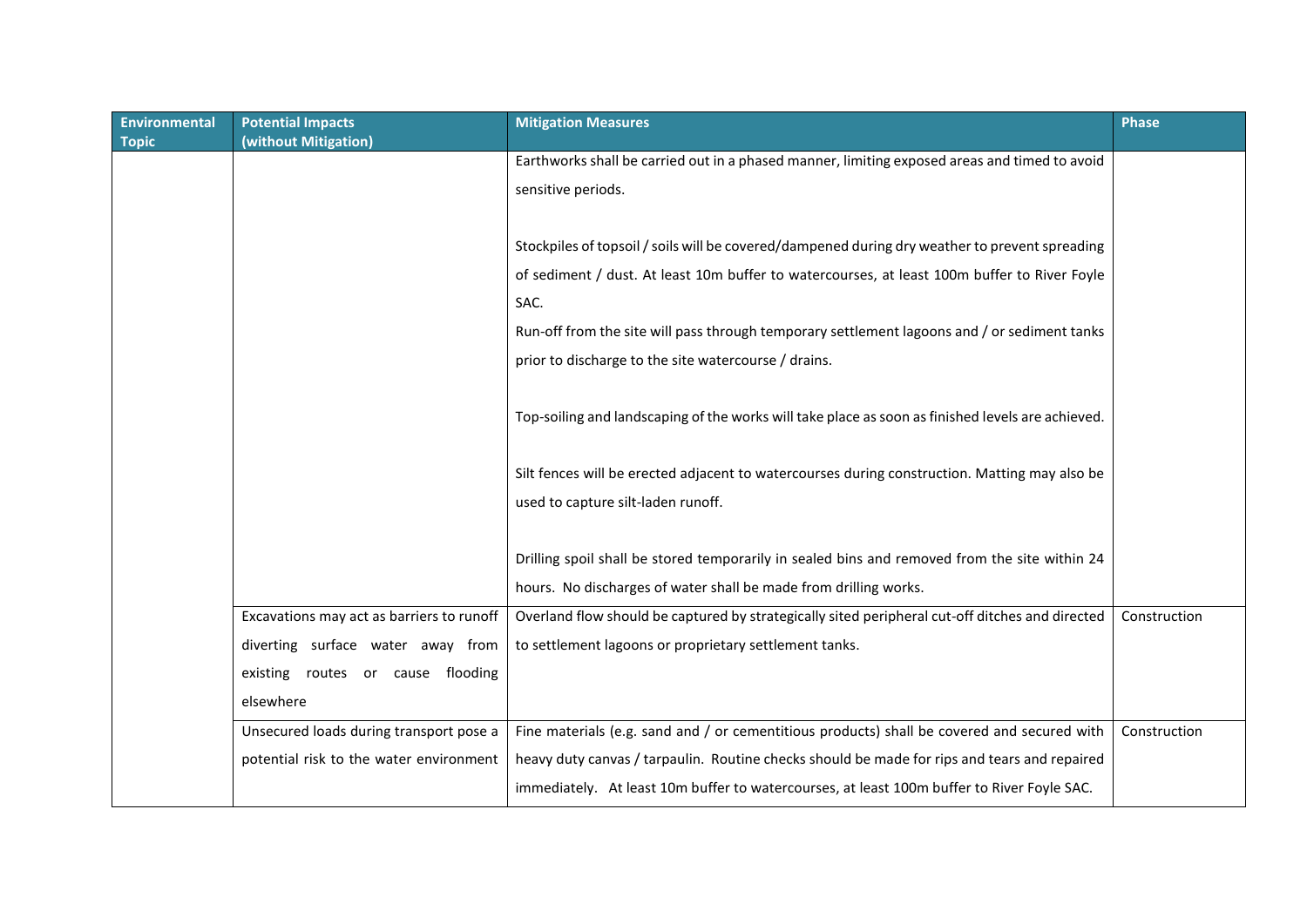| <b>Environmental</b><br><b>Topic</b> | <b>Potential Impacts</b><br>(without Mitigation) | <b>Mitigation Measures</b>                                                                           | <b>Phase</b> |
|--------------------------------------|--------------------------------------------------|------------------------------------------------------------------------------------------------------|--------------|
|                                      | should there be an accidental leakage/           |                                                                                                      |              |
|                                      | spillage of materials                            | For vehicles and plant leaving material deposition / stockpile areas, self-contained                 |              |
|                                      |                                                  | recirculating wheel wash facilities shall be installed at the exit and all vehicles will be required |              |
|                                      |                                                  | to pass through them.                                                                                |              |
|                                      |                                                  | Double-skinned fuel bowsers only to be used for delivery refuelling and limited to traverse          |              |
|                                      |                                                  | areas >10m from a watercourse.                                                                       |              |
|                                      | Stockpiling of materials may pose a risk         | Avoid unnecessary stockpiling. Stockpiling areas should be appropriately lined and positioned        | Construction |
|                                      | as they can be a ready source of loose           | away from watercourses (at least 10m away for all watercourses, and at least 100m away for           |              |
|                                      | material if not adequately protected             | River Foyle SAC).                                                                                    |              |
|                                      | from water and wind.                             |                                                                                                      |              |
|                                      |                                                  | Stockpiles of topsoil / soils will be covered / dampened during dry weather to prevent               |              |
|                                      |                                                  | spreading of sediment/dust. Buffer zones to be implemented : at least 10m buffer to                  |              |
|                                      |                                                  | watercourses, at least 100m buffer to River Foyle SAC.                                               |              |
|                                      |                                                  |                                                                                                      |              |
|                                      |                                                  | In advance of construction, silt fences and bunds shall be provided around the footprint of any      |              |
|                                      |                                                  | stockpiles.                                                                                          |              |
|                                      | The development will involve $cut - fill$        | Re-use of site-derived materials between jurisdictions is not permitted.                             | Construction |
|                                      | operations. Imported materials have the          |                                                                                                      |              |
|                                      | potential<br>contaminated,<br>to<br>be           | Materials shall be imported subject to compliance with all Duty of Care and Waste                    |              |
|                                      | introducing new contamination sources            | Management legislative requirements. All materials derived from sites other than licensed            |              |
|                                      | to the site                                      | quarries will be considered as waste.                                                                |              |
|                                      |                                                  |                                                                                                      |              |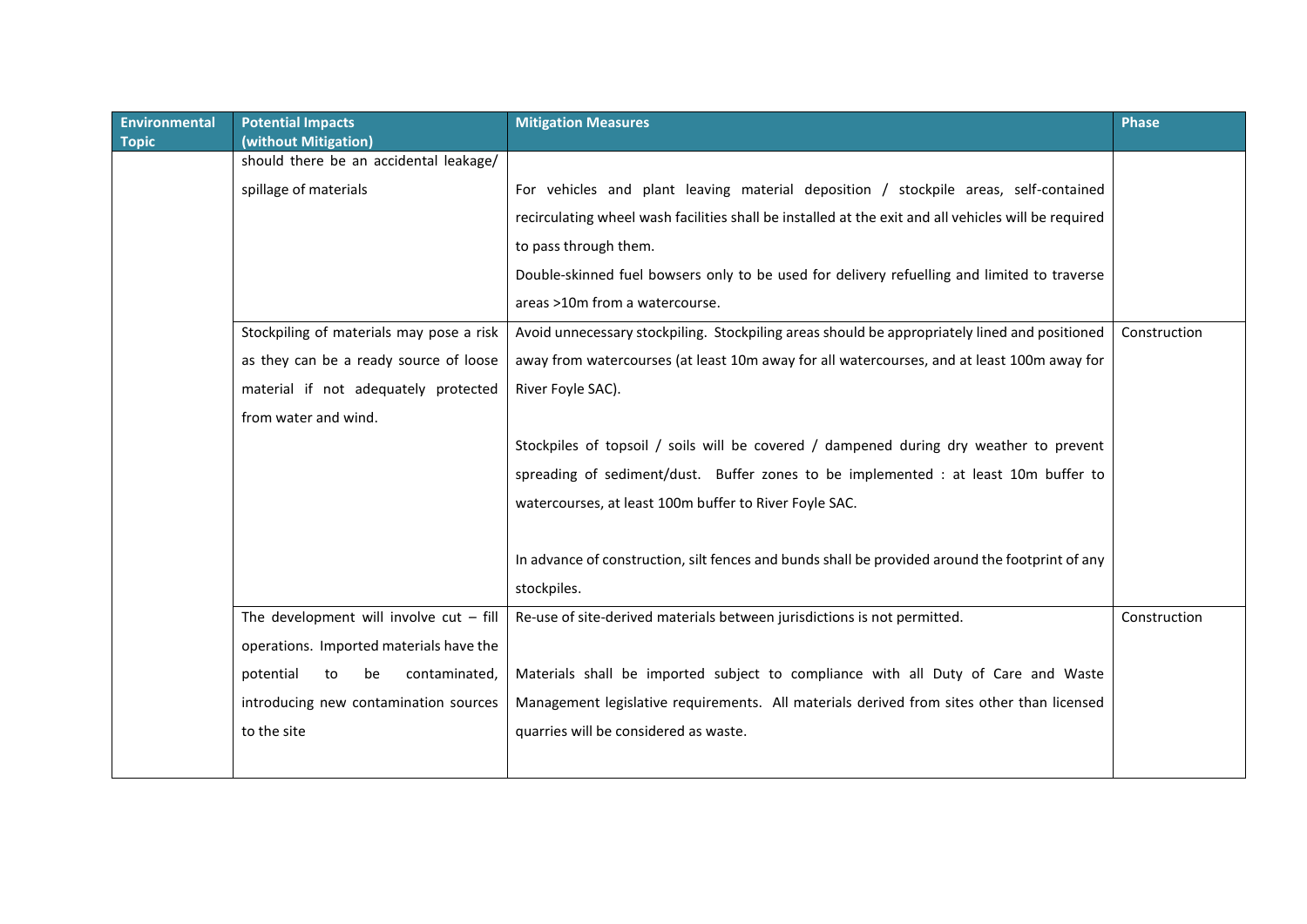| <b>Environmental</b><br><b>Topic</b> | <b>Potential Impacts</b><br>(without Mitigation) | <b>Mitigation Measures</b>                                                                      | <b>Phase</b> |
|--------------------------------------|--------------------------------------------------|-------------------------------------------------------------------------------------------------|--------------|
|                                      |                                                  | Imported clean topsoil and clay must be imported by pre-movement agreement with regulator       |              |
|                                      |                                                  | bodies with all permissions in place.                                                           |              |
|                                      |                                                  |                                                                                                 |              |
|                                      |                                                  | Where any inert wastes are to be imported, appropriate exemptions / authorisations shall be     |              |
|                                      |                                                  | in place with the relevant regulator prior to any wastes being imported.                        |              |
|                                      |                                                  |                                                                                                 |              |
|                                      |                                                  | All imported soils and clays shall be subject to appropriate human health screening assessment  |              |
|                                      |                                                  | testing at a density of at least one sample per 1,000 m3 of materials imported.                 |              |
|                                      |                                                  |                                                                                                 |              |
|                                      |                                                  | All imported wastes, including clays, shall be subject to appropriate waste classification (WAC |              |
|                                      |                                                  | and WM3) testing at a density of at least one sample per 1,000 m3 of materials imported.        |              |
|                                      |                                                  |                                                                                                 |              |
|                                      |                                                  | Proper records shall be kept by the contractor and made available for all topsoil, clay and     |              |
|                                      |                                                  | wastes imported to the site to serve as make-up or fill. Records shall include including waste  |              |
|                                      |                                                  | transfer notes, details of the volume and nature of imported materials, photographic records    |              |
|                                      |                                                  | of the materials, the position and extent of deposits for each individual source, the exact     |              |
|                                      |                                                  | source of the materials and date imported.                                                      |              |
|                                      |                                                  | No suspect contaminated materials or materials from other brownfield sites shall be imported    |              |
|                                      |                                                  | to the site.                                                                                    |              |
|                                      |                                                  |                                                                                                 |              |
|                                      | Temporary compaction of soils caused by          | Overland flow should be captured by strategically sited peripheral cut-off ditches and directed | Construction |
|                                      | construction phase plant and site traffic        | to settlement lagoons or proprietary settlement tanks.                                          |              |
|                                      |                                                  |                                                                                                 |              |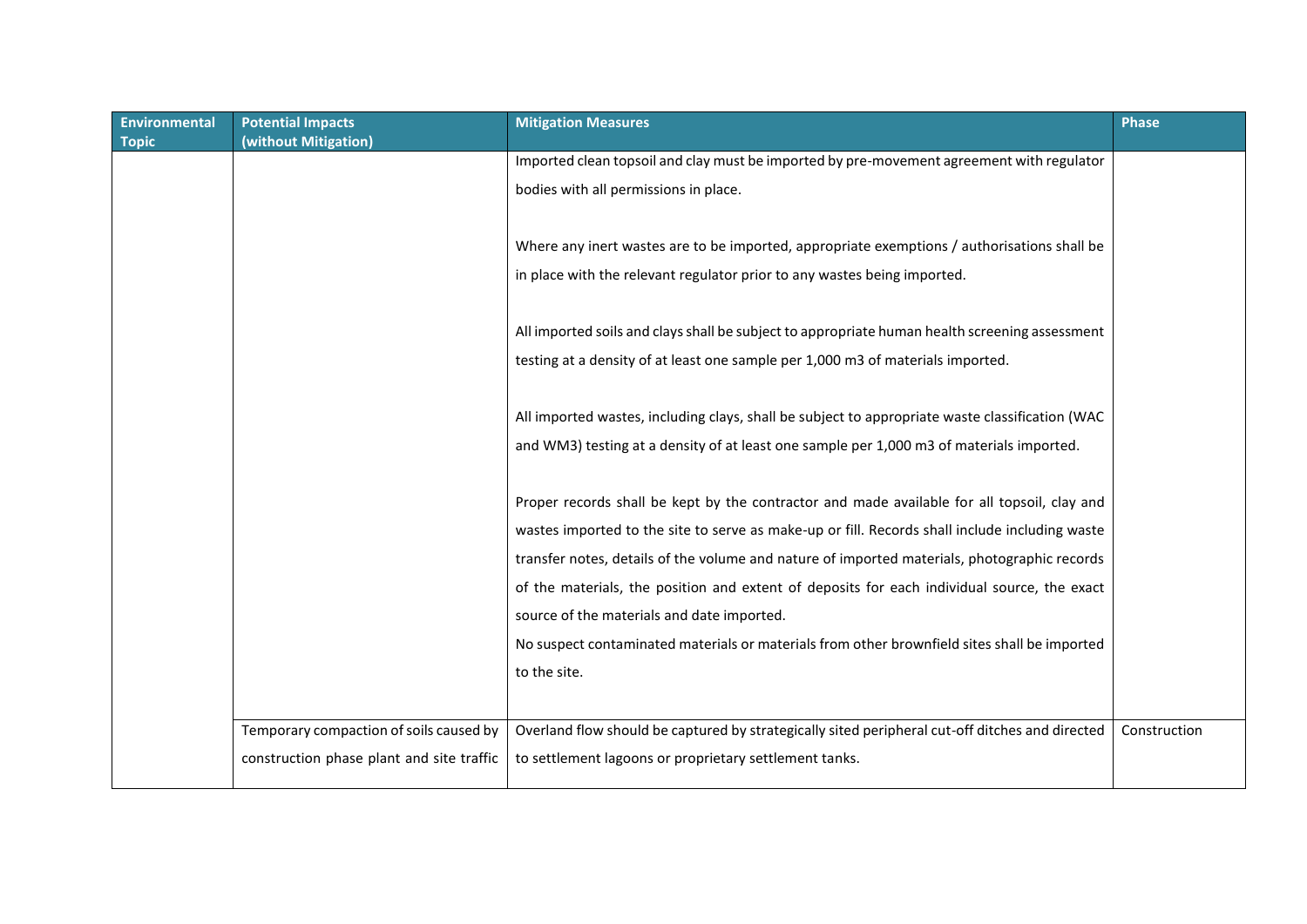| <b>Environmental</b> | <b>Potential Impacts</b>                   | <b>Mitigation Measures</b>                                                                      | <b>Phase</b> |
|----------------------|--------------------------------------------|-------------------------------------------------------------------------------------------------|--------------|
| <b>Topic</b>         | (without Mitigation)                       |                                                                                                 |              |
|                      | movements, may increase the rate and       |                                                                                                 |              |
|                      | volume of surface water runoff.            |                                                                                                 |              |
|                      | Works to existing surface watercourses     | The temporary crane pad shall be constructed, used and dismantled in a manner which shall       | Construction |
|                      | (i.e. installation of a permanent bridge   | protect the river from silt release. Temporary and permanent piles will be emplaced using       |              |
|                      | on the River Foyle and construction, use   | techniques suitable for high-sensitivity sites. No permanent piles for crane pad.               |              |
|                      | and deconstruction of lifting crane pad in |                                                                                                 |              |
|                      | the River Foyle have the potential to      | CEMP / Pollution Prevention Plan (PPP) including emergency response plan shall be prepared,     |              |
|                      | cause impact to the River Foyle through    | agreed by statutory consultees and implemented prior to commencement of construction            |              |
|                      | disturbance of river bank and river bed,   | works. An Outline Surface Water Management Plan (SWMP) and Water Quality Monitoring             |              |
|                      | introduction of silt source.               | Plan (WQMP) are provided as Appendix 9-11. A programme of routine surface water and             |              |
|                      |                                            | groundwater quality monitoring must be undertaken to ensure that no water pollution is          |              |
|                      |                                            | caused during the construction phase.                                                           |              |
|                      |                                            |                                                                                                 |              |
|                      |                                            | Concrete mixing and washing areas should be located at least 10m from water bodies (100m        |              |
|                      |                                            | for River Foyle SAC) and have settlement and re-circulation systems for water reuse. Isolation  |              |
|                      |                                            | of working area, protective sheeting to be utilised.                                            |              |
|                      |                                            |                                                                                                 |              |
|                      |                                            | Chemical, fuel and oil storage will be undertaken within a site compound, which will be located |              |
|                      |                                            | on stable ground at a low risk of flooding and at least 10 m from any watercourse (100m for     |              |
|                      |                                            | River Foyle SAC). The stores will also be locked and sited on an impervious base within a       |              |
|                      |                                            | secured bund with 110% of the storage capacity.                                                 |              |
|                      |                                            |                                                                                                 |              |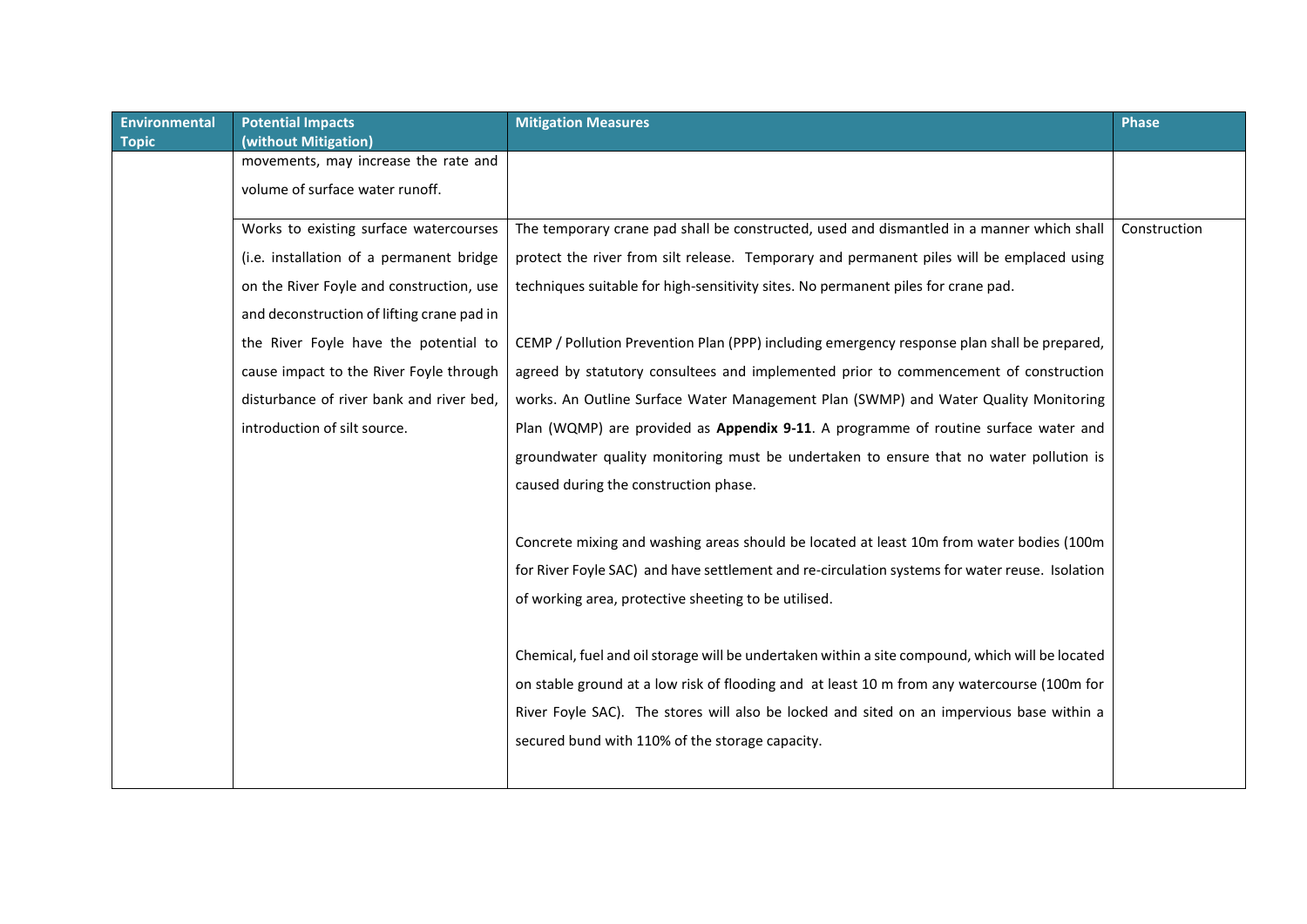| <b>Environmental</b> | <b>Potential Impacts</b> | <b>Mitigation Measures</b>                                                                     | <b>Phase</b> |
|----------------------|--------------------------|------------------------------------------------------------------------------------------------|--------------|
| <b>Topic</b>         | (without Mitigation)     |                                                                                                |              |
|                      |                          | The oCEMP sets two types of environmental protection buffer zone, as follows:-                 |              |
|                      |                          | 15m Buffer to all watercourses / areas of standing water.                                      |              |
|                      |                          | 100m Buffer to River Foyle SAC.                                                                |              |
|                      |                          | Buffer zones must be clearly defined by marker tape and/or posts. Silt fencing must also be    |              |
|                      |                          | placed around the entire perimeter of each buffer zone (including the SAC buffer zone) at      |              |
|                      |                          | the 15m limit to prevent water-laden sediment flowing toward watercourses.                     |              |
|                      |                          | Where appropriate, these boundary markers can also be used to restrict access to the           |              |
|                      |                          | buffer zones.                                                                                  |              |
|                      |                          | Each buffer zone should be assigned a reference number which should be displayed at the        |              |
|                      |                          | buffer boundary limit for easily identification of which buffer works are being completed      |              |
|                      |                          | near or within. This will assist in record keeping and incident reporting.                     |              |
|                      |                          | The following activities are routinely prohibited from being carried out within buffer zones:- |              |
|                      |                          | Oil storage, oil drums / cans and refuelling activities.                                       |              |
|                      |                          | Chemical storage (including road salt).                                                        |              |
|                      |                          | Vehicle servicing / mechanical repairs.                                                        |              |
|                      |                          | Vehicle / machinery parking, Lay-up or washing down.                                           |              |
|                      |                          | Concrete Mixing, washing out.                                                                  |              |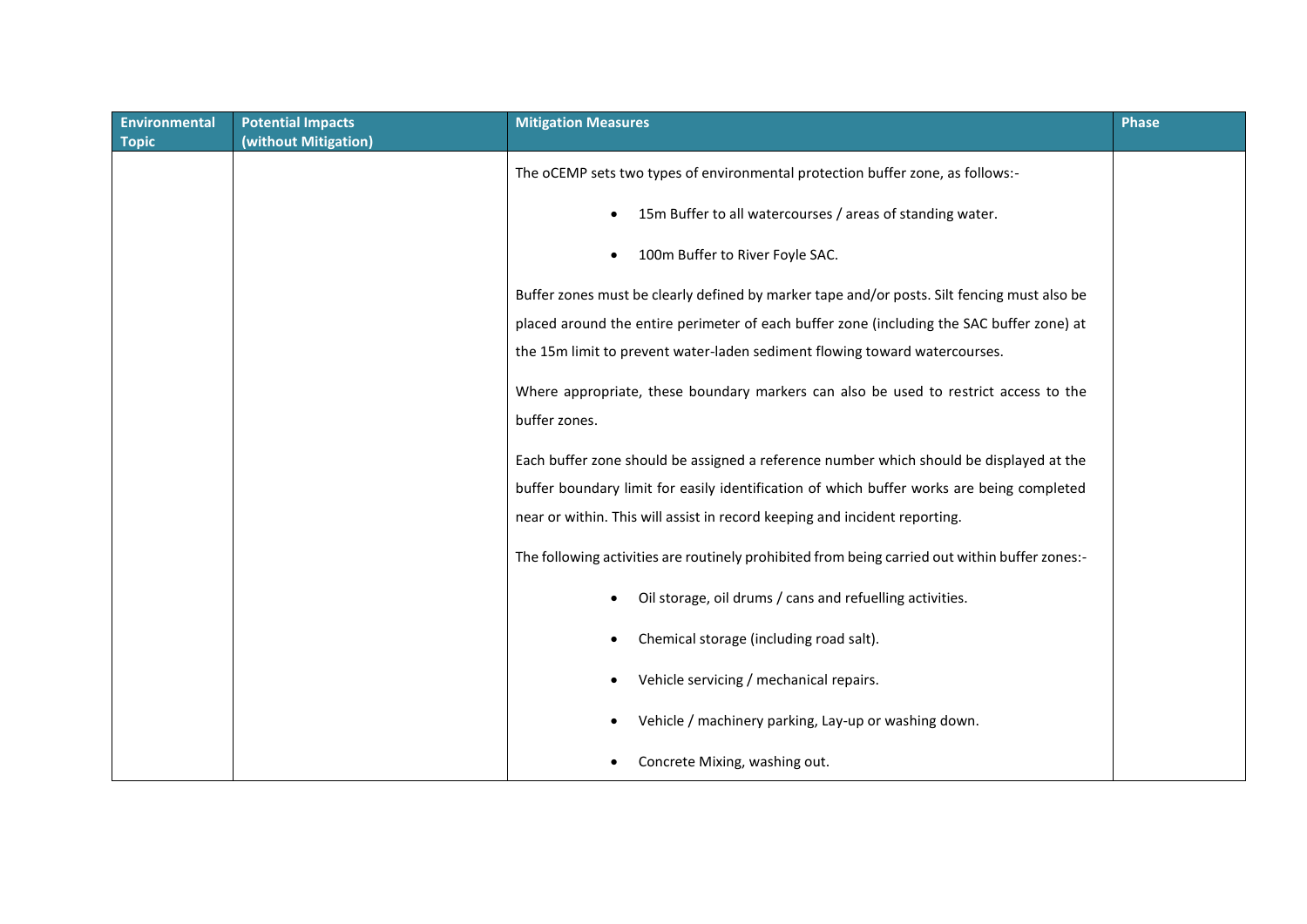| <b>Environmental</b> | <b>Potential Impacts</b> | <b>Mitigation Measures</b>                                                                                                                                                                                                                                                                                                                                                          | <b>Phase</b> |
|----------------------|--------------------------|-------------------------------------------------------------------------------------------------------------------------------------------------------------------------------------------------------------------------------------------------------------------------------------------------------------------------------------------------------------------------------------|--------------|
| <b>Topic</b>         | (without Mitigation)     | Storing of stockpiles of soil, clay, cement, vegetation or any wastes.<br>Placement of welfare units.<br>Vehicle movements, unless these cannot be avoided by using an<br>alternative route.<br>Ground disturbance, excavations, vegetation stripping, application of<br>chemicals*                                                                                                 |              |
|                      |                          | * Unless being carried out as part by trained personnel as part of the<br>implementation of the Invasive species management system<br>For these activities with buffer zones, the following mitigation measures will apply:                                                                                                                                                         |              |
|                      |                          | Where possible silt fencing shall be installed between the activity and<br>any downslope watercourse at the maximum achievable buffer zone<br>distance, or at an appropriate break in slope or natural containment<br>feature if present.                                                                                                                                           |              |
|                      |                          | Where installation of silt fending is not feasible, Installation of shallow<br>(0.2m deep) elongate cut-off trench downslope of the activity to catch<br>sediment etc and prevent it reaching the watercourse. Reinstatement<br>thereafter.<br>Silt traps must be deployed in any minor watercourses immediately<br>downstream of the works and inspected on a daily basis with any |              |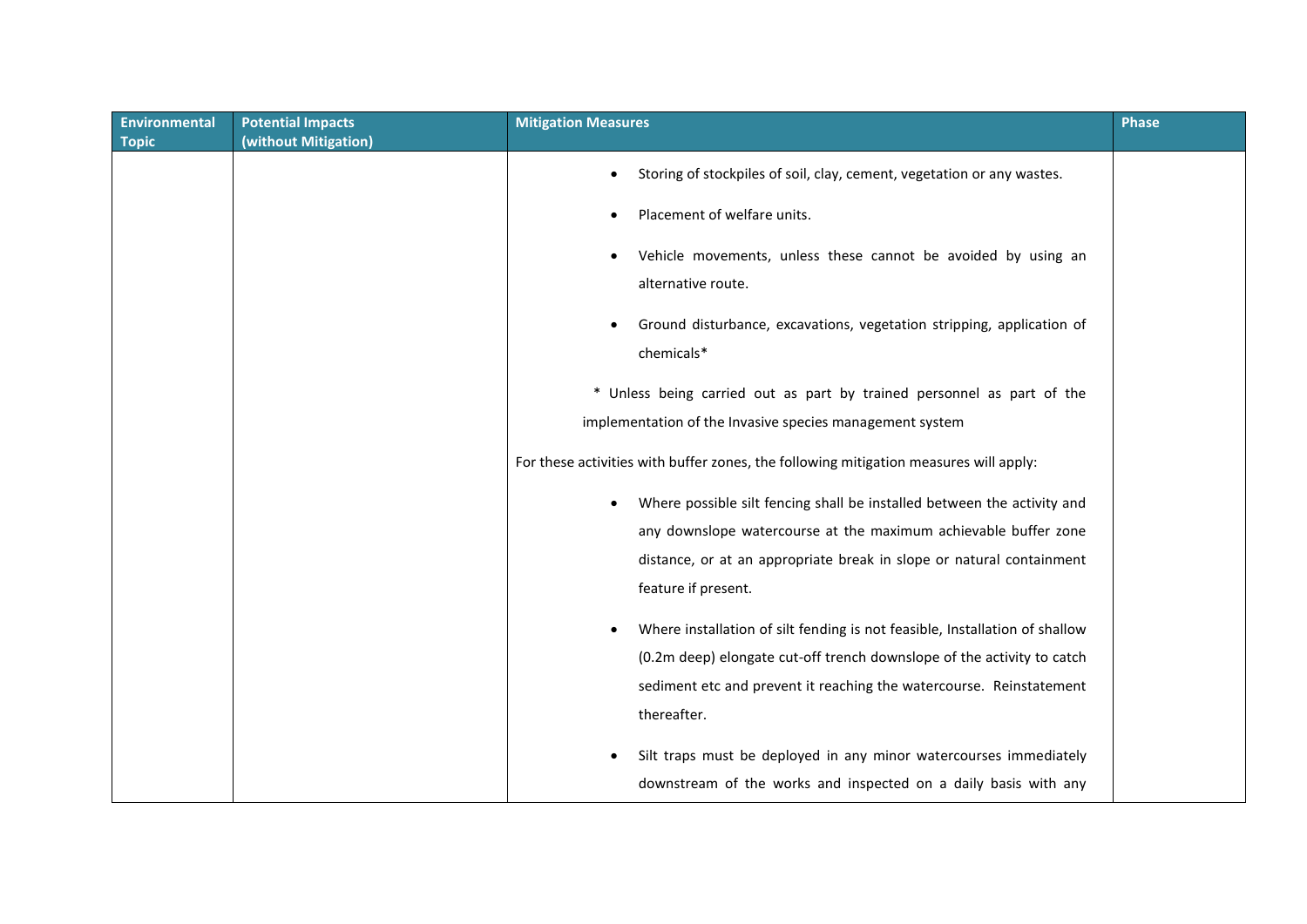| <b>Environmental</b> | <b>Potential Impacts</b> | <b>Mitigation Measures</b>                                                 | <b>Phase</b> |
|----------------------|--------------------------|----------------------------------------------------------------------------|--------------|
| <b>Topic</b>         | (without Mitigation)     |                                                                            |              |
|                      |                          | captured debris / silt removed to the waste storage area at the            |              |
|                      |                          | construction compound. The silt traps must be removed following            |              |
|                      |                          | completion of works within the buffer zone.                                |              |
|                      |                          | Plant nappy style drip trays shall be deployed around all portable oil-    |              |
|                      |                          | containing equipment. These must be inspected on a daily basis and         |              |
|                      |                          | renewed as necessary with all contaminated materials removed from          |              |
|                      |                          | the site with 24 hours.                                                    |              |
|                      |                          | Double skinned fuel / oil bowsers only to be used. Bowsers to be locked    |              |
|                      |                          | at all times during transport, with access to the fuel controlled by the   |              |
|                      |                          | site manager. Bowsers shall be brought into to the buffer zone as and      |              |
|                      |                          | when required for refuelling of static plant only (cranes and piling rigs) |              |
|                      |                          | and removed immediately to the construction compound thereafter.           |              |
|                      |                          | No fuel / oil bowsers shall be stored within the buffer zone.              |              |
|                      |                          | It is permissible to undertake emergency repairs and essential             |              |
|                      |                          | maintenance of static plant, whilst positioned in the buffer zone,         |              |
|                      |                          | provided all appropriate oil spill prevention and clean-up measures are    |              |
|                      |                          | in place, including deployment of plant nappies under any works and        |              |
|                      |                          | spill kits are available at close quarters within the buffer zone.         |              |
|                      |                          | Non-putrescible wastes to be stored in covered skips or covered bins       |              |
|                      |                          | which must be removed to the construction compound for emptying on         |              |
|                      |                          | a twice weekly basis. No putrescible wastes permitted in buffer zones.     |              |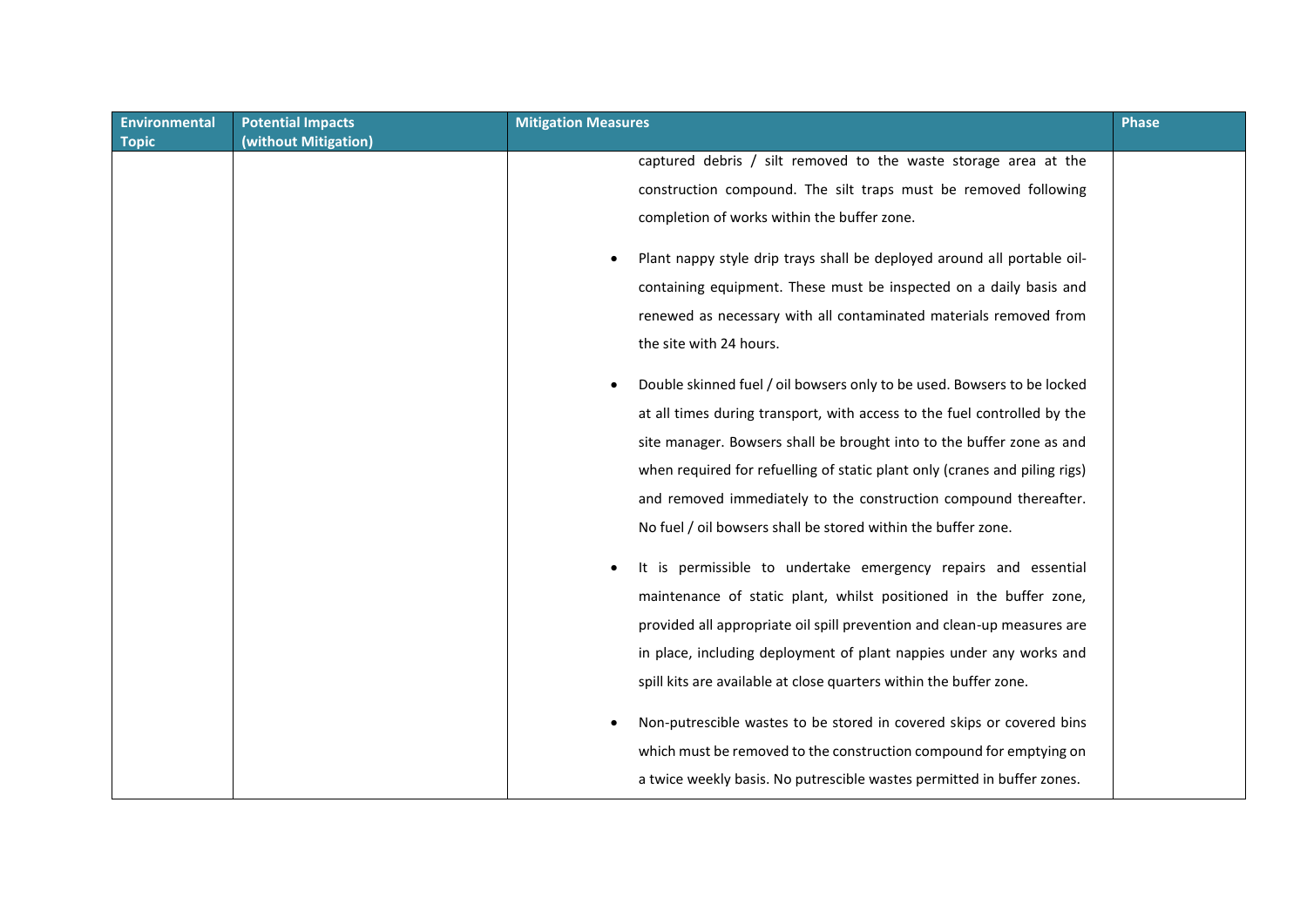| <b>Environmental</b><br><b>Topic</b> | <b>Potential Impacts</b><br>(without Mitigation) | <b>Mitigation Measures</b>                                                                      | <b>Phase</b> |
|--------------------------------------|--------------------------------------------------|-------------------------------------------------------------------------------------------------|--------------|
|                                      |                                                  | The following activities are not permitted within Buffer Zones:-                                |              |
|                                      |                                                  | Chemical storage (including road salt).<br>$\circ$                                              |              |
|                                      |                                                  | Vehicle servicing / mechanical repairs (apart from undertaking<br>$\circ$                       |              |
|                                      |                                                  | emergency repairs to static plant - cranes and piling rigs).                                    |              |
|                                      |                                                  | Vehicle / machinery parking, Lay-up or washing down.<br>$\circ$                                 |              |
|                                      |                                                  | Concrete Mixing, washing out.<br>$\circ$                                                        |              |
|                                      |                                                  | Storing of stockpiles of soil, clay, cement, vegetation or any<br>$\circ$                       |              |
|                                      |                                                  | wastes.                                                                                         |              |
|                                      |                                                  | Placement of welfare units.<br>$\circ$                                                          |              |
|                                      |                                                  | All works within buffer zones must be approved in advance by the site                           |              |
|                                      |                                                  | manager.                                                                                        |              |
|                                      |                                                  |                                                                                                 |              |
|                                      |                                                  | All buffer zones shall be inspected in a daily basis by the Environmental Clerk of works and    |              |
|                                      |                                                  | records kept of these inspections. The inspection must include assessment of the conditions     |              |
|                                      |                                                  | of mitigation measures such as condition and status of silt traps, general site conditions, any |              |
|                                      |                                                  | evidence of increased pollution risk or spillages, with any significant findings reported       |              |
|                                      |                                                  | immediately to the site manager for appropriate remedial actions to be undertaken if            |              |
|                                      |                                                  | necessary.                                                                                      |              |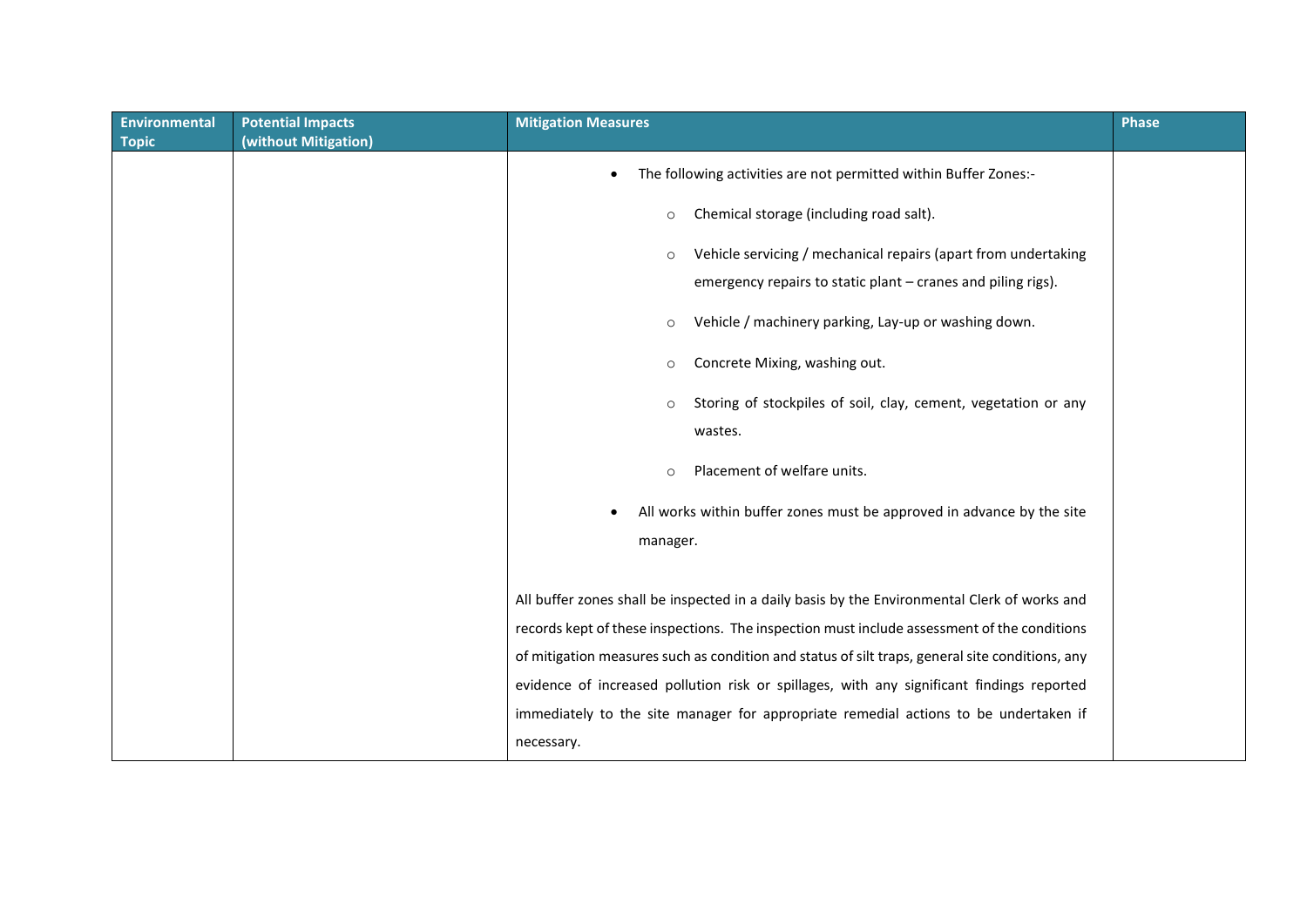| <b>Environmental</b> | <b>Potential Impacts</b>                   | <b>Mitigation Measures</b>                                                                      | <b>Phase</b> |
|----------------------|--------------------------------------------|-------------------------------------------------------------------------------------------------|--------------|
| <b>Topic</b>         | (without Mitigation)                       |                                                                                                 |              |
|                      | Installation of culverts and drainage      | Outfall design should comply with good practice and should consider directing each outfall      | Construction |
|                      | system outfalls can cause damage to        | downstream to minimise impacts to flow patterns, avoiding projecting the outfall into the       |              |
|                      | bank side / riparian habitats, mobilising  | watercourse channel, directing an outfall away from the banks of a river to minimise any        |              |
|                      | sediment and releasing material into the   | potential risk of erosion (particularly on the opposite bank), and minimising the size / extent |              |
|                      | surface watercourse.                       | of the outfall headwall where possible to reduce the potential impact on the banks.             |              |
|                      | Potential leakage or spillage of cement or | CEMP / Pollution Prevention Plan (PPP) including emergency response plan shall be prepared,     | Construction |
|                      | other potentially polluting substances     | agreed by statutory consultees and implemented prior to commencement of construction            |              |
|                      | resulting in surface water contamination.  | works. A detailed oCEMP is presented in Appendix 3-1. An Outline Surface Water Management       |              |
|                      |                                            | Plan (SWMP) and Water Quality Monitoring Plan (WQMP) are provided as Appendix 9-11. A           |              |
|                      |                                            | programme of routine surface water and groundwater quality monitoring must be undertaken        |              |
|                      |                                            | to ensure that no water pollution is caused during the construction phase.                      |              |
|                      |                                            |                                                                                                 |              |
|                      |                                            | Concrete mixing and washing areas should be located more than 10m from water bodies             |              |
|                      |                                            | (100m for River Foyle SAC) and have settlement and re-circulation systems for water reuse.      |              |
|                      |                                            | Isolation of working area, protective sheeting to be utilised.                                  |              |
|                      |                                            |                                                                                                 |              |
|                      |                                            | Chemical, fuel and oil storage will be undertaken within a site compound, which will be located |              |
|                      |                                            | on stable ground at a low risk of flooding and at least 10 m from any watercourse (100m for     |              |
|                      |                                            | River Foyle SAC). The stores will also be locked and sited on an impervious base within a       |              |
|                      |                                            | secured bund with 110% of the storage capacity.                                                 |              |
|                      |                                            | Spill kits to be retained on-site.                                                              |              |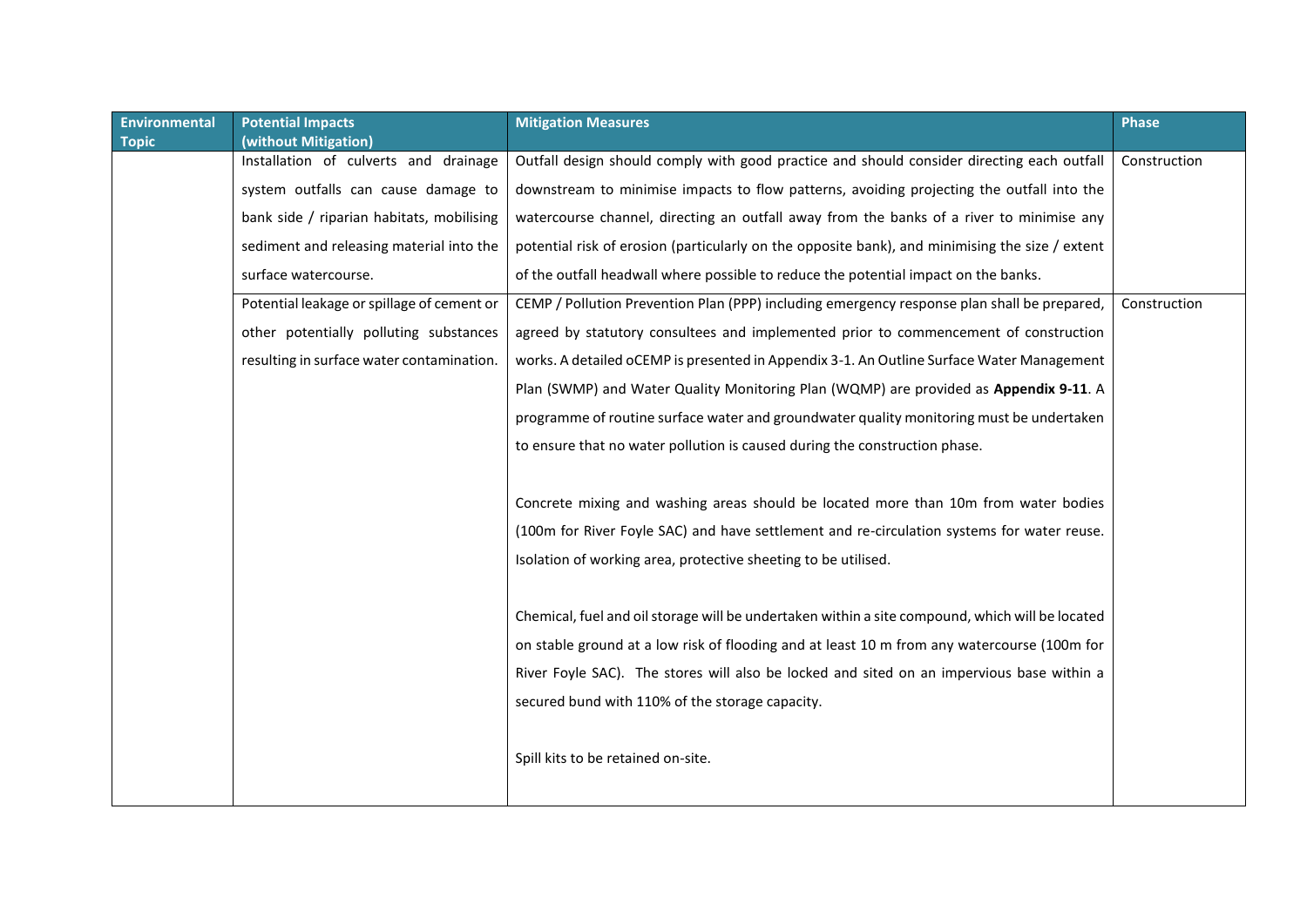| <b>Environmental</b> | <b>Potential Impacts</b>                    | <b>Mitigation Measures</b>                                                                       | <b>Phase</b> |
|----------------------|---------------------------------------------|--------------------------------------------------------------------------------------------------|--------------|
| <b>Topic</b>         | (without Mitigation)                        |                                                                                                  |              |
|                      |                                             | For vehicles and plant leaving material deposition/ stockpile areas, wheel wash facilities shall |              |
|                      |                                             | be installed at the exit and all vehicles will be required to pass through them.                 |              |
|                      | Temporary compaction of soils caused by     | Overland flow should be captured by strategically sited peripheral cut-off ditches and directed  | Construction |
|                      | construction phase plant and site traffic   | to settlement lagoons or proprietary settlement tanks.                                           |              |
|                      | movements, may increase the rate and        |                                                                                                  |              |
|                      | volume of surface water runoff.             |                                                                                                  |              |
|                      | Potential accidental leakage or spillage of | CEMP/ PPP including emergency response plan shall be prepared, agreed by statutory               | Construction |
|                      | hydrocarbons from vehicles/ machinery       | consultees and implemented prior to commencement of construction works. A detailed               |              |
|                      | resulting in surface water contamination.   | oCEMP is presented in Appendix 3-1. Buffer zones to be implemented : at least 10m for all        |              |
|                      |                                             | watercourses, at least 100m for River Foyle SAC. An Outline Surface Water Management Plan        |              |
|                      |                                             | (SWMP) and Water Quality Monitoring Plan (WQMP) are provided as Appendix 9-11. A                 |              |
|                      |                                             | programme of routine surface water and groundwater quality monitoring must be undertaken         |              |
|                      |                                             | to ensure that no water pollution is caused during the construction phase.                       |              |
|                      |                                             |                                                                                                  |              |
|                      |                                             | Stationary plant will be fitted with drip trays and emptied regularly, and plant machinery will  |              |
|                      |                                             | be regularly inspected for leaks with maintenance as required. Spillage kits will be stored at   |              |
|                      |                                             | key locations on-site, and all construction activities will comply with a Pollution Incident     |              |
|                      |                                             | Control Plan to be prepared by the appointed Contractor prior to commencement of works.          |              |
|                      |                                             |                                                                                                  |              |
|                      |                                             | Only designated trained and competent operatives will be authorised to refuel plant and all      |              |
|                      |                                             | refuelling will be undertaken at designated refuelling areas (e.g. on hardstanding, with spill   |              |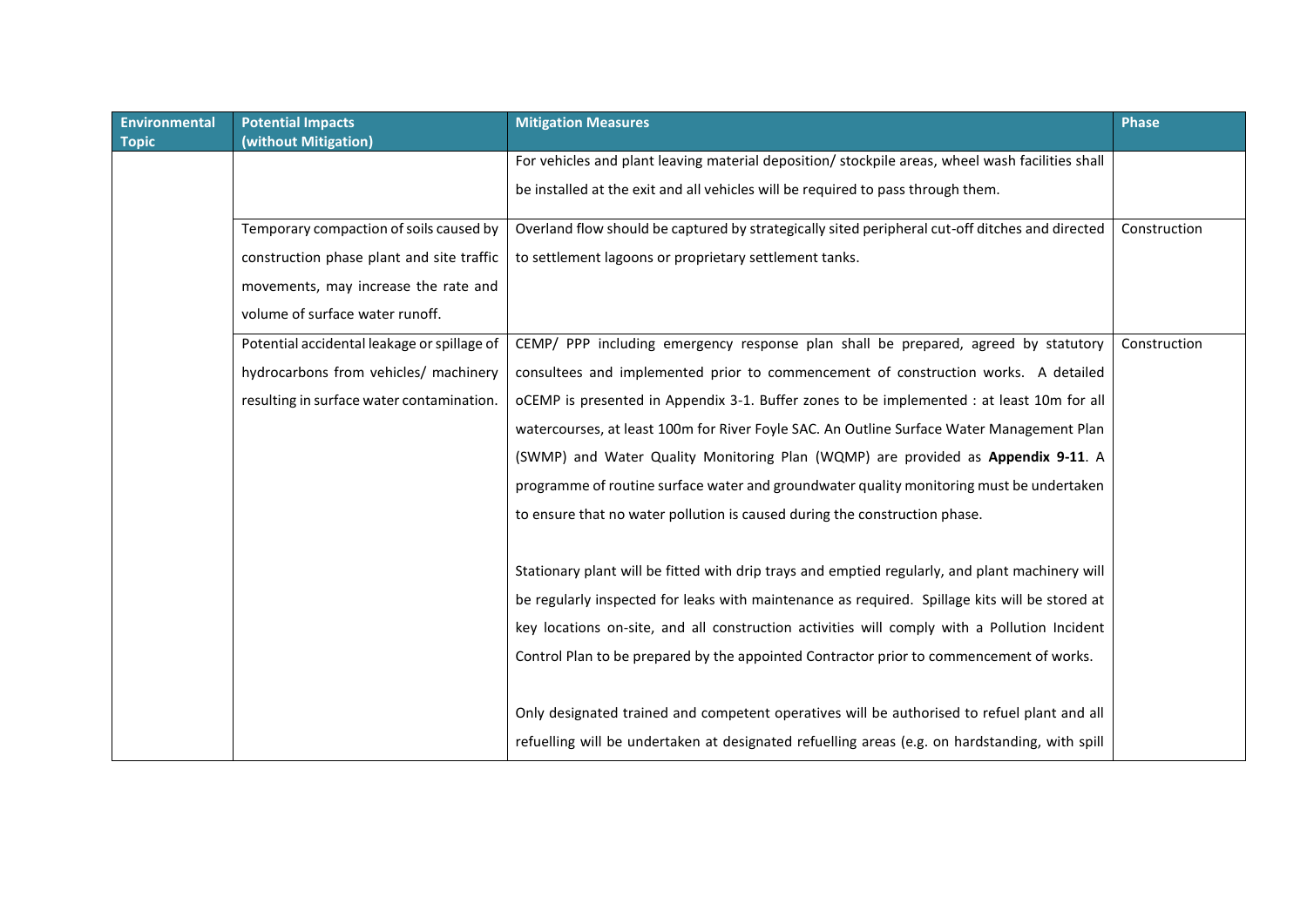| <b>Environmental</b> | <b>Potential Impacts</b>                  | <b>Mitigation Measures</b>                                                                                  | <b>Phase</b> |
|----------------------|-------------------------------------------|-------------------------------------------------------------------------------------------------------------|--------------|
| <b>Topic</b>         | (without Mitigation)                      |                                                                                                             |              |
|                      |                                           | kits available, and at least 10 m from water features, 100m for River Foyle SAC) where                      |              |
|                      |                                           | practicable. Appropriate measures will be adopted to avoid spillages.                                       |              |
|                      |                                           |                                                                                                             |              |
|                      |                                           | Double-skinned fuel bowsers only to be used for delivery refuelling and limited to traverse                 |              |
|                      |                                           |                                                                                                             |              |
|                      |                                           | areas >10m from a watercourse. Diesel bowsers to be locked at all times.                                    |              |
|                      | Spread of invasive species                | Washing facilities at Construction Compound to be self-contained with no environmental                      | Construction |
|                      | Discharges to local watercourses from     | discharge. All contaminated wastes generated shall be contained and removed from the site                   |              |
|                      | <b>Construction Compound</b>              | to landfill.                                                                                                |              |
|                      | Potentially polluting substances such as  | Water quality risk management techniques shall be used to determine the appropriate                         | Operational  |
|                      | hydrocarbons,<br>heavy<br>metals,<br>and  | stormwater management system required for the site. The approach shall utilise SuDS                         |              |
|                      | polycyclic<br>aromatics<br>hydrocarbons   | mitigation indices (i.e. those outlined in the SuDS Manual (C753) – Chapter 26) to inform the               |              |
|                      | (PAHs) may be contained in runoff from    | design of the stormwater management system.                                                                 |              |
|                      | roads and car parking areas.              |                                                                                                             |              |
|                      |                                           |                                                                                                             |              |
|                      | Potential to increase flood risk by       | The proposed drainage design will incorporate SuDS components to drain the site. These will                 | Operational  |
|                      | reducing the area of permeable land       | be designed in accordance with industry good practice guidance and current planning                         |              |
|                      |                                           |                                                                                                             |              |
|                      | cover compared to existing conditions     | standards and regulations. Final flows discharged from the site will be controlled to calculated            |              |
|                      | (i.e., greenfield site).                  | greenfield run-off rates up to the 1 in 100 year plus allowance for climate change rainfall event.          |              |
|                      |                                           | The Accommodation Works area will be served by piped drainage, limited to greenfield runoff                 |              |
|                      |                                           | rate.                                                                                                       |              |
|                      | Potential to cause pollution during flood | Good practice management and storage of materials. These measures shall include                             | Operational  |
|                      | event due to mobilisation of pollutants   | storing high risk materials such as oils, fuels, chemicals inside buildings<br>$\bullet$                    |              |
|                      | from stored materials and machinery       | maintaining low stocking levels of oils, fuels, pesticides and potentially polluting materials<br>$\bullet$ |              |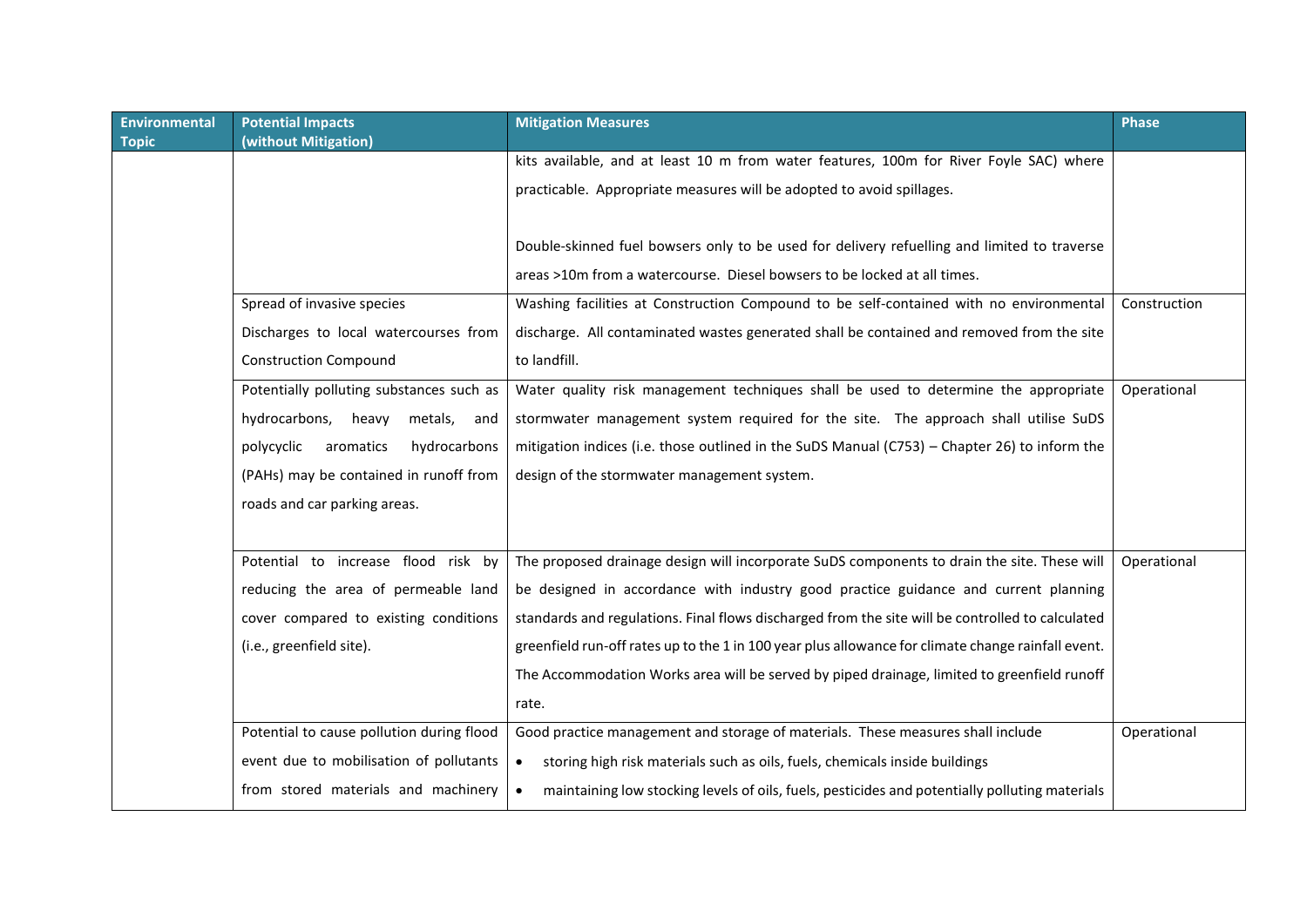| <b>Environmental</b> | <b>Potential Impacts</b>                                      | <b>Mitigation Measures</b>                                                                       | <b>Phase</b> |
|----------------------|---------------------------------------------------------------|--------------------------------------------------------------------------------------------------|--------------|
| <b>Topic</b>         | (without Mitigation)<br>within<br>Maintenance<br>Depot<br>and | keeping stored materials in appropriate containers / bags to prevent release during<br>$\bullet$ |              |
|                      | Spectator Stand.                                              | flooding                                                                                         |              |
|                      |                                                               |                                                                                                  |              |
|                      |                                                               | keeping machinery clean and maintained to a high standard<br>$\bullet$                           |              |
|                      | Works to existing surface watercourses                        | Outfall design should comply with good practice and should consider directing each outfall       | Operational  |
|                      | have the potential to disrupt flow and                        | downstream to minimise impacts to flow patterns, avoiding projecting the outfall into the        |              |
|                      | sediment regime.                                              | watercourse channel, directing an outfall away from the banks of a river to minimise any         |              |
|                      |                                                               | potential risk of erosion (particularly on the opposite bank), and minimising the size / extent  |              |
|                      |                                                               | of the outfall headwall where possible to reduce the potential impact on the banks.              |              |
|                      | <b>Buildings &amp; Hardstanding</b>                           | Detailed assessment confirms that the proposal causes no measurable effect flood extents or      | Operational  |
|                      |                                                               | floor levels elsewhere including transboundary effects. No further mitigation required.          |              |
|                      |                                                               |                                                                                                  |              |
|                      | Runoff Discharge at Slipway                                   | Carpark drainage shall be discharged to underground stratum via suitably-sized oil-water         | Operational  |
|                      | (small car park, 3 spaces)                                    | interceptor to minimise risk to SAC.                                                             |              |
| Air and Climate      | Poor communication leading to air                             | Develop and implement a stakeholder communications plan that includes community                  | Construction |
|                      | quality/issued issues being unresolved                        | engagement before work commences on site.                                                        |              |
|                      |                                                               |                                                                                                  |              |
|                      |                                                               | Display the name and contact details of person(s) accountable for air quality and dust issues    |              |
|                      |                                                               | on the site boundary. This may be the environment manager/engineer or the site manager.          |              |
|                      |                                                               |                                                                                                  |              |
|                      |                                                               | Display the head or regional office contact information.                                         |              |
|                      |                                                               |                                                                                                  |              |
|                      |                                                               |                                                                                                  |              |
|                      | Poor site management leading to                               | Record all dust and air quality complaints, identify cause(s), take appropriate measures to      | Construction |
|                      | adverse air quality/dust impacts                              | reduce emissions in a timely manner, and record the measures taken.                              |              |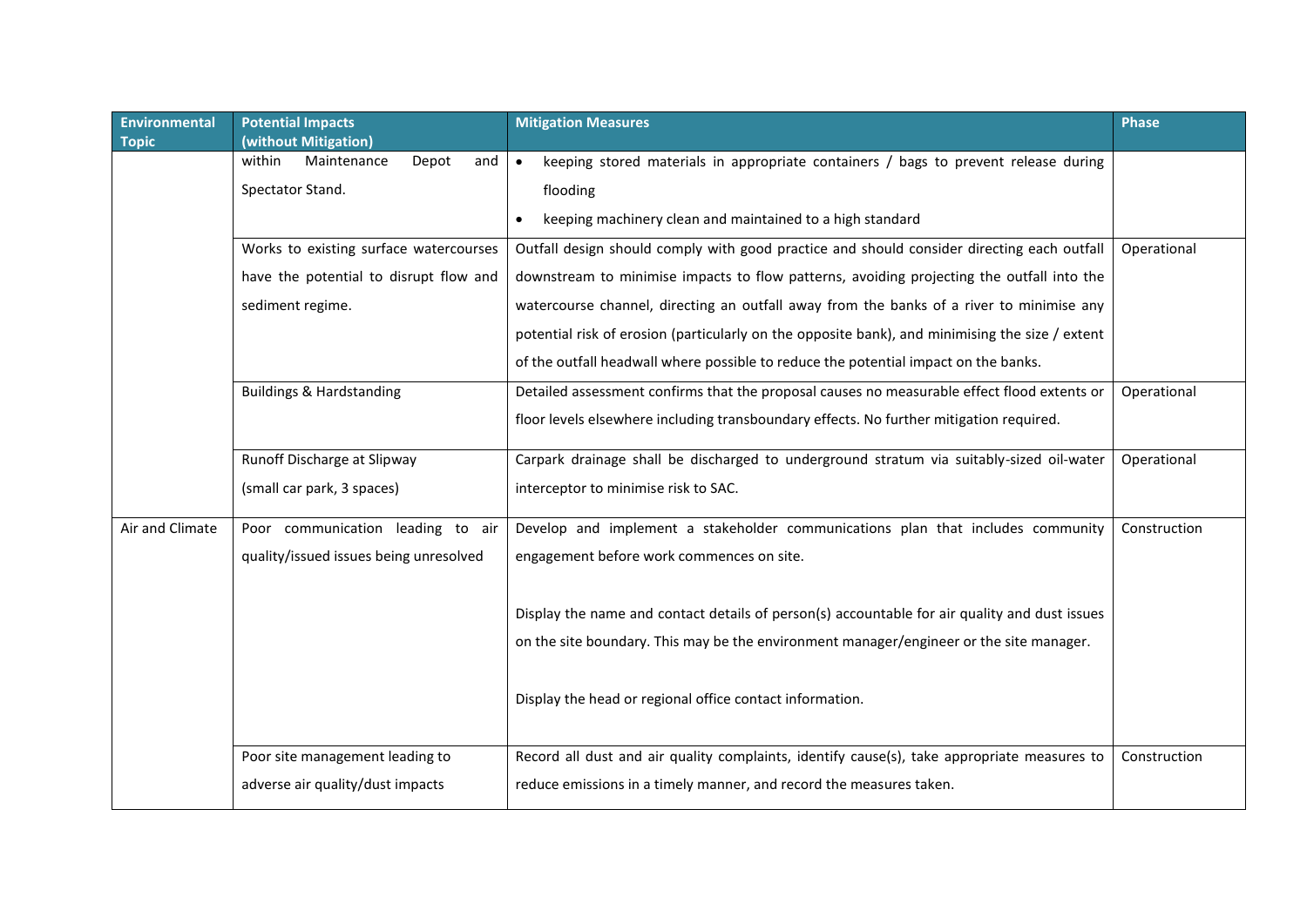| <b>Environmental</b><br><b>Topic</b> | <b>Potential Impacts</b><br>(without Mitigation) | <b>Mitigation Measures</b>                                                                                                                                                                 | <b>Phase</b> |
|--------------------------------------|--------------------------------------------------|--------------------------------------------------------------------------------------------------------------------------------------------------------------------------------------------|--------------|
|                                      |                                                  | Make the complaints log available to the local authority when asked.                                                                                                                       |              |
|                                      |                                                  | Record any exceptional incidents that cause dust and/or air emissions, either on- or offsite,<br>and the action taken to resolve the situation in the logbook.                             |              |
|                                      |                                                  | Hold regular liaison meetings with other high risk construction sites within 500 m of the site                                                                                             |              |
|                                      |                                                  | boundary, to ensure plans are co-ordinated and dust and particulate matter emissions are<br>minimised. It is important to understand the interactions of the off-site transport/deliveries |              |
|                                      |                                                  | which might be using the same strategic road network routes.                                                                                                                               |              |
|                                      | Poor/lack of monitoring leading to               | Undertake daily on-site and off-site inspection, where receptors (including roads) are nearby,                                                                                             | Construction |
|                                      | adverse air quality/dust impacts                 | to monitor dust, record inspection results, and make the log available to the local authority                                                                                              |              |
|                                      |                                                  | when asked. This should include regular dust soiling checks of surfaces such as street furniture,                                                                                          |              |
|                                      |                                                  | cars and windowsills within 100 m of site boundary, with cleaning to be provided if necessary.                                                                                             |              |
|                                      |                                                  | Carry out regular site inspections to monitor compliance with the DMP, record inspection<br>results, and make an inspection log available to the local authority when asked.               |              |
|                                      |                                                  | Increase the frequency of site inspections by the person accountable for air quality and dust                                                                                              |              |
|                                      |                                                  | issues on site when activities with a high potential to produce dust are being carried out and                                                                                             |              |
|                                      |                                                  | during prolonged dry or windy conditions.                                                                                                                                                  |              |
|                                      |                                                  |                                                                                                                                                                                            |              |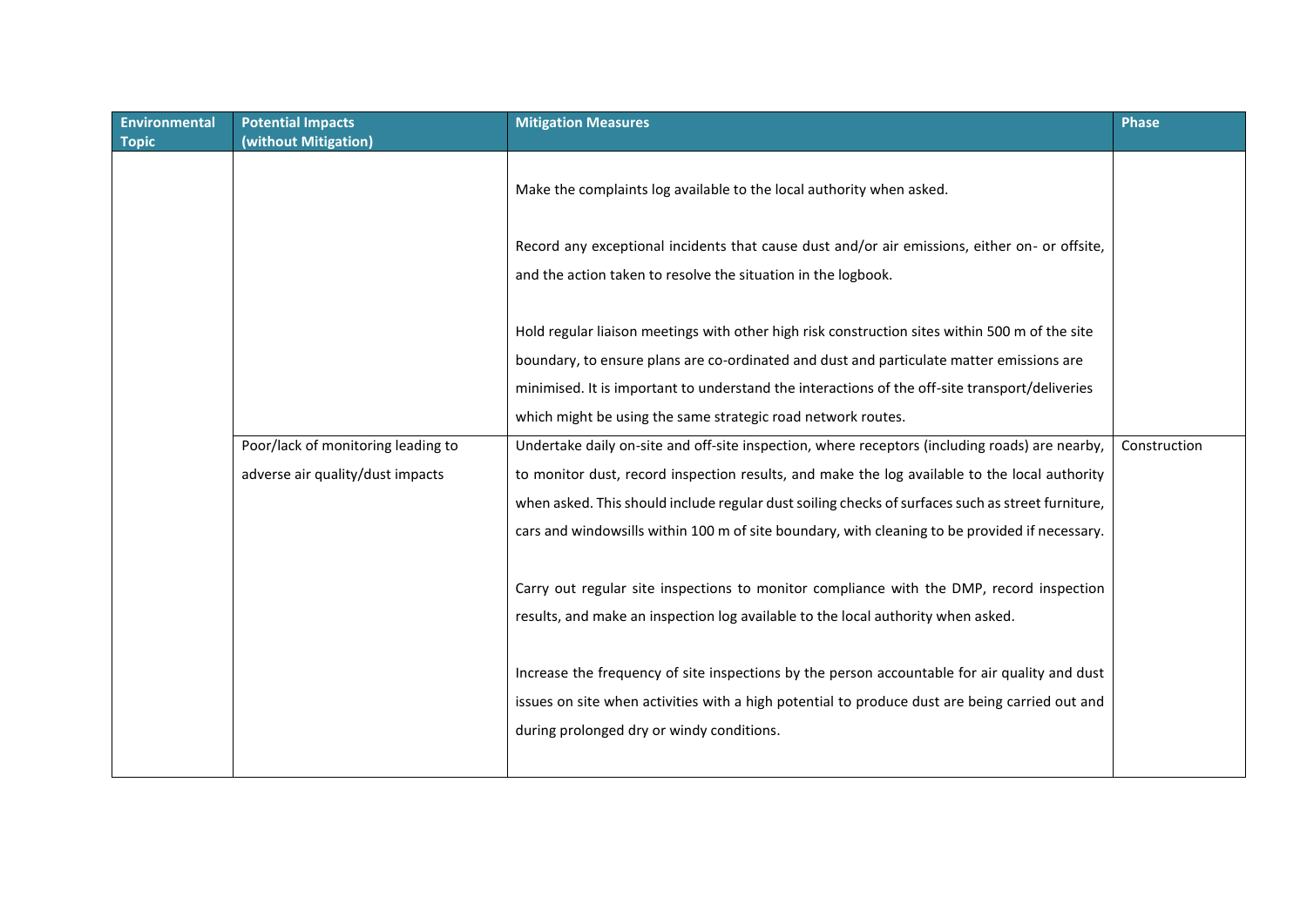| <b>Environmental</b> | <b>Potential Impacts</b>                  | <b>Mitigation Measures</b>                                                                        | <b>Phase</b> |
|----------------------|-------------------------------------------|---------------------------------------------------------------------------------------------------|--------------|
| <b>Topic</b>         | (without Mitigation)                      |                                                                                                   |              |
|                      |                                           | Agree dust deposition, dust flux, or real-time PM10 continuous monitoring locations with the      |              |
|                      |                                           | Local Authority. Where possible commence baseline monitoring at least three months before         |              |
|                      |                                           | work commences on site or, if it a large site, before work on a phase commences. Further          |              |
|                      |                                           | guidance is provided by IAQM on monitoring during demolition, earthworks and construction.        |              |
|                      | Poor preparation/maintenance of site      | Erect solid screens or barriers around dusty activities or the site boundary that are at least as | Construction |
|                      | leading to adverse air quality/dust       | high as any stockpiles on site.                                                                   |              |
|                      | impacts.                                  |                                                                                                   |              |
|                      |                                           | Fully enclose site or specific operations where there is a high potential for dust production and |              |
|                      |                                           | the site is actives for an extensive period.                                                      |              |
|                      |                                           |                                                                                                   |              |
|                      |                                           | Avoid site runoff of water or mud.                                                                |              |
|                      |                                           | Keep site fencing, barriers and scaffolding clean using wet methods.                              |              |
|                      |                                           |                                                                                                   |              |
|                      |                                           | Remove materials that have a potential to produce dust from site as soon as possible, unless      |              |
|                      |                                           | being re-used on site. If they are being re-used on-site cover as described below.                |              |
|                      |                                           |                                                                                                   |              |
|                      |                                           | Cover, seed or fence stockpiles to prevent wind whipping.                                         |              |
|                      | air quality<br>Adverse<br>impacts<br>from | Ensure all vehicles switch off engines when stationary - no idling vehicles.                      | Construction |
|                      | operating vehicles/machinery and travel   |                                                                                                   |              |
|                      |                                           | Avoid the use of diesel or petrol powered generators and use mains electricity or battery         |              |
|                      |                                           | powered equipment where practicable.                                                              |              |
|                      |                                           |                                                                                                   |              |
|                      |                                           |                                                                                                   |              |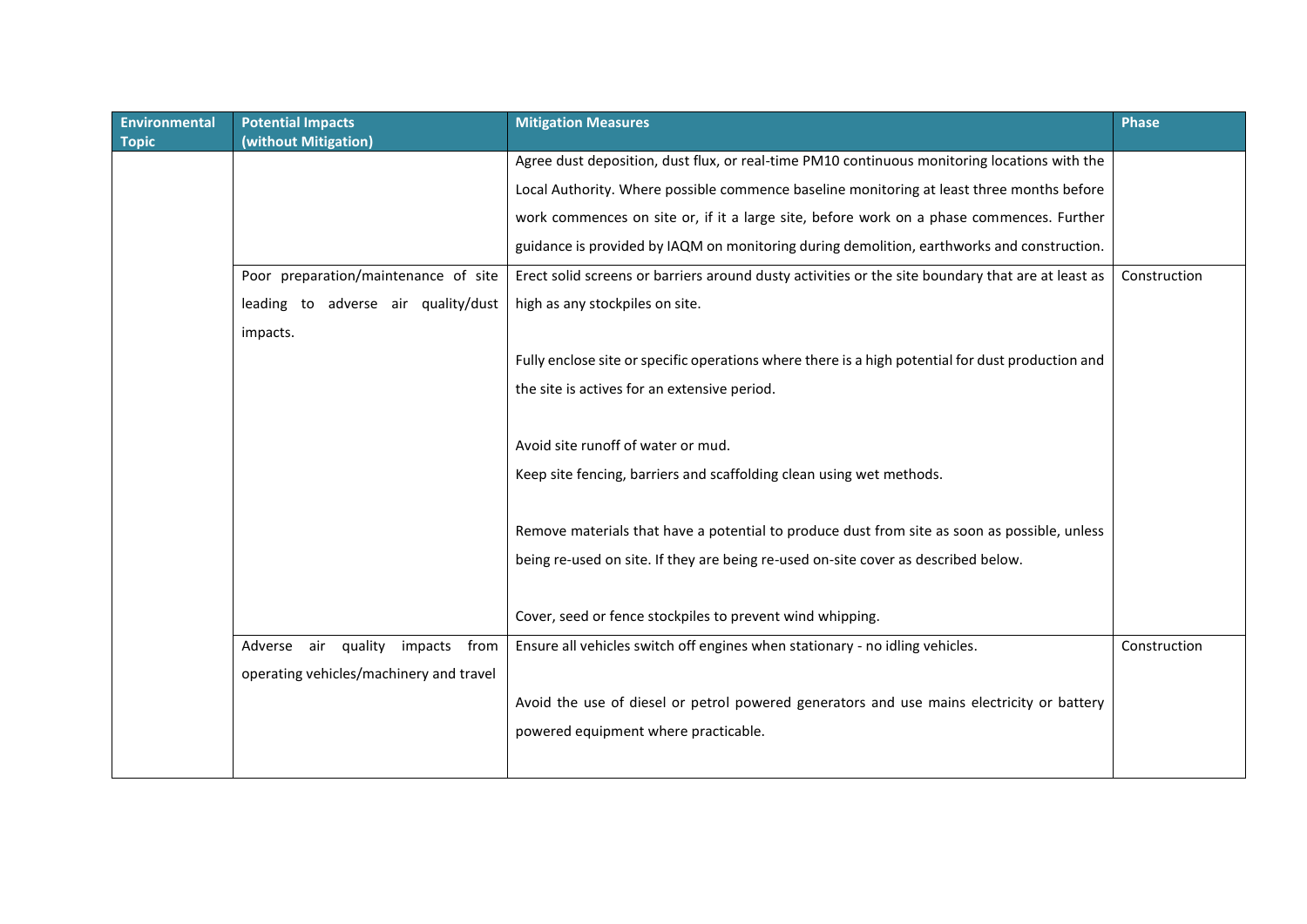| <b>Environmental</b><br><b>Topic</b> | <b>Potential Impacts</b><br>(without Mitigation) | <b>Mitigation Measures</b>                                                                    | <b>Phase</b> |
|--------------------------------------|--------------------------------------------------|-----------------------------------------------------------------------------------------------|--------------|
|                                      |                                                  | Impose and signpost a maximum-speed-limit of 15 mph on surfaced and 10 mph on unsurfaced      |              |
|                                      |                                                  | haul roads and work areas.                                                                    |              |
|                                      |                                                  |                                                                                               |              |
|                                      |                                                  | Produce a Construction Logistics Plan to manage the sustainable delivery of goods and         |              |
|                                      |                                                  | materials.                                                                                    |              |
|                                      |                                                  |                                                                                               |              |
|                                      |                                                  | Implement a Travel Plan that supports and encourages sustainable travel (public transport,    |              |
|                                      |                                                  | cycling, walking, and car-sharing.                                                            |              |
|                                      | Adverse air quality/dust impacts from            | Only use cutting, grinding or sawing equipment fitted or in conjunction with suitable dust    | Construction |
|                                      | general construction operations                  | suppression techniques such as water sprays or local extraction, e.g. suitable local exhaust  |              |
|                                      |                                                  | ventilation systems.                                                                          |              |
|                                      |                                                  |                                                                                               |              |
|                                      |                                                  | Ensure an adequate water supply on the site for effective dust/particulate matter             |              |
|                                      |                                                  | suppression/mitigation, using non-potable water where possible and appropriate.               |              |
|                                      |                                                  |                                                                                               |              |
|                                      |                                                  | Use enclosed chutes and conveyors and covered skips.                                          |              |
|                                      | Adverse air quality/dust impacts from            | Avoid bonfires and burning of waste materials.                                                | Construction |
|                                      | construction waste management                    |                                                                                               |              |
|                                      | Adverse air quality/dust impacts from            | Soft strip inside buildings before demolition (retaining walls and windows in the rest of the | Construction |
|                                      | demolition                                       | building where possible, to provide a screen against dust.                                    |              |
|                                      |                                                  |                                                                                               |              |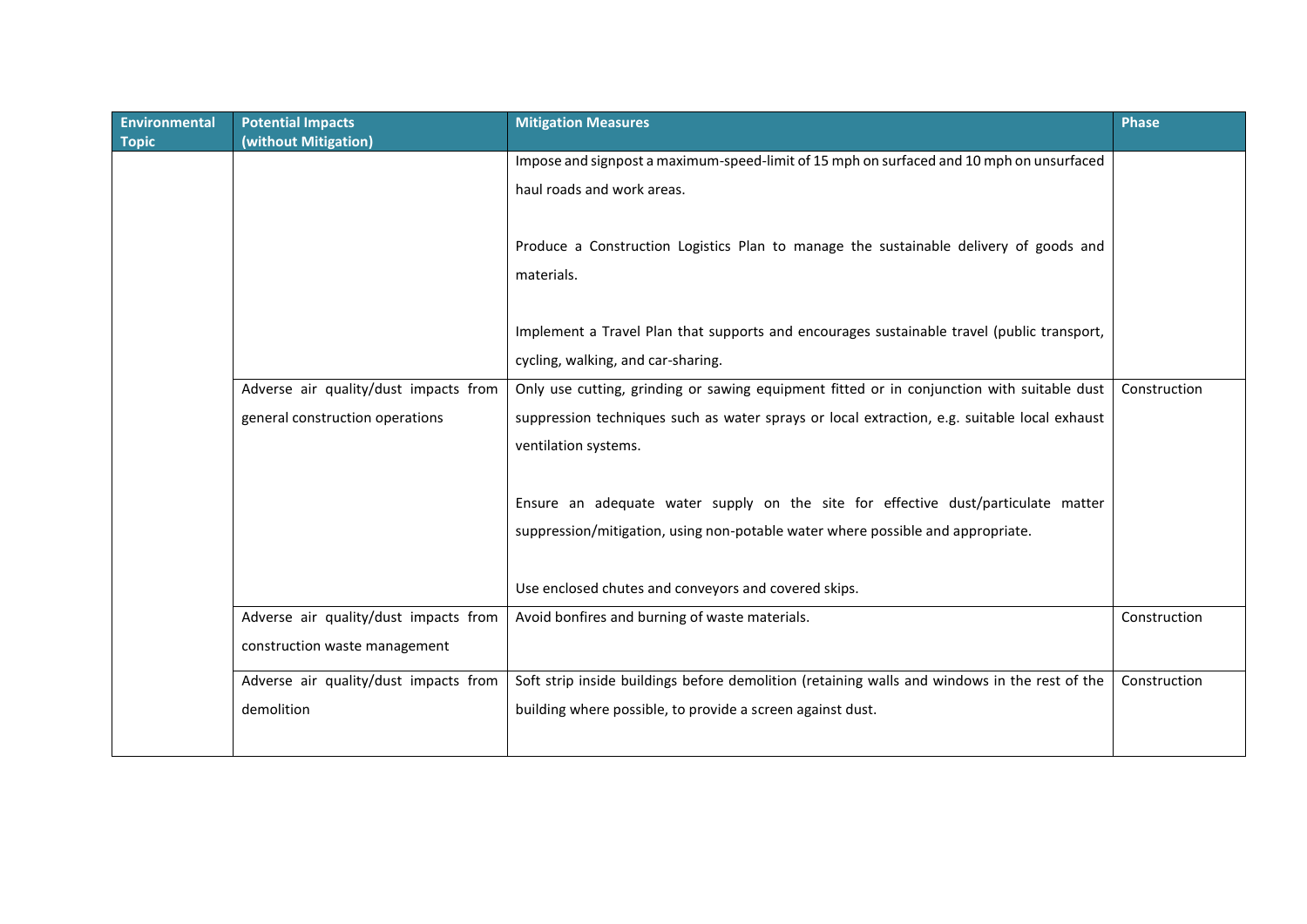| <b>Environmental</b><br><b>Topic</b> | <b>Potential Impacts</b><br>(without Mitigation) | <b>Mitigation Measures</b>                                                                         | <b>Phase</b> |
|--------------------------------------|--------------------------------------------------|----------------------------------------------------------------------------------------------------|--------------|
|                                      |                                                  | Ensure effective water suppression is used during demolition operations. Handheld sprays are       |              |
|                                      |                                                  | more effective than hoses attached to equipment as the water can be directed to where it is        |              |
|                                      |                                                  | needed. In addition, high volume water suppression systems, manually controlled, can               |              |
|                                      |                                                  | produce fine water droplets that effectively bring the dust particles to the ground.               |              |
|                                      |                                                  | Avoid explosive blasting, using appropriate manual or mechanical alternatives.                     |              |
|                                      |                                                  | Bag and remove any biological debris or damp down such material before demolition.                 |              |
|                                      | Adverse air quality/dust impacts from            | Avoid scabbling (roughening of concrete surfaces) if possible.                                     | Construction |
|                                      | construction                                     |                                                                                                    |              |
|                                      |                                                  | Ensure sand and other aggregates are stored in bunded areas and are not allowed to dry out,        |              |
|                                      |                                                  | unless this is required for a particular process, in which case ensure that appropriate additional |              |
|                                      |                                                  | control measures are in place.                                                                     |              |
|                                      |                                                  |                                                                                                    |              |
|                                      |                                                  | Ensure bulk cement and other fine powder materials are delivered in enclosed tankers and           |              |
|                                      |                                                  | stored in silos with suitable emission control systems to prevent escape of material and           |              |
|                                      |                                                  | overfilling during delivery.                                                                       |              |
|                                      |                                                  |                                                                                                    |              |
|                                      |                                                  | For smaller supplies of fine power materials ensure bags are sealed after use and stored           |              |
|                                      |                                                  | appropriately to prevent dust.                                                                     |              |
|                                      | Adverse air quality/dust impacts from            | Use water-assisted dust sweeper(s) on the access and local roads, to remove, as necessary,         | Construction |
|                                      | trackout                                         | any material tracked out of the site. This may require the sweeper being continuously in use.      |              |
|                                      |                                                  |                                                                                                    |              |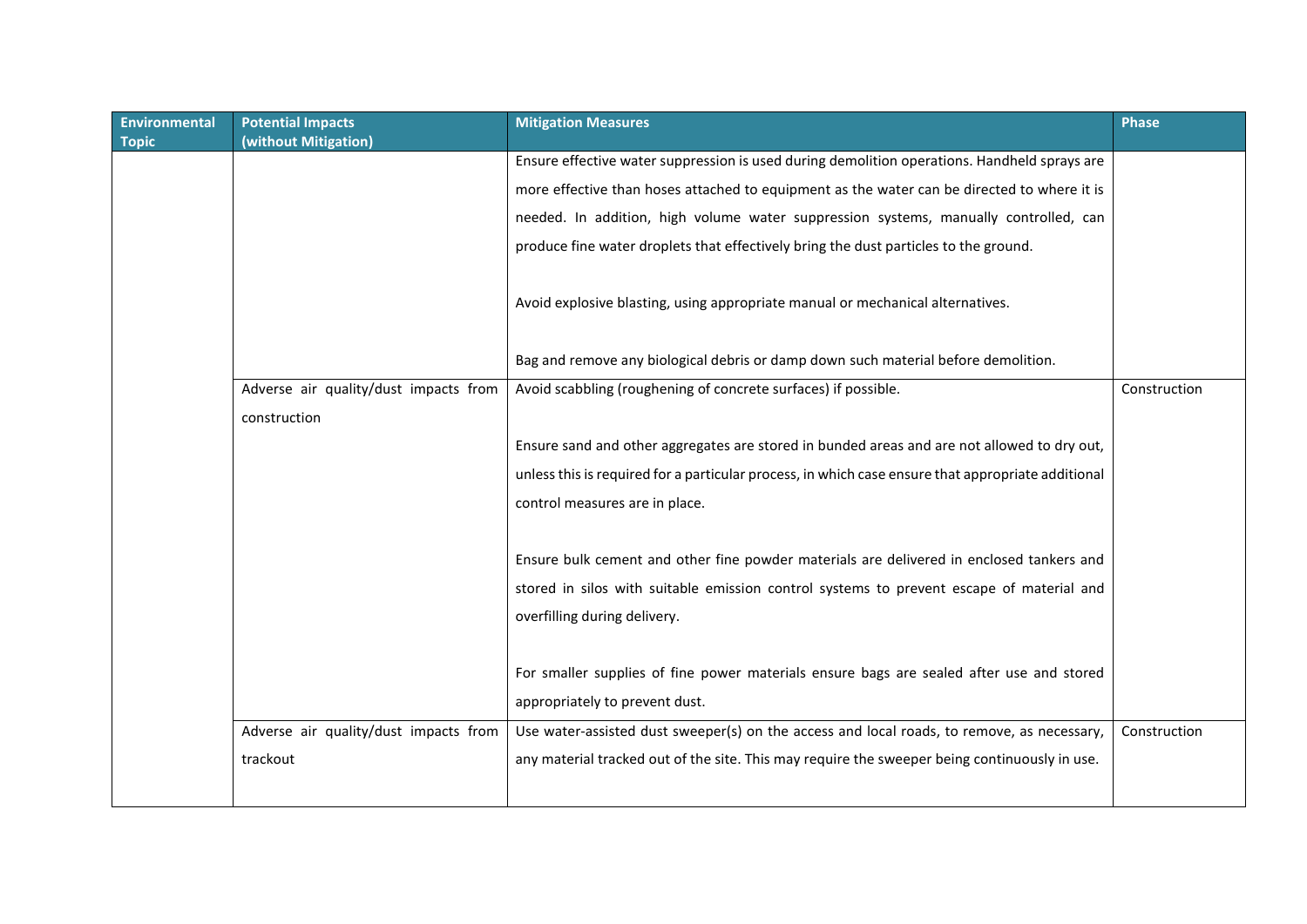| <b>Environmental</b><br><b>Topic</b> | <b>Potential Impacts</b><br>(without Mitigation)      | <b>Mitigation Measures</b>                                                                                                                                                                       | <b>Phase</b> |
|--------------------------------------|-------------------------------------------------------|--------------------------------------------------------------------------------------------------------------------------------------------------------------------------------------------------|--------------|
|                                      |                                                       | Avoid dry sweeping of large areas.                                                                                                                                                               |              |
|                                      |                                                       | Ensure vehicles entering and leaving sites are covered to prevent escape of materials during<br>transport.                                                                                       |              |
|                                      |                                                       | Inspect on-site haul routes for integrity and instigate necessary repairs to the surface as soon<br>as reasonably practicable.                                                                   |              |
|                                      |                                                       | Install hard surfaced haul routes, which are regularly damped down with fixed or mobile<br>sprinkler systems, or mobile water bowsers and regularly cleaned.                                     |              |
|                                      |                                                       | Implement a wheel washing system (with rumble grids to dislodge accumulated dust and mud<br>prior to leaving the site where reasonably practicable).                                             |              |
|                                      |                                                       | Ensure there is an adequate area of hard surfaced road between the wheel wash facility and<br>the site exit, wherever site size and layout permits.                                              |              |
|                                      |                                                       | Access gates to be located at least 10 m from receptors where possible.                                                                                                                          |              |
| Noise and<br>Vibration               | Noise disturbance outside of regular<br>working hours | Working hours during site construction operations will be restricted to daytime hours from<br>07:30 hours to 18:00 hours (Monday to Friday) and, as may be required, from 08:00 hours to         | Construction |
|                                      |                                                       | 13:00 hours (Saturdays). Evening and night-time work is not expected to take place although<br>it is possible that limited 24 hours working may be required to take place on occasion. This will |              |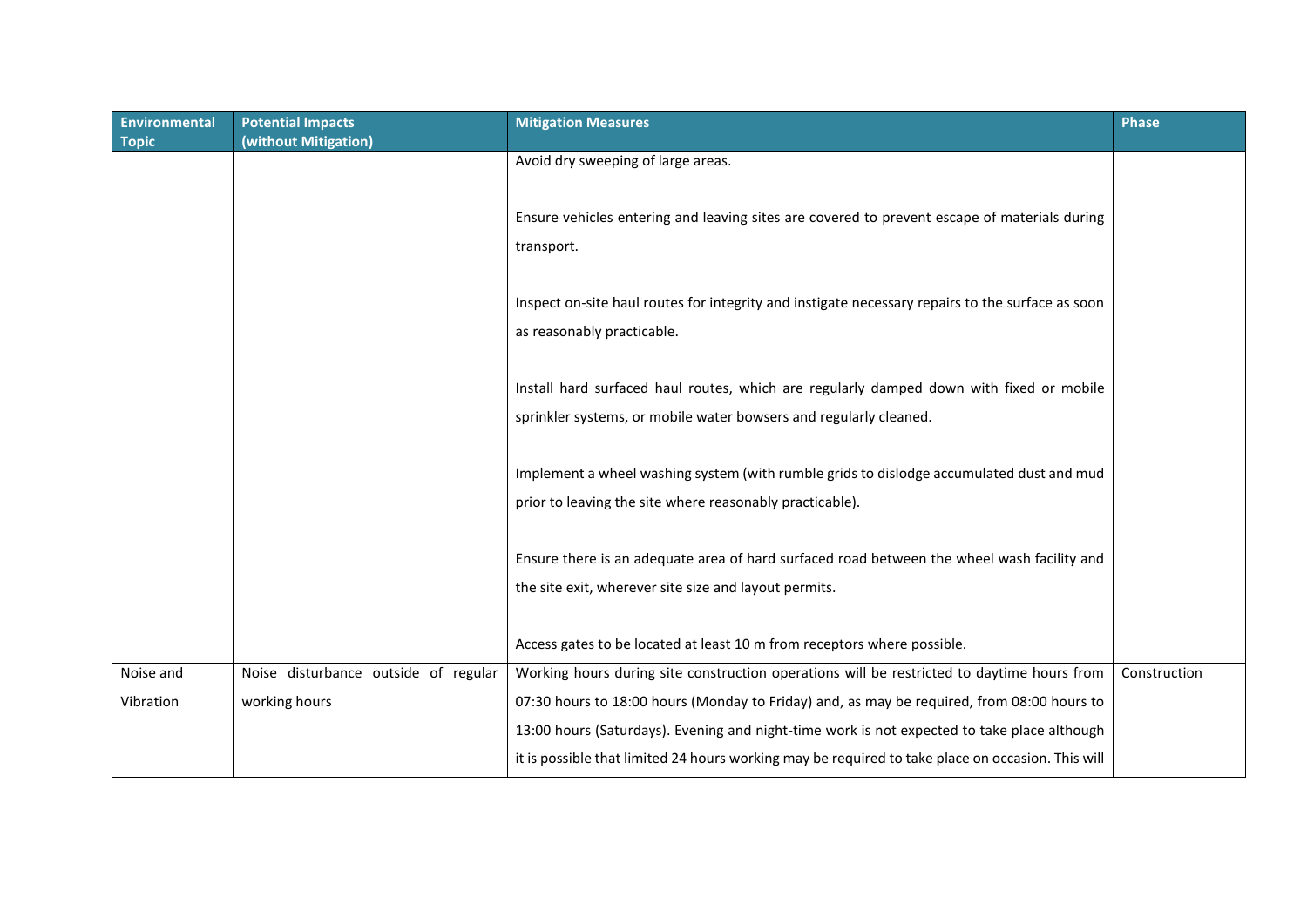| <b>Environmental</b> | <b>Potential Impacts</b>                | <b>Mitigation Measures</b>                                                                          | <b>Phase</b> |
|----------------------|-----------------------------------------|-----------------------------------------------------------------------------------------------------|--------------|
| <b>Topic</b>         | (without Mitigation)                    |                                                                                                     |              |
|                      |                                         | only take place with the prior agreement of Derry & Strabane District Council and Donegal           |              |
|                      |                                         | County Council.                                                                                     |              |
|                      |                                         |                                                                                                     |              |
|                      |                                         | Night-time Working - If there are items of plant (e.g. dewatering pumps and similar) in use         |              |
|                      |                                         | during night-time hours they will be chosen, sited and enclosed such that levels at the nearest     |              |
|                      |                                         | properties do not exceed the measured background noise levels.                                      |              |
|                      | Adverse noise impacts from construction | An on-site speed limit will be enforced for all traffic. Drivers of vehicles will be advised of the | Construction |
|                      | vehicles and plant                      | speed limits through the erection of signs i.e. a typically recommended on site speed limit is      |              |
|                      |                                         | 10 km/hr.                                                                                           |              |
|                      |                                         |                                                                                                     |              |
|                      |                                         | Where practicable, the use of quiet working methods and the most suitable plant will be             |              |
|                      |                                         | selected for each activity having due regard to the need for noise control.                         |              |
|                      |                                         |                                                                                                     |              |
|                      |                                         | Best practicable means will be employed to minimise noise emissions and will comply with the        |              |
|                      |                                         | general recommendations of BS 5228. To this end operators will use "noise reduced" plant            |              |
|                      |                                         | and/or will modify their construction methods so that noisy plant is unnecessary.                   |              |
|                      |                                         |                                                                                                     |              |
|                      |                                         | By positioning potentially noisy plant as far as possible from noise sensitive receivers the        |              |
|                      |                                         |                                                                                                     |              |
|                      |                                         | transmission of sound can be minimised. Earth mounds and/or stockpiles of material or               |              |
|                      |                                         | perimeter hoarding on site can be used as a physical barrier between the source and the             |              |
|                      |                                         | receiver.                                                                                           |              |
|                      |                                         |                                                                                                     |              |
|                      |                                         |                                                                                                     |              |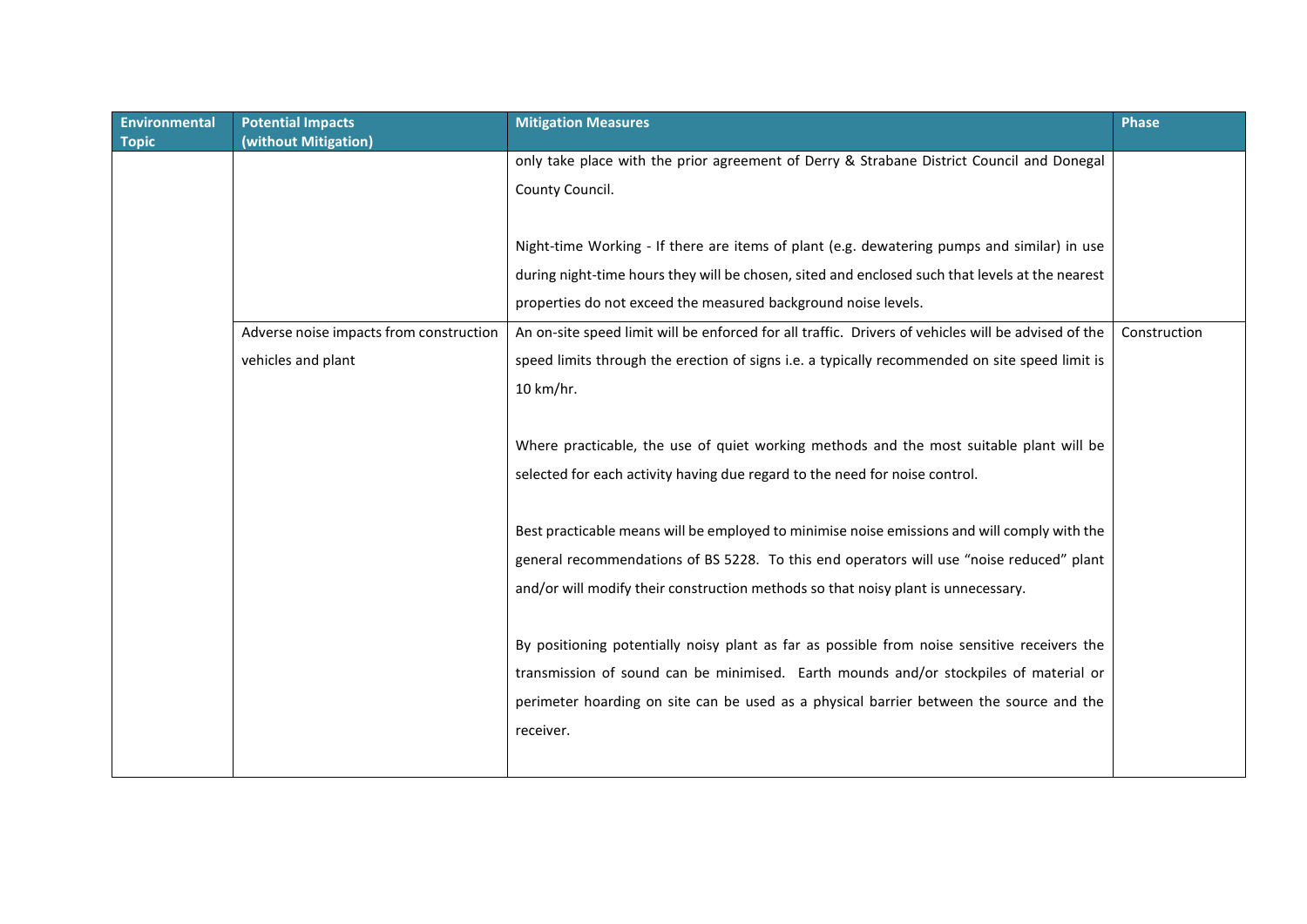| <b>Environmental</b><br>Topic | <b>Potential Impacts</b><br>(without Mitigation) | <b>Mitigation Measures</b>                                                                     | <b>Phase</b> |
|-------------------------------|--------------------------------------------------|------------------------------------------------------------------------------------------------|--------------|
|                               |                                                  | Mechanical plant used on site will be fitted with effective exhaust silencers. Vehicle reverse |              |
|                               |                                                  | alarms will be silenced appropriately in order to minimise noise breakout from the site while  |              |
|                               |                                                  | still maintaining their effectiveness.                                                         |              |
|                               |                                                  |                                                                                                |              |
|                               |                                                  | All plant will be maintained in good working order. Where practicable, machines will be        |              |
|                               |                                                  | operated at low speeds and will be shut down when not in use.                                  |              |
|                               |                                                  |                                                                                                |              |
|                               |                                                  | Compressors will be of the "noise reduced" variety and fitted with properly lined and sealed   |              |
|                               |                                                  | acoustic covers.                                                                               |              |
|                               |                                                  |                                                                                                |              |
|                               |                                                  | In all cases engine and/or machinery covers will be closed whenever the machines or engines    |              |
|                               |                                                  | are in use.                                                                                    |              |
|                               |                                                  |                                                                                                |              |
|                               |                                                  | All pneumatic percussive tools will be fitted with mufflers or silencers as recommended by the |              |
|                               |                                                  | equipment manufactures. Where practicable, all mechanical static plant will be enclosed by     |              |
|                               |                                                  | acoustic sheds or screens.                                                                     |              |
|                               | Lack of staff training leading to adverse        | Employees working on the site will be informed about the requirement to minimise noise and     | Construction |
|                               | noise impacts                                    | will undergo training on the following aspects:                                                |              |
|                               |                                                  | The proper use and maintenance of tools and equipment.<br>$\bullet$                            |              |
|                               |                                                  | The positioning of machinery on-site to reduce the emission of noise to the noise              |              |
|                               |                                                  | sensitive receivers.                                                                           |              |
|                               |                                                  | Avoidance of unnecessary noise when carrying out manual operations and when                    |              |
|                               |                                                  | operating plant and equipment.                                                                 |              |
|                               |                                                  |                                                                                                |              |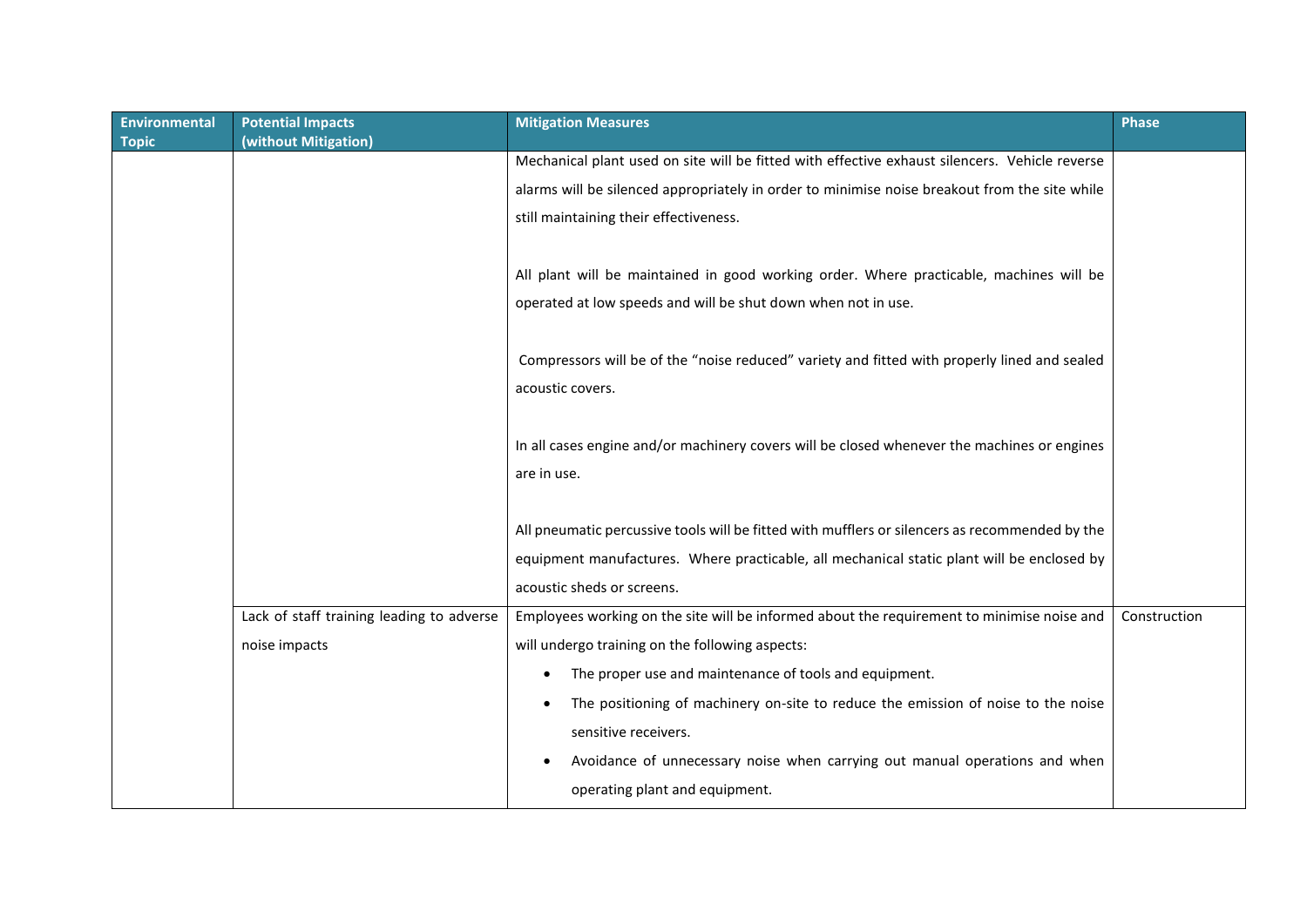| <b>Environmental</b> | <b>Potential Impacts</b>               | <b>Mitigation Measures</b>                                                                          | <b>Phase</b> |
|----------------------|----------------------------------------|-----------------------------------------------------------------------------------------------------|--------------|
| <b>Topic</b>         | (without Mitigation)                   |                                                                                                     |              |
|                      |                                        | The use and maintenance of sound reduction equipment fitted to power pressure tools and             |              |
|                      |                                        | machines.                                                                                           |              |
|                      | Lack of monitoring leading to adverse  | Responsible Person - The Contractor will appoint a responsible and trained person who will be       | Construction |
|                      | noise impacts                          | present on site and who will be willing to answer and act upon complaints and queries from          |              |
|                      |                                        | the local public.                                                                                   |              |
|                      |                                        |                                                                                                     |              |
|                      |                                        | Where excessive noise levels are recorded, further mitigation measures will be employed             |              |
|                      |                                        | which may include temporary wooden hoarding / acoustic screening to be installed to a height        |              |
|                      |                                        | of no less than 2.5m around areas of construction where loud noise levels occur.                    |              |
|                      |                                        |                                                                                                     |              |
|                      |                                        | Where deemed necessary due to excessive impact or complaints received, noise and vibration          |              |
|                      |                                        | monitoring will be undertaken during construction works to determine noise and vibration            |              |
|                      |                                        | levels at sensitive receivers. On the basis of the findings of such noise and vibration monitoring, |              |
|                      |                                        | appropriate noise and vibration mitigation measures will be implemented to reduce noise and         |              |
|                      |                                        | vibration impacts.                                                                                  |              |
|                      | Risk of cosmetic damage from vibration | The contractor will ensure that the TII Guidelines which identify limits for protection against     | Construction |
|                      | frequency                              | cosmetic damage as a function of vibration frequency are not exceeded through the use of the        |              |
|                      |                                        | selected low vibration piling method.                                                               |              |
|                      | General disturbance from vibration     | Agree working hours for piling activities for less sensitive time or days i.e during the day-time   | Construction |
|                      |                                        | between 0700h and 1900h for Monday to Friday, avoiding weekends.                                    |              |
|                      |                                        | Use of minimal vibration piling equipment i.e using a CFA drill.                                    |              |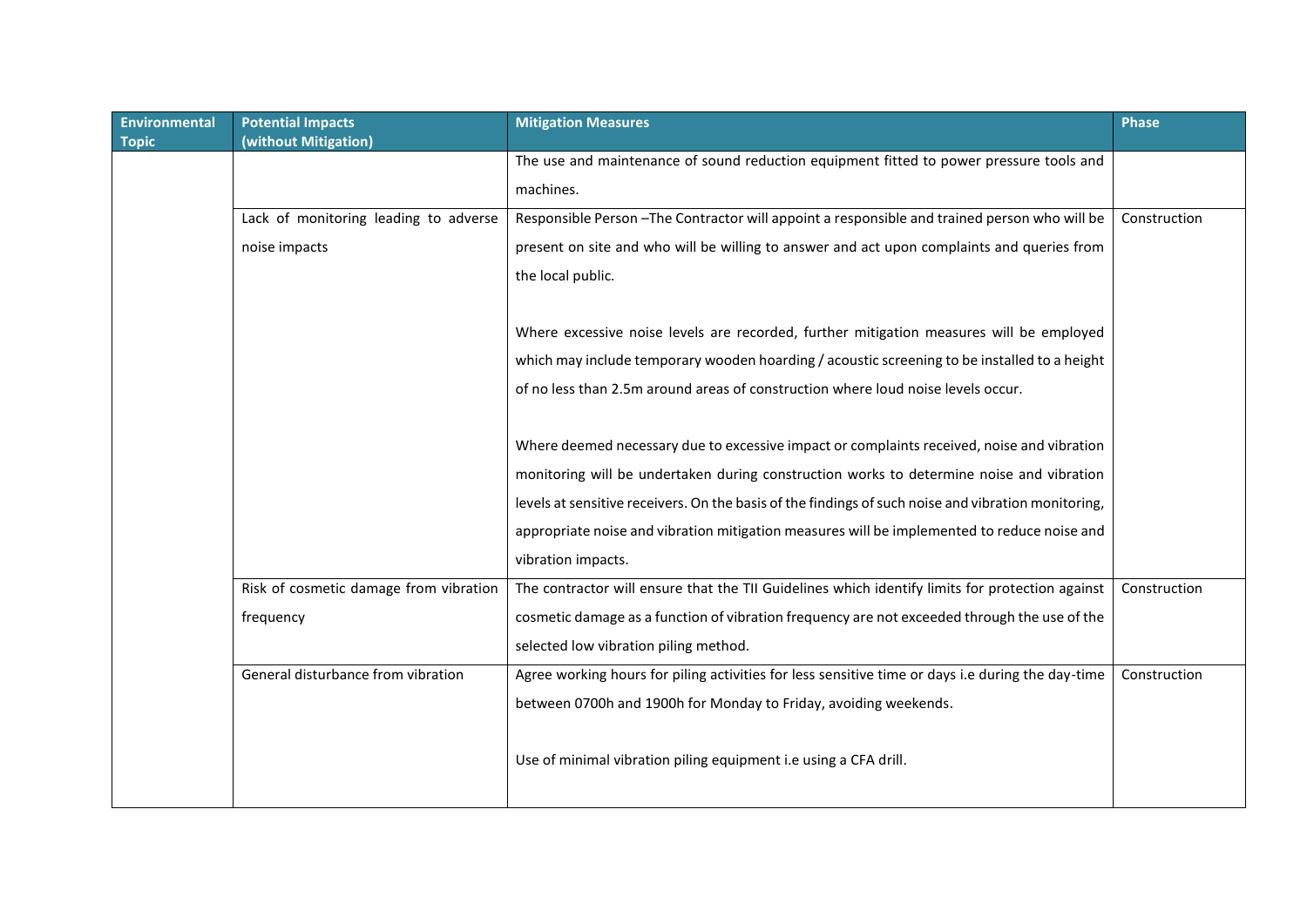| <b>Environmental</b><br><b>Topic</b> | <b>Potential Impacts</b><br>(without Mitigation) | <b>Mitigation Measures</b>                                                                       | Phase        |
|--------------------------------------|--------------------------------------------------|--------------------------------------------------------------------------------------------------|--------------|
|                                      |                                                  | An alternative low vibration method for removal of the hardstand not involving the use of rock   |              |
|                                      |                                                  | hammers or similar percussive methods must be deployed.                                          |              |
|                                      |                                                  |                                                                                                  |              |
|                                      |                                                  | Carry out a baseline vibration survey to determine current ambient vibration levels at the       |              |
|                                      |                                                  | proposed piling and vibration-sensitive receptor locations.                                      |              |
|                                      |                                                  | The measurement location at the vibration-sensitive receptor should be close to, but far         |              |
|                                      |                                                  | enough away so not to disturb i.e 10 m away.                                                     |              |
|                                      |                                                  |                                                                                                  |              |
|                                      |                                                  | Identify vibration levels the vibration-sensitive receptors are currently exposed to, and assess |              |
|                                      |                                                  | the potential impact from CFA piling on the vibration-sensitive receptors.                       |              |
|                                      |                                                  |                                                                                                  |              |
|                                      |                                                  | Determine action and limit values based on the baseline vibration survey and available           |              |
|                                      |                                                  | guidance from international standards.                                                           |              |
|                                      |                                                  |                                                                                                  |              |
|                                      |                                                  | Install continuous vibration monitoring equipment at the piling location and the vibration-      |              |
|                                      |                                                  | sensitive receptor location measuring the vibration levels.                                      |              |
|                                      |                                                  |                                                                                                  |              |
|                                      |                                                  | Monitor the vibration levels and compare with the agreed action and/or limit values.             |              |
|                                      |                                                  |                                                                                                  |              |
|                                      |                                                  | It is recommended the PPV is measured and if possible, the weighted acceleration and hence       |              |
|                                      |                                                  | the VDV could also be measured (and/or determined).                                              |              |
| <b>Material Assets</b>               | Increase in dust and dirt from                   | During the construction phase the increase in dust and dirt will be minimised by effective site  | Construction |
|                                      | construction vehicles                            | management. The construction routes will be discussed and agreed with respective roads           |              |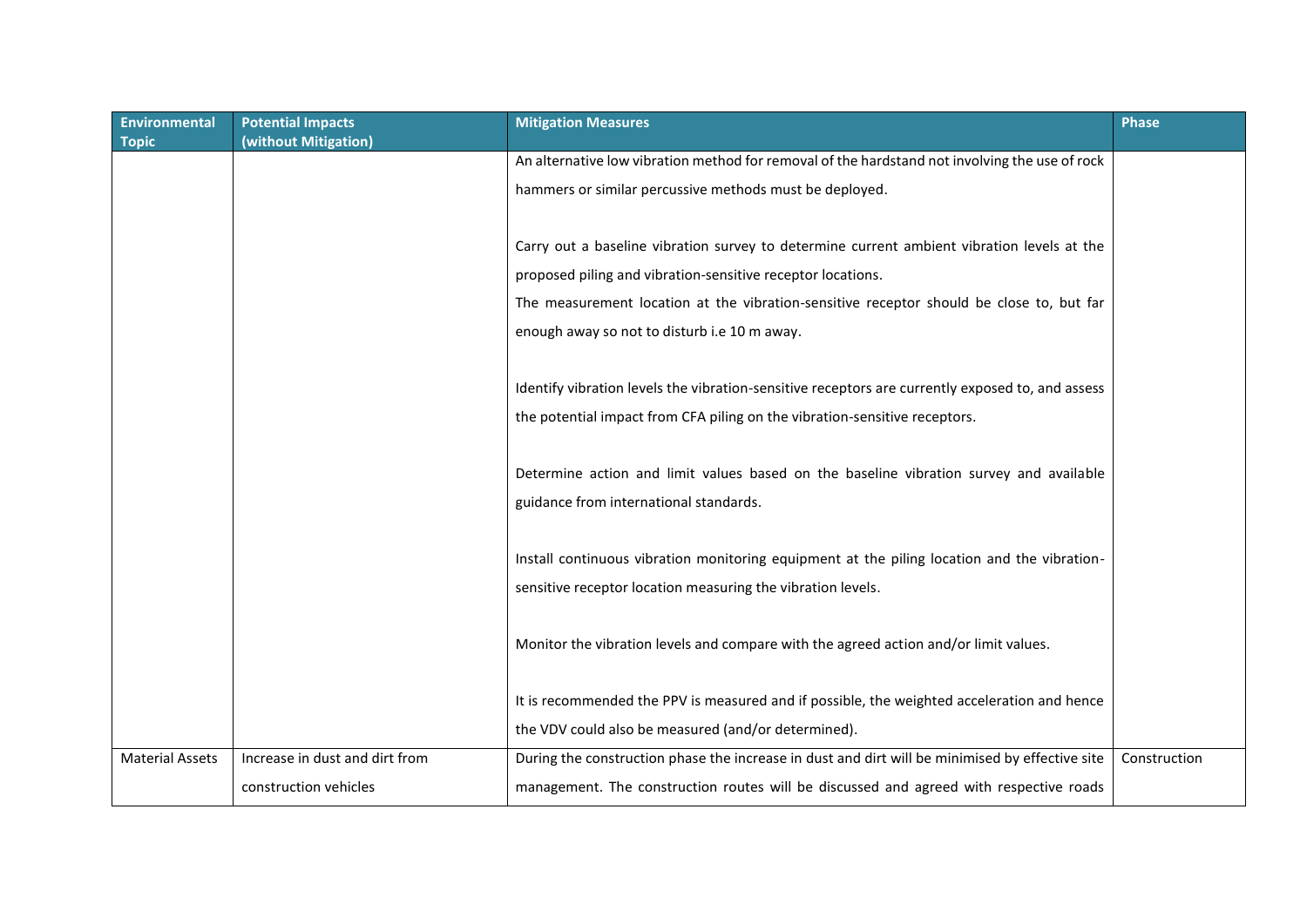| <b>Environmental</b><br><b>Topic</b> | <b>Potential Impacts</b><br>(without Mitigation) | <b>Mitigation Measures</b>                                                                         | Phase        |
|--------------------------------------|--------------------------------------------------|----------------------------------------------------------------------------------------------------|--------------|
| (including                           |                                                  | departments and disruption will be mitigated. The construction routes and the phasing of the       |              |
| traffic)                             |                                                  | scheme will be agreed with respective roads departments.                                           |              |
|                                      |                                                  |                                                                                                    |              |
|                                      |                                                  | Wheel washing facilities will be provided for all construction vehicles and construction areas     |              |
|                                      |                                                  | will be fenced-off.                                                                                |              |
|                                      |                                                  | Any impact will be ameliorated using best practice including damping down excavated material       |              |
|                                      |                                                  | and haul roads when the roads are dry and covering loads of surplus material leaving and           |              |
|                                      |                                                  | entering the site. Wheel washing will be provided on site.                                         |              |
|                                      | Risk to built services during construction       | A construction, including traffic, management plan should be implemented during the                | Construction |
|                                      | phase                                            | construction phase to protect local amenities and the integrity and operation of the local road    |              |
|                                      |                                                  | network.                                                                                           |              |
|                                      |                                                  |                                                                                                    |              |
|                                      |                                                  | Provision of utilities should be carried out in accordance with the recommendations of the         |              |
|                                      |                                                  | relevant statutory bodies (ESB, Irish Water, Eircom etc.)                                          |              |
|                                      |                                                  |                                                                                                    |              |
|                                      |                                                  | Water Metering should be included in each unit to record consumption.                              |              |
|                                      | Poor pedestrian access to the Project            | The existing pedestrian crossing on the A38 Lifford Road will be upgraded to a controlled          | Operational  |
|                                      | due to lack of pedestrian crossings              | toucan crossing.                                                                                   |              |
| Cultural                             | of<br>Possibility<br>encountering                | Programme of archaeological works should be implemented in both the greenfield areas and           | Construction |
| Heritage                             | archaeological finds/remains within the          | within the Zone of Notification before or during the Construction Phase. This should take the      |              |
|                                      | greenfield areas during ground reduction         | form of archaeological testing if feasible and where this is not feasible (particularly within the |              |
|                                      | works                                            | Zone of Notification) archaeological monitoring (watching brief) shall be undertaken by a          |              |
|                                      |                                                  | suitably qualified archaeologist, during ground reduction works. The archaeological testing        |              |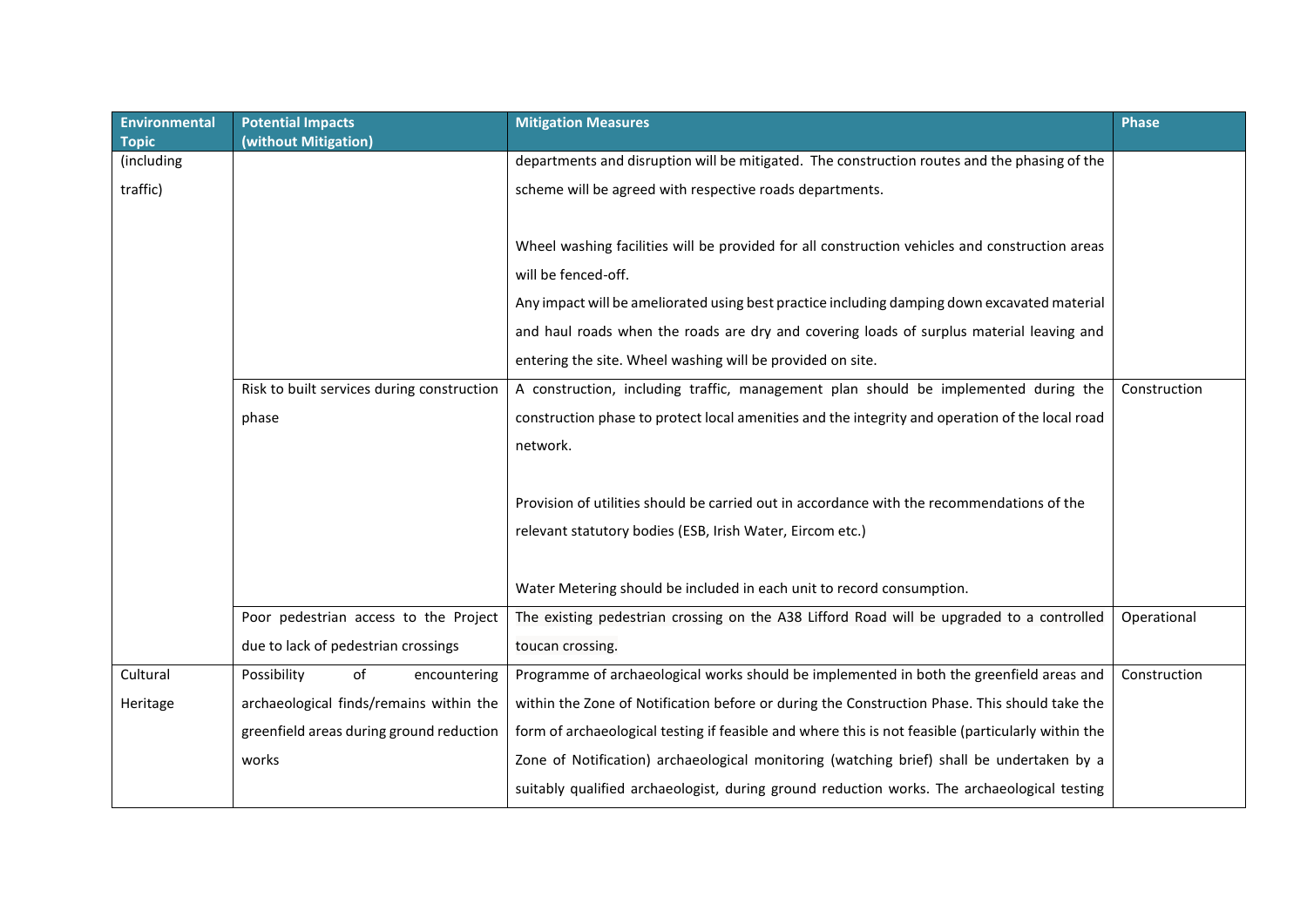| Environmental<br><b>Topic</b> | <b>Potential Impacts</b><br>(without Mitigation) | <b>Mitigation Measures</b>                                                                          | Phase        |
|-------------------------------|--------------------------------------------------|-----------------------------------------------------------------------------------------------------|--------------|
|                               |                                                  | should be undertaken to the level of the uppermost archaeological horizon or the natural            |              |
|                               |                                                  | subsoil, whichever is encountered first. This should be undertaken by 360-degree tracked            |              |
|                               |                                                  | machines fitted with toothless buckets under an archaeological licence from National                |              |
|                               |                                                  | Monuments Service.                                                                                  |              |
|                               |                                                  |                                                                                                     |              |
|                               |                                                  | Where archaeological testing is not feasible or if it has not been possible to take place in        |              |
|                               |                                                  | advance of site construction works, a programme of archaeological monitoring shall occur            |              |
|                               |                                                  | during Construction Phase. Topsoil/overburden shall be removed by 360-degree tracked                |              |
|                               |                                                  | machines fitted with toothless buckets under constant archaeological supervision, down to           |              |
|                               |                                                  | the uppermost archaeological horizon, the level of the natural subsoil or formation level,          |              |
|                               |                                                  | whichever is encountered first.                                                                     |              |
|                               | Archaeological material identified during        | If archaeological material is identified during either archaeological testing or archaeological     | Construction |
|                               | archaeological<br>either<br>testing<br>or        | monitoring, provisions will be made by the developer for its preservation in situ or if this is not |              |
|                               | archaeological monitoring                        | feasible a fully programme of archaeological excavation and recording (preservation by              |              |
|                               |                                                  | record). Where archaeological excavations occur, this will be followed by an off-site phase of      |              |
|                               |                                                  | post-excavation analysis and reporting. The level of the analysis shall be commensurate with        |              |
|                               |                                                  | the level of archaeology excavated.                                                                 |              |
|                               |                                                  |                                                                                                     |              |
|                               | Potential impact to sub-surface features         | Recommended that the two fragments of logboat, encountered as part of the UAIA, be subject          | Construction |
|                               | due to works involving bridge abutment,          | to detailed recording using laser and/or optical scanning. In addition, consideration must be       |              |
|                               | intermediate pier, crane pad and                 | given to the medium to long term storage of these finds. It is preferable that a suitable location  |              |
|                               | construction works area for bridge build,        | is identified for reburial within the riverbed. (Pre construction mitigation),                      |              |
|                               | and concrete slipway                             |                                                                                                     |              |
|                               |                                                  |                                                                                                     |              |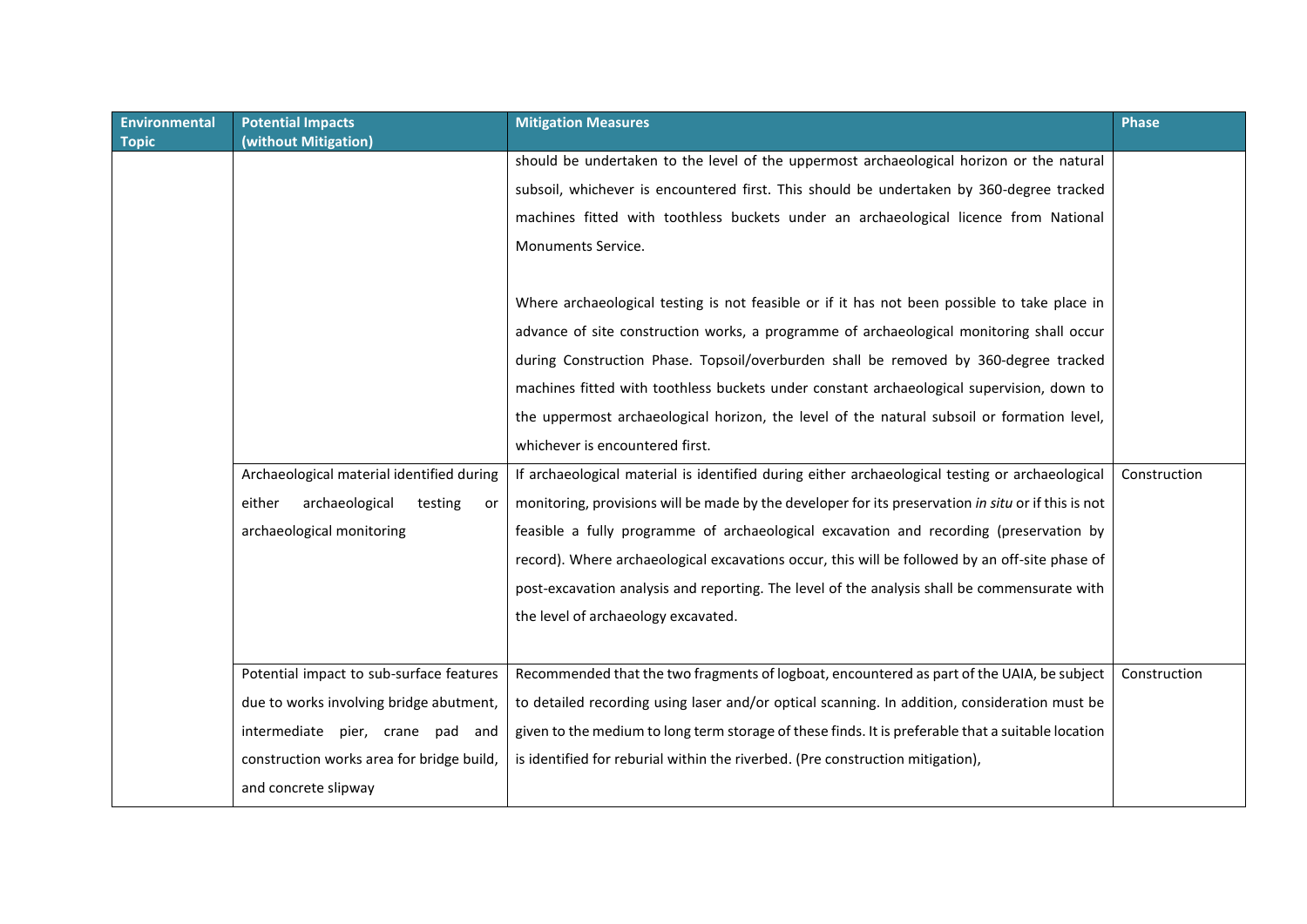| <b>Mitigation Measures</b>                                                                       | <b>Phase</b>                                                                              |
|--------------------------------------------------------------------------------------------------|-------------------------------------------------------------------------------------------|
|                                                                                                  |                                                                                           |
|                                                                                                  |                                                                                           |
| proposed bridge abutment and slipway impacts (including their associated works areas) on the     |                                                                                           |
| northwest (Lifford) side of the River Foyle, Archaeological Testing of these areas is            |                                                                                           |
| recommended. This requirement would normally be carried out in advance of construction.          |                                                                                           |
| However, due to environmental and health/safety concerns identified, the client proposes that    |                                                                                           |
| this work be undertaken during the construction phase of the project.                            |                                                                                           |
| This work is to be an archaeologically led endeavour, undertaken by a suitable qualified         |                                                                                           |
| maritime archaeologist with expertise in riverine archaeology. The test-excavation shall be      |                                                                                           |
| machine assisted and continue to sufficient depth as to adequately assess those deposits         |                                                                                           |
| present with the identified impact areas. A detailed record of the stratigraphic sequence of     |                                                                                           |
| the deposits that form the riverbank/bankside area should be also made.                          |                                                                                           |
|                                                                                                  |                                                                                           |
| Archaeological Monitoring is recommended for the excavation/removal of any                       |                                                                                           |
| bankside/riverbed deposits from those areas surrounding the proposed bridge and slipway          |                                                                                           |
| structures. Particular attention is to be paid to the location of the intermediate bridge pier.  |                                                                                           |
| This work is to be carried out by a suitable qualified maritime archaeologist with expertise in  |                                                                                           |
| riverine archaeology.                                                                            |                                                                                           |
| As part of the monitoring, a sample amount of the removed material (spoil) should subject to     |                                                                                           |
| metal-detection to assess the potential for the retrieval of small finds from these deposits. In |                                                                                           |
| the event that archaeologically significant items are encountered, the percentage of spoil to    |                                                                                           |
| be detected may be increased. Where little or no items are encountered, the percentage may       |                                                                                           |
| be decreased.                                                                                    |                                                                                           |
|                                                                                                  |                                                                                           |
|                                                                                                  | Given the high archaeological potential of the intertidal/riverbank areas surrounding the |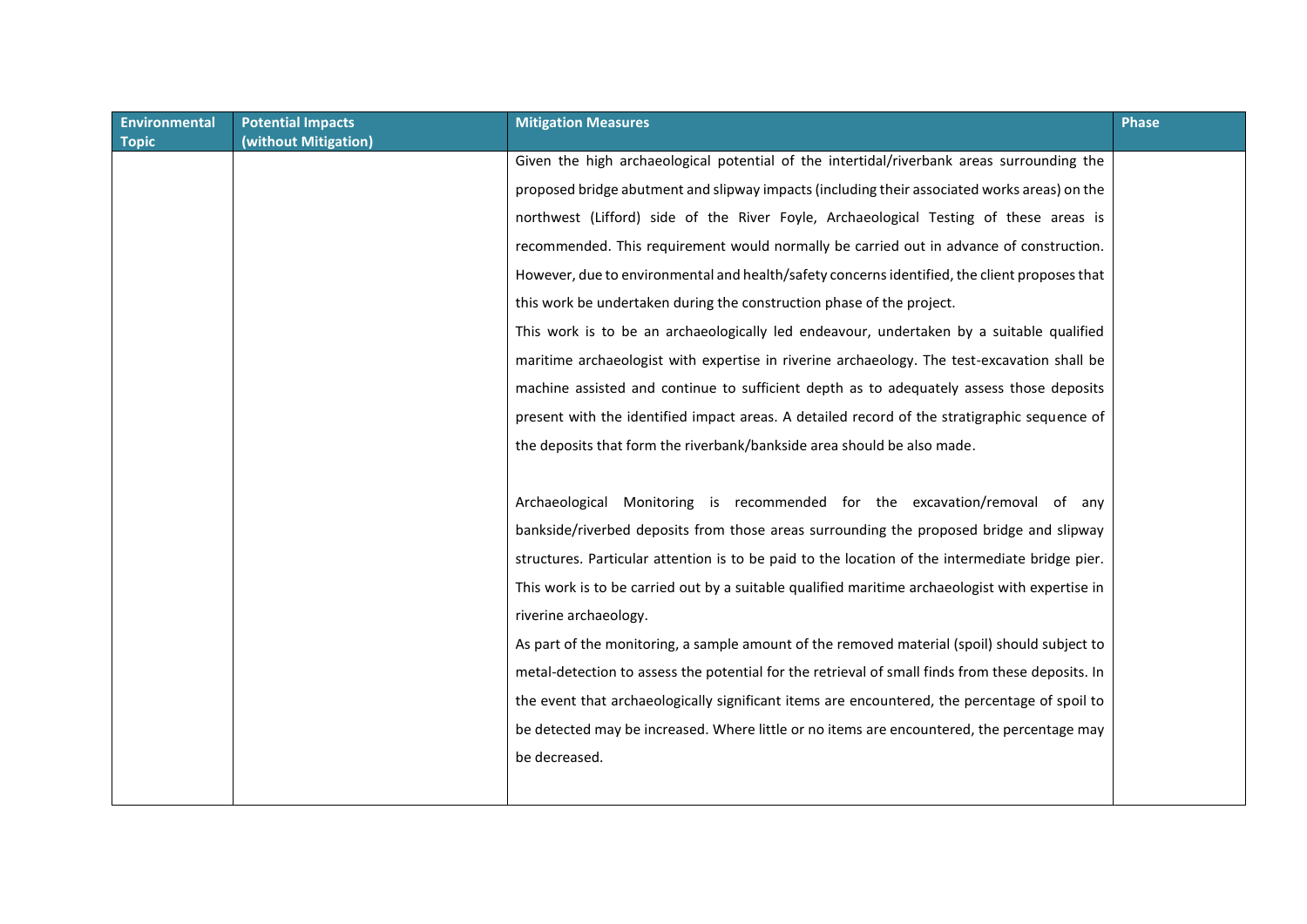| <b>Environmental</b> | <b>Potential Impacts</b> | <b>Mitigation Measures</b>                                                                       | <b>Phase</b> |
|----------------------|--------------------------|--------------------------------------------------------------------------------------------------|--------------|
| <b>Topic</b>         | (without Mitigation)     |                                                                                                  |              |
|                      |                          | An archaeologist should be retained for the duration of the relevant works. The archaeologist    |              |
|                      |                          | should be familiar with and experienced in river/estuarine environments and have a good          |              |
|                      |                          | understanding of riverine archaeology and its associated features.                               |              |
|                      |                          | The time scale for the construction phase should be made available to the archaeologist, with    |              |
|                      |                          | information on where and when ground disturbances and/or dredging will take place.               |              |
|                      |                          | It is essential for the developer to give sufficient notice to the archaeologist/s in advance of |              |
|                      |                          | the construction works commencing. This will allow for prompt arrival on site to monitor the     |              |
|                      |                          | ground disturbances. As often happens, intervals may occur during the construction phase. In     |              |
|                      |                          | this case, it is also necessary to inform the archaeologist/s as to when ground disturbance      |              |
|                      |                          |                                                                                                  |              |
|                      |                          | works will recommence.                                                                           |              |
|                      |                          |                                                                                                  |              |
|                      |                          | In the event of archaeological features or material being uncovered during the construction      |              |
|                      |                          | phase, it is crucial that any machine work cease in the immediate area to allow the              |              |
|                      |                          | archaeologist/s to inspect any such material.                                                    |              |
|                      |                          |                                                                                                  |              |
|                      |                          | Once the presence of archaeologically significant material is established, full archaeological   |              |
|                      |                          | recording of such material is recommended. If it is not possible for the construction works to   |              |
|                      |                          | avoid the material, full excavation would be recommended. The extent and duration of             |              |
|                      |                          | excavation would be a matter for discussion between the client and the statutory authorities.    |              |
|                      |                          |                                                                                                  |              |
|                      |                          | It is recommended that the core of a suitable archaeological team be on standby to deal with     |              |
|                      |                          | any such rescue excavation. This would be complimented in the event of a full excavation.        |              |
|                      |                          |                                                                                                  |              |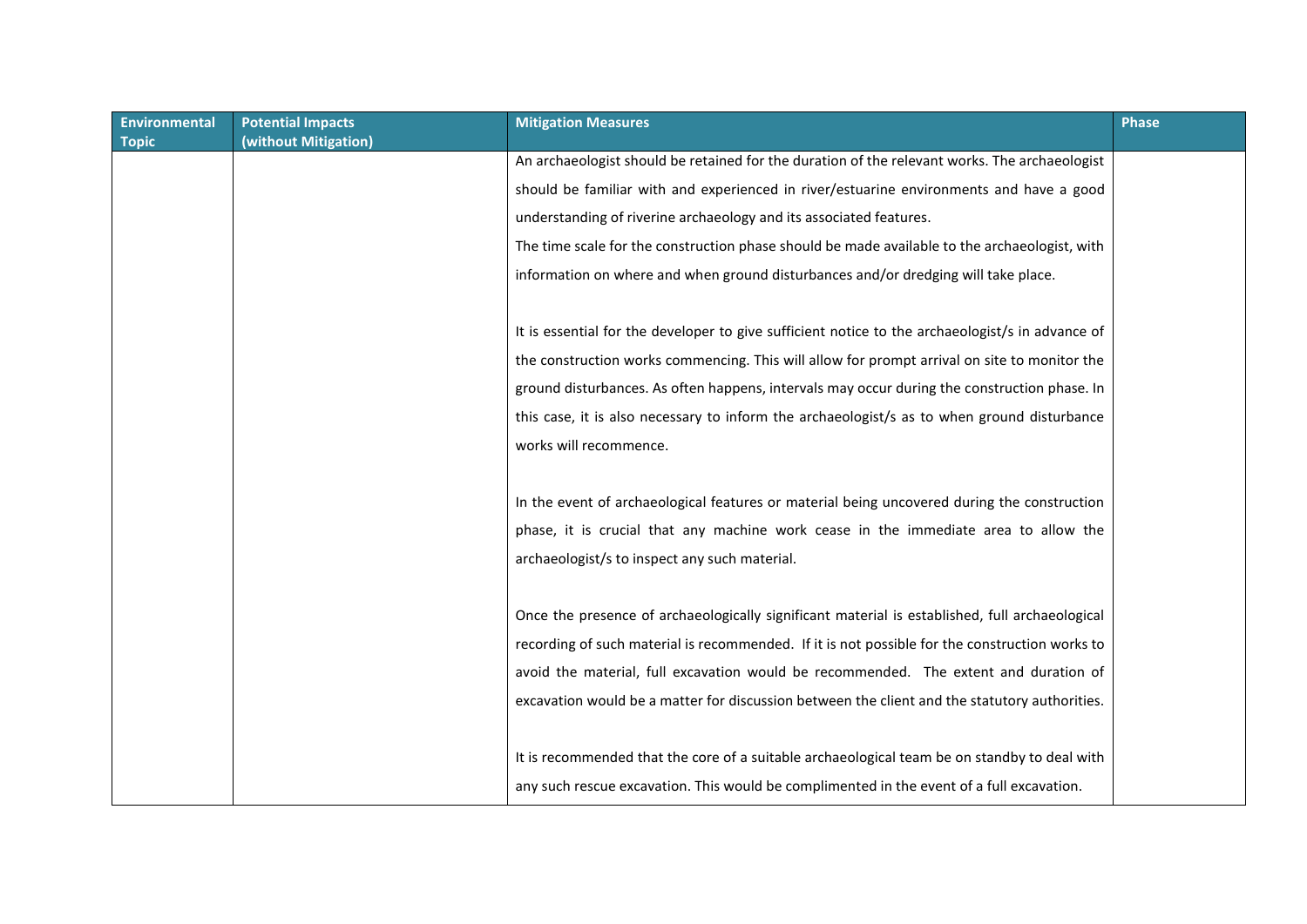| <b>Environmental</b><br><b>Topic</b> | <b>Potential Impacts</b><br>(without Mitigation) | <b>Mitigation Measures</b>                                                                                                                                                                | <b>Phase</b>                  |
|--------------------------------------|--------------------------------------------------|-------------------------------------------------------------------------------------------------------------------------------------------------------------------------------------------|-------------------------------|
|                                      |                                                  | Secure site offices and facilities should be provided on or near those sites where excavation is<br>required.                                                                             |                               |
|                                      |                                                  | Fencing of any such areas would be necessary once discovered and during excavation                                                                                                        |                               |
|                                      |                                                  | Adequate funds to cover excavation, post-excavation analysis, and any testing or conservation<br>work required should be made available.                                                  |                               |
|                                      |                                                  | Machinery traffic during construction must be restricted as to avoid any of the selected sites<br>and their environs.                                                                     |                               |
|                                      |                                                  | Spoil should not be dumped on any of the selected sites or their environs.                                                                                                                |                               |
| Landscape and<br>Visual Impact       | Negative visual impact from the Project          | It is proposed to re-use earth material for landform rather than removal off site in order to<br>reduce carbon emissions and landfill.                                                    | Construction &<br>Operational |
|                                      |                                                  | The use of timber from sustainable sources will be considered.                                                                                                                            |                               |
|                                      |                                                  | Use of site contours for new path networks to minimize site impact and the carbon footprint<br>of new path infrastructure.                                                                |                               |
|                                      |                                                  | Vehicular roads, main footpaths and cycle ways will use an asphalt surface, matching the<br>specified surface on Strabane North Greenway for consistency. Secondary paths will use either |                               |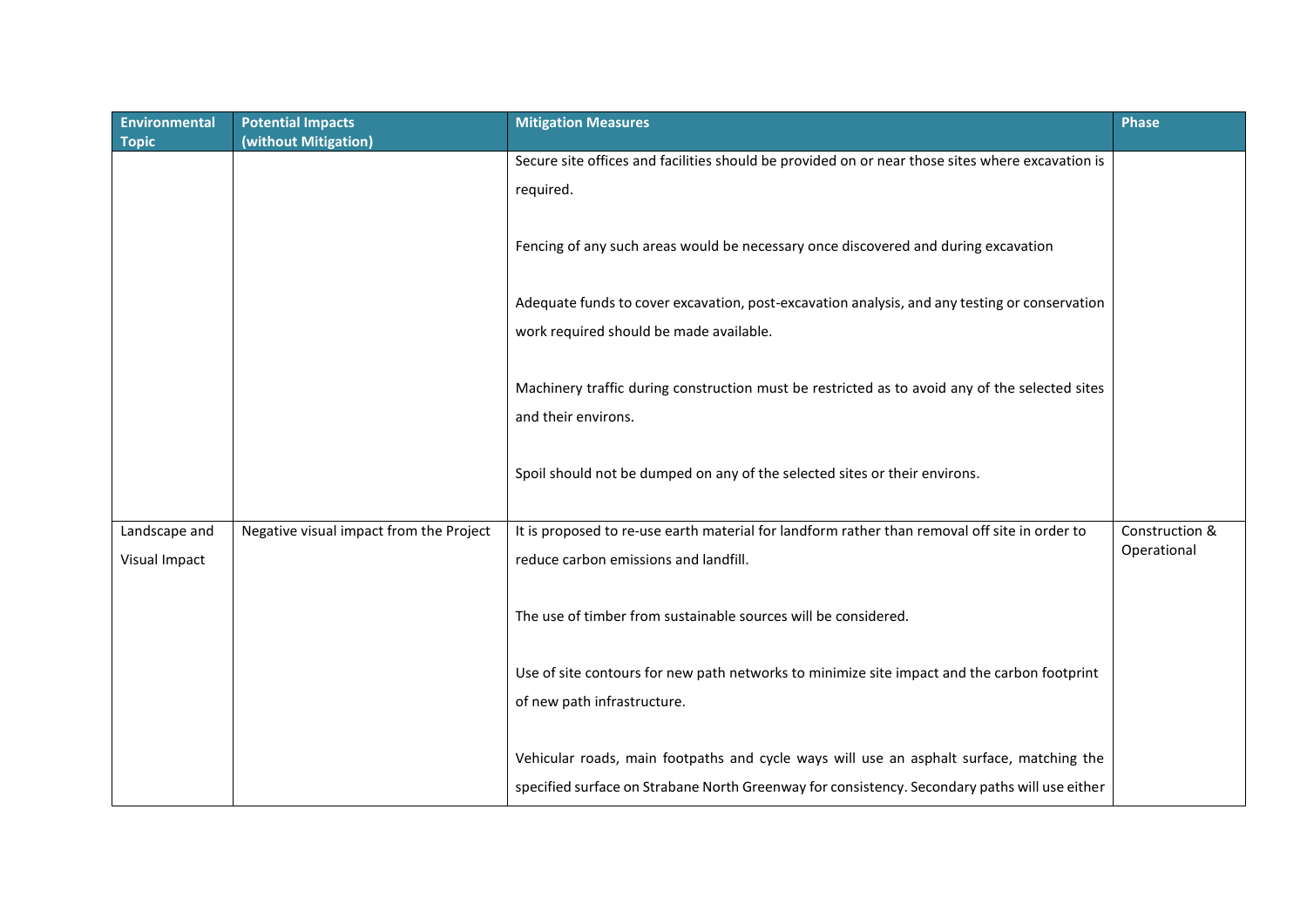| <b>Environmental</b> | <b>Potential Impacts</b> | <b>Mitigation Measures</b>                                                                       | <b>Phase</b> |
|----------------------|--------------------------|--------------------------------------------------------------------------------------------------|--------------|
| <b>Topic</b>         | (without Mitigation)     |                                                                                                  |              |
|                      |                          | reinforced grass or a bound path with local aggregate. Irish Limestone paving will be used       |              |
|                      |                          | around the Hub building. This will ensure that all the main areas of the park will be wheelchair |              |
|                      |                          | accessible and that defined routes around the building will be DDA compliant.                    |              |
|                      |                          |                                                                                                  |              |
|                      |                          | Proposed Play Areas alongside the existing embankment to maximise play value and landform.       |              |
|                      |                          |                                                                                                  |              |
|                      |                          | Plant protection will be managed through BS5837:2012 to minimise loss and/or damage during       |              |
|                      |                          | construction. Planting proposals will be managed through BS 4428:1989.                           |              |
|                      |                          |                                                                                                  |              |
|                      |                          | Invasive species on both sides are to be managed by the respective council and include a         |              |
|                      |                          | specific Invasive Species Management Plan.                                                       |              |
|                      |                          |                                                                                                  |              |
|                      |                          | Removal of trees to create entrance/egress to car park is not quantified but large sections of   |              |
|                      |                          | existing planting is to be retained in the proposed car park and enhanced with proposed SUDs     |              |
|                      |                          | mix, wild flower mix, and native and ornamental trees.                                           |              |
|                      |                          |                                                                                                  |              |
|                      |                          | A section of existing woodland at the entrance to Site is to be retained and seeded with         |              |
|                      |                          | woodland wildflower mix.                                                                         |              |
|                      |                          |                                                                                                  |              |
|                      |                          |                                                                                                  |              |
|                      |                          | Native shrubs are proposed around the Hub building and Events space and ornamental shrubs        |              |
|                      |                          | line the main paths from the car park to play areas.                                             |              |
|                      |                          | Ornamental shrubs, native trees, and wildflower meadow mix are proposed in the Toddler,          |              |
|                      |                          | Junior Play Area and Senior Play Area along with grass mounding.                                 |              |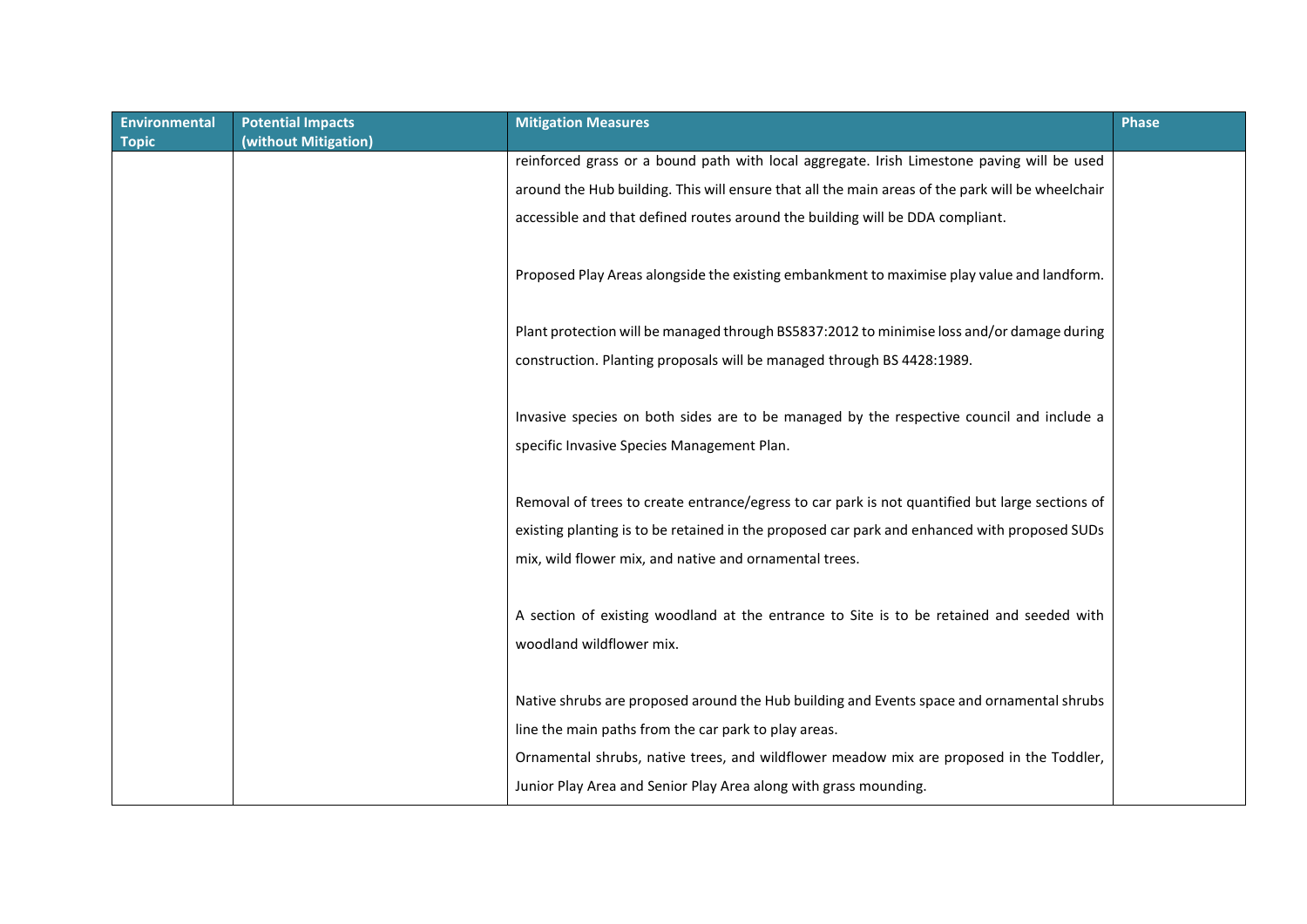| Environmental | <b>Potential Impacts</b>           | <b>Mitigation Measures</b>                                                                     | Phase        |
|---------------|------------------------------------|------------------------------------------------------------------------------------------------|--------------|
| <b>Topic</b>  | (without Mitigation)               |                                                                                                |              |
|               |                                    | Long swathes of riverside edge seed mix (WF3) line the river banks with scattered ornamental   |              |
|               |                                    | shrubs and grasses.                                                                            |              |
|               | Change in nature of the landscape  | This will be for a limited time span, estimated at 9 to 12 months.                             | Construction |
|               | character from largely managed     |                                                                                                |              |
|               | grassland to construction site.    | The size and scale of the proposed works are small and localised when set in the context of    |              |
|               |                                    | the surrounding environment.                                                                   |              |
|               |                                    |                                                                                                |              |
|               |                                    | Good construction management practice will be adhered to informed by Construction              |              |
|               |                                    | Management Plans.                                                                              |              |
|               |                                    |                                                                                                |              |
|               |                                    | The building works are largely contained within the site and the dense, mature woodland        |              |
|               |                                    | strips and vegetative boundaries to the west will be retained and screen the works.            |              |
|               |                                    |                                                                                                |              |
|               |                                    | Existing tracks, contours and gradients will be used for new path networks to minimise site    |              |
|               |                                    | impact and the carbon footprint.                                                               |              |
|               |                                    |                                                                                                |              |
|               |                                    | Reuse of earth material for landform rather than removal from site.                            |              |
|               | New pedestrian bridge across River | Single span structure reduces the negative impact to river/riverbank. Construction             | Construction |
|               | Foyle                              | Management Plans to minimise disturbance, with focussed, managed lighting to minimise          |              |
|               |                                    | light pollution in area.                                                                       |              |
|               | Change in nature of the landscape  | The buildings occupy a small parcel of land, adjacent to existing recreational facilities: the | Operation    |
|               | character to designed park with    | cinema and community centre.                                                                   |              |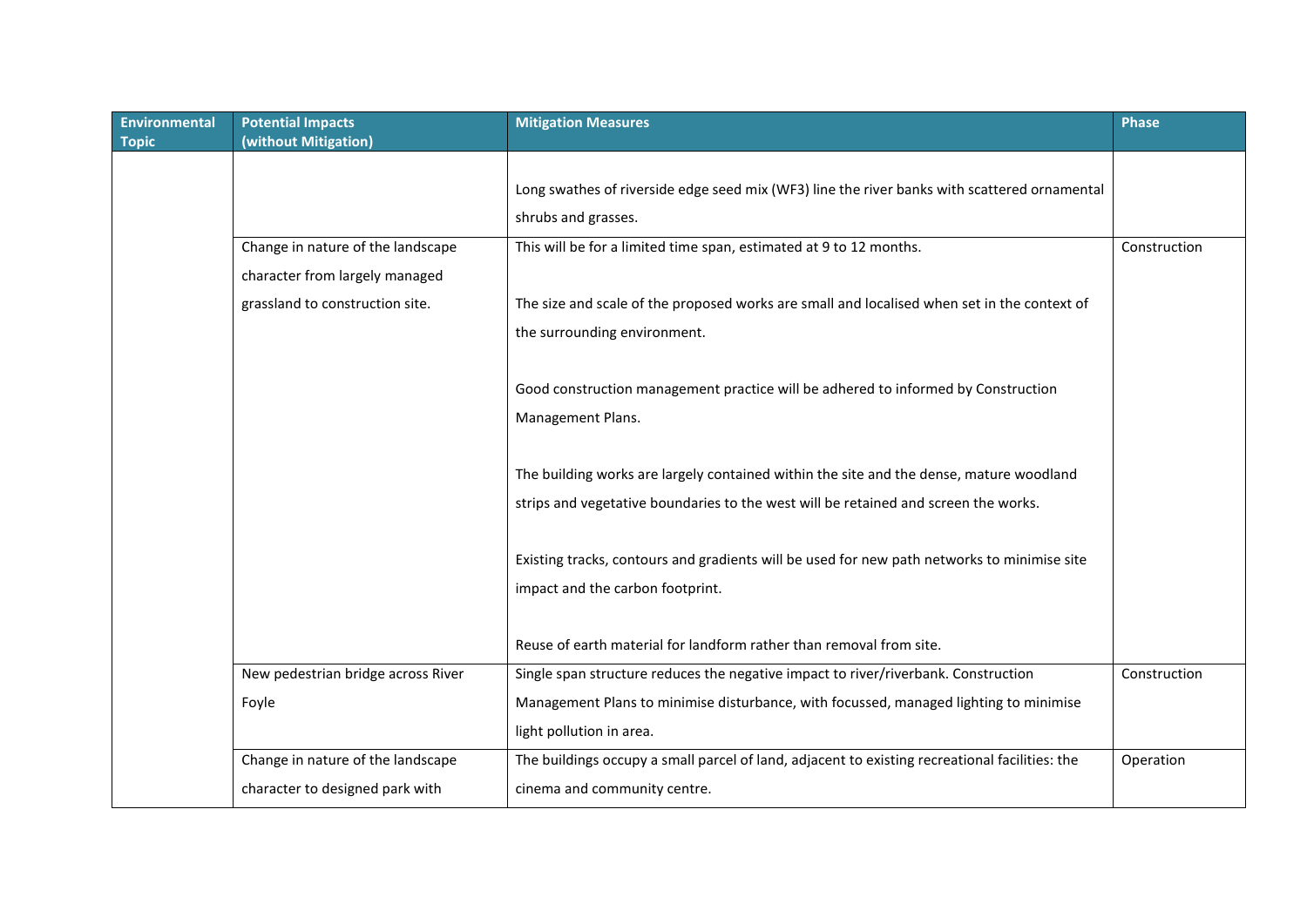| <b>Environmental</b><br><b>Topic</b> | <b>Potential Impacts</b><br>(without Mitigation) | <b>Mitigation Measures</b>                                                                     | <b>Phase</b>     |
|--------------------------------------|--------------------------------------------------|------------------------------------------------------------------------------------------------|------------------|
|                                      | recreational indoor and outdoor                  |                                                                                                |                  |
|                                      | facilities.                                      | Existing tree, hedgerow and shrub planting contains and encloses the proposed park:            |                  |
|                                      |                                                  | Narrow strip of woodland along western boundary to be retained along with dense,<br>$\bullet$  |                  |
|                                      |                                                  | mature trees and planting retained to the west of the site adjacent to the                     |                  |
|                                      |                                                  | Community Centre and in the proposed car parking area and entrance to the site.                |                  |
|                                      |                                                  | New boundary hedgerow planting to the north of the Lifford site.<br>$\bullet$                  |                  |
|                                      |                                                  | New native and specimen trees planting to the north and in the central areas.                  |                  |
|                                      |                                                  | New shrub planting to the north east area around the Senior Play Area.                         |                  |
|                                      |                                                  | Greater access to riverside.                                                                   |                  |
|                                      | New pedestrian bridge across River               | The pedestrian bridge has little visibility from the south west on Lifford Bridge due to the   | Operation        |
|                                      | Foyle                                            | curve of the River Foyle. Further screening is provided by existing woodland north of the site |                  |
|                                      |                                                  | and along Barnhill Road.                                                                       |                  |
|                                      |                                                  |                                                                                                |                  |
|                                      |                                                  | Single span structure to reduce potential negative impact to landscape and visual amenity.     |                  |
|                                      |                                                  | Visual association and reference to history and heritage of the area reinforces a sense of     |                  |
|                                      |                                                  | place and will be a feature linking communities.                                               |                  |
|                                      | Removal of vegetation including trees            | Planting protection will be managed through BS5837:2012 to minimise loss and/or damage         | Construction and |
|                                      | from Lifford/Strabane side.                      | during construction.                                                                           | Operation        |
|                                      |                                                  |                                                                                                |                  |
|                                      |                                                  | Existing areas of native planting will be increased and supplemented to improve biodiversity.  |                  |
|                                      |                                                  | Reference will be taken from the National Biodiversity Action Plan (NI) and the Biodiversity   |                  |
|                                      |                                                  | Species List for County Donegal (ROI). Replacement planting will be of a reasonable            |                  |
|                                      |                                                  | specification for immediate visual impact and amenity.                                         |                  |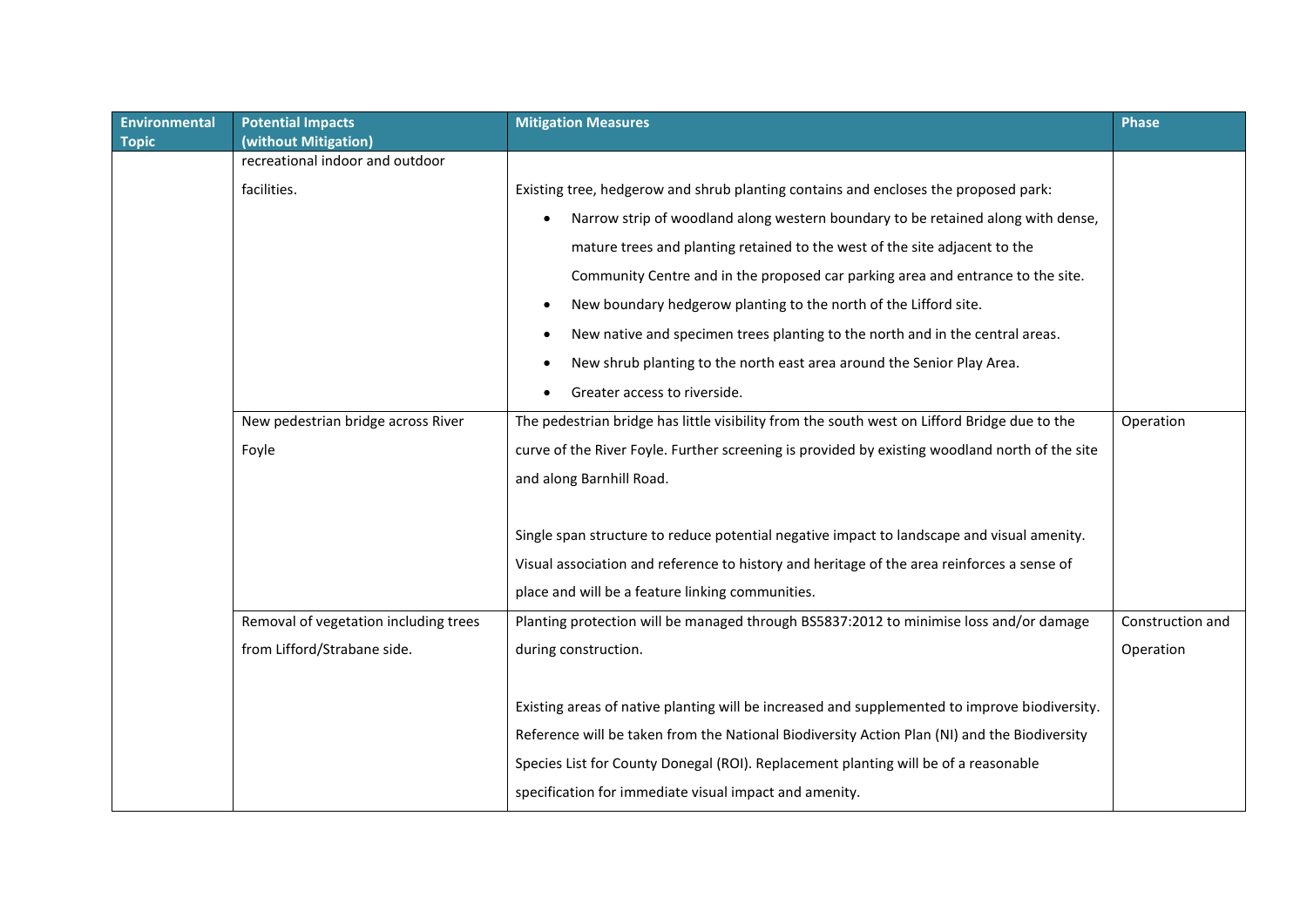| Environmental | <b>Potential Impacts</b>            | <b>Mitigation Measures</b>                                                                        | <b>Phase</b>     |
|---------------|-------------------------------------|---------------------------------------------------------------------------------------------------|------------------|
| <b>Topic</b>  | (without Mitigation)                |                                                                                                   |                  |
|               | Introduction of vehicular roads and | Hard surfaces have been kept to a minimum and confined to the asphalt entrance/egress             | Construction and |
|               | pedestrian and cycle paths.         | road and parking, and main pathways. Secondary paths will use either reinforced grass or          | Operation        |
|               |                                     | bound local aggregate. Irish Limestone paving will be used around the Hub building.               |                  |
|               |                                     | Accessibility will be a key consideration and design focus for all areas to be accessible for all |                  |
|               |                                     | and limit stepped and ramped access where possible.                                               |                  |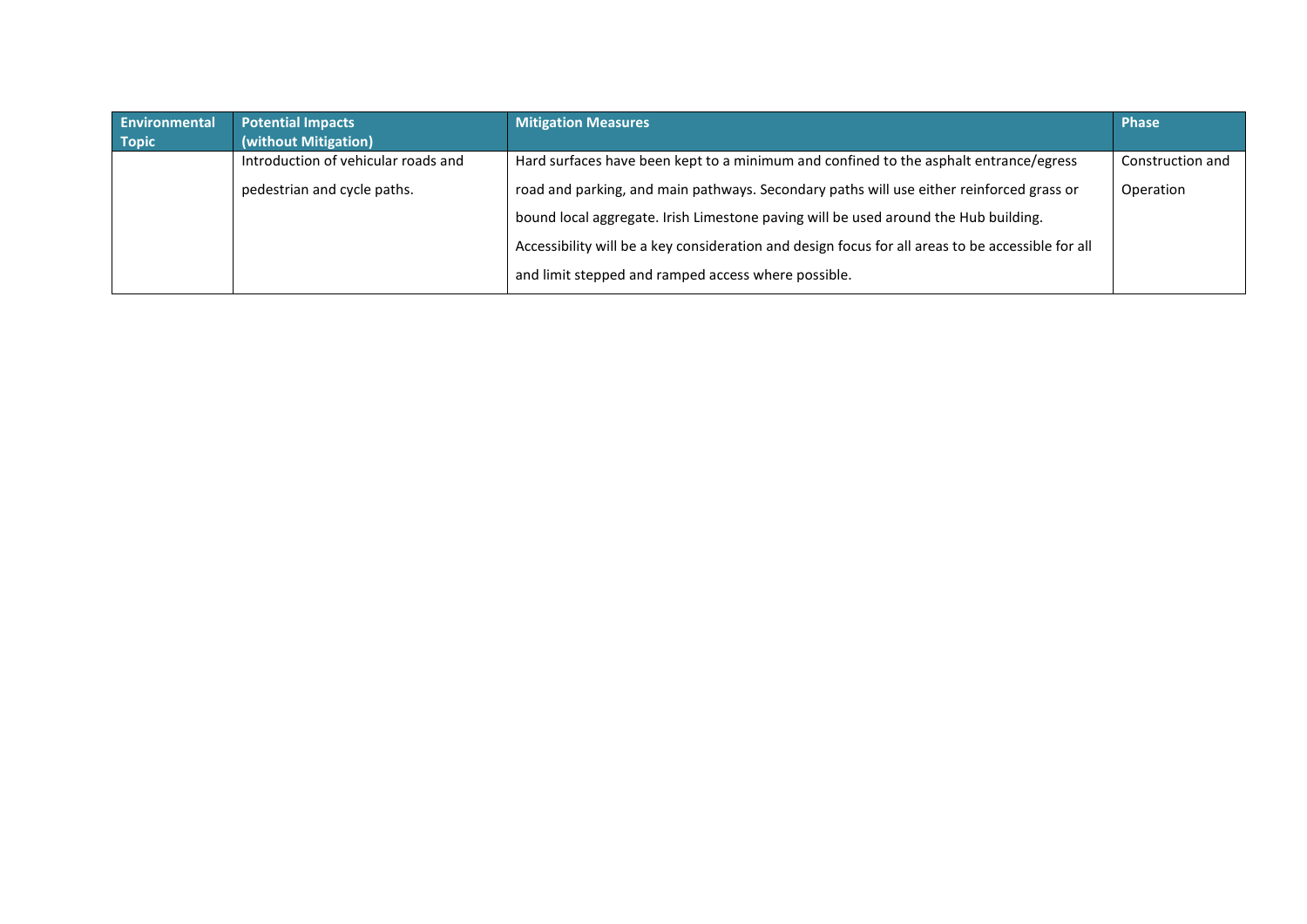## **Appendix 1-3**

**Strabane Schedule of Mitigation Measures**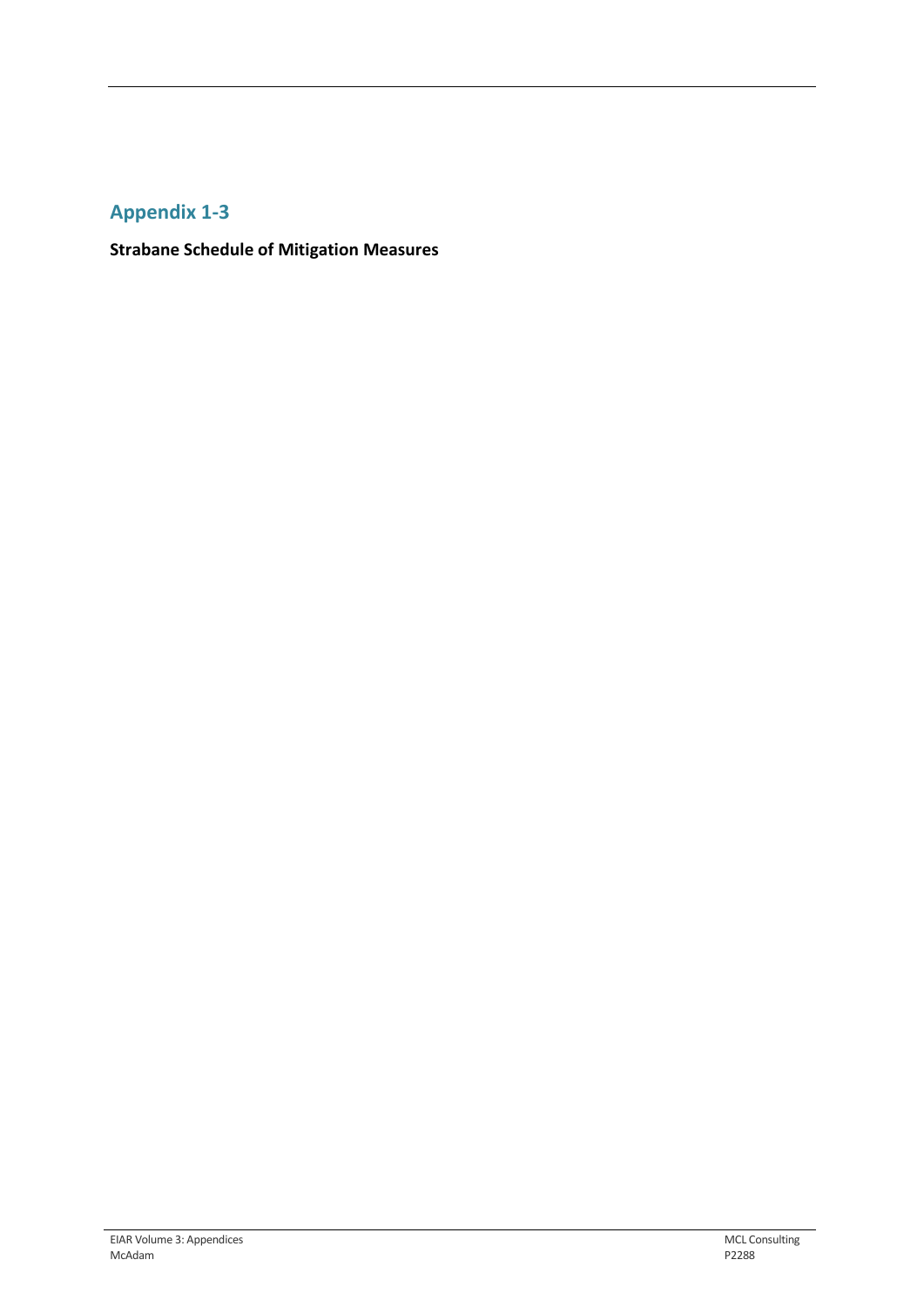## **Appendix 1-3 Strabane Schedule of Mitigation Measures**

| <b>Environmental</b> | <b>Potential Impacts</b>         | <b>Mitigation Measures</b>                                                              | <b>Phase</b>   |
|----------------------|----------------------------------|-----------------------------------------------------------------------------------------|----------------|
| <b>Topic</b>         | (without Mitigation)             |                                                                                         |                |
| Biodiversity         | General disturbance of all Fauna | During the construction phase noise may cause disturbance, therefore the adoption of    | Construction & |
|                      |                                  | best practice as defined by the Control of Pollution Act 1974 should be implemented.    | Operational    |
|                      |                                  | All noise caused by machines should be minimised and should operate during daytime      |                |
|                      |                                  | hours only as agreed with the council.                                                  |                |
|                      |                                  | With regards to dust it should be ensured that an adequate supply of water is available |                |
|                      |                                  | on site for effective dust suppression.                                                 |                |
|                      |                                  | No light should be directed onto woodland features during the construction or           |                |
|                      |                                  | operational phase.                                                                      |                |
|                      |                                  | No excavations are to be left uncovered or without a means of egress (a sloped plank    |                |
|                      |                                  | for example) overnight, as otters may fall in or enter in search of food and become     |                |
|                      |                                  | trapped.                                                                                |                |
|                      |                                  | No buildings or storage units are to be left open overnight, as wildlife may enter and  |                |
|                      |                                  | become trapped.                                                                         |                |
|                      |                                  | No poisonous or potentially harmful substances or materials are to be left unsecured    |                |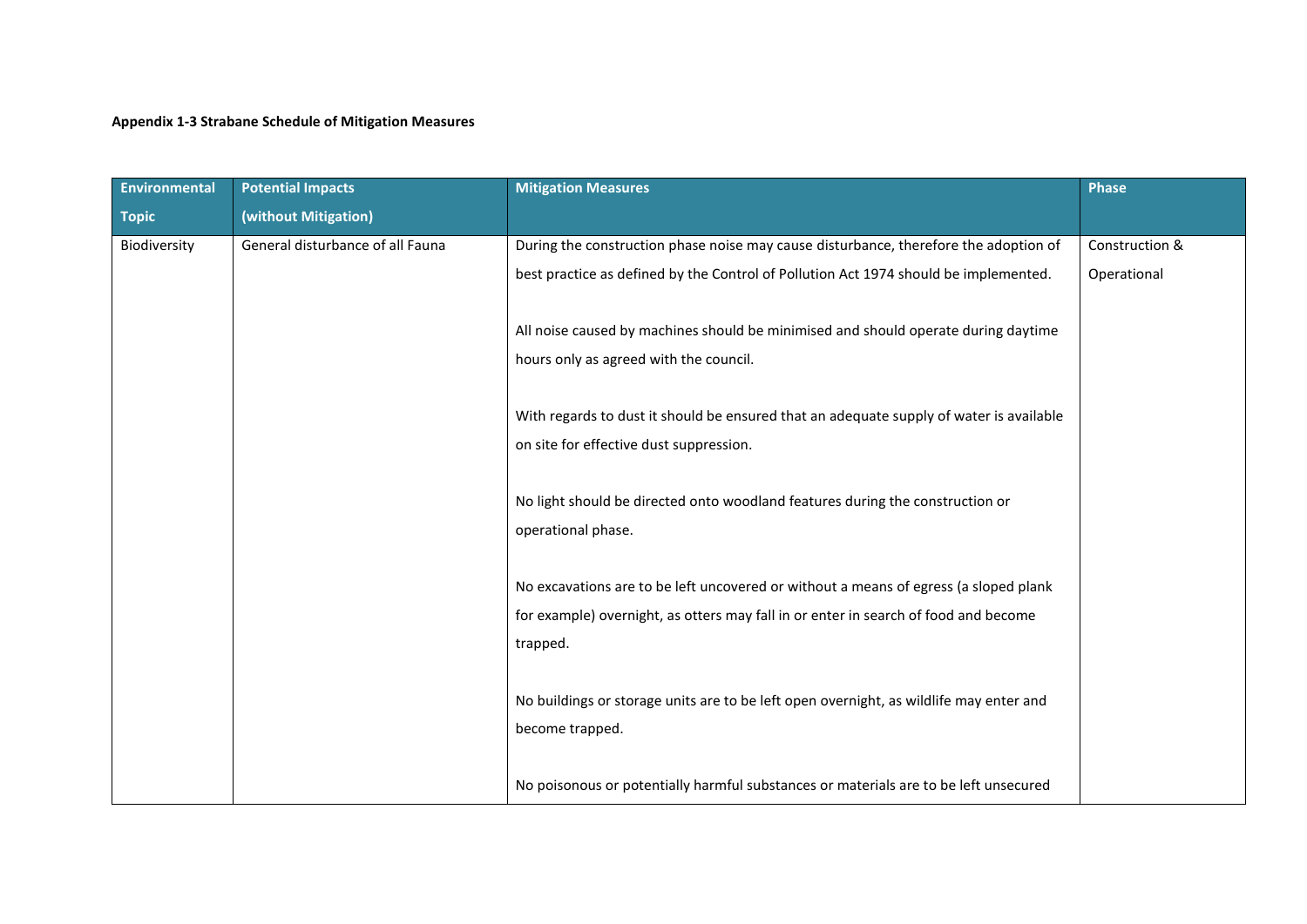| Environmental | <b>Potential Impacts</b> | <b>Mitigation Measures</b>                                                                 | <b>Phase</b>   |
|---------------|--------------------------|--------------------------------------------------------------------------------------------|----------------|
| <b>Topic</b>  | (without Mitigation)     |                                                                                            |                |
|               |                          | overnight.                                                                                 |                |
|               |                          | No vehicles or machinery are to be used installing any fencing or exclusion gates.         |                |
|               |                          | The use of rodenticides for any pest control are prohibited on site.                       |                |
|               | Disturbance of Otters    | If an otter is discovered or any activity suggesting otters have been disturbed during     | Construction & |
|               |                          | construction, all work must cease immediately, and the ecologist should be notified as     | Operational    |
|               |                          | soon as possible to detail how to proceed.                                                 |                |
|               |                          |                                                                                            |                |
|               |                          | It is also recommended that compensatory planting scheme be carried out in order to        |                |
|               |                          | recreate foraging habitat which may be lost due to the proposed site plans.                |                |
|               |                          |                                                                                            |                |
|               |                          | A minimum of 15 metres should be maintained as a buffer between the proposed               |                |
|               |                          | development and surrounding water courses.                                                 |                |
|               |                          |                                                                                            |                |
|               |                          | Fencing designs should provide unrestricted access to the site for the otters in an effort |                |
|               |                          | to allow otters to use their extended foraging grounds. This is with exception to the      |                |
|               |                          | exclusion of the car park area during the construction phase to prevent injury to          |                |
|               |                          | wildlife.                                                                                  |                |
|               |                          |                                                                                            |                |
|               |                          | A surface water management plan (Appendix 9-11) must be implemented prior to               |                |
|               |                          | construction works to avoid potential impacts on the water courses and water quality.      |                |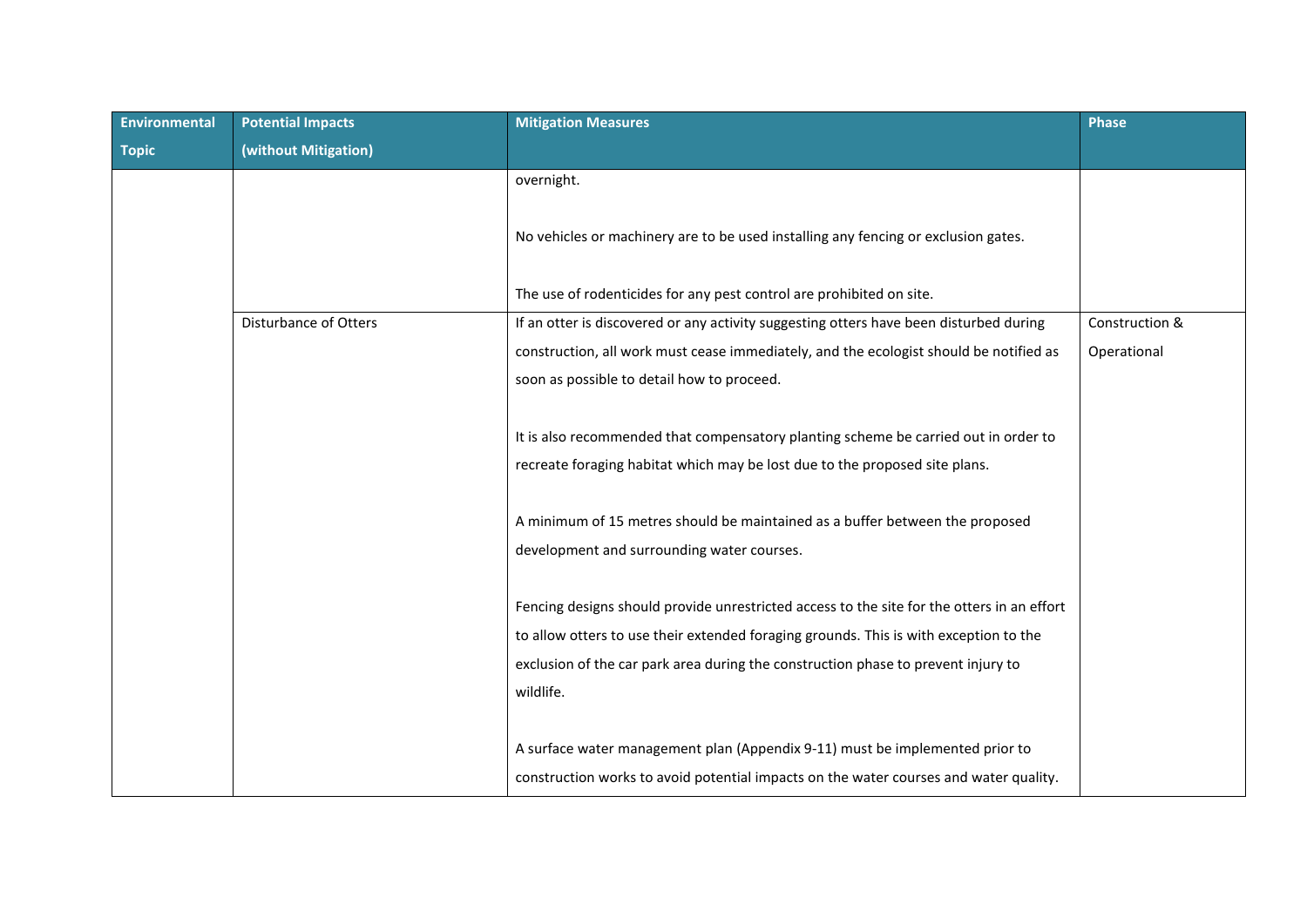| <b>Environmental</b> | <b>Potential Impacts</b> | <b>Mitigation Measures</b>                                                                 | <b>Phase</b> |
|----------------------|--------------------------|--------------------------------------------------------------------------------------------|--------------|
| <b>Topic</b>         | (without Mitigation)     |                                                                                            |              |
|                      |                          |                                                                                            |              |
|                      |                          | Either a small culvert or small ledge structure must be worked into the bridge landing     |              |
|                      |                          | areas to allow otters free land access across the areas where the bridge makes contact     |              |
|                      |                          | with the banks of the River Foyle. These culverts or ledges will follow best practice      |              |
|                      |                          | guidance and meet current specifications for dimensions. These culverts/ledges must        |              |
|                      |                          | be of minimum 500mm x 600mm diameter and be at least 150mm above the highest               |              |
|                      |                          | water level and run the length of the bridge landing sites extending past the bridge       |              |
|                      |                          | landing to re-join the riverbank allowing the otters free unhindered access along the      |              |
|                      |                          | riverbanks out of the water.                                                               |              |
|                      |                          |                                                                                            |              |
|                      |                          | A compensatory planting scheme will have to be implemented following the                   |              |
|                      |                          | construction phase in order to re-create foraging habitat which may be lost or damaged     |              |
|                      |                          | due to the proposed site plans.                                                            |              |
|                      |                          |                                                                                            |              |
|                      |                          | The re-planting scheme implemented must use native riverine species for the                |              |
|                      |                          | restoration of the bank habitats temporarily damaged and lost during the construction      |              |
|                      |                          | works. This should also include increasing the size of the thin corridor of reed and large |              |
|                      |                          | sedge swamp habitat located along the riverine corridor. This type of habitat is highly    |              |
|                      |                          | vital to riverine ecosystems and based on the evidence found is used heavily by the        |              |
|                      |                          | otters within the area. Re-planting and restoring the temporarily lost habitat to help     |              |
|                      |                          | expand this area of reed and large sedge swamp habitat will help to compensate for the     |              |
|                      |                          | permanent loss of habitat experienced from the bridge landings and jetty.                  |              |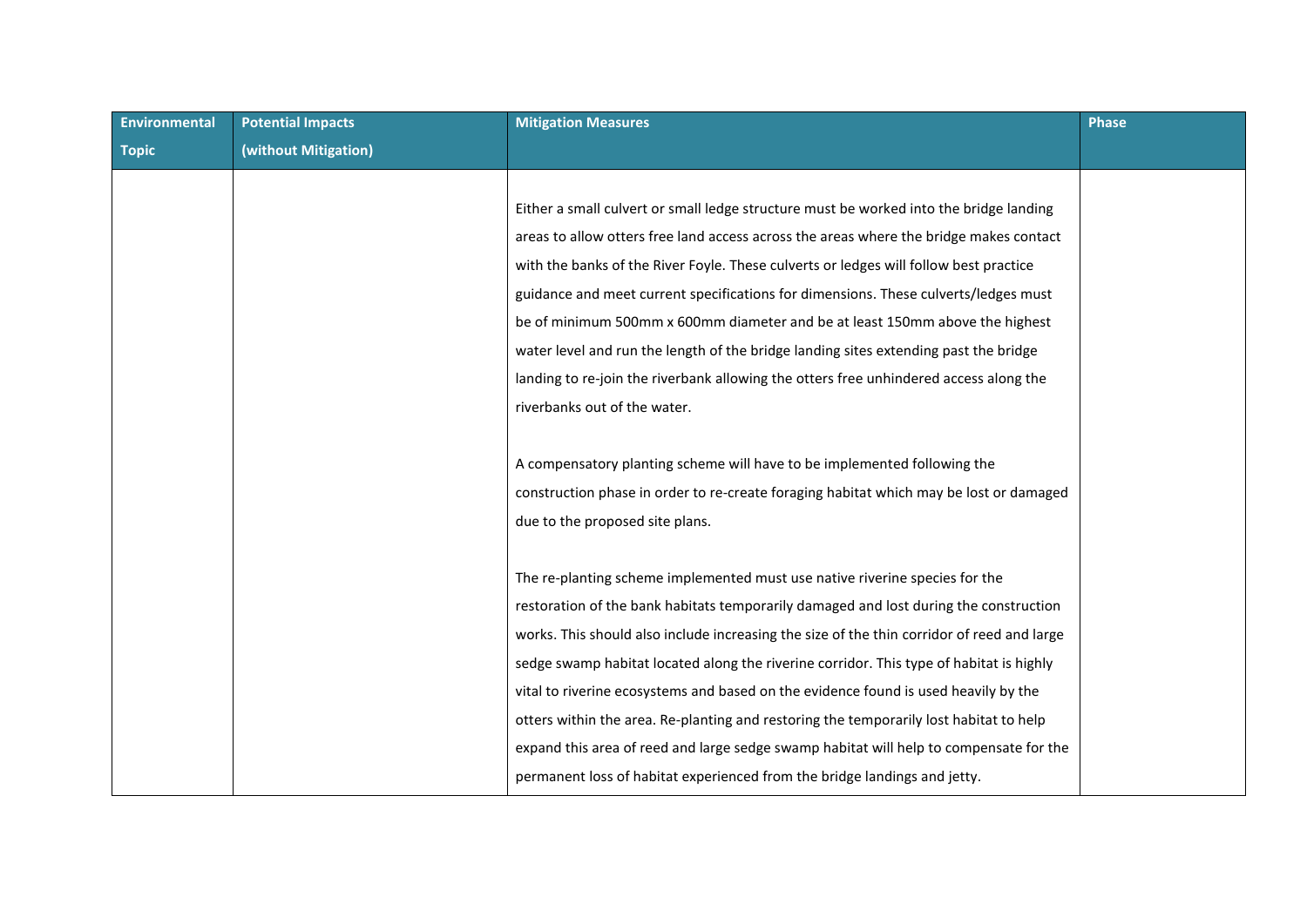| Environmental | <b>Potential Impacts</b>           | <b>Mitigation Measures</b>                                                                | <b>Phase</b> |
|---------------|------------------------------------|-------------------------------------------------------------------------------------------|--------------|
| <b>Topic</b>  | (without Mitigation)               |                                                                                           |              |
|               |                                    |                                                                                           |              |
|               | Disturbance of badger sett         | Annex Setts to be temporarily closed for duration of works under license from NIEA.       | Construction |
|               |                                    |                                                                                           |              |
|               |                                    |                                                                                           |              |
|               |                                    | Rotary CFA piling technique to be utilised during bridge construction/installation in     |              |
|               |                                    | order to minimise vibration impact on nearby (~40m) badger sett. Use of rock hammers      |              |
|               |                                    | and similar percussive devices for breaking up of car park surfacing etc (within 100m of  |              |
|               |                                    | badger sett) shall not be permitted.                                                      |              |
|               |                                    |                                                                                           |              |
|               |                                    | Vibration monitoring will be required during bridge and car park construction works to    |              |
|               |                                    | ensure disturbance impact at sett is insignificant.                                       |              |
|               | Disturbance of badger sett         | Buffer planting to shield proximal areas of the sett from view and prevent access to sett | Operational  |
|               | Impacts to habitat                 | by park users.                                                                            |              |
|               |                                    |                                                                                           |              |
|               |                                    | Replanting of disturbed areas to minimise impact to foraging lands.                       |              |
|               |                                    |                                                                                           |              |
|               |                                    | Badger gates to be installed at regular intervals along eastern site boundary to allow    |              |
|               |                                    | access through to foraging lands beyond the site.                                         |              |
|               |                                    |                                                                                           |              |
|               | Disturbance of Atlantic Salmon and | Use of single span bridge to avoid in-channel support pier. Temporary crane platform      | Construction |
|               | <b>Riverine Habitat</b>            | (in the river channel) and working platform (on the river bank) will need to be           |              |
|               |                                    | constructed in order to construct and install the bridge. Mitigation of temporary works   |              |
|               |                                    | platform to prevent silt release through design and control methods.                      |              |
|               |                                    |                                                                                           |              |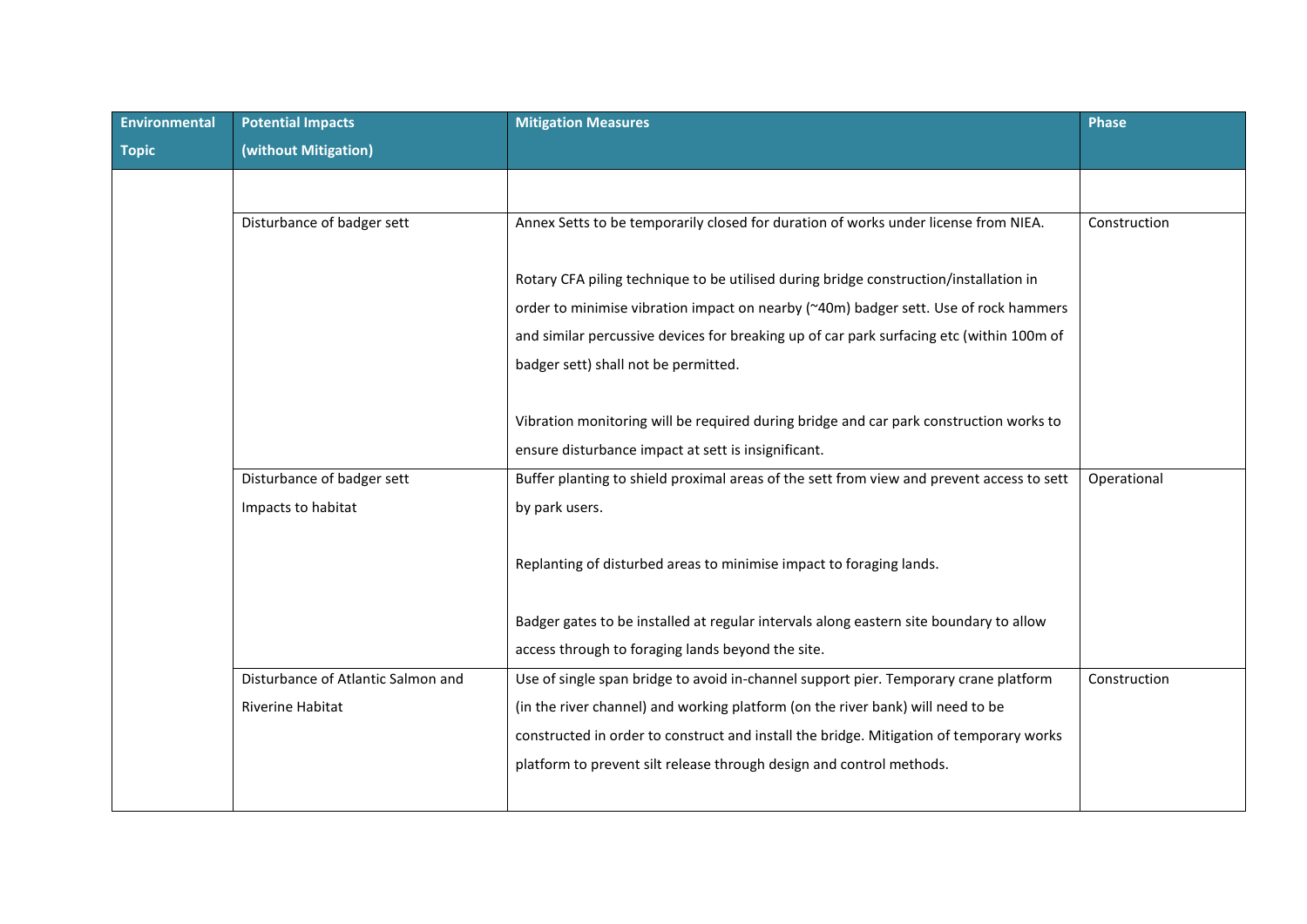| <b>Environmental</b> | <b>Potential Impacts</b> | <b>Mitigation Measures</b>                                                                  | <b>Phase</b> |
|----------------------|--------------------------|---------------------------------------------------------------------------------------------|--------------|
| <b>Topic</b>         | (without Mitigation)     |                                                                                             |              |
|                      |                          | Seasonal restrictions implemented for bridge construction and associated works to           |              |
|                      |                          | minimise impact on migratory fish.                                                          |              |
|                      |                          |                                                                                             |              |
|                      |                          | Due to the embankment works close proximity to the River Foyle there is an increased        |              |
|                      |                          | risk of pollution from silt and debris disturbance, potential oil and hydrocarbon spills as |              |
|                      |                          | well as vibration disturbances. As such, it is recommended that in order to reduce these    |              |
|                      |                          | potential risks all surface water contaminated by spoil during the embankments              |              |
|                      |                          | excavation works should be collected and treated before discharged in order to remove       |              |
|                      |                          | and potential contaminants. Spill kits and plant nappies must be readily available along#   |              |
|                      |                          | with the use of silt fencing and bunds in order to capture any potential silt, oil and      |              |
|                      |                          | hydrocarbon spills and leaks. Part of the process will involve compacting the freshly laid  |              |
|                      |                          | fill in order to achieve robust embankments. This poses a risk to aquatic species due to    |              |
|                      |                          | the potential risk of vibrations produced causing disturbance and disorientating            |              |
|                      |                          | migratory fish e.g: during the salmon run. Similar mitigation to what has been              |              |
|                      |                          | previously mentioned with regards to the bridge landing is required through the             |              |
|                      |                          | implementation of low vibration methods. Conventional vibratory rollers are only to be      |              |
|                      |                          | used with the vibration turned off allowing for a low impact method to ensure the fill      |              |
|                      |                          | can be appropriately compacted.                                                             |              |
|                      |                          |                                                                                             |              |
|                      |                          | Due to the location or the proposed carpark on the Strabane side of the site, within the    |              |
|                      |                          | old halting area located within the sites southern corner, there is a perceived risk of     |              |
|                      |                          | runoff water from the car park potentially introducing pollutants and hydrocarbons into     |              |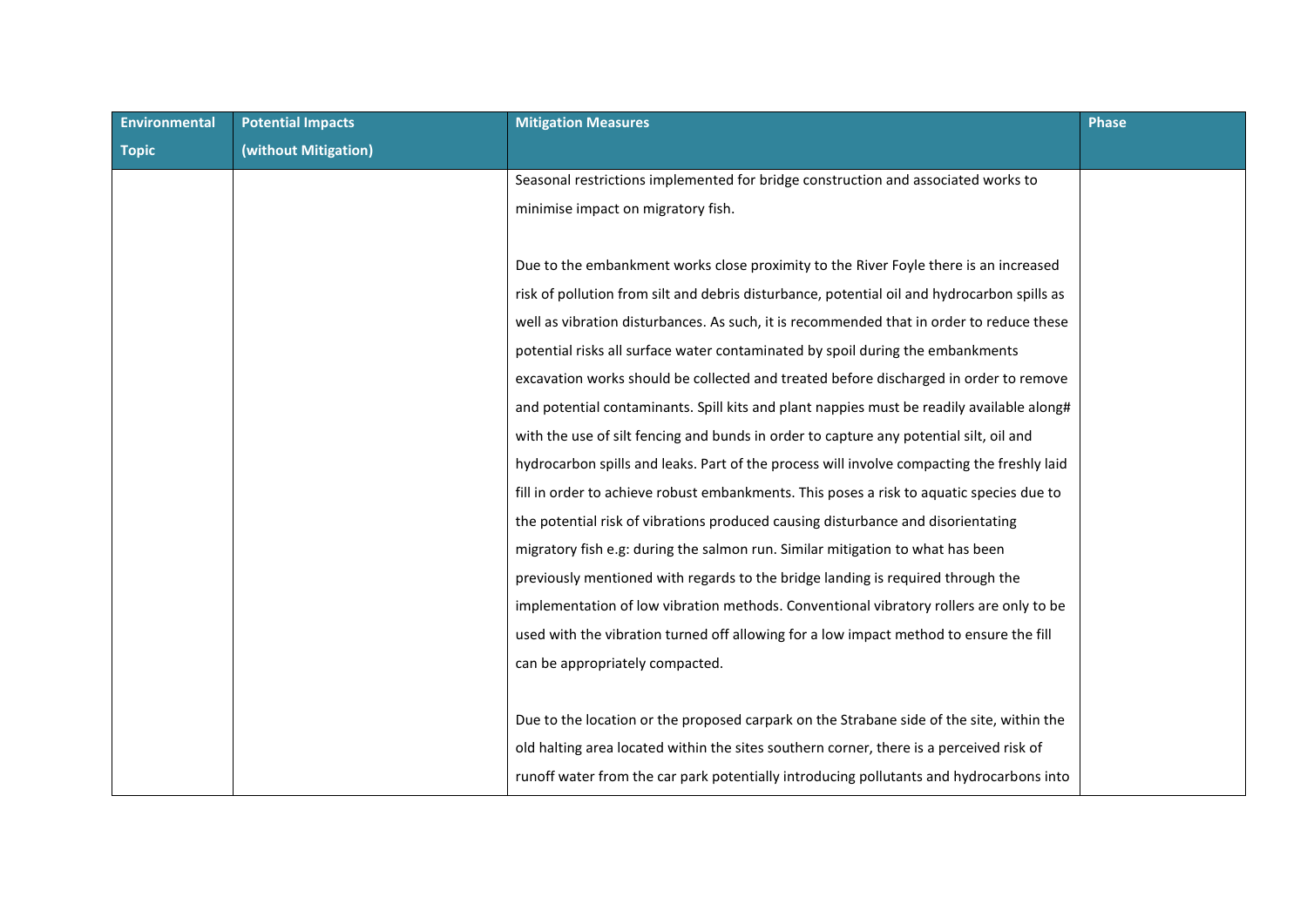| <b>Environmental</b> | <b>Potential Impacts</b>                | <b>Mitigation Measures</b>                                                                   | <b>Phase</b>   |
|----------------------|-----------------------------------------|----------------------------------------------------------------------------------------------|----------------|
| <b>Topic</b>         | (without Mitigation)                    |                                                                                              |                |
|                      |                                         | the water systems. Therefore, it has been recommended that the SUDS scheme                   |                |
|                      |                                         | developed to create an environmentally safe drainage system to protect the nearby            |                |
|                      |                                         | riverine habitat from potential pollution through surface runoff. The SuDS Drainage          |                |
|                      |                                         | scheme is detailed in the Sustainable Drainage Strategy (Appendix 9-3) but in summary        |                |
|                      |                                         | comprises hardstanding incorporating areas of permeable surfacing which allows               |                |
|                      |                                         | infiltration of runoff waters into a permeable substrate. The substrate will be              |                |
|                      |                                         | hydraulically sealed from the underlying made ground (under the permeable substrate)         |                |
|                      |                                         | using an impermeable membrane to prevent downward migration of runoff into the               |                |
|                      |                                         | underlying groundwater system. This prevents any enhancement of mobilisation of any          |                |
|                      |                                         | contamination in the made ground soils, and also prevents any oil spillage from              |                |
|                      |                                         | entering the groundwater system. The infiltrated runoff within the substrate layer,          |                |
|                      |                                         | which will provide SuDS source control for sediment and pollutants, is captured by a         |                |
|                      |                                         | series of laterally-laid perforated pipes, directing the runoff to one of two suitably-sized |                |
|                      |                                         | Class 1 full retention interceptors, discharging to the Park Road Drain along the eastern    |                |
|                      |                                         | site boundary. This drainage system will prevent the release of oil to the environment       |                |
|                      |                                         | from worst case accidental spillages under all weather conditions.                           |                |
|                      |                                         |                                                                                              |                |
|                      | Restriction of mammal movement          | Mammal gates proposed to be situated at intervals along peripheral fencing within the        | Construction & |
|                      | within the site & lands beyond the site | site to enable badgers and other mammals to move around the site and in and out of           | Operational    |
|                      | Otter                                   | the site unrestricted, thereby not interfering with any foraging.                            |                |
|                      | <b>Badger</b>                           |                                                                                              |                |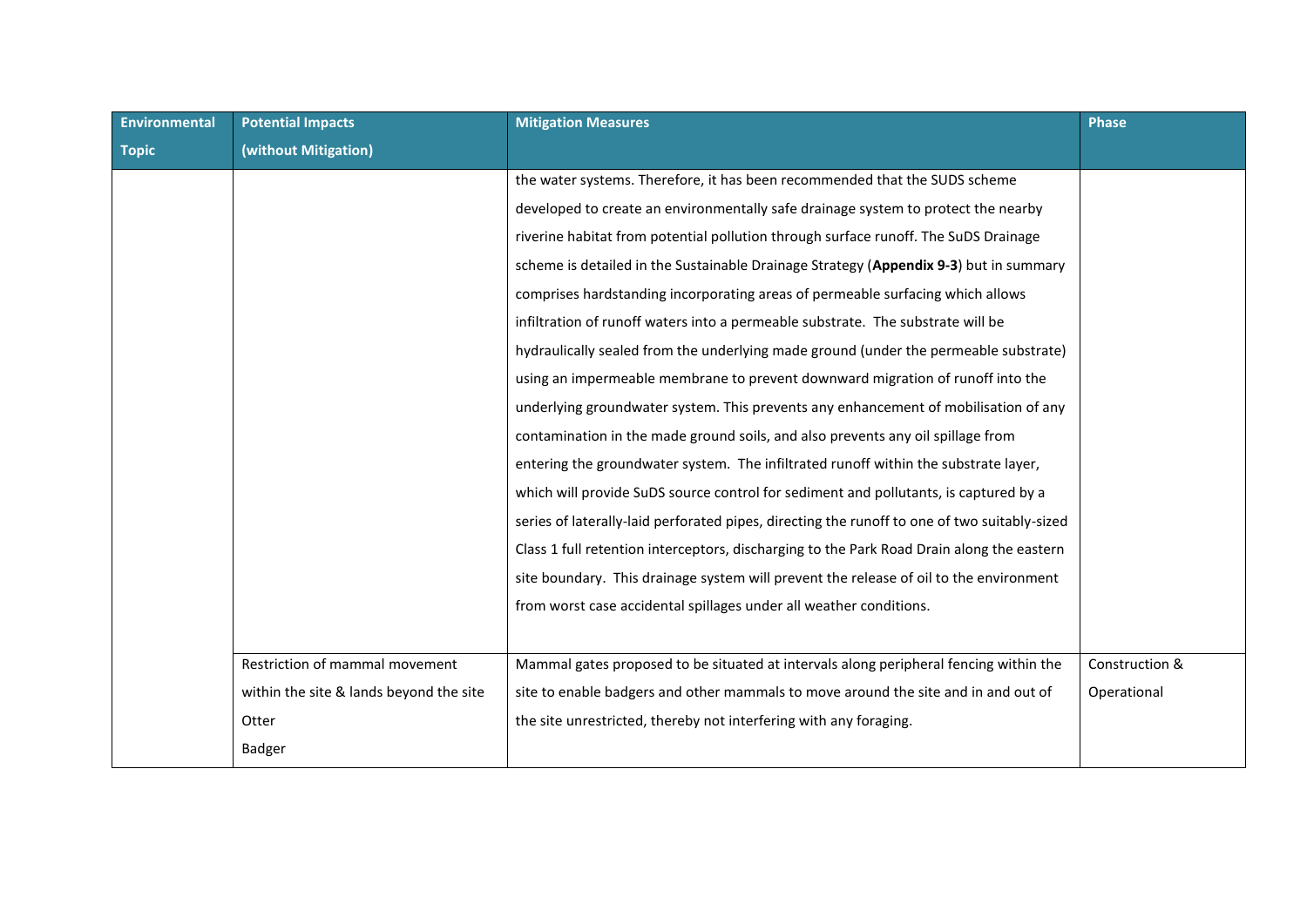| <b>Environmental</b> | <b>Potential Impacts</b>           | <b>Mitigation Measures</b>                                                                   | <b>Phase</b>   |
|----------------------|------------------------------------|----------------------------------------------------------------------------------------------|----------------|
| <b>Topic</b>         | (without Mitigation)               |                                                                                              |                |
|                      |                                    | Exclusion fencing be installed around the perimeter of the halting area (car park            |                |
|                      |                                    | development) and temporary construction compounds in order to prevent the badgers            |                |
|                      |                                    | and otters from accessing the site during works in order to avoid accidental injury to       |                |
|                      |                                    | badgers or otters. This should be removed following completion of construction.              |                |
|                      |                                    |                                                                                              |                |
|                      |                                    | Either a small culvert or small ledge structure must be worked into the bridge landing       |                |
|                      |                                    | areas to allow otters free land access across the areas where the bridge makes contact       |                |
|                      |                                    | with the banks of the River Foyle. These culverts or ledges will follow best practice        |                |
|                      |                                    | guidance and meet current specifications for dimensions. These culverts/ledges must          |                |
|                      |                                    | be of minimum 500mm x 600mm diameter and be at least 150mm above the highest                 |                |
|                      |                                    | water level and run the length of the bridge landing sites extending past the bridge         |                |
|                      |                                    | landing to re-join the riverbank allowing the otters free unhindered access along the        |                |
|                      |                                    | riverbanks out of the water.                                                                 |                |
|                      |                                    |                                                                                              |                |
|                      | Disturbance of bats                | Light spill from the proposed development should be minimised as far as possible.            | Construction & |
|                      |                                    |                                                                                              | Operational    |
|                      | <b>Construction Compound</b>       | No lighting should be directed towards existing mature vegetation i.e. mature trees or       |                |
|                      | <b>Operational Lighting Scheme</b> | boundary hedgerows.                                                                          |                |
|                      |                                    |                                                                                              |                |
|                      |                                    | All terrestrial lighting should be fitted with directional hoods and/or luminaires to direct |                |
|                      |                                    | the light downwards onto targeted areas and to prevent unnecessary light-spill.              |                |
|                      |                                    |                                                                                              |                |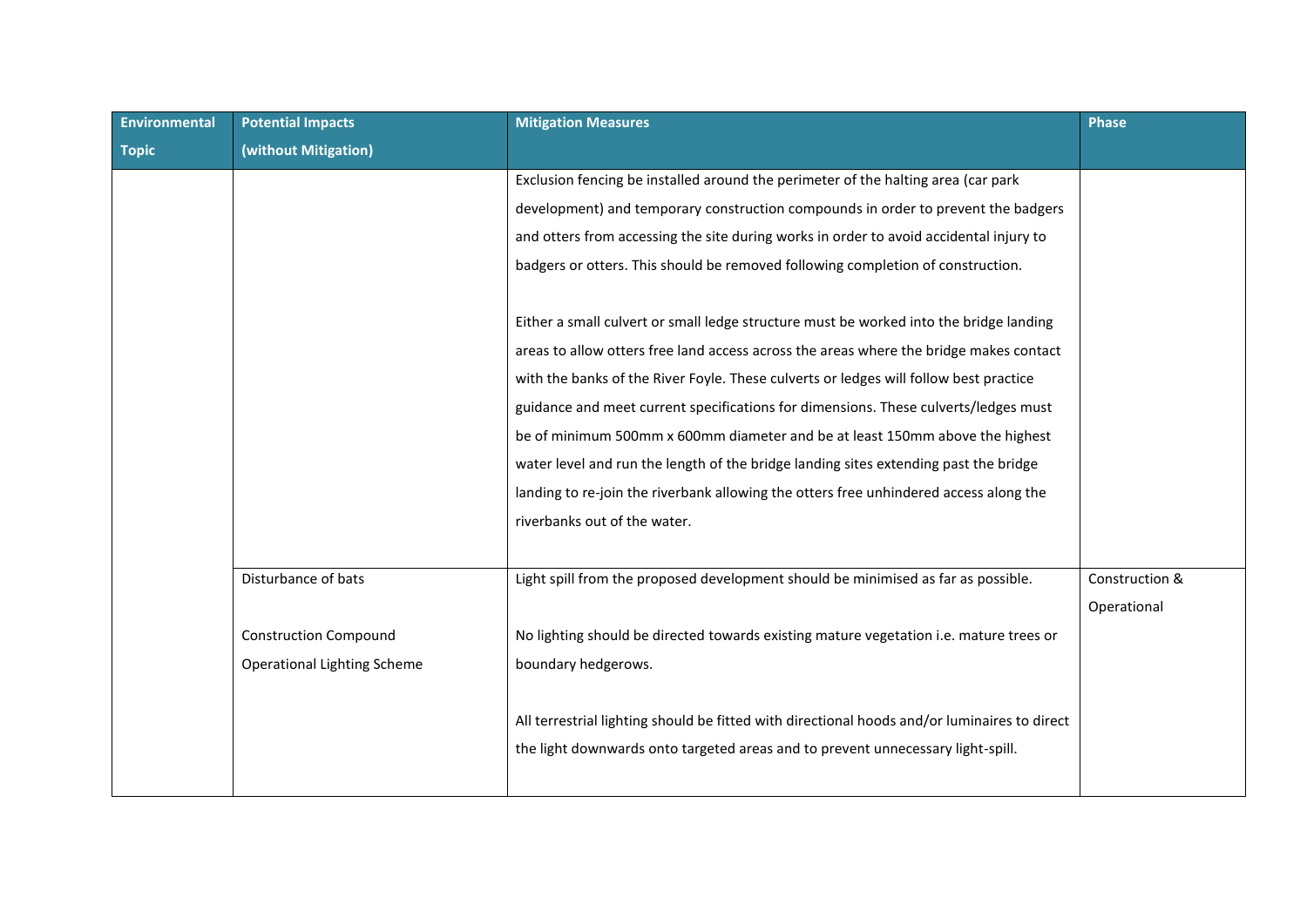| <b>Environmental</b> | <b>Potential Impacts</b>          | <b>Mitigation Measures</b>                                                                   | Phase          |
|----------------------|-----------------------------------|----------------------------------------------------------------------------------------------|----------------|
| <b>Topic</b>         | (without Mitigation)              |                                                                                              |                |
|                      |                                   | Any external lighting around any buildings / structures (e.g. safety lights at the front and |                |
|                      |                                   | rear) should be fitted with motion sensors (timer of up to 60 seconds).                      |                |
|                      |                                   |                                                                                              |                |
|                      |                                   | The intensity of lighting should be kept to the minimum level required for safety. Low-      |                |
|                      |                                   | UV LEDs or low / high pressure sodium lamps will be the preferred bulb type, as they         |                |
|                      |                                   | have least adverse effect on bats. Adaptive lighting, presence and absence controls and      |                |
|                      |                                   | seasonal lighting should be implemented where possible to minimise the length of time        |                |
|                      |                                   | open areas are lit up during the hours of darkness.                                          |                |
|                      |                                   |                                                                                              |                |
|                      |                                   | With respect to the bridge lighting, lights should be directed away from the river and       |                |
|                      |                                   | the riverbanks so as to not directly land on the water surface or tress and vegetation on    |                |
|                      |                                   | the banks.                                                                                   |                |
|                      |                                   |                                                                                              |                |
|                      |                                   | Lighting of roads, paths, car parks and temporary construction compounds to be               |                |
|                      |                                   | ecologically-friendly and in accordance with relevant ecological guidance to strike a        |                |
|                      |                                   | balance between safety needs and environmental protection of foraging habitat.               |                |
|                      |                                   |                                                                                              |                |
|                      |                                   |                                                                                              |                |
|                      | Spread of Invasive plant species. | An Invasive Species Management Plan has been prepared and will be implemented                | Construction & |
|                      |                                   | during the construction and operation of the Project. This is designed to manage invasive    | Operational    |
|                      |                                   | plant species through a combination of ex-situ treatment of key areas in direct conflict     |                |
|                      |                                   | with the development and in-situ treatment of other areas within the site.                   |                |
|                      |                                   |                                                                                              |                |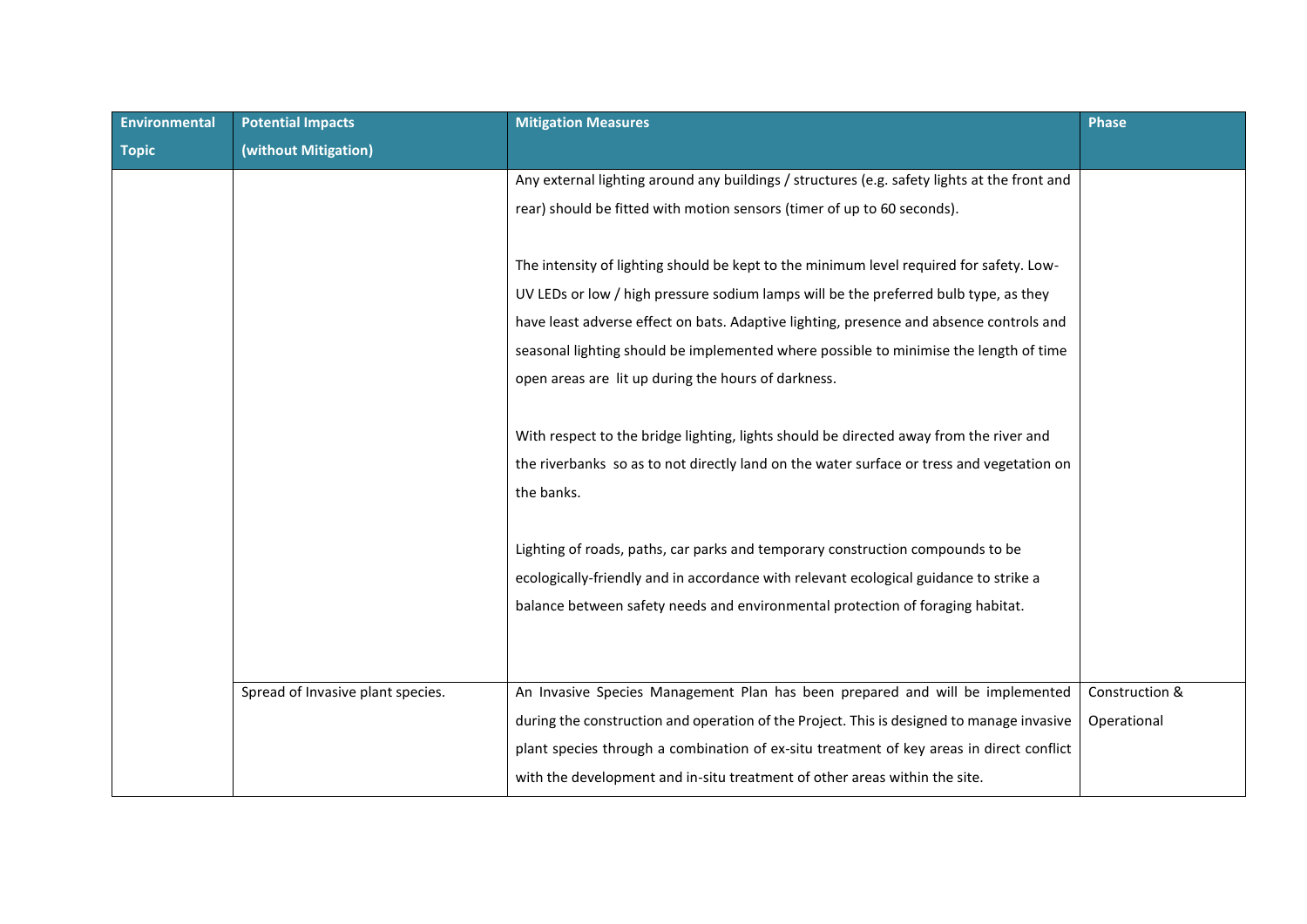| Environmental | <b>Potential Impacts</b>            | <b>Mitigation Measures</b>                                                                   | <b>Phase</b>   |
|---------------|-------------------------------------|----------------------------------------------------------------------------------------------|----------------|
| <b>Topic</b>  | (without Mitigation)                |                                                                                              |                |
|               |                                     |                                                                                              |                |
|               |                                     | Installation of a root barrier membrane within areas of footpaths, roads, hardstandings,     |                |
|               |                                     | buildings etc. which are at risk from potential Japanese Knotweed encroachment. These        |                |
|               |                                     | areas at risk are where Japanese Knotweed remains in close proximity to the structures,      |                |
|               |                                     | or where the required excavation is not achievable.                                          |                |
|               | Spread of Invasive bivalve species. | Biosecurity measures (washing facility at Construction Compound) which require               | Construction   |
|               | Asian Clam                          | measures to irradicate importation of invasive bivalves during the construction phase.       |                |
|               |                                     |                                                                                              |                |
|               |                                     | Signage to be erected at slipway to advise users to follow Loughs Agency and NIEA            |                |
|               |                                     | <b>Biosecurity Guidance.</b>                                                                 | Operation      |
|               | Disturbance of fish species         | Bridge designed to be a single span with no in- channel support structures so as not to      | Construction & |
|               |                                     | disturb the riverbed and channel.                                                            | Operational    |
|               |                                     |                                                                                              |                |
|               |                                     | Bridge lighting controlled to ensure that there is no direct lighting of the river and to be |                |
|               |                                     | ecologically-friendly and in accordance with relevant ecological guidance to strike a        |                |
|               |                                     | balance between safety needs and environmental protection of the River Foyle SAC.            |                |
|               |                                     |                                                                                              |                |
|               |                                     | Seasonal restrictions on bridge construction and piling works within the SAC have been       |                |
|               |                                     | implemented to avoid the most ecologically-sensitive period (salmon runs).                   |                |
|               | Disturbance of Long Eared Owl       | All construction works within 150m of owl nest must be undertaken outside the bird           | Construction   |
|               |                                     | breeding season and under license from NIEA. It is also recommended that replacement         |                |
|               |                                     | raptor boxes be installed within 200m of the area as a compensatory/mitigation measure       |                |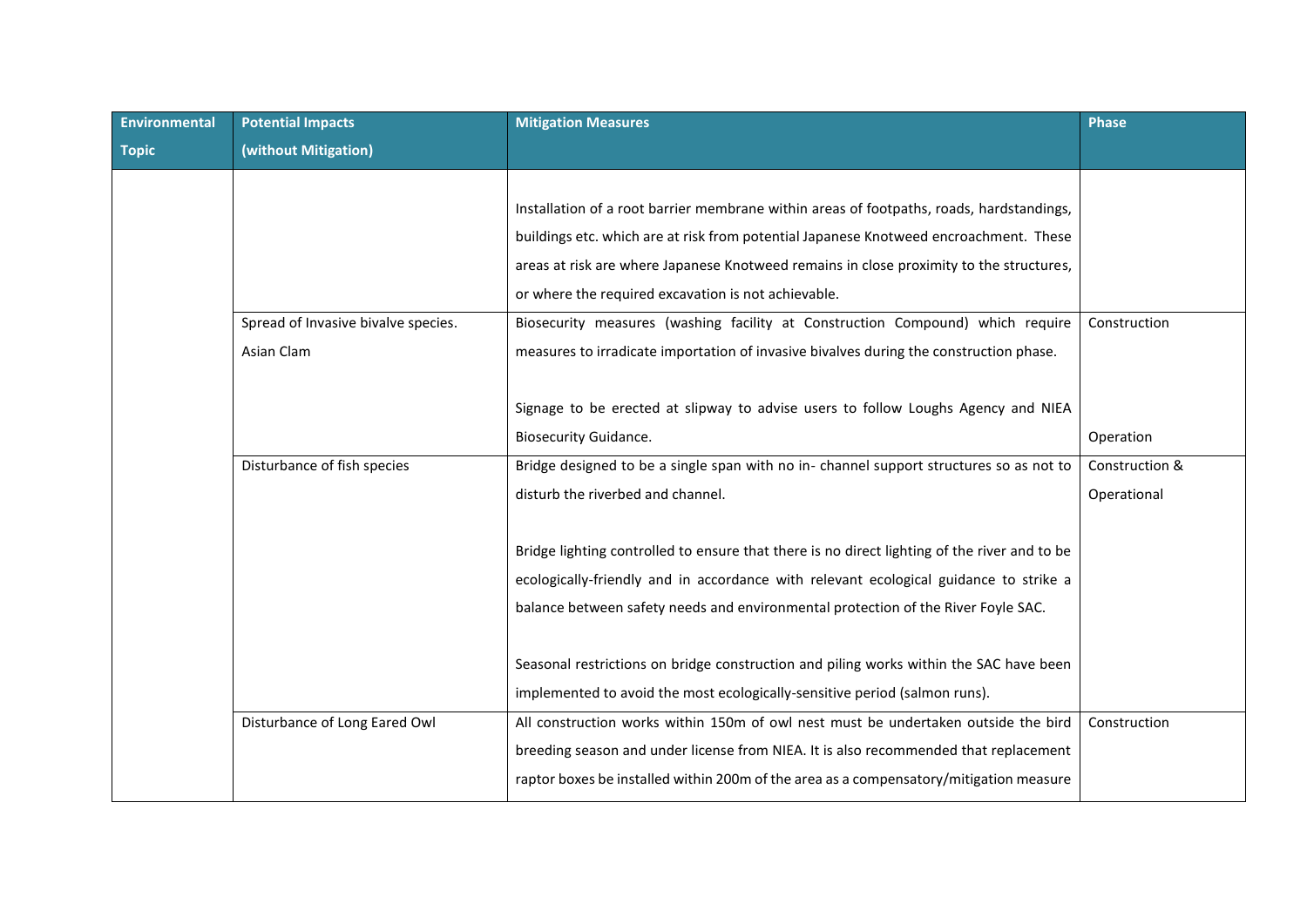| <b>Environmental</b> | <b>Potential Impacts</b>                | <b>Mitigation Measures</b>                                                                | <b>Phase</b>   |
|----------------------|-----------------------------------------|-------------------------------------------------------------------------------------------|----------------|
| <b>Topic</b>         | (without Mitigation)                    |                                                                                           |                |
|                      |                                         | to ensure the long-eared owl has appropriate replacement nesting. All works near the      |                |
|                      |                                         | long-eared owl nesting site and installation of replacement raptor boxes must be carried  |                |
|                      |                                         | out under supervision and installed by a suitably qualified ecologist via the presence of |                |
|                      |                                         | an ecological clerk of works. The use of rodenticides for any pest control are prohibited |                |
|                      |                                         | on site.                                                                                  |                |
|                      | Disturbance of other potential nests    | Any scrub or tree clearance should be kept to a minimum and undertaken outside of the     | Construction   |
|                      |                                         | breeding season 1st March - 31st August. (Seasonal Constraints of elements of             |                |
|                      |                                         | construction works).                                                                      |                |
|                      |                                         |                                                                                           |                |
|                      |                                         | Clearance of scrub/hedgerow's during the breeding season be required, this must be        |                |
|                      |                                         | undertaken under the supervision of a qualified ecologist and appropriate surveys         |                |
|                      |                                         | undertaken prior to any scrub clearance.                                                  |                |
| Lands, Soils and     | Land Contamination                      | Two small areas of shallow contaminated soils were identified on former railways lands.   | Construction & |
| Waters               | Hot spots of contaminated Shallow Soils | Remediation by dig and ump technique is required to safeguard risk to huma health.        | Operational    |
|                      |                                         |                                                                                           |                |
|                      |                                         |                                                                                           |                |
|                      |                                         |                                                                                           |                |
|                      | Erosion of exposed soils/subsoils and   | A Construction Environmental Management Plan (CEMP), agreed by statutory consultees       | Construction   |
|                      | entry of sediment laden run-off to      | and implemented prior to commencement of construction works. A detailed copy of the       |                |
|                      | nearby surface water.                   | oCEMP is presented in Appendix 3-1. An Outline Surface Water Management Plan              |                |
|                      |                                         | (SWMP) and Water Quality Monitoring Plan (WQMP) are provided as Appendix 9-11. A          |                |
|                      |                                         |                                                                                           |                |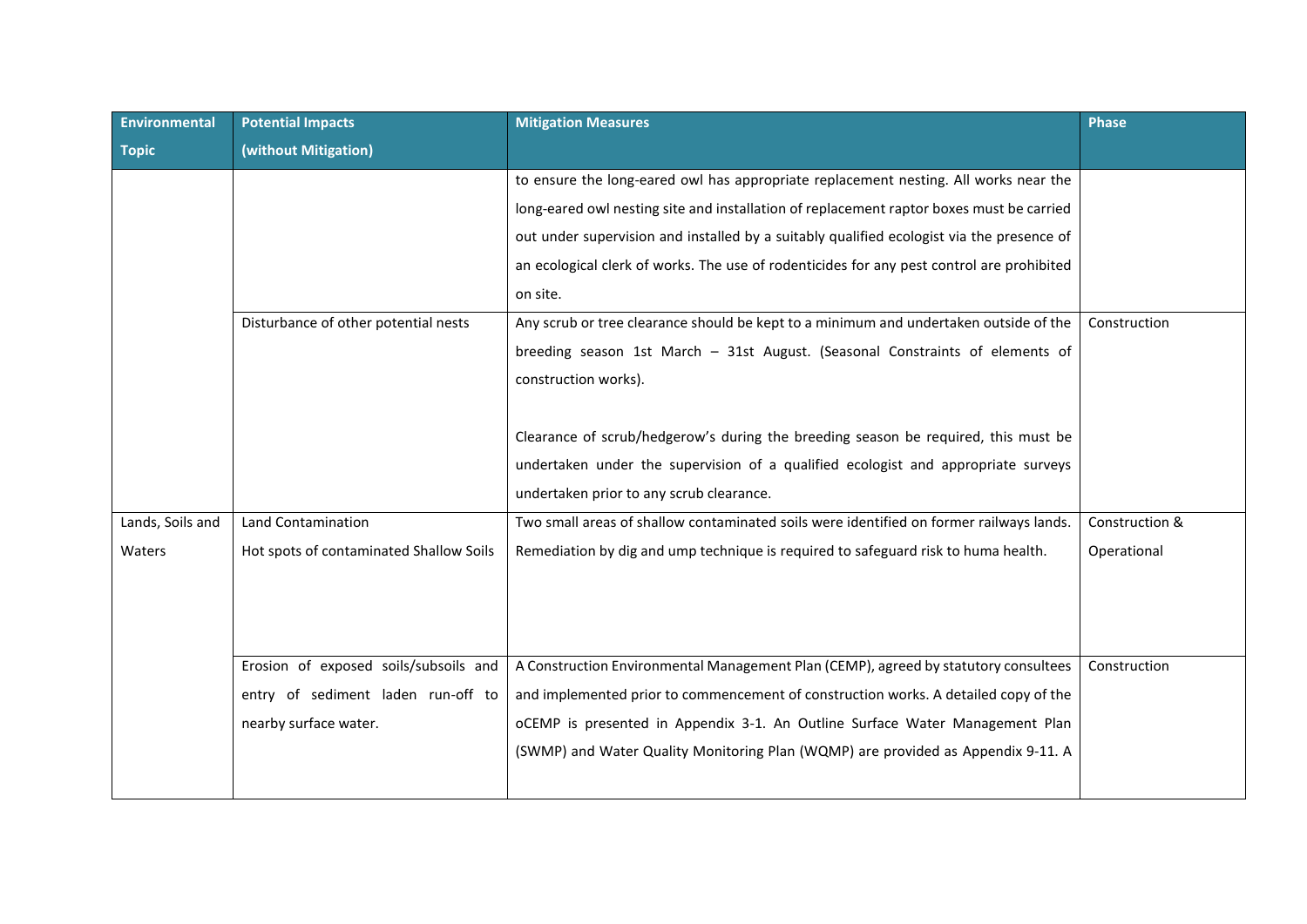| Environmental | <b>Potential Impacts</b>                  | <b>Mitigation Measures</b>                                                              | <b>Phase</b> |
|---------------|-------------------------------------------|-----------------------------------------------------------------------------------------|--------------|
| <b>Topic</b>  | (without Mitigation)                      |                                                                                         |              |
|               |                                           | programme of routine surface water and groundwater quality monitoring must be           |              |
|               |                                           | undertaken to ensure that no water pollution is caused during the construction phase.   |              |
|               |                                           |                                                                                         |              |
|               |                                           | Earthworks shall be carried out in a phased manner, limiting exposed areas and timed to |              |
|               |                                           | avoid sensitive periods.                                                                |              |
|               |                                           |                                                                                         |              |
|               |                                           | Stockpiles of topsoil / soils will be covered/dampened during dry weather to prevent    |              |
|               |                                           | spreading of sediment / dust.                                                           |              |
|               |                                           |                                                                                         |              |
|               |                                           | Run-off from the site will pass through temporary settlement lagoons and / or sediment  |              |
|               |                                           | tanks prior to discharge to the site watercourse / drains.                              |              |
|               |                                           |                                                                                         |              |
|               |                                           | Top-soiling and landscaping of the works will take place as soon as finished levels are |              |
|               |                                           | achieved.                                                                               |              |
|               |                                           |                                                                                         |              |
|               |                                           | Silt fences will be erected adjacent to watercourses during construction. Matting may   |              |
|               |                                           | also be used to capture silt-laden runoff.                                              |              |
|               | Excavations may act as barriers to runoff | Overland flow should be captured by strategically sited peripheral cut-off ditches and  | Construction |
|               | diverting surface water away from         | directed to settlement lagoons or proprietary settlement tanks.                         |              |
|               | existing routes or cause flooding         |                                                                                         |              |
|               | elsewhere                                 |                                                                                         |              |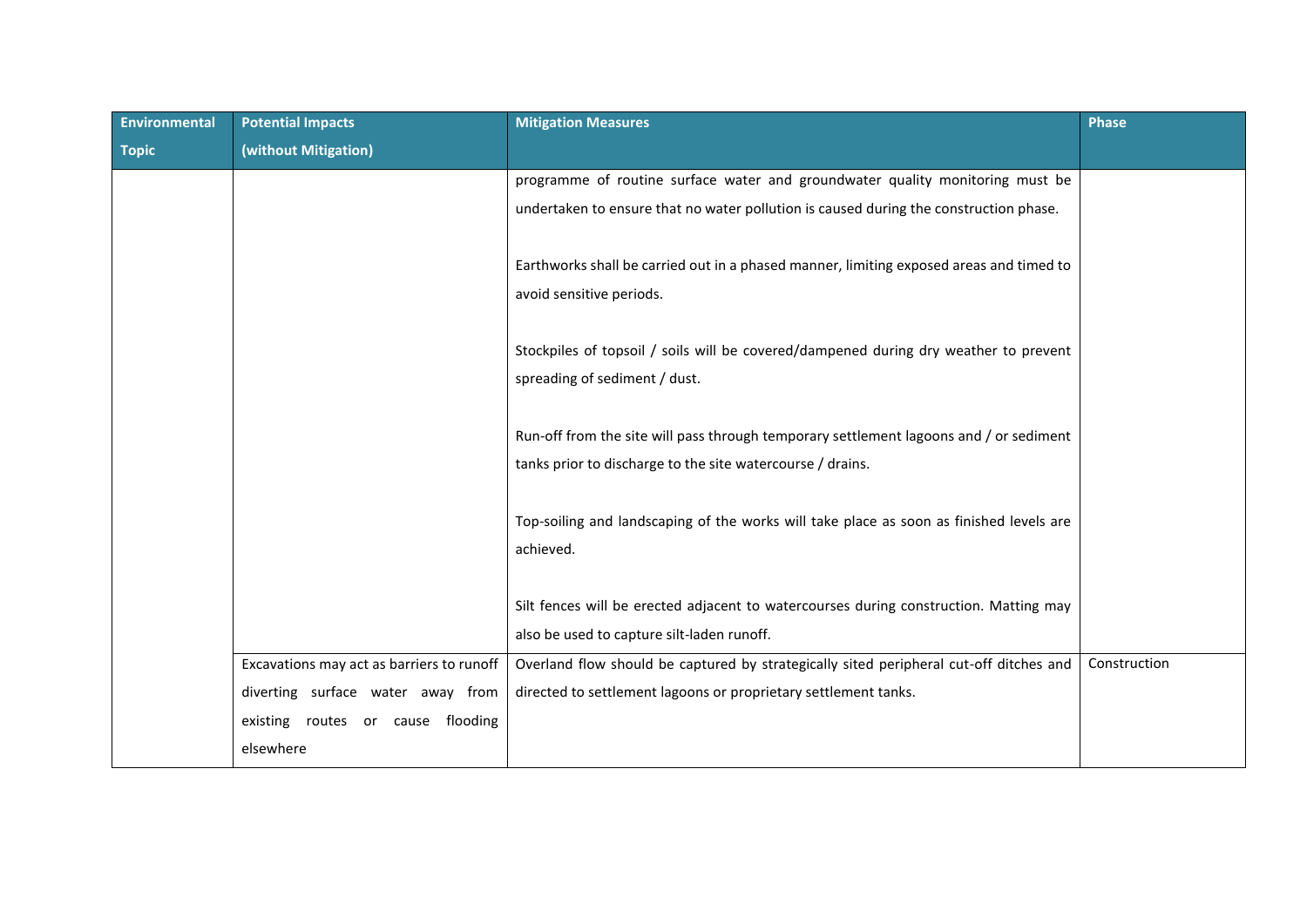| <b>Environmental</b> | <b>Potential Impacts</b>                  | <b>Mitigation Measures</b>                                                                  | <b>Phase</b> |
|----------------------|-------------------------------------------|---------------------------------------------------------------------------------------------|--------------|
| <b>Topic</b>         | (without Mitigation)                      |                                                                                             |              |
|                      | Unsecured loads during transport pose a   | Fine materials (e.g. sand and / or cementitious products) shall be covered and secured      | Construction |
|                      | potential risk to the water environment   | with heavy duty canvas / tarpaulin. Routine checks should be made for rips and tears        |              |
|                      | should there be an accidental leakage/    | and repaired immediately.                                                                   |              |
|                      | spillage of materials                     |                                                                                             |              |
|                      |                                           | For vehicles and plant leaving material deposition / stockpile areas, wheel wash facilities |              |
|                      |                                           | shall be installed at the exit and all vehicles will be required to pass through them.      |              |
|                      | Stockpiling of materials may pose a risk  | Avoid unnecessary stockpiling. Stockpiling areas should be appropriately lined and          | Construction |
|                      | as they can be a ready source of loose    | positioned away from watercourses (at least 10m away for all watercourses, and at least     |              |
|                      | material if not adequately protected      | 100m for River Foyle SAC).                                                                  |              |
|                      | from water and wind.                      |                                                                                             |              |
|                      |                                           | An Outline Surface Water Management Plan (SWMP) and Water Quality Monitoring Plan           |              |
|                      |                                           | (WQMP) are provided as Appendix 9-11. A programme of routine surface water and              |              |
|                      |                                           | groundwater quality monitoring must be undertaken to ensure that no water pollution is      |              |
|                      |                                           | caused during the construction phase.                                                       |              |
|                      |                                           |                                                                                             |              |
|                      |                                           | Stockpiles of topsoil / soils will be covered / dampened during dry weather to prevent      |              |
|                      |                                           | spreading of sediment/dust.                                                                 |              |
|                      |                                           |                                                                                             |              |
|                      |                                           | In advance of construction, silt fences and bunds shall be provided around the footprint    |              |
|                      |                                           | of any stockpiles.                                                                          |              |
|                      | Temporary compaction of soils caused by   | Overland flow should be captured by strategically sited peripheral cut-off ditches and      | Construction |
|                      | construction phase plant and site traffic | directed to settlement lagoons or proprietary settlement tanks.                             |              |
|                      |                                           |                                                                                             |              |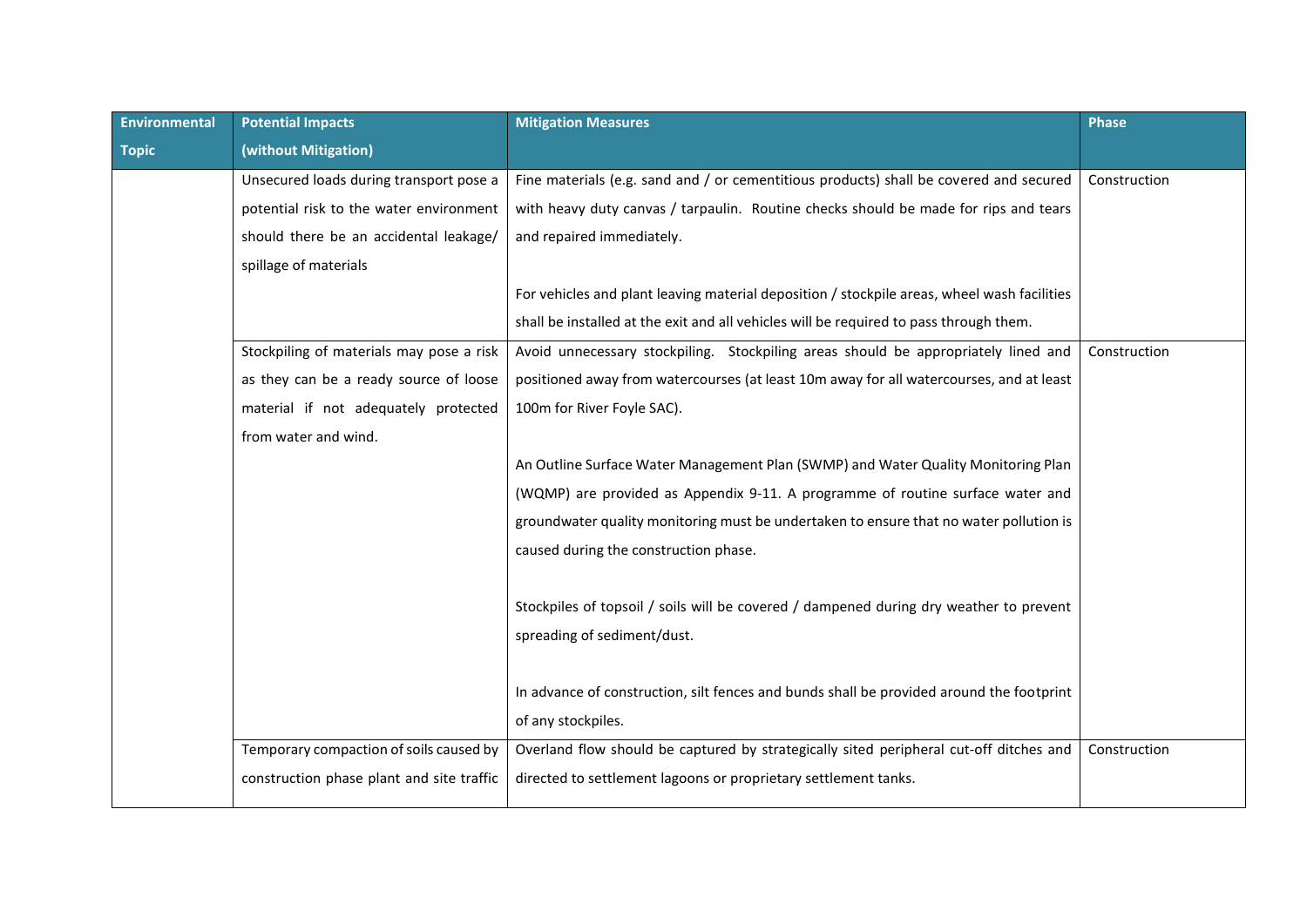| <b>Environmental</b> | <b>Potential Impacts</b>                  | <b>Mitigation Measures</b>                                                                | <b>Phase</b> |
|----------------------|-------------------------------------------|-------------------------------------------------------------------------------------------|--------------|
| <b>Topic</b>         | (without Mitigation)                      |                                                                                           |              |
|                      | movements, may increase the rate and      |                                                                                           |              |
|                      | volume of surface water runoff.           |                                                                                           |              |
|                      | Works to existing surface watercourses    | The temporary crane pad shall be constructed, used and dismantled in a manner which       | Construction |
|                      | (i.e. installation of a permanent bridge  | shall protect the river from silt release. Temporary and permanent piles will be emplaced |              |
|                      | on the River Foyle) have the potential to | using techniques suitable for high-sensitivity sites. No permanent piles for crane pad.   |              |
|                      | cause an obstruction to flow and may      |                                                                                           |              |
|                      | alter conveyance capacities               | CEMP / Pollution Prevention Plan (PPP) including emergency response plan shall be         |              |
|                      |                                           | prepared, agreed by statutory consultees and implemented prior to commencement of         |              |
|                      |                                           | construction works. An Outline Surface Water Management Plan (SWMP) and Water             |              |
|                      |                                           | Quality Monitoring Plan (WQMP) are provided as Appendix 9-11. A programme of              |              |
|                      |                                           | routine surface water and groundwater quality monitoring must be undertaken to ensure     |              |
|                      |                                           | that no water pollution is caused during the construction phase.                          |              |
|                      |                                           |                                                                                           |              |
|                      |                                           | Concrete mixing and washing areas should be located at least 10m from water bodies        |              |
|                      |                                           | (100m for River Foyle SAC) and have settlement and re-circulation systems for water       |              |
|                      |                                           | reuse. Isolation of working area, protective sheeting to be utilised.                     |              |
|                      |                                           |                                                                                           |              |
|                      |                                           | Chemical, fuel and oil storage will be undertaken within a site compound, which will be   |              |
|                      |                                           | located on stable ground at a low risk of flooding and at least 10 m from any watercourse |              |
|                      |                                           | (100m for River Foyle SAC). The stores will also be locked and sited on an impervious     |              |
|                      |                                           | base within a secured bund with 110% of the storage capacity.                             |              |
|                      |                                           |                                                                                           |              |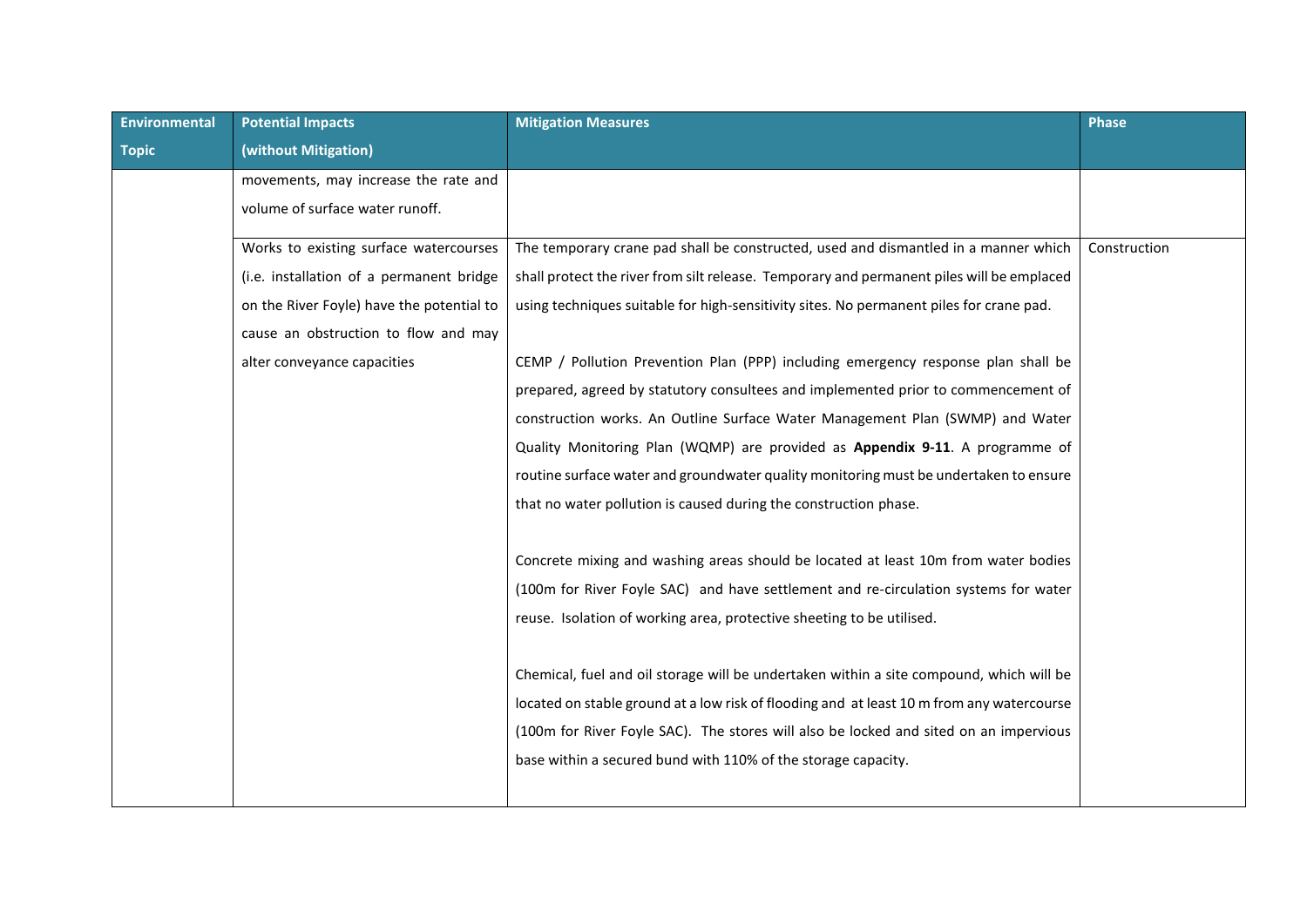| <b>Environmental</b> | <b>Potential Impacts</b> | <b>Mitigation Measures</b>                                                             | Phase |
|----------------------|--------------------------|----------------------------------------------------------------------------------------|-------|
| <b>Topic</b>         | (without Mitigation)     |                                                                                        |       |
|                      |                          | The oCEMP sets two types of environmental protection buffer zone, as follows:-         |       |
|                      |                          | 15m Buffer to all watercourses / areas of standing water.                              |       |
|                      |                          | 100m Buffer to River Foyle SAC.                                                        |       |
|                      |                          | Buffer zones must be clearly defined by marker tape and/or posts. Silt fencing must    |       |
|                      |                          | also be placed around the entire perimeter of each buffer zone (including the SAC      |       |
|                      |                          | buffer zone) at the 15m limit to prevent water-laden sediment flowing toward           |       |
|                      |                          | watercourses.                                                                          |       |
|                      |                          | Where appropriate, these boundary markers can also be used to restrict access to the   |       |
|                      |                          | buffer zones.                                                                          |       |
|                      |                          | Each buffer zone should be assigned a reference number which should be displayed       |       |
|                      |                          | at the buffer boundary limit for easily identification of which buffer works are being |       |
|                      |                          | completed near or within. This will assist in record keeping and incident reporting.   |       |
|                      |                          | The following activities are routinely prohibited from being carried out within buffer |       |
|                      |                          | zones:-                                                                                |       |
|                      |                          | Oil storage, oil drums / cans and refuelling activities.                               |       |
|                      |                          | Chemical storage (including road salt).                                                |       |
|                      |                          | Vehicle servicing / mechanical repairs.                                                |       |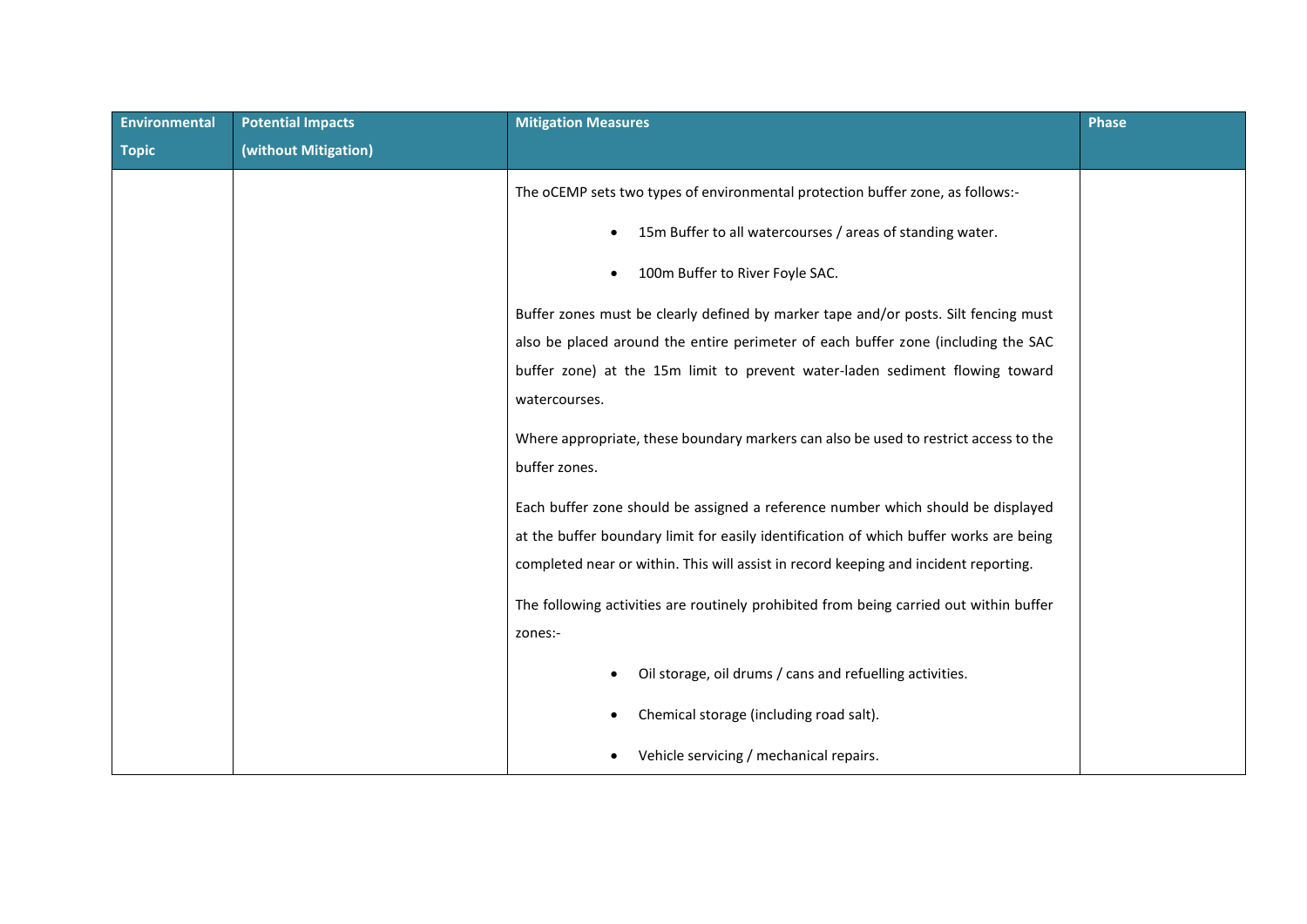| <b>Environmental</b> | <b>Potential Impacts</b> | <b>Mitigation Measures</b>                                                            | Phase |
|----------------------|--------------------------|---------------------------------------------------------------------------------------|-------|
| <b>Topic</b>         | (without Mitigation)     |                                                                                       |       |
|                      |                          | Vehicle / machinery parking, Lay-up or washing down.                                  |       |
|                      |                          | Concrete Mixing, washing out.                                                         |       |
|                      |                          | Storing of stockpiles of soil, clay, cement, vegetation or any                        |       |
|                      |                          | wastes.                                                                               |       |
|                      |                          | Placement of welfare units.                                                           |       |
|                      |                          | Vehicle movements, unless these cannot be avoided by using an                         |       |
|                      |                          | alternative route.                                                                    |       |
|                      |                          | Ground disturbance, excavations, vegetation stripping, application<br>٠               |       |
|                      |                          | of chemicals*                                                                         |       |
|                      |                          | * Unless being carried out as part by trained personnel as part of the                |       |
|                      |                          | implementation of the Invasive species management system                              |       |
|                      |                          | For these activities with buffer zones, the following mitigation measures will apply: |       |
|                      |                          | Where possible silt fencing shall be installed between the activity                   |       |
|                      |                          | and any downslope watercourse at the maximum achievable                               |       |
|                      |                          | buffer zone distance, or at an appropriate break in slope or natural                  |       |
|                      |                          | containment feature if present.                                                       |       |
|                      |                          | Where installation of silt fending is not feasible, Installation of                   |       |
|                      |                          | shallow (0.2m deep) elongate cut-off trench downslope of the                          |       |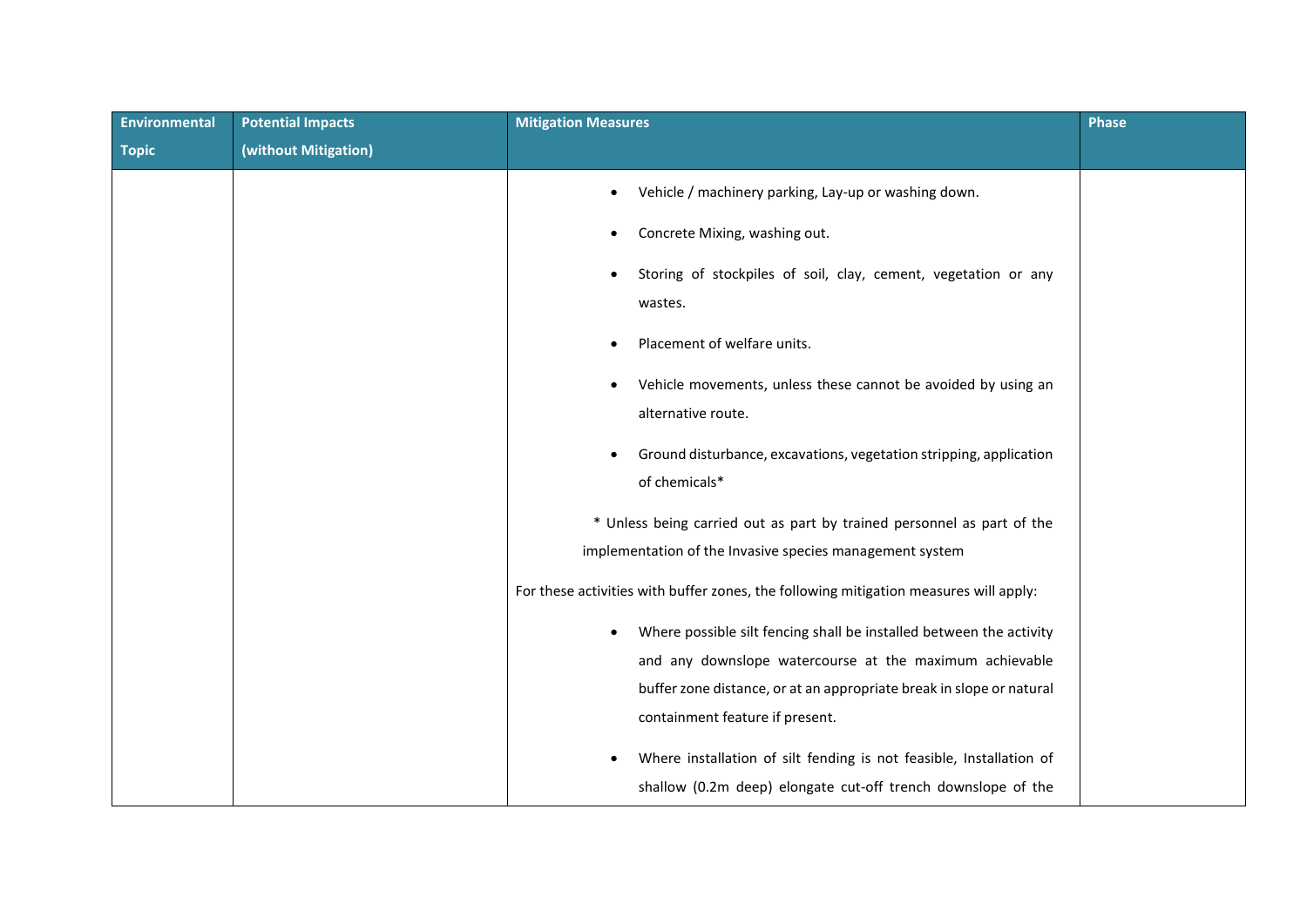| (without Mitigation)<br><b>Topic</b><br>activity to catch sediment etc and prevent it reaching the<br>watercourse. Reinstatement thereafter. |  |
|----------------------------------------------------------------------------------------------------------------------------------------------|--|
|                                                                                                                                              |  |
|                                                                                                                                              |  |
|                                                                                                                                              |  |
| Silt traps must be deployed in any minor watercourses<br>immediately downstream of the works and inspected on a daily                        |  |
| basis with any captured debris / silt removed to the waste storage                                                                           |  |
| area at the construction compound. The silt traps must be                                                                                    |  |
|                                                                                                                                              |  |
| removed following completion of works within the buffer zone.                                                                                |  |
| Plant nappy style drip trays shall be deployed around all portable                                                                           |  |
| oil-containing equipment. These must be inspected on a daily basis                                                                           |  |
| and renewed as necessary with all contaminated materials                                                                                     |  |
| removed from the site with 24 hours.                                                                                                         |  |
| Double skinned fuel / oil bowsers only to be used. Bowsers to be                                                                             |  |
| locked at all times during transport, with access to the fuel                                                                                |  |
| controlled by the site manager. Bowsers shall be brought into to                                                                             |  |
| the buffer zone as and when required for refuelling of static plant                                                                          |  |
| only (cranes and piling rigs) and removed immediately to the                                                                                 |  |
| construction compound thereafter. No fuel / oil bowsers shall be                                                                             |  |
| stored within the buffer zone.                                                                                                               |  |
| It is permissible to undertake emergency repairs and essential<br>maintenance of static plant, whilst positioned in the buffer zone,         |  |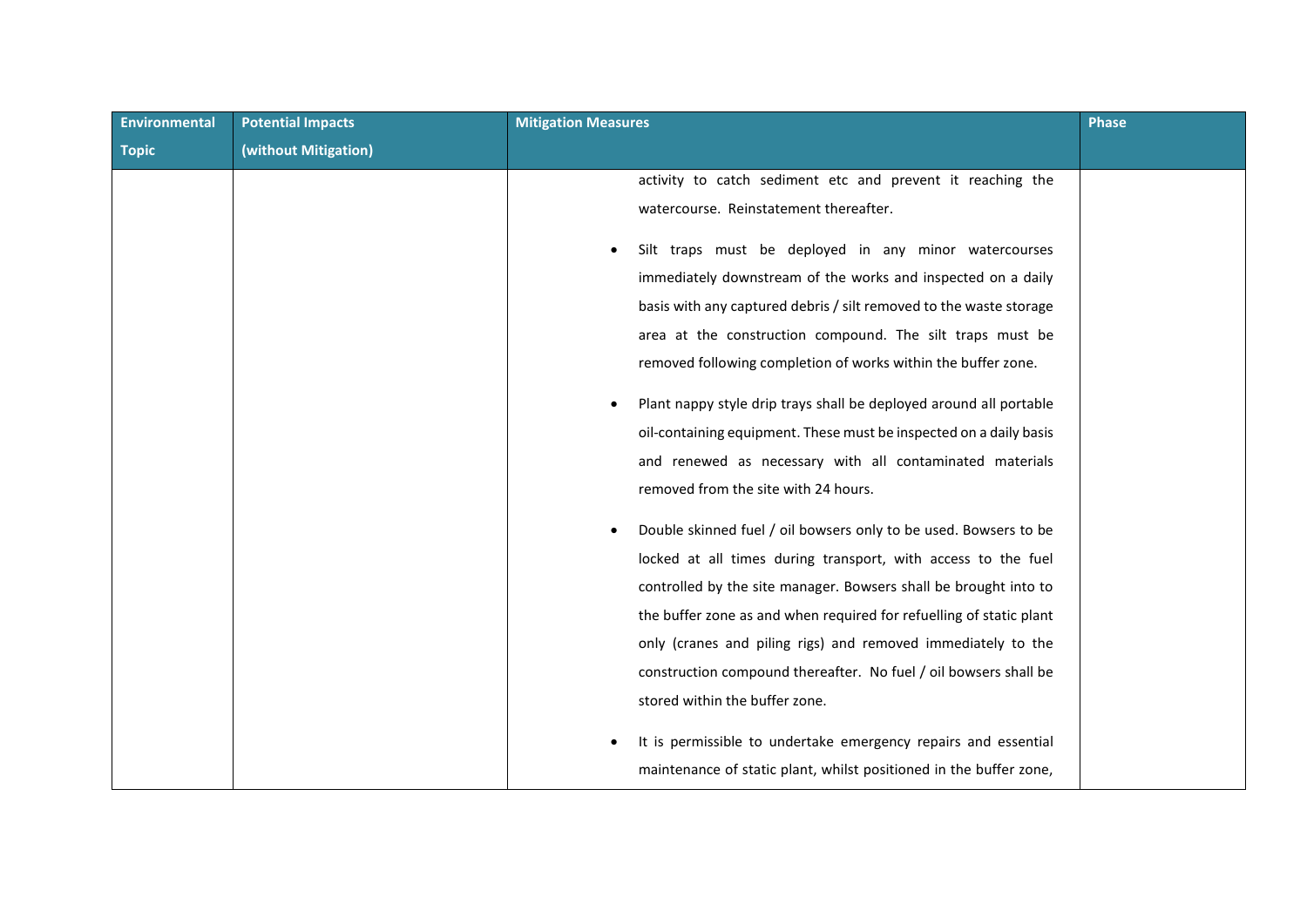| <b>Environmental</b> | <b>Potential Impacts</b> | <b>Mitigation Measures</b>                                            | <b>Phase</b> |
|----------------------|--------------------------|-----------------------------------------------------------------------|--------------|
| <b>Topic</b>         | (without Mitigation)     |                                                                       |              |
|                      |                          | provided all appropriate oil spill prevention and clean-up            |              |
|                      |                          | measures are in place, including deployment of plant nappies          |              |
|                      |                          | under any works and spill kits are available at close quarters within |              |
|                      |                          | the buffer zone.                                                      |              |
|                      |                          | Non-putrescible wastes to be stored in covered skips or covered       |              |
|                      |                          | bins which must be removed to the construction compound for           |              |
|                      |                          | emptying on a twice weekly basis. No putrescible wastes               |              |
|                      |                          | permitted in buffer zones.                                            |              |
|                      |                          | The following activities are not permitted within Buffer Zones:-      |              |
|                      |                          | Chemical storage (including road salt).<br>$\circ$                    |              |
|                      |                          | Vehicle servicing / mechanical repairs (apart from<br>$\circ$         |              |
|                      |                          | undertaking emergency repairs to static plant $-$ cranes              |              |
|                      |                          | and piling rigs).                                                     |              |
|                      |                          | Vehicle / machinery parking, Lay-up or washing down.<br>$\circ$       |              |
|                      |                          | Concrete Mixing, washing out.<br>$\circ$                              |              |
|                      |                          | Storing of stockpiles of soil, clay, cement, vegetation or<br>$\circ$ |              |
|                      |                          | any wastes.                                                           |              |
|                      |                          | Placement of welfare units.<br>$\circ$                                |              |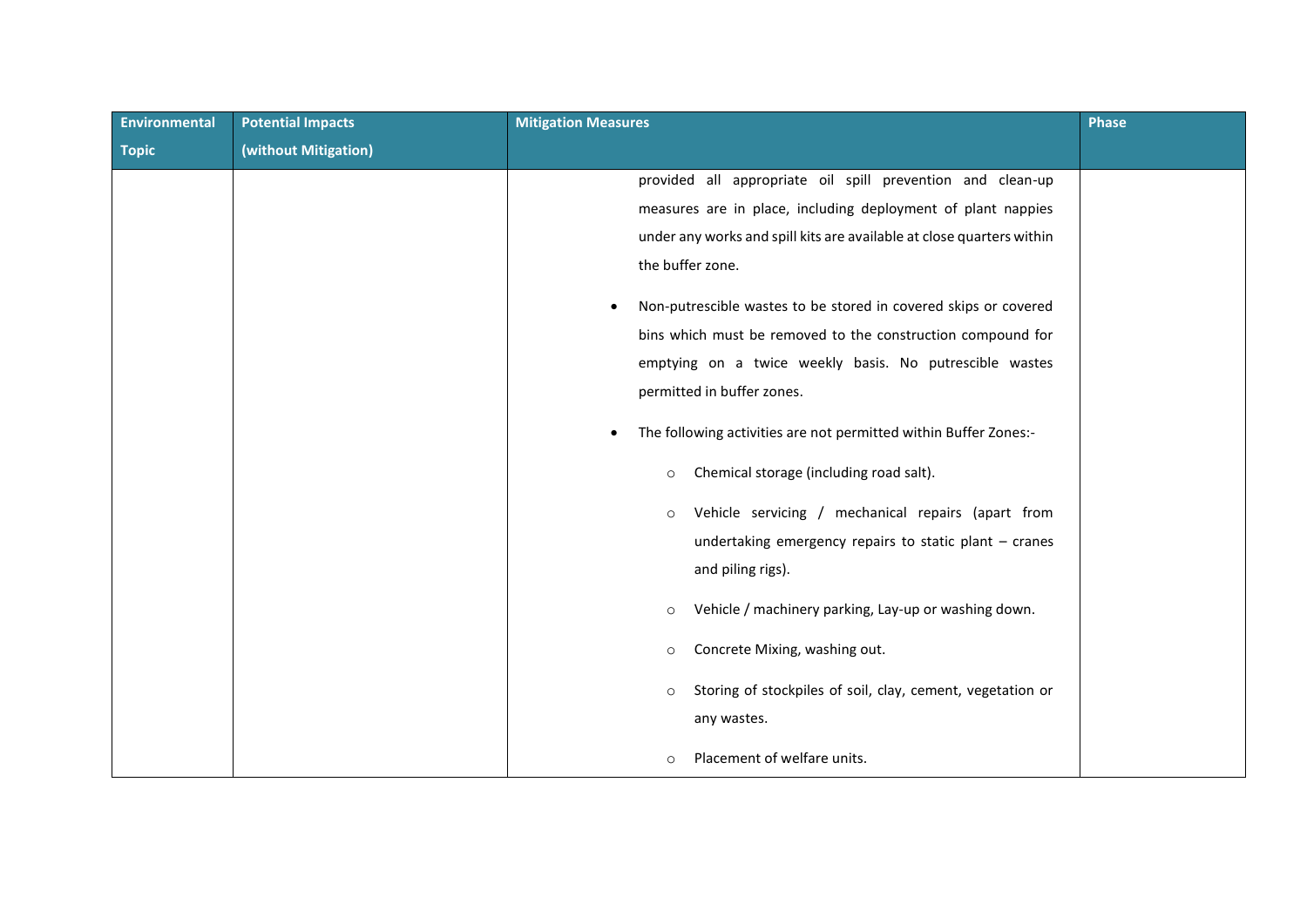| <b>Environmental</b> | <b>Potential Impacts</b>                   | <b>Mitigation Measures</b>                                                                   | <b>Phase</b> |
|----------------------|--------------------------------------------|----------------------------------------------------------------------------------------------|--------------|
| <b>Topic</b>         | (without Mitigation)                       |                                                                                              |              |
|                      |                                            | All works within buffer zones must be approved in advance by the<br>site manager.            |              |
|                      |                                            | All buffer zones shall be inspected in a daily basis by the Environmental Clerk of works and |              |
|                      |                                            | records kept of these inspections. The inspection must include assessment of the             |              |
|                      |                                            | conditions of mitigation measures such as condition and status of silt traps, general site   |              |
|                      |                                            | conditions, any evidence of increased pollution risk or spillages, with any significant      |              |
|                      |                                            | findings reported immediately to the site manager for appropriate remedial actions to be     |              |
|                      |                                            | undertaken if necessary.                                                                     |              |
|                      | Installation of culverts and drainage      | Outfall design should comply with good practice and should consider directing each           | Construction |
|                      | system outfalls can cause damage to        | outfall downstream to minimise impacts to flow patterns, avoiding projecting the outfall     |              |
|                      | bank side / riparian habitats, mobilising  | into the watercourse channel, directing an outfall away from the banks of a river to         |              |
|                      | sediment and releasing material into the   | minimise any potential risk of erosion (particularly on the opposite bank), and minimising   |              |
|                      | surface watercourse.                       | the size / extent of the outfall headwall where possible to reduce the potential impact on   |              |
|                      |                                            | the banks.                                                                                   |              |
|                      | Potential leakage or spillage of cement or | CEMP / Pollution Prevention Plan (PPP) including emergency response plan shall be            | Construction |
|                      | other potentially polluting substances     | prepared, agreed by statutory consultees and implemented prior to commencement of            |              |
|                      | resulting in surface water contamination.  | construction works. A detailed oCEMP is presented in Appendix 3-1. An Outline Surface        |              |
|                      |                                            | Water Management Plan (SWMP) and Water Quality Monitoring Plan (WQMP) are                    |              |
|                      |                                            | provided as Appendix 9-11. A programme of routine surface water and groundwater              |              |
|                      |                                            | quality monitoring must be undertaken to ensure that no water pollution is caused during     |              |
|                      |                                            | the construction phase.                                                                      |              |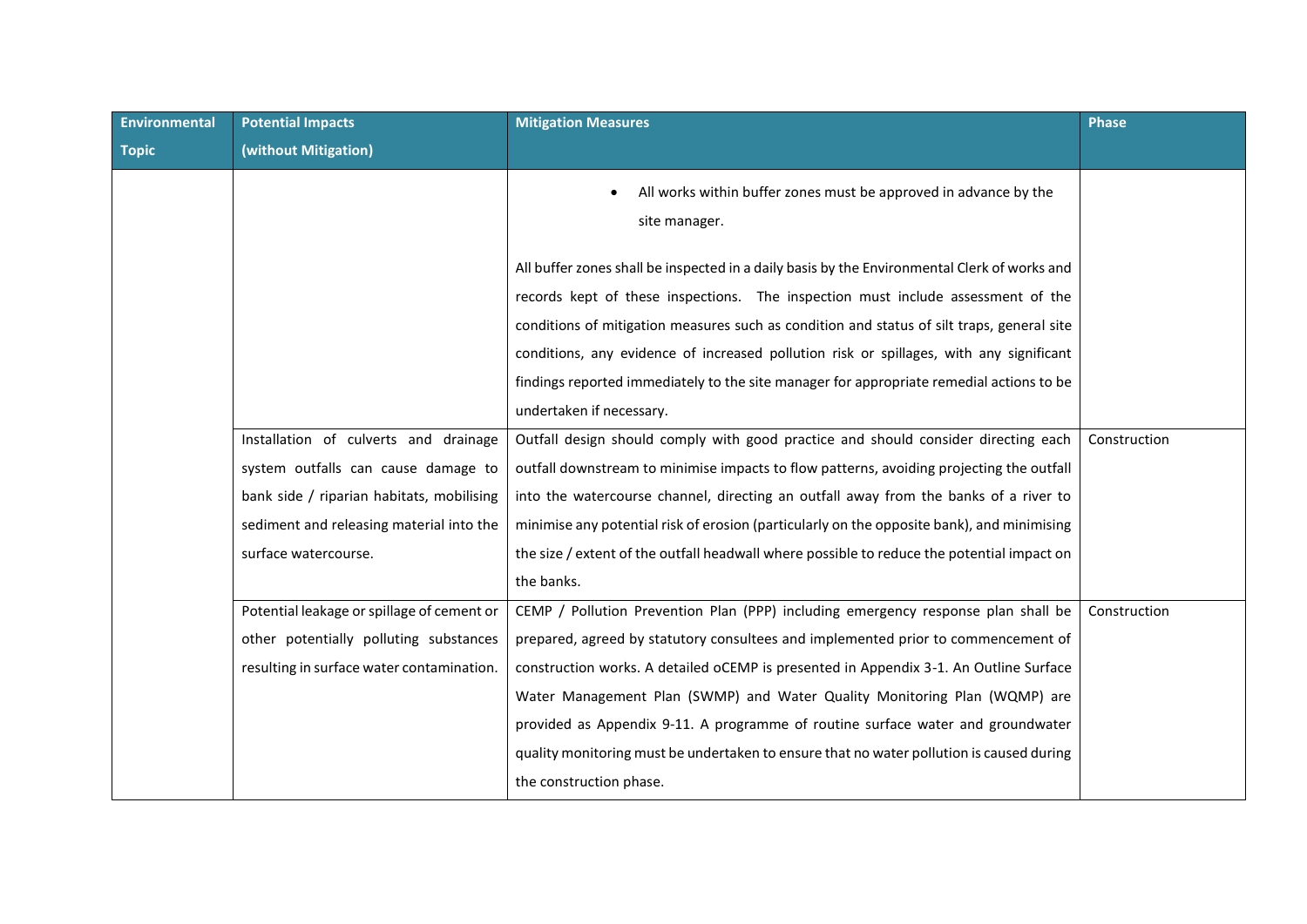| Environmental | <b>Potential Impacts</b>                    | <b>Mitigation Measures</b>                                                                 | <b>Phase</b> |
|---------------|---------------------------------------------|--------------------------------------------------------------------------------------------|--------------|
| <b>Topic</b>  | (without Mitigation)                        |                                                                                            |              |
|               |                                             |                                                                                            |              |
|               |                                             | Concrete mixing and washing areas should be located more than 10m from water bodies        |              |
|               |                                             | and have settlement and re-circulation systems for water reuse. Isolation of working       |              |
|               |                                             | area, protective sheeting to be utilised.                                                  |              |
|               |                                             |                                                                                            |              |
|               |                                             | Chemical, fuel and oil storage will be undertaken within a site compound, which will be    |              |
|               |                                             | located on stable ground at a low risk of flooding and at least 10 m from any watercourse  |              |
|               |                                             | (100m from SAC). The stores will also be locked and sited on an impervious base within     |              |
|               |                                             | a secured bund with 110% of the storage capacity.                                          |              |
|               |                                             |                                                                                            |              |
|               |                                             | Spill kits to be retained on-site.                                                         |              |
|               |                                             |                                                                                            |              |
|               |                                             | For vehicles and plant leaving material deposition/ stockpile areas, wheel wash facilities |              |
|               |                                             | shall be installed at the exit and all vehicles will be required to pass through them.     |              |
|               | Temporary compaction of soils caused by     | Overland flow should be captured by strategically sited peripheral cut-off ditches and     | Construction |
|               | construction phase plant and site traffic   | directed to settlement lagoons or proprietary settlement tanks.                            |              |
|               | movements, may increase the rate and        |                                                                                            |              |
|               | volume of surface water runoff.             |                                                                                            |              |
|               | Potential accidental leakage or spillage of | CEMP/ PPP including emergency response plan shall be prepared, agreed by statutory         | Construction |
|               | hydrocarbons from vehicles/ machinery       | consultees and implemented prior to commencement of construction works. A detailed         |              |
|               | resulting in surface water contamination.   | oCEMP is presented in Appendix 3-1. An Outline Surface Water Management Plan               |              |
|               |                                             | (SWMP) and Water Quality Monitoring Plan (WQMP) are provided as Appendix 9-11. A           |              |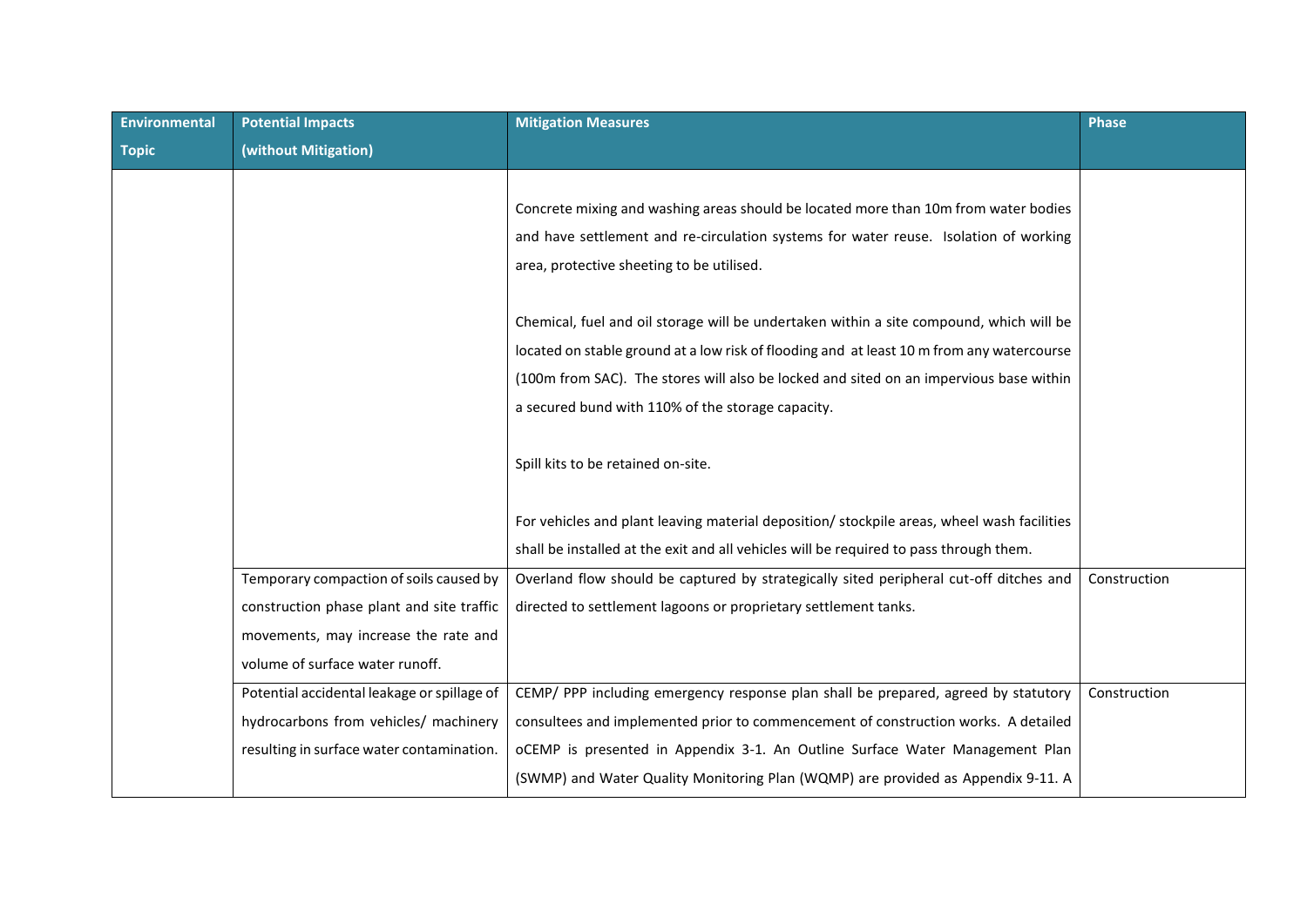| <b>Environmental</b> | <b>Potential Impacts</b>                  | <b>Mitigation Measures</b>                                                                    | <b>Phase</b> |
|----------------------|-------------------------------------------|-----------------------------------------------------------------------------------------------|--------------|
| <b>Topic</b>         | (without Mitigation)                      |                                                                                               |              |
|                      |                                           | programme of routine surface water and groundwater quality monitoring must be                 |              |
|                      |                                           | undertaken to ensure that no water pollution is caused during the construction phase.         |              |
|                      |                                           |                                                                                               |              |
|                      |                                           | Stationary plant will be fitted with drip trays and emptied regularly, and plant machinery    |              |
|                      |                                           | will be regularly inspected for leaks with maintenance as required. Spillage kits will be     |              |
|                      |                                           | stored at key locations on-site, and all construction activities will comply with a Pollution |              |
|                      |                                           | Incident Control Plan to be prepared by the appointed Contractor prior to                     |              |
|                      |                                           | commencement of works.                                                                        |              |
|                      |                                           |                                                                                               |              |
|                      |                                           | Only designated trained and competent operatives will be authorised to refuel plant and       |              |
|                      |                                           | all refuelling will be undertaken at designated refuelling areas (e.g. on hardstanding, with  |              |
|                      |                                           | spill kits available, and >10 m from water features) where practicable. Appropriate           |              |
|                      |                                           | measures will be adopted to avoid spillages.                                                  |              |
|                      |                                           |                                                                                               |              |
|                      |                                           | Double-skinned fuel bowsers only to be used for delivery refuelling and limited to            |              |
|                      |                                           | traverse areas >10m from a watercourse. Bowsers to be locked at all times.                    |              |
|                      | The development will involve $cut - fill$ | Re-use of site-derived materials between jurisdictions is not permitted.                      | Construction |
|                      | operations. Imported materials have the   |                                                                                               |              |
|                      | contaminated,<br>potential<br>to<br>be    | Materials shall be imported subject to compliance with all Duty of Care and Waste             |              |
|                      | introducing new contamination sources     | Management legislative requirements. All materials derived from sites other than              |              |
|                      | to the site                               | licensed quarries will be considered as waste.                                                |              |
|                      |                                           |                                                                                               |              |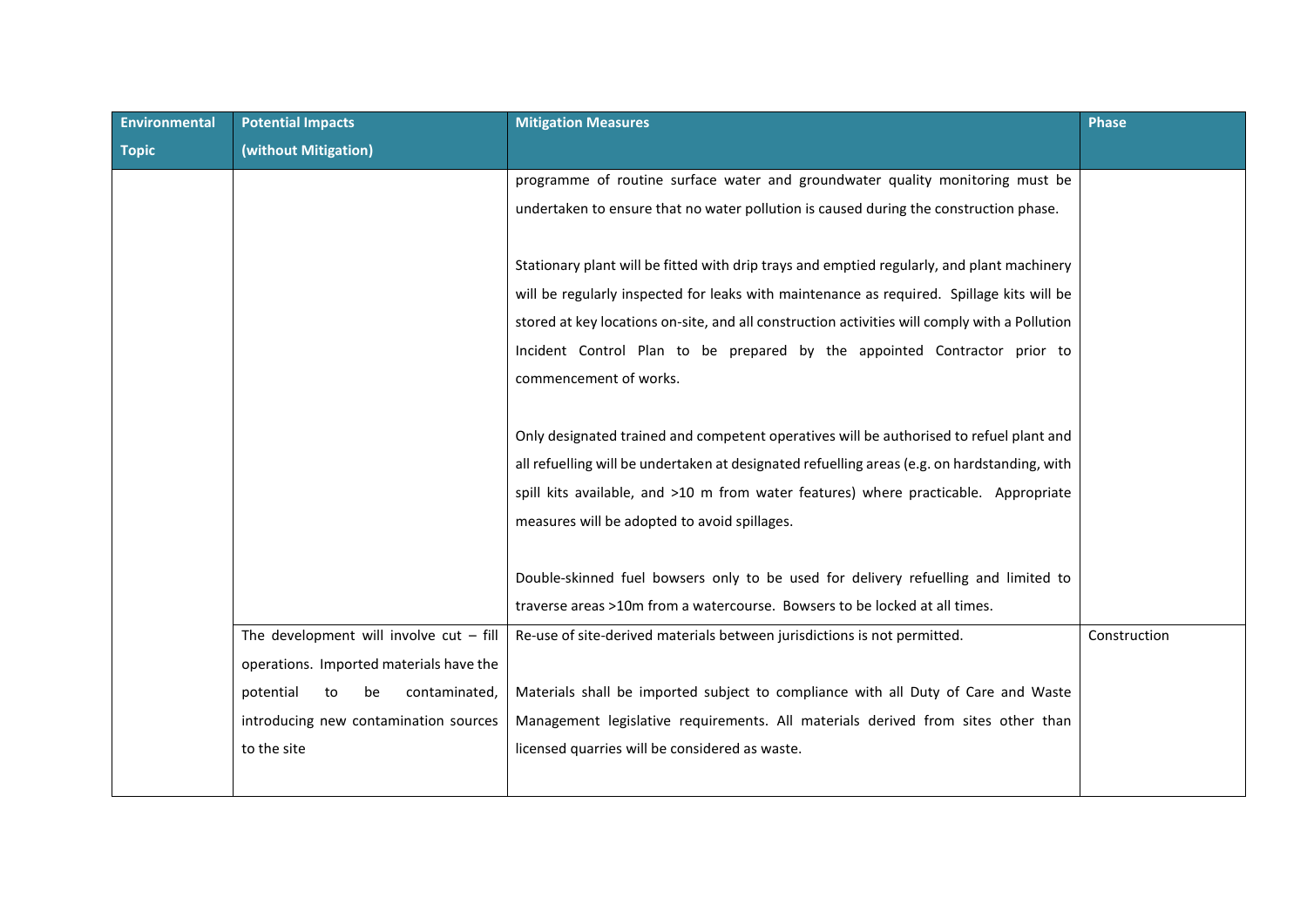| <b>Potential Impacts</b> | <b>Mitigation Measures</b>                                                                             | Phase |
|--------------------------|--------------------------------------------------------------------------------------------------------|-------|
| (without Mitigation)     |                                                                                                        |       |
|                          | Imported clean topsoil and clay must be imported by pre-movement agreement with                        |       |
|                          | regulator bodies will all permissions in place.                                                        |       |
|                          |                                                                                                        |       |
|                          | Imported clean topsoil and clay must be imported by pre-movement agreement with                        |       |
|                          | regulator bodies will all permissions in place, including compliance with NIEA Regulatory              |       |
|                          | Position Statement 'Guidance on the Regulation of Greenfield Excavated Materials in                    |       |
|                          | Construction and Development' and any other relevant guidance.                                         |       |
|                          |                                                                                                        |       |
|                          | All imported soils and clays shall be subject to appropriate human health screening                    |       |
|                          | assessment testing at a density of at least one sample per 1,000 m <sup>3</sup> of materials imported. |       |
|                          |                                                                                                        |       |
|                          | All imported wastes, including clays, shall be subject to appropriate waste classification             |       |
|                          | (WAC and WM3) testing at a density of at least one sample per 1,000 m <sup>3</sup> of materials        |       |
|                          | imported.                                                                                              |       |
|                          | Proper records shall be kept by the contractor and made available for all topsoil, clay and            |       |
|                          | wastes imported to the site to serve as make-up or fill. Records shall include including               |       |
|                          | waste transfer notes, details of the volume and nature of imported materials,                          |       |
|                          | photographic records of the materials, the position and extent of deposits for each                    |       |
|                          | individual source, the exact source of the materials and date imported.                                |       |
|                          |                                                                                                        |       |
|                          | No suspect contaminated materials or materials from other brownfield sites shall be                    |       |
|                          | imported to the site.                                                                                  |       |
|                          |                                                                                                        |       |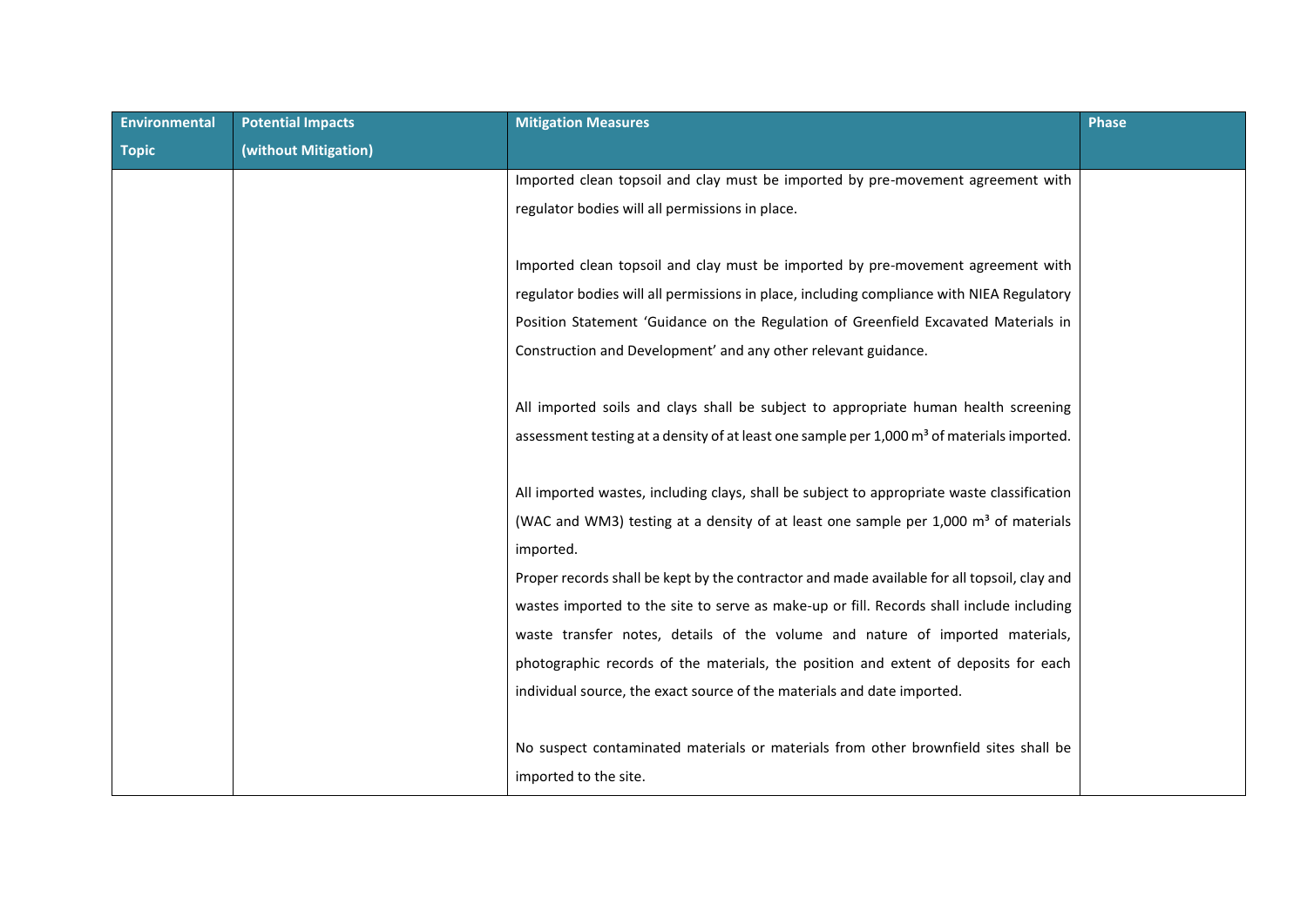| <b>Environmental</b> | <b>Potential Impacts</b>                 | <b>Mitigation Measures</b>                                                                   | Phase       |
|----------------------|------------------------------------------|----------------------------------------------------------------------------------------------|-------------|
| <b>Topic</b>         | (without Mitigation)                     |                                                                                              |             |
|                      | Potentially polluting substances such as | Water quality risk management techniques shall be used to determine the appropriate          | Operational |
|                      | hydrocarbons,<br>heavy<br>metals,<br>and | stormwater management system required for the site. The approach shall utilise SuDS          |             |
|                      | polycyclic<br>aromatics<br>hydrocarbons  | mitigation indices (i.e. those outlined in the SuDS Manual (C753) - Chapter 26) to inform    |             |
|                      | (PAHs) may be contained in runoff from   | the design of the stormwater management system.                                              |             |
|                      | roads and car parking areas.             |                                                                                              |             |
|                      |                                          | This SuDS Drainage scheme is fully detailed in the Sustainable Drainage Strategy             |             |
|                      |                                          | (Appendix 9-3) but in summary comprises hardstanding incorporating areas of permeable        |             |
|                      |                                          | surfacing which allows infiltration of runoff waters into a permeable substrate. The         |             |
|                      |                                          | substrate will be hydraulically sealed from the underlying made ground (under the            |             |
|                      |                                          | permeable substrate) using an impermeable membrane to prevent downward migration             |             |
|                      |                                          | of runoff into the underlying groundwater system. This prevents any enhancement of           |             |
|                      |                                          | mobilisation of any contamination in the made ground soils, and also prevents any oil        |             |
|                      |                                          | spillage from entering the groundwater system. The infiltrated runoff within the             |             |
|                      |                                          | substrate layer, which will provide SuDS source control for sediment and pollutants, is      |             |
|                      |                                          | captured by a series of laterally-laid perforated pipes, directing the runoff to one of two  |             |
|                      |                                          | suitably-sized Class 1 full retention interceptors, discharging to the Park Road Drain along |             |
|                      |                                          | the eastern site boundary. This drainage system will prevent the release of oil to the       |             |
|                      |                                          | environment from worst case accidental spillages under all weather conditions.               |             |
|                      |                                          |                                                                                              |             |
|                      |                                          | The SuDS drainage system including the car park surface substrate drainage pipework          |             |
|                      |                                          | and interceptors must be regularly inspected and maintained to ensure ongoing                |             |
|                      |                                          | performance and compliance with any statutory flow/quality consents deemed                   |             |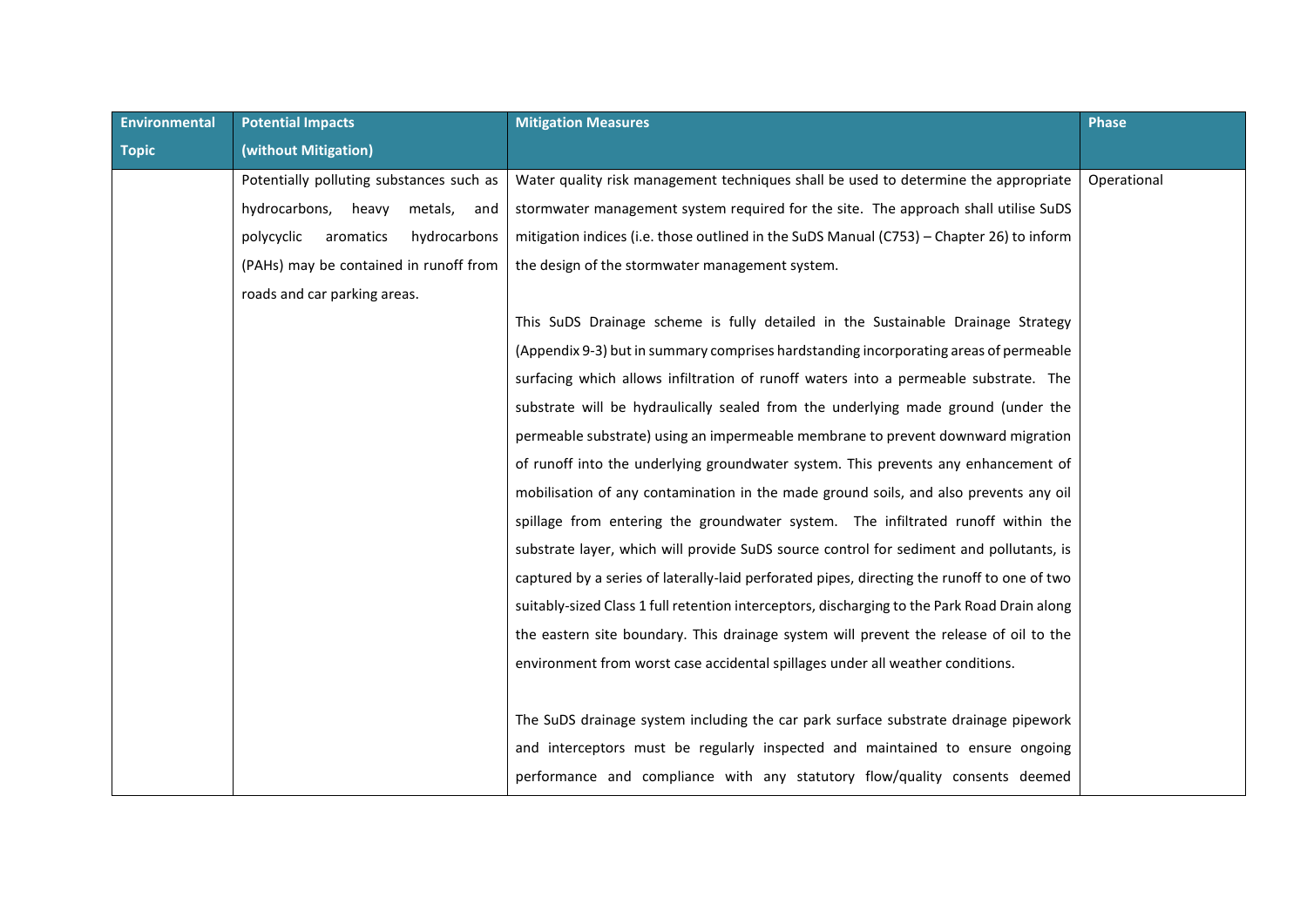| Environmental   | <b>Potential Impacts</b>               | <b>Mitigation Measures</b>                                                                 | <b>Phase</b> |
|-----------------|----------------------------------------|--------------------------------------------------------------------------------------------|--------------|
| <b>Topic</b>    | (without Mitigation)                   |                                                                                            |              |
|                 |                                        | appropriate by regulatory bodies. Refer to Table 6-1 of the Sustainable Drainage Strategy  |              |
|                 |                                        | (Appendix 9-3) for suitable maintenance schedule.                                          |              |
|                 | Potential to increase flood risk by    | The proposed drainage design will incorporate SuDS components to drain the site. These     | Operational  |
|                 | reducing the area of permeable land    | will be designed in accordance with industry good practice guidance and current planning   |              |
|                 | cover compared to existing conditions  | standards and regulations. Final flows discharged from the site will be controlled to      |              |
|                 | (i.e., greenfield site).               | calculated greenfield run-off rates up to the 1 in 100 year plus allowance for climate     |              |
|                 |                                        | change rainfall event.                                                                     |              |
|                 | Works to existing surface watercourses | Outfall design should comply with good practice and should consider directing each         | Operational  |
|                 | have the potential to disrupt flow and | outfall downstream to minimise impacts to flow patterns, avoiding projecting the outfall   |              |
|                 | sediment regime.                       | into the watercourse channel, directing an outfall away from the banks of a river to       |              |
|                 |                                        | minimise any potential risk of erosion (particularly on the opposite bank), and minimising |              |
|                 |                                        | the size / extent of the outfall headwall where possible to reduce the potential impact on |              |
|                 |                                        | the banks.                                                                                 |              |
| Air and Climate | Poor communication leading to air      | Develop and implement a stakeholder communications plan that includes community            | Construction |
|                 | quality/issued issues being unresolved | engagement before work commences on site.                                                  |              |
|                 |                                        |                                                                                            |              |
|                 |                                        | Display the name and contact details of person(s) accountable for air quality and dust     |              |
|                 |                                        | issues on the site boundary. This may be the environment manager/engineer or the site      |              |
|                 |                                        | manager.                                                                                   |              |
|                 |                                        | Display the head or regional office contact information.                                   |              |
|                 |                                        |                                                                                            |              |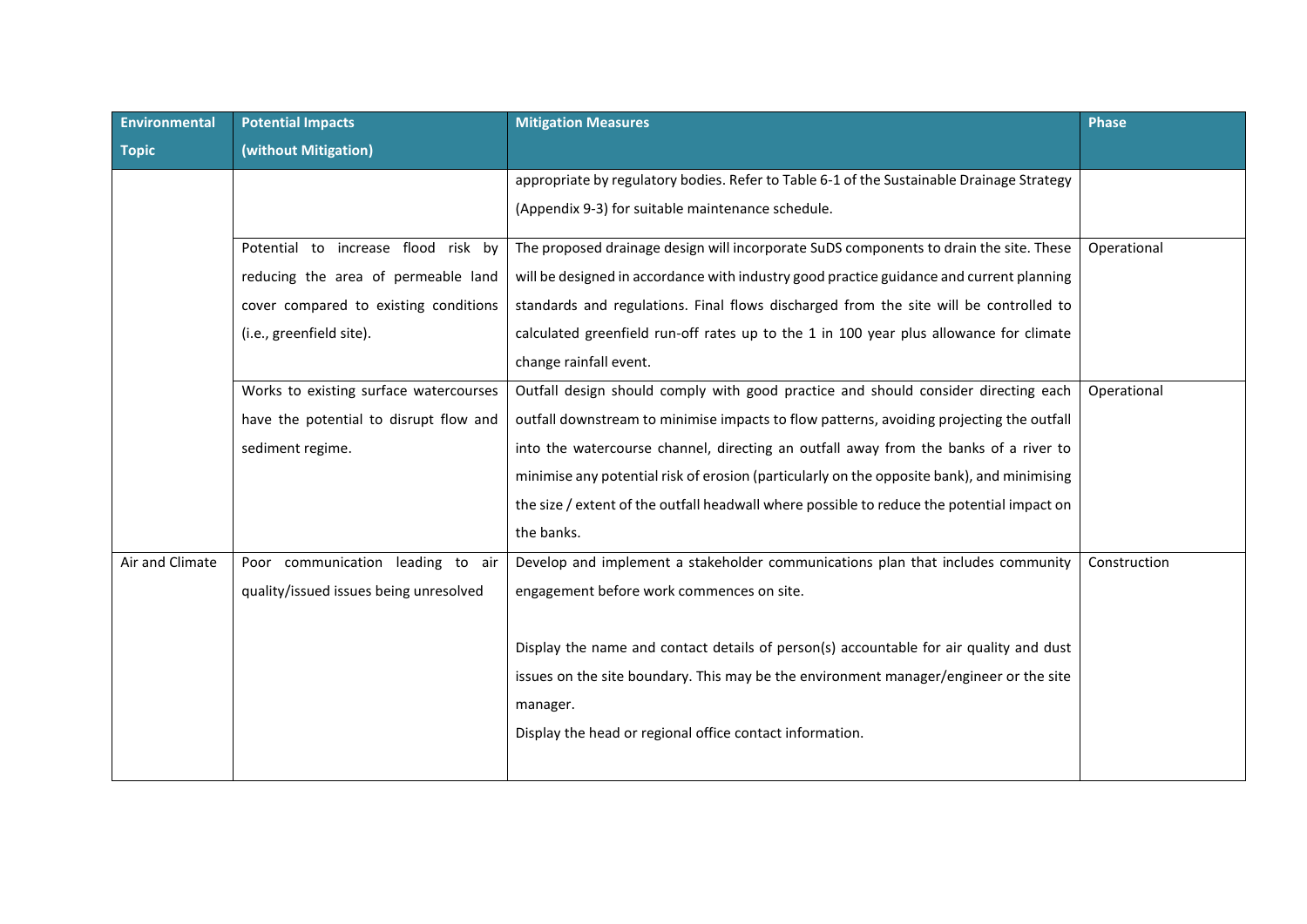| Environmental | <b>Potential Impacts</b>           | <b>Mitigation Measures</b>                                                                  | <b>Phase</b> |
|---------------|------------------------------------|---------------------------------------------------------------------------------------------|--------------|
| <b>Topic</b>  | (without Mitigation)               |                                                                                             |              |
|               | Poor site management leading to    | Record all dust and air quality complaints, identify cause(s), take appropriate measures    | Construction |
|               | adverse air quality/dust impacts   | to reduce emissions in a timely manner, and record the measures taken.                      |              |
|               |                                    | Make the complaints log available to the local authority when asked.                        |              |
|               |                                    | Record any exceptional incidents that cause dust and/or air emissions, either on- or        |              |
|               |                                    | offsite, and the action taken to resolve the situation in the logbook.                      |              |
|               |                                    |                                                                                             |              |
|               |                                    | Hold regular liaison meetings with other high risk construction sites within 500 m of the   |              |
|               |                                    | site boundary, to ensure plans are co-ordinated and dust and particulate matter             |              |
|               |                                    | emissions are minimised. It is important to understand the interactions of the off-site     |              |
|               |                                    | transport/deliveries which might be using the same strategic road network routes.           |              |
|               | Poor/lack of monitoring leading to | Undertake daily on-site and off-site inspection, where receptors (including roads) are      | Construction |
|               | adverse air quality/dust impacts   | nearby, to monitor dust, record inspection results, and make the log available to the local |              |
|               |                                    | authority when asked. This should include regular dust soiling checks of surfaces such as   |              |
|               |                                    | street furniture, cars and windowsills within 100 m of site boundary, with cleaning to be   |              |
|               |                                    | provided if necessary.                                                                      |              |
|               |                                    |                                                                                             |              |
|               |                                    | Carry out regular site inspections to monitor compliance with the DMP, record inspection    |              |
|               |                                    | results, and make an inspection log available to the local authority when asked.            |              |
|               |                                    |                                                                                             |              |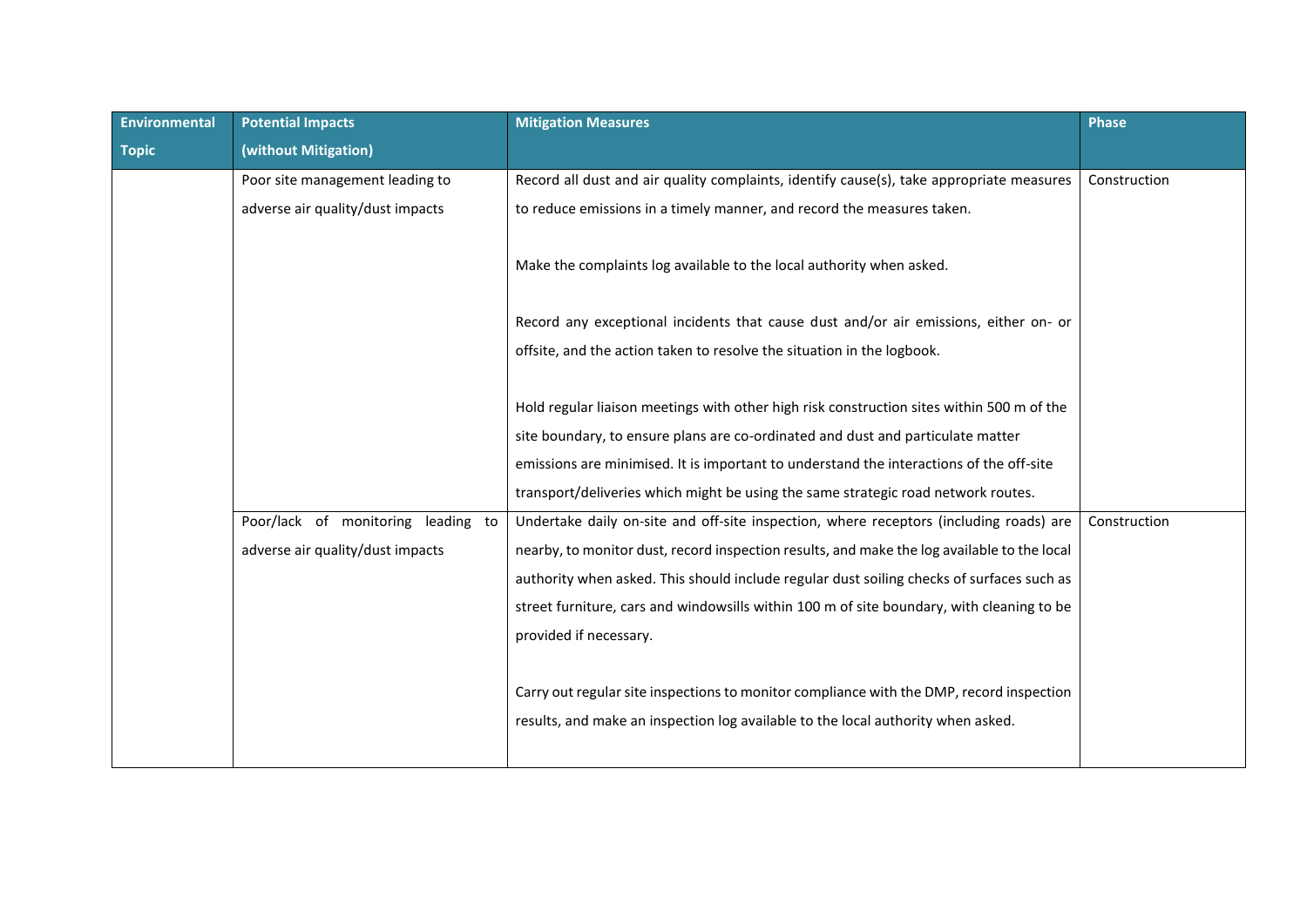| Environmental | <b>Potential Impacts</b>             | <b>Mitigation Measures</b>                                                                  | <b>Phase</b> |
|---------------|--------------------------------------|---------------------------------------------------------------------------------------------|--------------|
| <b>Topic</b>  | (without Mitigation)                 |                                                                                             |              |
|               |                                      | Increase the frequency of site inspections by the person accountable for air quality and    |              |
|               |                                      | dust issues on site when activities with a high potential to produce dust are being carried |              |
|               |                                      | out and during prolonged dry or windy conditions.                                           |              |
|               |                                      |                                                                                             |              |
|               |                                      | Agree dust deposition, dust flux, or real-time PM10 continuous monitoring locations with    |              |
|               |                                      | the Local Authority. Where possible commence baseline monitoring at least three             |              |
|               |                                      | months before work commences on site or, if it a large site, before work on a phase         |              |
|               |                                      | commences. Further guidance is provided by IAQM on monitoring during demolition,            |              |
|               |                                      | earthworks and construction.                                                                |              |
|               | Poor preparation/maintenance of site | Erect solid screens or barriers around dusty activities or the site boundary that are at    | Construction |
|               | leading to adverse air quality/dust  | least as high as any stockpiles on site.                                                    |              |
|               | impacts.                             |                                                                                             |              |
|               |                                      | Fully enclose site or specific operations where there is a high potential for dust          |              |
|               |                                      | production and the site is actives for an extensive period.                                 |              |
|               |                                      |                                                                                             |              |
|               |                                      | Avoid site runoff of water or mud.                                                          |              |
|               |                                      |                                                                                             |              |
|               |                                      | Keep site fencing, barriers and scaffolding clean using wet methods.                        |              |
|               |                                      | Remove materials that have a potential to produce dust from site as soon as possible,       |              |
|               |                                      | unless being re-used on site. If they are being re-used on-site cover as described below.   |              |
|               |                                      |                                                                                             |              |
|               |                                      | Cover, seed or fence stockpiles to prevent wind whipping.                                   |              |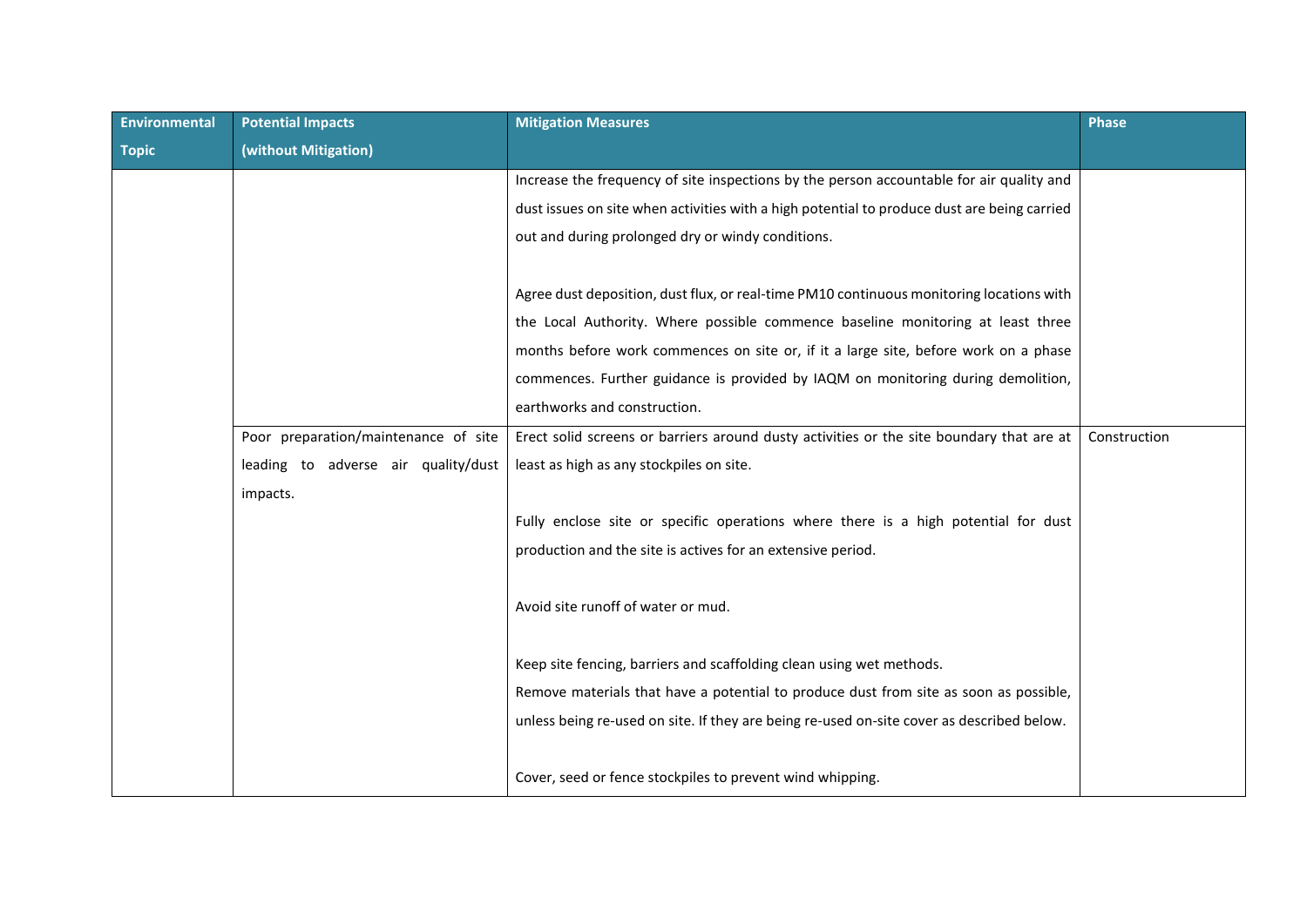| Environmental | <b>Potential Impacts</b>                | <b>Mitigation Measures</b>                                                                 | <b>Phase</b> |
|---------------|-----------------------------------------|--------------------------------------------------------------------------------------------|--------------|
| <b>Topic</b>  | (without Mitigation)                    |                                                                                            |              |
|               | Adverse air quality impacts from        | Ensure all vehicles switch off engines when stationary - no idling vehicles.               | Construction |
|               | operating vehicles/machinery and travel |                                                                                            |              |
|               |                                         | Avoid the use of diesel or petrol powered generators and use mains electricity or battery  |              |
|               |                                         | powered equipment where practicable.                                                       |              |
|               |                                         |                                                                                            |              |
|               |                                         | Impose and signpost a maximum-speed-limit of 15 mph on surfaced and 10 mph on              |              |
|               |                                         | unsurfaced haul roads and work areas.                                                      |              |
|               |                                         |                                                                                            |              |
|               |                                         | Produce a Construction Logistics Plan to manage the sustainable delivery of goods and      |              |
|               |                                         | materials.                                                                                 |              |
|               |                                         |                                                                                            |              |
|               |                                         | Implement a Travel Plan that supports and encourages sustainable travel (public            |              |
|               |                                         | transport, cycling, walking, and car-sharing.                                              |              |
|               | Adverse air quality/dust impacts from   | Only use cutting, grinding or sawing equipment fitted or in conjunction with suitable dust | Construction |
|               | general construction operations         | suppression techniques such as water sprays or local extraction, e.g. suitable local       |              |
|               |                                         | exhaust ventilation systems.                                                               |              |
|               |                                         |                                                                                            |              |
|               |                                         | Ensure an adequate water supply on the site for effective dust/particulate matter          |              |
|               |                                         | suppression/mitigation, using non-potable water where possible and appropriate.            |              |
|               |                                         |                                                                                            |              |
|               |                                         | Use enclosed chutes and conveyors and covered skips.                                       |              |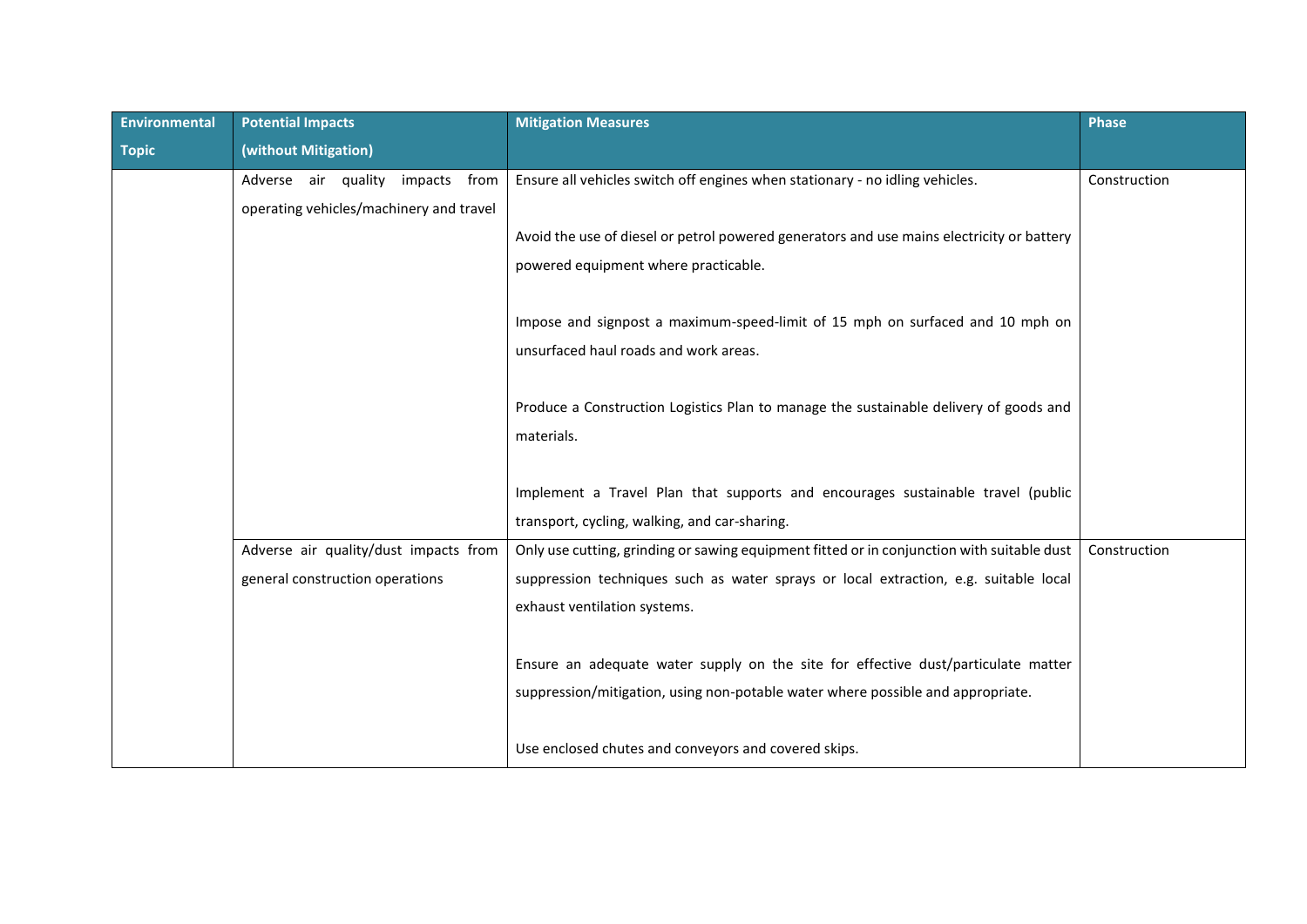| Environmental | <b>Potential Impacts</b>              | <b>Mitigation Measures</b>                                                                   | <b>Phase</b> |
|---------------|---------------------------------------|----------------------------------------------------------------------------------------------|--------------|
| <b>Topic</b>  | (without Mitigation)                  |                                                                                              |              |
|               | Adverse air quality/dust impacts from | Avoid bonfires and burning of waste materials.                                               | Construction |
|               | construction waste management         |                                                                                              |              |
|               | Adverse air quality/dust impacts from | Soft strip inside buildings before demolition (retaining walls and windows in the rest of    | Construction |
|               | demolition                            | the building where possible, to provide a screen against dust.                               |              |
|               |                                       | Ensure effective water suppression is used during demolition operations. Handheld            |              |
|               |                                       | sprays are more effective than hoses attached to equipment as the water can be directed      |              |
|               |                                       | to where it is needed. In addition, high volume water suppression systems, manually          |              |
|               |                                       | controlled, can produce fine water droplets that effectively bring the dust particles to the |              |
|               |                                       | ground.                                                                                      |              |
|               |                                       | Avoid explosive blasting, using appropriate manual or mechanical alternatives.               |              |
|               |                                       | Bag and remove any biological debris or damp down such material before demolition.           |              |
|               | Adverse air quality/dust impacts from | Avoid scabbling (roughening of concrete surfaces) if possible.                               | Construction |
|               | construction                          |                                                                                              |              |
|               |                                       | Ensure sand and other aggregates are stored in bunded areas and are not allowed to dry       |              |
|               |                                       | out, unless this is required for a particular process, in which case ensure that appropriate |              |
|               |                                       | additional control measures are in place.                                                    |              |
|               |                                       |                                                                                              |              |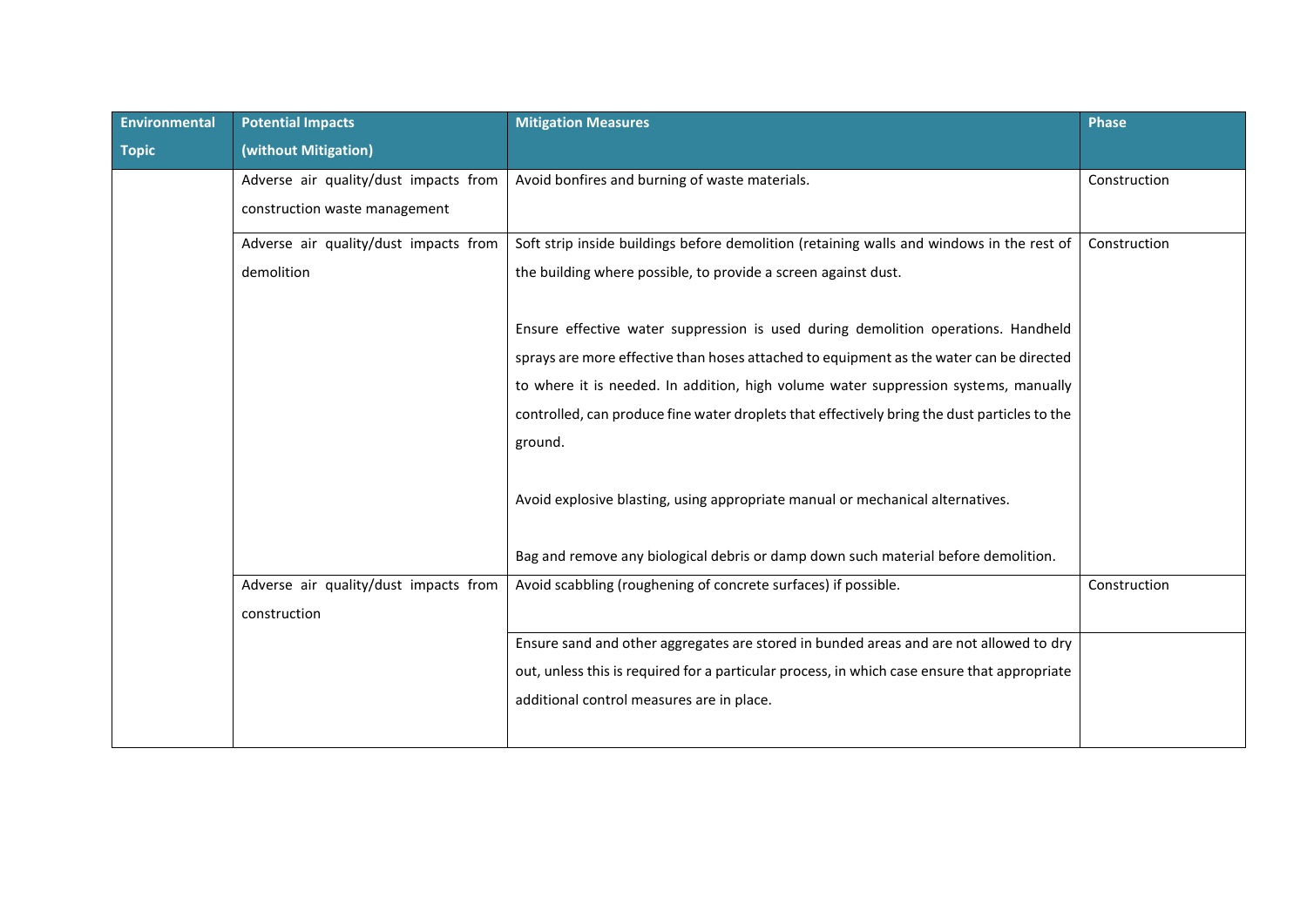| Environmental | <b>Potential Impacts</b>              | <b>Mitigation Measures</b>                                                                  | <b>Phase</b> |
|---------------|---------------------------------------|---------------------------------------------------------------------------------------------|--------------|
| <b>Topic</b>  | (without Mitigation)                  |                                                                                             |              |
|               |                                       | Ensure bulk cement and other fine powder materials are delivered in enclosed tankers        |              |
|               |                                       | and stored in silos with suitable emission control systems to prevent escape of material    |              |
|               |                                       | and overfilling during delivery.                                                            |              |
|               |                                       |                                                                                             |              |
|               |                                       | For smaller supplies of fine power materials ensure bags are sealed after use and stored    |              |
|               |                                       | appropriately to prevent dust.                                                              |              |
|               | Adverse air quality/dust impacts from | Use water-assisted dust sweeper(s) on the access and local roads, to remove, as             | Construction |
|               | trackout                              | necessary, any material tracked out of the site. This may require the sweeper being         |              |
|               |                                       | continuously in use.                                                                        |              |
|               |                                       |                                                                                             |              |
|               |                                       | Avoid dry sweeping of large areas.                                                          |              |
|               |                                       |                                                                                             |              |
|               |                                       | Ensure vehicles entering and leaving sites are covered to prevent escape of materials       |              |
|               |                                       | during transport.                                                                           |              |
|               |                                       |                                                                                             |              |
|               |                                       | Inspect on-site haul routes for integrity and instigate necessary repairs to the surface as |              |
|               |                                       | soon as reasonably practicable.                                                             |              |
|               |                                       |                                                                                             |              |
|               |                                       | Install hard surfaced haul routes, which are regularly damped down with fixed or mobile     |              |
|               |                                       | sprinkler systems, or mobile water bowsers and regularly cleaned.                           |              |
|               |                                       |                                                                                             |              |
|               |                                       |                                                                                             |              |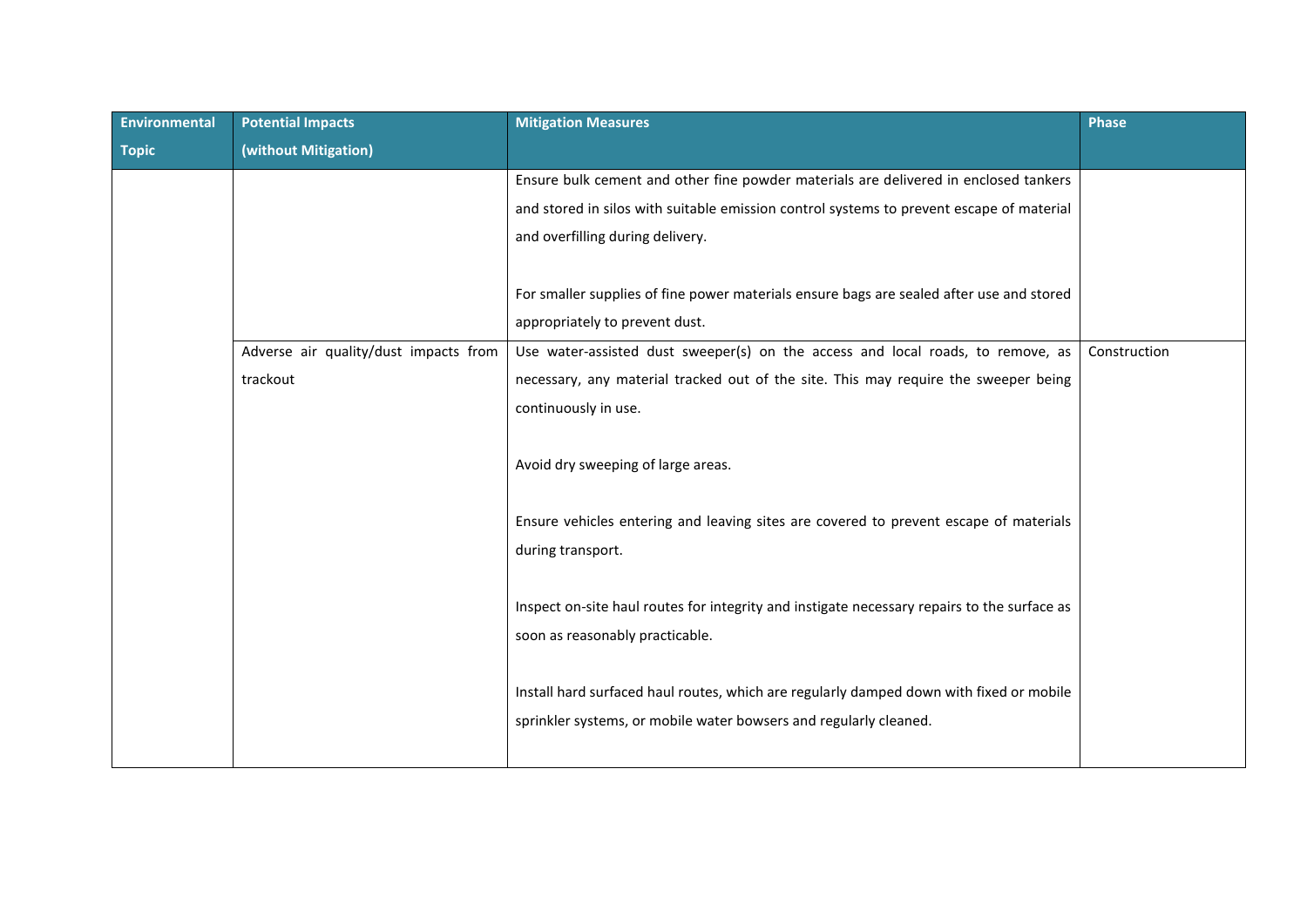| <b>Environmental</b> | <b>Potential Impacts</b>                | <b>Mitigation Measures</b>                                                                                                                          | <b>Phase</b> |
|----------------------|-----------------------------------------|-----------------------------------------------------------------------------------------------------------------------------------------------------|--------------|
| <b>Topic</b>         | (without Mitigation)                    |                                                                                                                                                     |              |
|                      |                                         | Implement a wheel washing system (with rumble grids to dislodge accumulated dust and                                                                |              |
|                      |                                         | mud prior to leaving the site where reasonably practicable).                                                                                        |              |
|                      |                                         | Ensure there is an adequate area of hard surfaced road between the wheel wash facility<br>and the site exit, wherever site size and layout permits. |              |
|                      |                                         | Access gates to be located at least 10 m from receptors where possible.                                                                             |              |
| Noise and            | Disturbance of badger sett              | Rotary piling technique to be utilised during construction of bridge abutments in order                                                             | Construction |
| Vibration            |                                         | to minimise vibration impact on nearby (~40m) badger sett.                                                                                          |              |
|                      | Noise disturbance outside of regular    | Working hours during site construction operations will be restricted to daytime hours                                                               | Construction |
|                      | working hours                           | from 07:30 hours to 18:00 hours (Monday to Friday) and, as may be required, from 08:00                                                              |              |
|                      |                                         | hours to 13:00 hours (Saturdays). Evening and night-time work is not expected to take                                                               |              |
|                      |                                         | place although it is possible that limited 24 hours working may be required to take place                                                           |              |
|                      |                                         | on occasion. This will only take place with the prior agreement of Derry & Strabane                                                                 |              |
|                      |                                         | District Council and Donegal County Council.                                                                                                        |              |
|                      |                                         |                                                                                                                                                     |              |
|                      |                                         | Night-time Working - If there are items of plant (e.g. dewatering pumps and similar) in                                                             |              |
|                      |                                         | use during night-time hours they will be chosen, sited and enclosed such that levels at                                                             |              |
|                      |                                         | the nearest properties do not exceed the measured background noise levels.                                                                          |              |
|                      | Adverse noise impacts from construction | An on-site speed limit will be enforced for all traffic. Drivers of vehicles will be advised                                                        | Construction |
|                      | vehicles and plant                      | of the speed limits through the erection of signs i.e. a typically recommended on site                                                              |              |
|                      |                                         | speed limit is 10 km/hr.                                                                                                                            |              |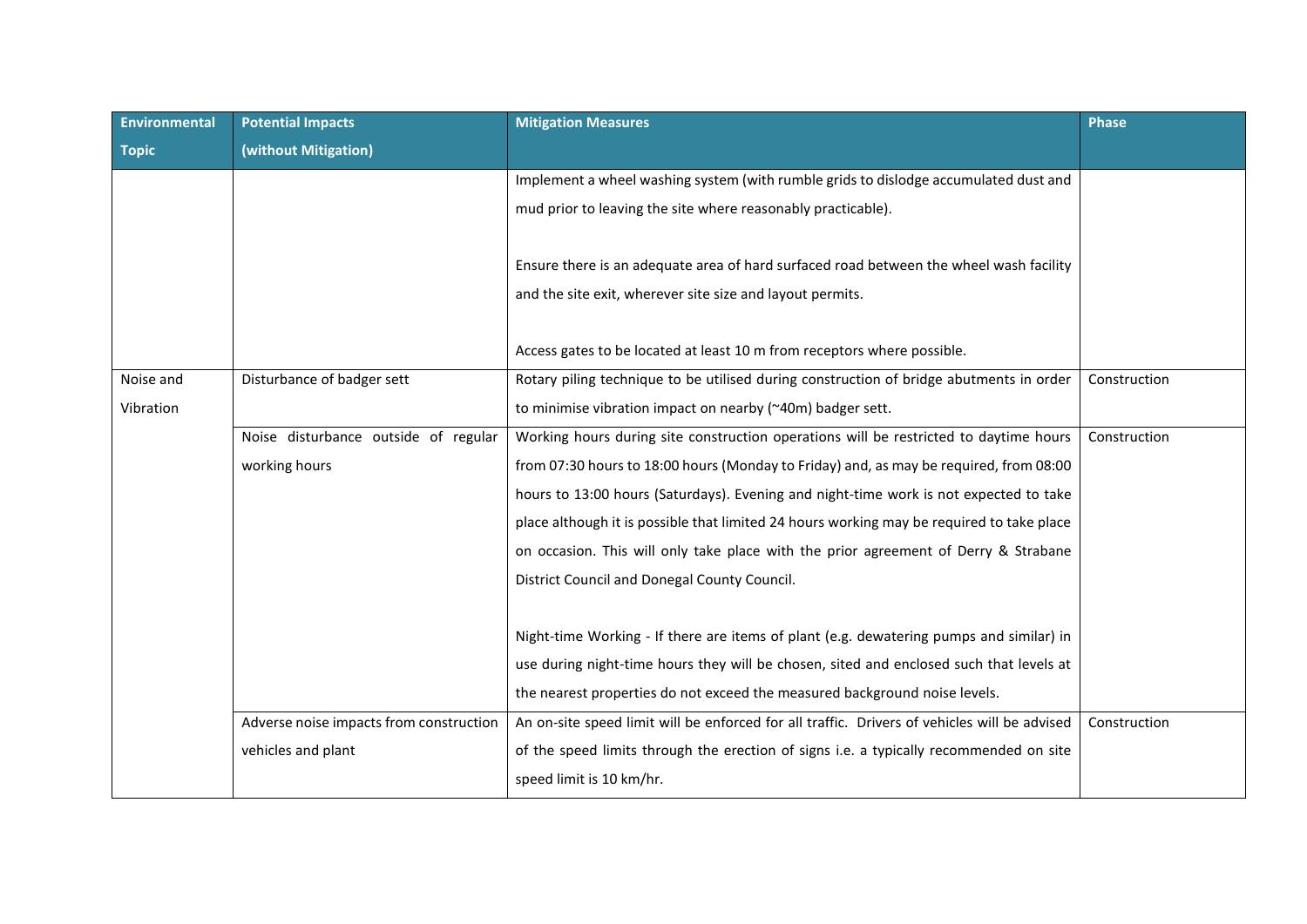| <b>Potential Impacts</b> | <b>Mitigation Measures</b>                                                                   | <b>Phase</b> |
|--------------------------|----------------------------------------------------------------------------------------------|--------------|
| (without Mitigation)     |                                                                                              |              |
|                          |                                                                                              |              |
|                          | Where practicable, the use of quiet working methods and the most suitable plant will be      |              |
|                          | selected for each activity having due regard to the need for noise control.                  |              |
|                          |                                                                                              |              |
|                          | Best practicable means will be employed to minimise noise emissions and will comply          |              |
|                          | with the general recommendations of BS 5228. To this end operators will use "noise           |              |
|                          | reduced" plant and/or will modify their construction methods so that noisy plant is          |              |
|                          | unnecessary.                                                                                 |              |
|                          |                                                                                              |              |
|                          | By positioning potentially noisy plant as far as possible from noise sensitive receivers the |              |
|                          | transmission of sound can be minimised. Earth mounds and/or stockpiles of material or        |              |
|                          | perimeter hoarding on site can be used as a physical barrier between the source and the      |              |
|                          | receiver.                                                                                    |              |
|                          |                                                                                              |              |
|                          | Mechanical plant used on site will be fitted with effective exhaust silencers. Vehicle       |              |
|                          | reverse alarms will be silenced appropriately in order to minimise noise breakout from       |              |
|                          | the site while still maintaining their effectiveness.                                        |              |
|                          |                                                                                              |              |
|                          | All plant will be maintained in good working order. Where practicable, machines will be      |              |
|                          | operated at low speeds and will be shut down when not in use.                                |              |
|                          |                                                                                              |              |
|                          |                                                                                              |              |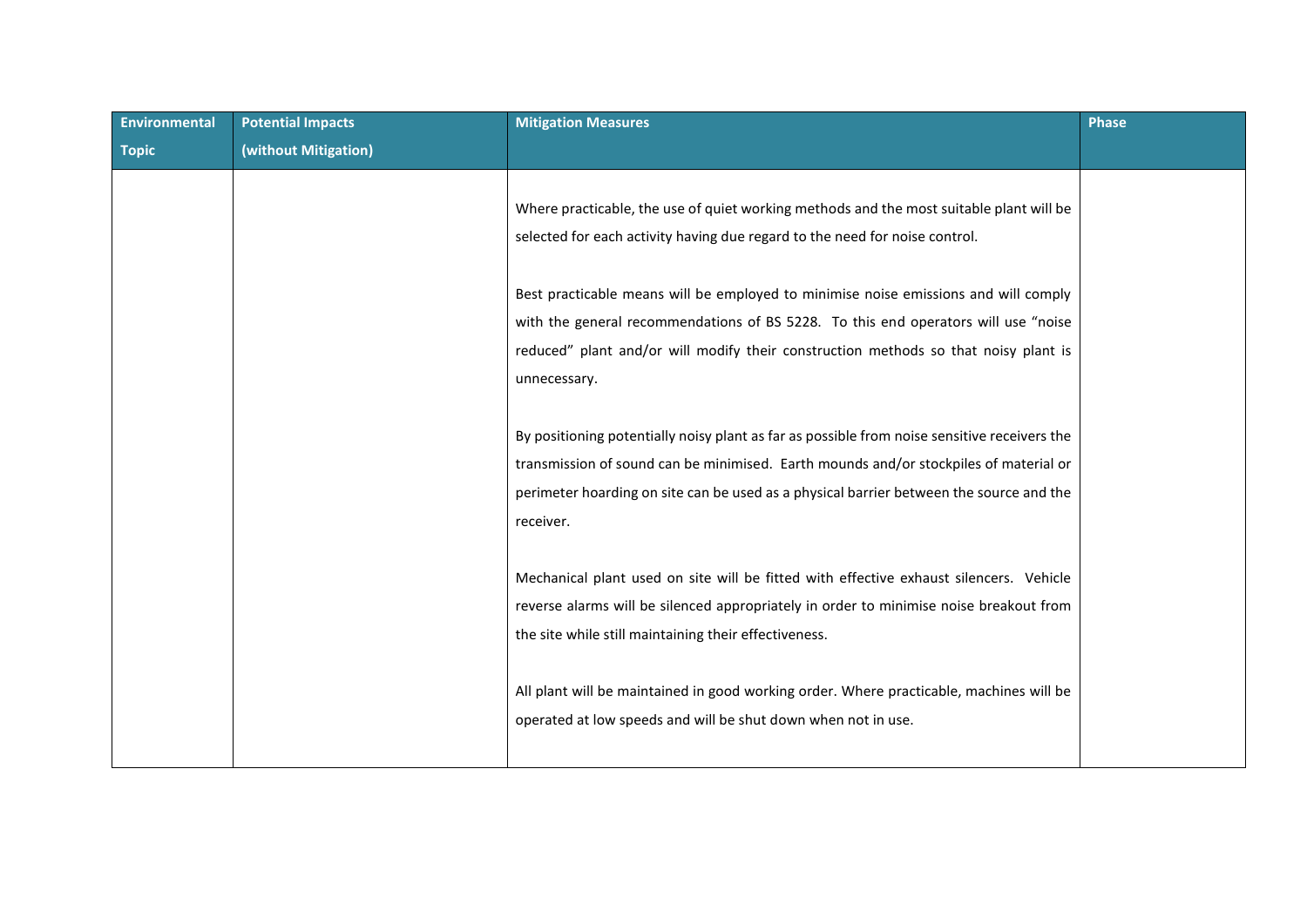| Environmental | <b>Potential Impacts</b>                  | <b>Mitigation Measures</b>                                                                                 | <b>Phase</b> |
|---------------|-------------------------------------------|------------------------------------------------------------------------------------------------------------|--------------|
| <b>Topic</b>  | (without Mitigation)                      |                                                                                                            |              |
|               |                                           | Compressors will be of the "noise reduced" variety and fitted with properly lined and                      |              |
|               |                                           | sealed acoustic covers.                                                                                    |              |
|               |                                           | In all cases engine and/or machinery covers will be closed whenever the machines or<br>engines are in use. |              |
|               |                                           | All pneumatic percussive tools will be fitted with mufflers or silencers as recommended                    |              |
|               |                                           | by the equipment manufactures. Where practicable, all mechanical static plant will be                      |              |
|               |                                           | enclosed by acoustic sheds or screens.                                                                     |              |
|               | Lack of staff training leading to adverse | Employees working on the site will be informed about the requirement to minimise noise                     | Construction |
|               | noise impacts                             | and will undergo training on the following aspects:                                                        |              |
|               |                                           | The proper use and maintenance of tools and equipment.<br>$\bullet$                                        |              |
|               |                                           | The positioning of machinery on-site to reduce the emission of noise to the noise                          |              |
|               |                                           | sensitive receivers.                                                                                       |              |
|               |                                           | Avoidance of unnecessary noise when carrying out manual operations and when<br>$\bullet$                   |              |
|               |                                           | operating plant and equipment.                                                                             |              |
|               |                                           |                                                                                                            |              |
|               |                                           | The use and maintenance of sound reduction equipment fitted to power pressure tools                        |              |
|               |                                           | and machines.                                                                                              |              |
|               | Lack of monitoring leading to adverse     | Responsible Person - The Contractor will appoint a responsible and trained person who                      | Construction |
|               | noise impacts                             | will be present on site and who will be willing to answer and act upon complaints and                      |              |
|               |                                           | queries from the local public.                                                                             |              |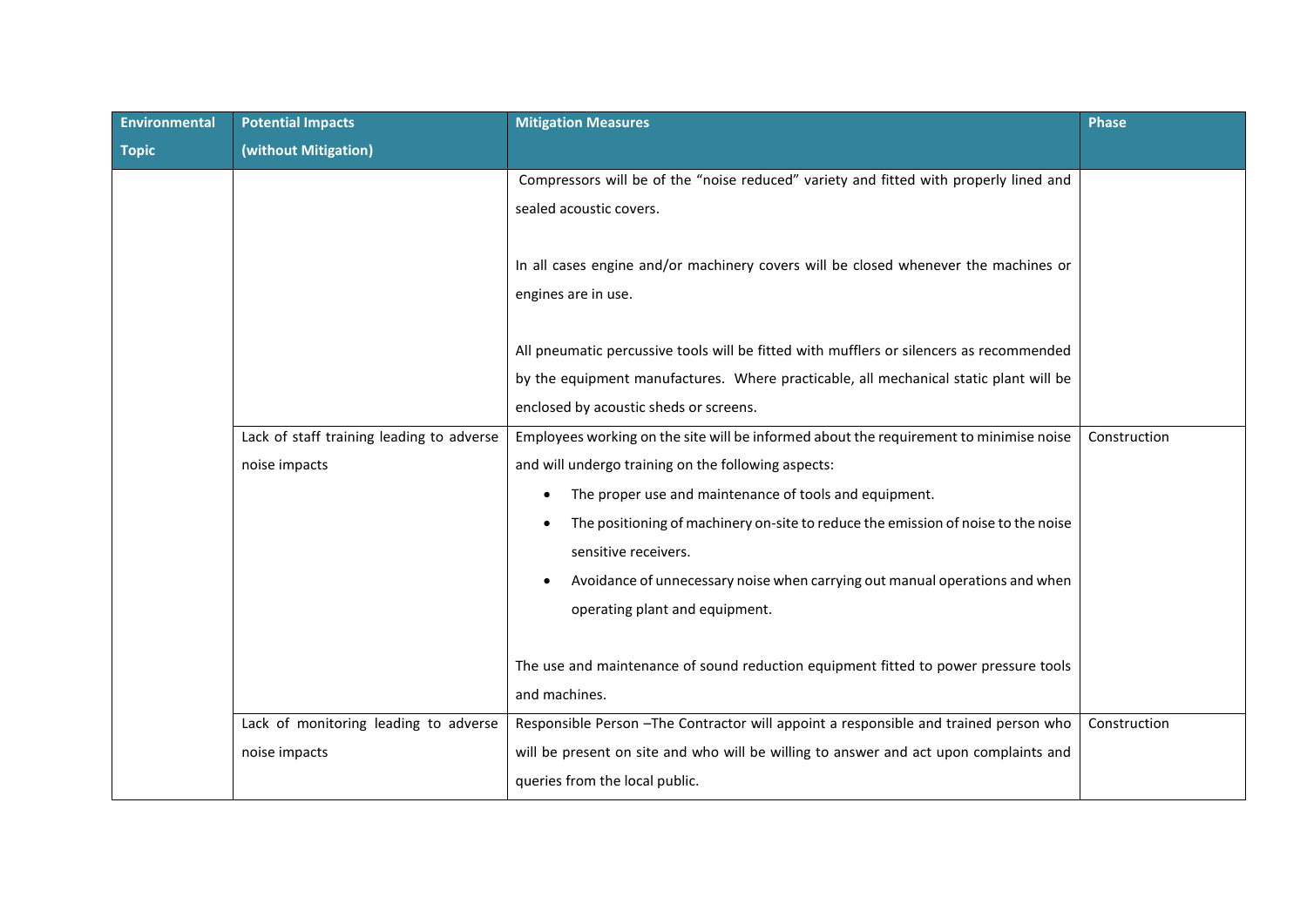| <b>Environmental</b> | <b>Potential Impacts</b>               | <b>Mitigation Measures</b>                                                                    | <b>Phase</b> |
|----------------------|----------------------------------------|-----------------------------------------------------------------------------------------------|--------------|
| <b>Topic</b>         | (without Mitigation)                   |                                                                                               |              |
|                      |                                        |                                                                                               |              |
|                      |                                        | Where excessive noise levels are recorded, further mitigation measures will be employed       |              |
|                      |                                        | which may include temporary wooden hoarding / acoustic screening to be installed to a         |              |
|                      |                                        | height of no less than 2.5m around areas of construction where loud noise levels occur.       |              |
|                      |                                        |                                                                                               |              |
|                      |                                        | Where deemed necessary due to excessive impact or complaints received, noise and              |              |
|                      |                                        | vibration monitoring will be undertaken during construction works to determine noise          |              |
|                      |                                        | and vibration levels at sensitive receivers. On the basis of the findings of such noise and   |              |
|                      |                                        | vibration monitoring, appropriate noise and vibration mitigation measures will be             |              |
|                      |                                        | implemented to reduce noise and vibration impacts.                                            |              |
|                      | Risk of cosmetic damage from vibration | The contractor will ensure that the TII Guidelines which identify limits for protection       | Construction |
|                      | frequency                              | against cosmetic damage as a function of vibration frequency are not exceeded through         |              |
|                      |                                        | the use of the selected low vibration piling method.                                          |              |
|                      | General disturbance from vibration     | Agree working hours for piling activities for less sensitive time or days i.e during the day- | Construction |
|                      |                                        | time between 0700h and 1900h for Monday to Friday, avoiding weekends.                         |              |
|                      |                                        |                                                                                               |              |
|                      |                                        | Use of minimal vibration piling equipment i.e using a CFA drill.                              |              |
|                      |                                        |                                                                                               |              |
|                      |                                        | An alternative low vibration method for removal of the hardstand not involving the use        |              |
|                      |                                        | of rock hammers or similar percussive methods must be deployed.                               |              |
|                      |                                        |                                                                                               |              |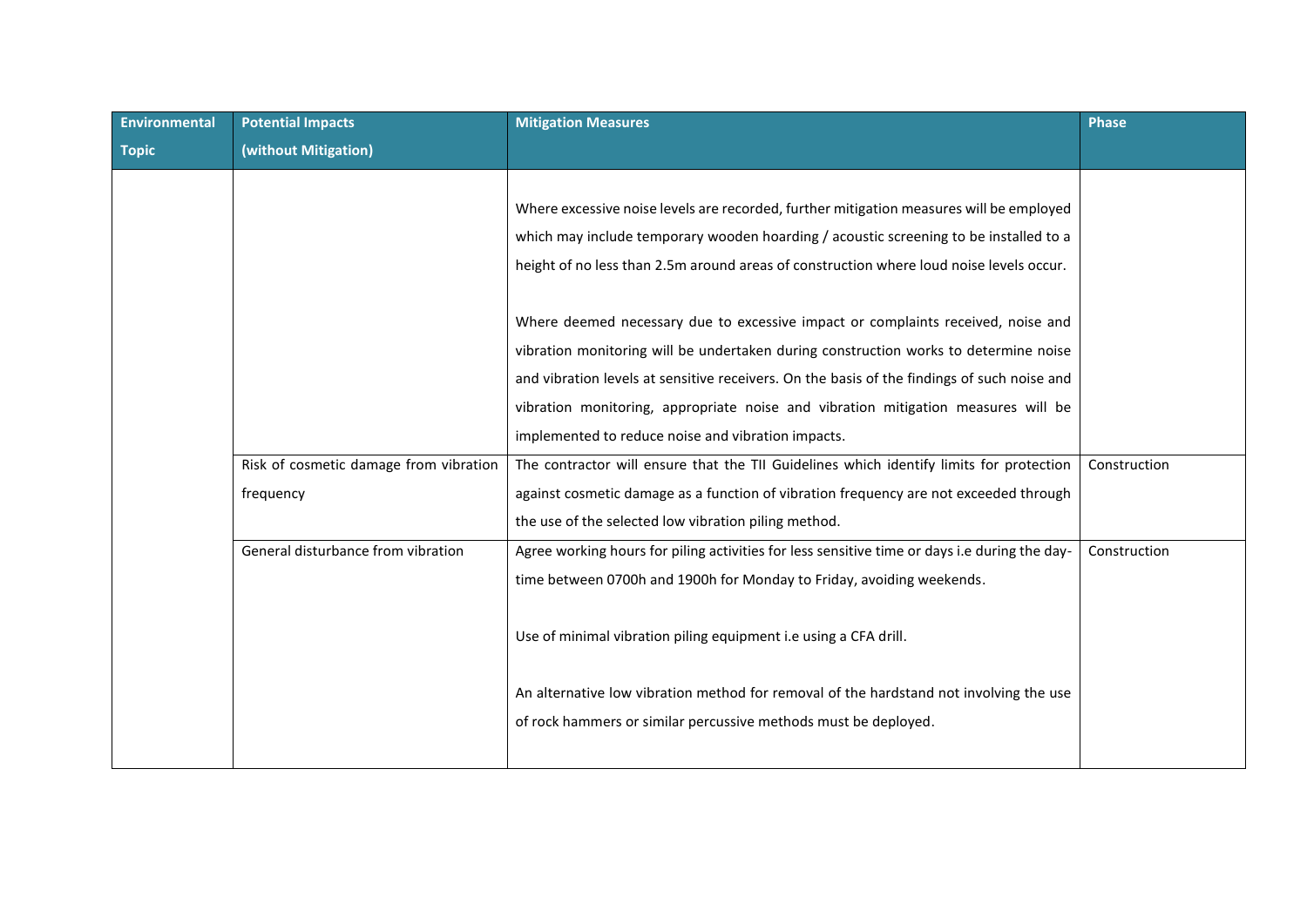| Environmental          | <b>Potential Impacts</b>                   | <b>Mitigation Measures</b>                                                                 | <b>Phase</b> |
|------------------------|--------------------------------------------|--------------------------------------------------------------------------------------------|--------------|
| <b>Topic</b>           | (without Mitigation)                       |                                                                                            |              |
|                        |                                            | Carry out a baseline vibration survey to determine current ambient vibration levels at the |              |
|                        |                                            | proposed piling and vibration-sensitive receptor locations.                                |              |
|                        |                                            | The measurement location at the vibration-sensitive receptor should be close to, but far   |              |
|                        |                                            | enough away so not to disturb i.e 10 m away.                                               |              |
|                        |                                            |                                                                                            |              |
|                        |                                            | Identify vibration levels the vibration-sensitive receptors are currently exposed to, and  |              |
|                        |                                            | assess the potential impact from CFA piling on the vibration-sensitive receptors.          |              |
|                        |                                            |                                                                                            |              |
|                        |                                            | Determine action and limit values based on the baseline vibration survey and available     |              |
|                        |                                            | guidance from international standards.                                                     |              |
|                        |                                            |                                                                                            |              |
|                        |                                            | Install continuous vibration monitoring equipment at the piling location and the           |              |
|                        |                                            | vibration-sensitive receptor location measuring the vibration levels.                      |              |
|                        |                                            |                                                                                            |              |
|                        |                                            | Monitor the vibration levels and compare with the agreed action and/or limit values.       |              |
|                        |                                            |                                                                                            |              |
|                        |                                            | It is recommended the PPV is measured and if possible, the weighted acceleration and       |              |
|                        |                                            | hence the VDV could also be measured (and/or determined).                                  |              |
| <b>Material Assets</b> | dust and<br>from<br>Increase<br>in<br>dirt | During the construction phase the increase in dust and dirt will be minimised by effective | Construction |
| (including             | construction vehicles                      | site management. The construction routes will be discussed and agreed with respective      |              |
| traffic)               |                                            | roads departments and disruption will be mitigated. The construction routes and the        |              |
|                        |                                            | phasing of the scheme will be agreed with respective roads departments.                    |              |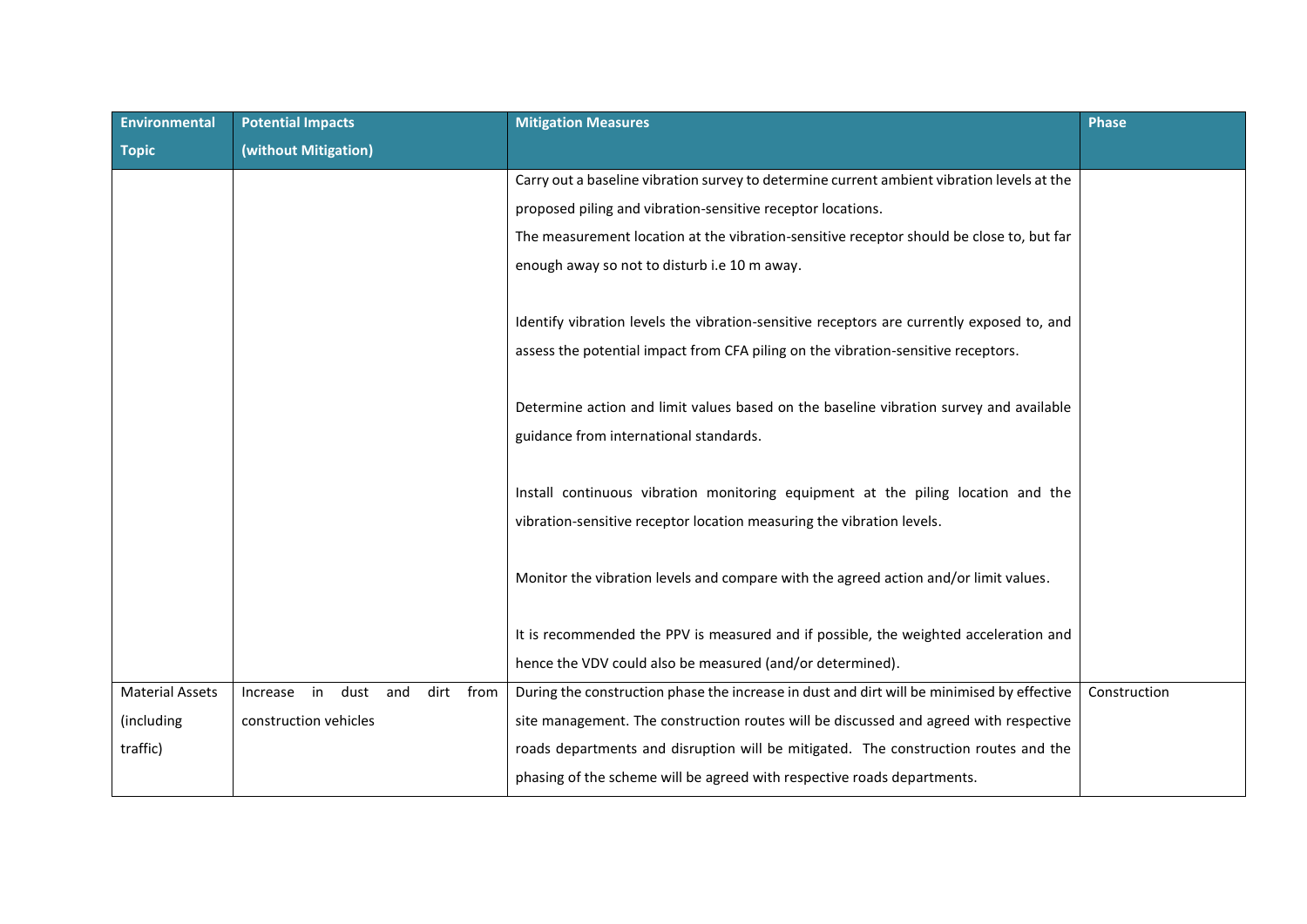| <b>Environmental</b> | <b>Potential Impacts</b>                                                     | <b>Mitigation Measures</b>                                                                                                                                                                                                                             | <b>Phase</b> |
|----------------------|------------------------------------------------------------------------------|--------------------------------------------------------------------------------------------------------------------------------------------------------------------------------------------------------------------------------------------------------|--------------|
| <b>Topic</b>         | (without Mitigation)                                                         |                                                                                                                                                                                                                                                        |              |
|                      |                                                                              | Wheel washing facilities will be provided for all construction vehicles and construction<br>areas will be fenced-off.                                                                                                                                  |              |
|                      |                                                                              | Any impact will be ameliorated using best practice including damping down excavated<br>material and haul roads when the roads are dry and covering loads of surplus material<br>leaving and entering the site. Wheel washing will be provided on site. |              |
|                      | Risk to built services during construction<br>phase                          | A construction, including traffic, management plan should be implemented during the<br>construction phase to protect local amenities and the integrity and operation of the local<br>road network.                                                     | Construction |
|                      |                                                                              | Provision of utilities should be carried out in accordance with the recommendations of<br>the relevant statutory bodies (NIE, NI Water, DfI Rivers etc.).)                                                                                             |              |
|                      |                                                                              | Water Metering should be included in each unit to record consumption.                                                                                                                                                                                  |              |
|                      | Poor pedestrian access to the Project<br>due to lack of pedestrian crossings | A new toucan crossing will be introduced on the A5 Barnhill Road some 100m north of<br>the ADSA Roundabout.                                                                                                                                            | Operational  |
| Cultural             | Inadvertent damage during construction                                       | This feature should be clearly fenced off during Construction Phase to prevent vehicular                                                                                                                                                               | Construction |
| Heritage             | works to Bridge (IHR 00017:054:00)                                           | access to it. Should vegetation removal or subsequent conservation of this structure be<br>required, this should be done in a careful and controlled manner and under advice from<br>a conservation specialist.                                        |              |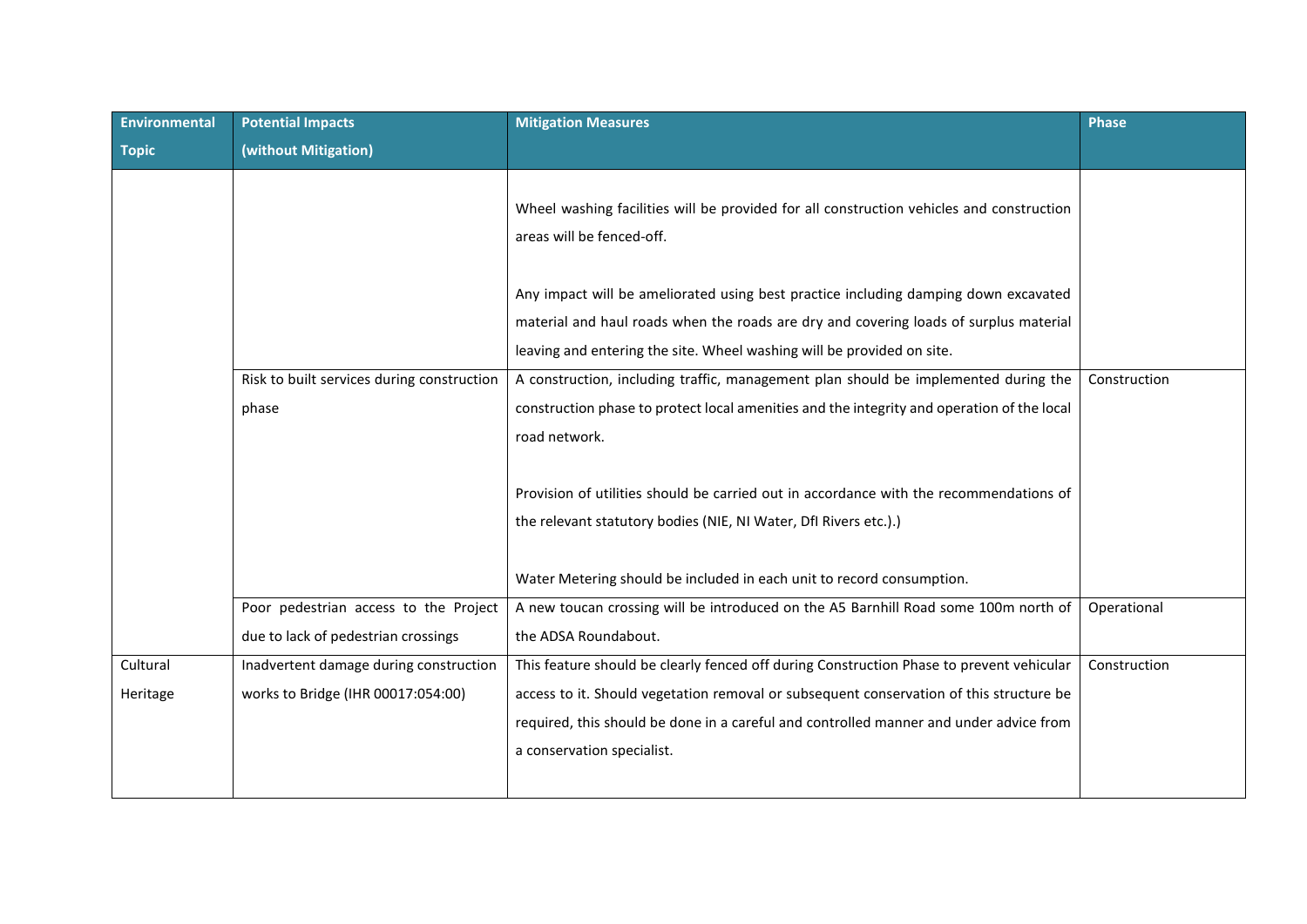| Environmental | <b>Potential Impacts</b>                  | <b>Mitigation Measures</b>                                                                 | <b>Phase</b>   |
|---------------|-------------------------------------------|--------------------------------------------------------------------------------------------|----------------|
| <b>Topic</b>  | (without Mitigation)                      |                                                                                            |                |
|               | Possibility<br>of<br>encountering         | A programme of archaeological works taking the form of archaeological monitoring           | Construction   |
|               | archaeological finds/remains or remains   | (watching brief) shall be undertaken by a suitably qualified archaeologist, during ground  |                |
|               | associated with the industrial heritage   | reduction works. The programme of archaeological monitoring shall occur during             |                |
|               | sites recorded in this area during ground | Construction Phase. Topsoil/overburden shall be removed by 360-degree tracked              |                |
|               | reduction works                           | machines fitted with toothless buckets under constant archaeological supervision, down     |                |
|               |                                           | to the uppermost archaeological horizon, the level of the natural subsoil or formation     |                |
|               |                                           | level, whichever is encountered first. This shall be done under an archaeological licence  |                |
|               |                                           | from Historic Environment Division within the Department for Communities (HED:DfC).        |                |
|               |                                           | The watching brief shall include archaeological monitoring of soil removal or landscaping  |                |
|               |                                           | of the railway embankment (not a recorded feature of industrial heritage), should this     |                |
|               |                                           | occur.                                                                                     |                |
|               |                                           |                                                                                            |                |
|               |                                           | If archaeological material (including industrial heritage) is identified during            |                |
|               |                                           | archaeological monitoring, provisions will be made by the developer for its preservation   |                |
|               |                                           | in situ or if this is not feasible a fully programme of archaeological excavation and      |                |
|               |                                           | recording (preservation by record). Where archaeological excavations occur, this will be   |                |
|               |                                           | followed by an off-site phase of post-excavation analysis and reporting. The level of the  |                |
|               |                                           | analysis shall be commensurate with the level of archaeology excavated.                    |                |
| Landscape and | Negative visual impact from the Project   | It is proposed to re-use earth material for landform rather than removal off site in order | Construction & |
| Visual Impact |                                           | to reduce carbon emissions and landfill.                                                   | Operational    |
|               |                                           |                                                                                            |                |
|               |                                           | The use of timber from sustainable sources will be considered.                             |                |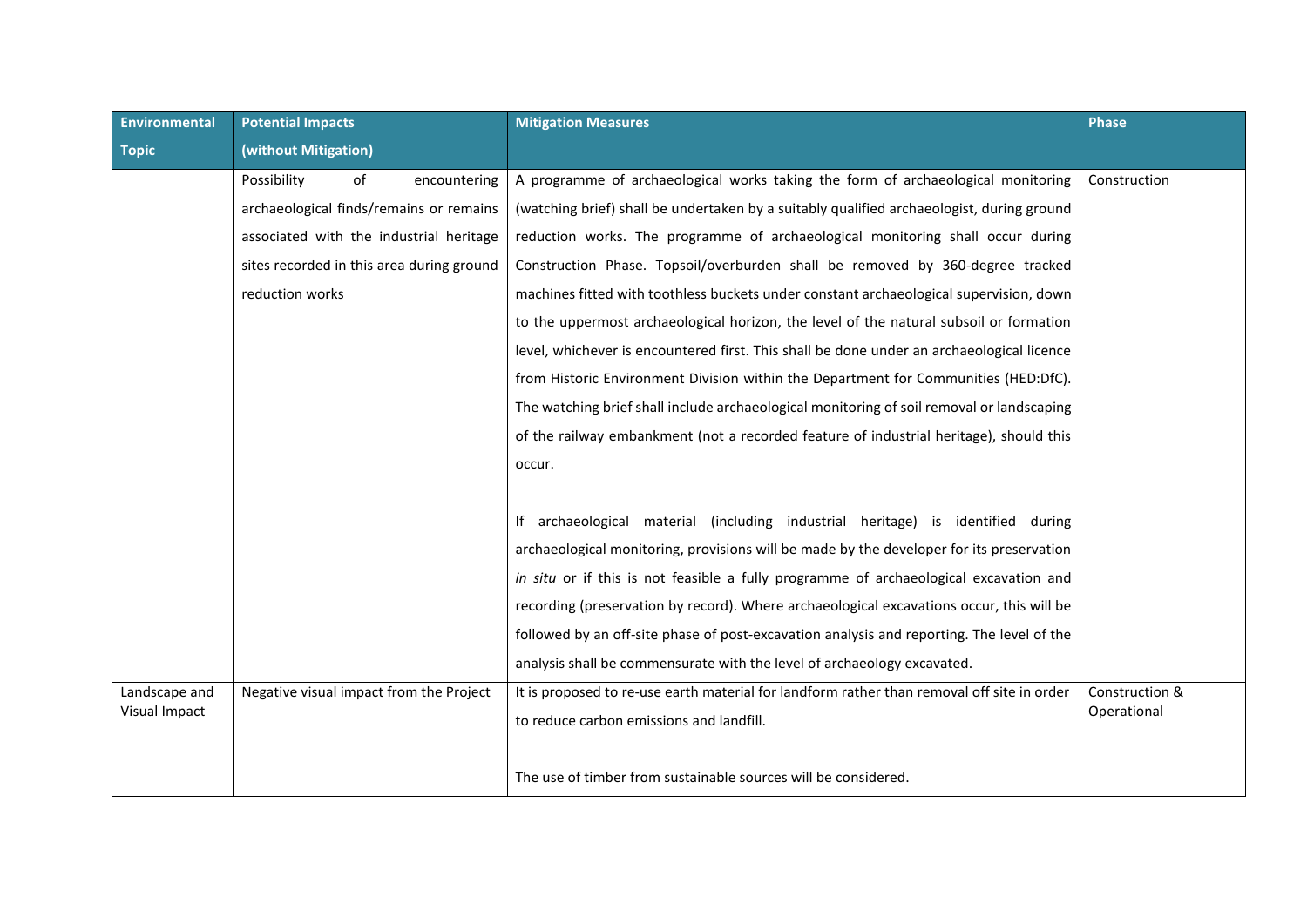| <b>Environmental</b> | <b>Potential Impacts</b> | <b>Mitigation Measures</b>                                                                 | <b>Phase</b> |
|----------------------|--------------------------|--------------------------------------------------------------------------------------------|--------------|
| <b>Topic</b>         | (without Mitigation)     |                                                                                            |              |
|                      |                          |                                                                                            |              |
|                      |                          | Use of site contours for new path networks to minimize site impact and the carbon          |              |
|                      |                          | footprint of new path infrastructure.                                                      |              |
|                      |                          |                                                                                            |              |
|                      |                          | Vehicular roads, main footpaths and cycle ways will use an asphalt surface, matching the   |              |
|                      |                          | specified surface on Strabane North Greenway for consistency. Secondary paths will use     |              |
|                      |                          | either reinforced grass or a bound path with local aggregate. Irish Limestone paving will  |              |
|                      |                          | be used around the Hub building. This will ensure that all the main areas of the park will |              |
|                      |                          | be wheelchair accessible and that defined routes around the building will be DDA           |              |
|                      |                          | compliant.                                                                                 |              |
|                      |                          |                                                                                            |              |
|                      |                          | As much of the wetland habitat as possible will be retained. An elevated boardwalk will    |              |
|                      |                          | minimise disruption to existing habitats, planting and wildlife through routes during      |              |
|                      |                          | construction and use. Timber guarding will be incorporated where falls exceed 600mm        |              |
|                      |                          | and an assistance edge will be provided elsewhere.                                         |              |
|                      |                          |                                                                                            |              |
|                      |                          | Conservation of the wetland areas with proactive biodiversity and environmental training   |              |
|                      |                          | programmes will encourage its enhancement and protection. Allocation of space for          |              |
|                      |                          | outdoor learning, interpretation and organised group activities will promote involvement   |              |
|                      |                          | and ownership by the community.                                                            |              |
|                      |                          |                                                                                            |              |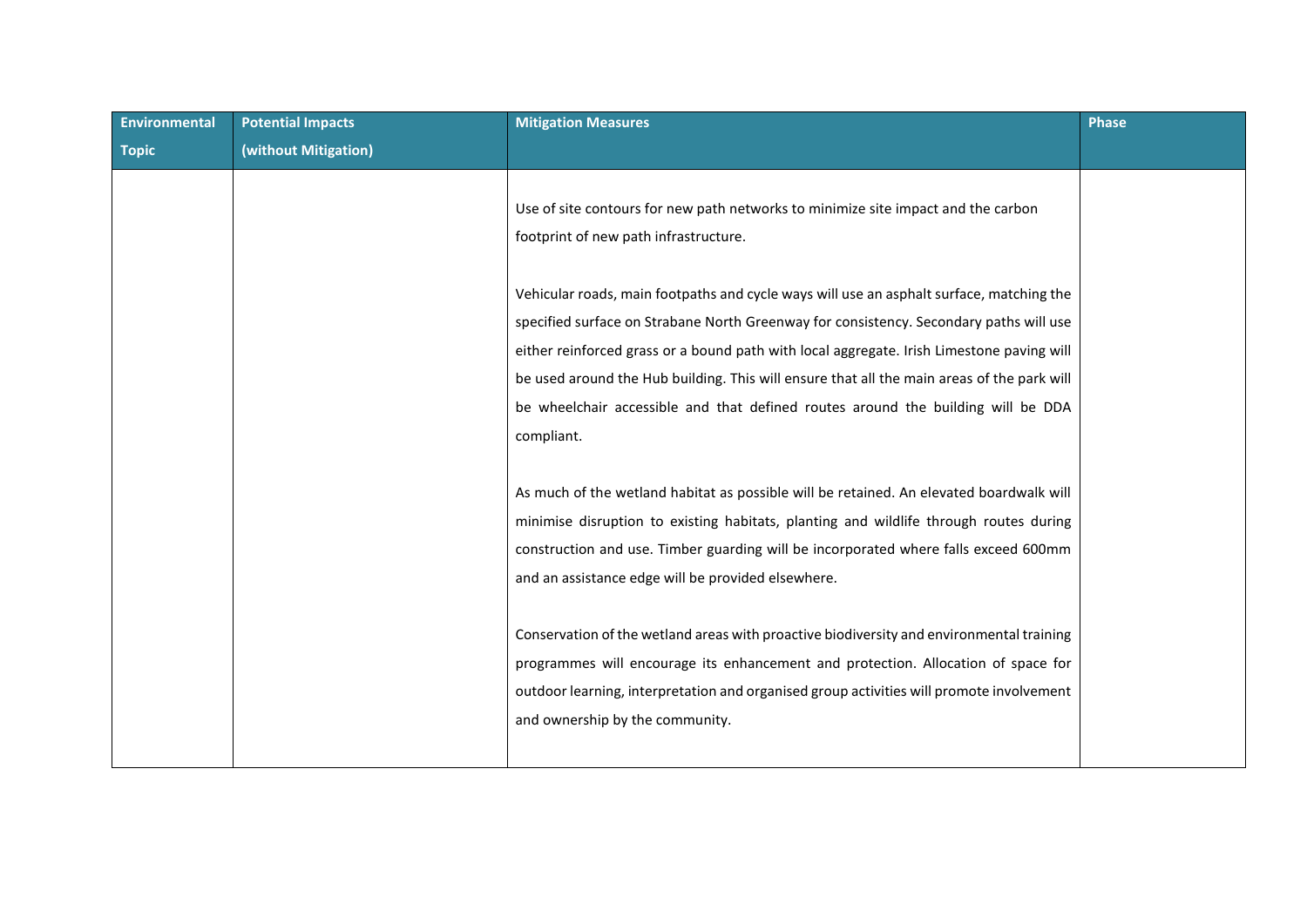| <b>Environmental</b> | <b>Potential Impacts</b> | <b>Mitigation Measures</b>                                                                                             | <b>Phase</b> |
|----------------------|--------------------------|------------------------------------------------------------------------------------------------------------------------|--------------|
| <b>Topic</b>         | (without Mitigation)     |                                                                                                                        |              |
|                      |                          | Invasive species on both sides are to be managed by the respective council and include a                               |              |
|                      |                          | specific Invasive Species Management Plan.                                                                             |              |
|                      |                          |                                                                                                                        |              |
|                      |                          | The Halting Site - the existing concrete base is to be removed and seeded with native                                  |              |
|                      |                          | wildflower/grass meadow mix.                                                                                           |              |
|                      |                          |                                                                                                                        |              |
|                      |                          | Additional native whip planting will be planted in areas that do not conflict with the                                 |              |
|                      |                          | proposed A5 and where it is agreed will be beneficial.                                                                 |              |
|                      |                          |                                                                                                                        |              |
|                      |                          | The removal of trees to create entrance/egress to the car park is not quantified but a                                 |              |
|                      |                          | native hedgerow is proposed along the eastern edge of the entrance/egress road.                                        |              |
|                      |                          |                                                                                                                        |              |
|                      |                          | The car park has asphalt parking spaces and is planted with a SUDs mix, wild flower mix                                |              |
|                      |                          | (WF1), and native and ornamental trees.                                                                                |              |
|                      |                          |                                                                                                                        |              |
|                      |                          | Riverside edge seed mix is proposed west of the car park in existing woodland on the<br>north west border of the site. |              |
|                      |                          |                                                                                                                        |              |
|                      |                          | The majority of the centre of the site is wetland and marsh, which will be retained with                               |              |
|                      |                          | some augmentation with wild flower seeding (WF1) and native tree planting.                                             |              |
|                      |                          |                                                                                                                        |              |
|                      |                          | A native hedgerow is proposed for the northern boundary, which will give access to the                                 |              |
|                      |                          | Strabane North Greenway.                                                                                               |              |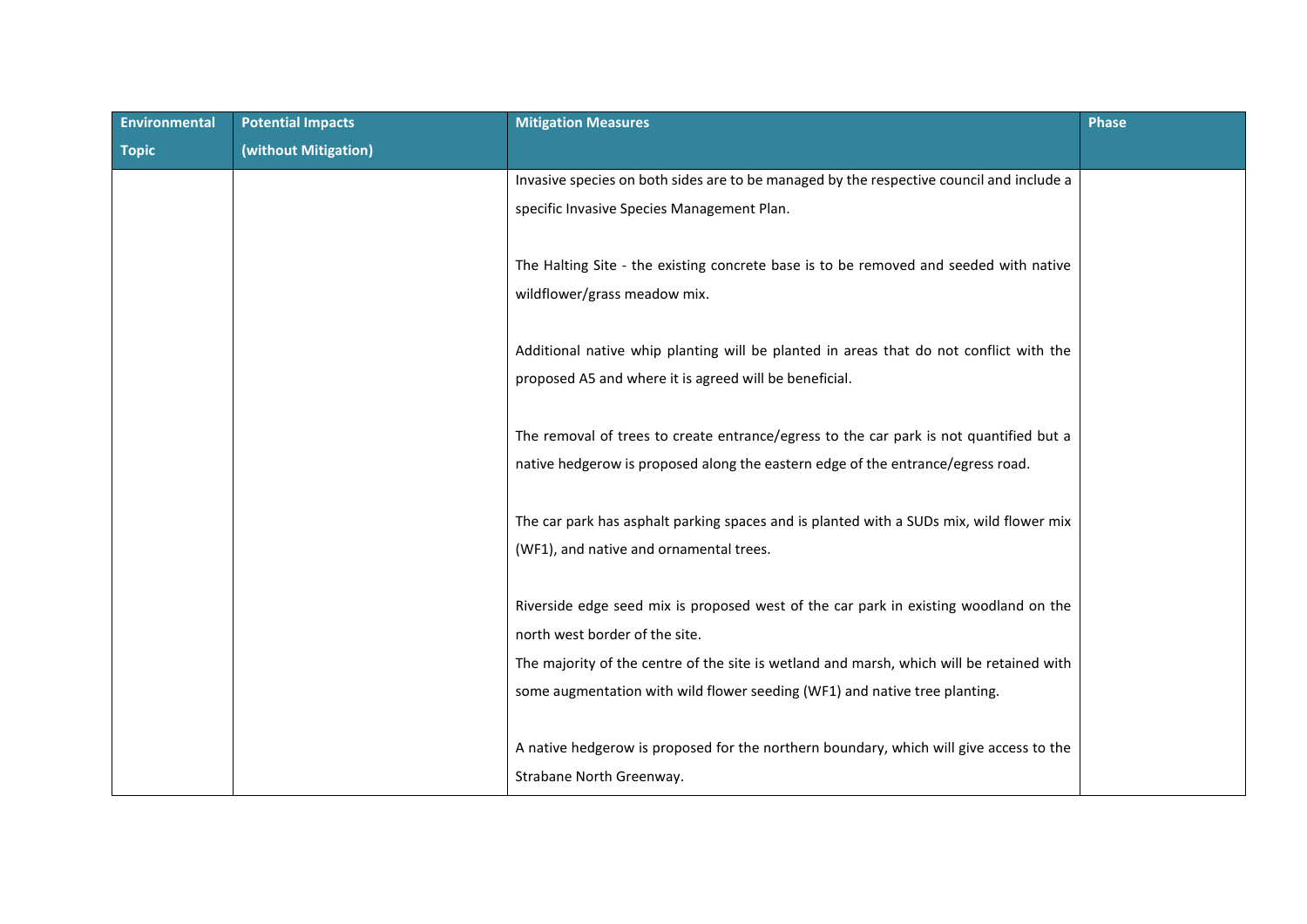| Environmental | <b>Potential Impacts</b>                | <b>Mitigation Measures</b>                                                                | <b>Phase</b> |
|---------------|-----------------------------------------|-------------------------------------------------------------------------------------------|--------------|
| <b>Topic</b>  | (without Mitigation)                    |                                                                                           |              |
|               | Construction of the bridge landing,     | The construction works are largely contained within the site and screened by the          | Construction |
|               | paths and boardwalk.                    | existing mature boundary trees and planting, particularly to the south of the site and by |              |
|               |                                         | the mature trees lining Barnhill Road.                                                    |              |
|               | Entrance/egress and car parking located | The existing access road from the roundabout to the halting site is to be repurposed      | Construction |
|               | on existing halting site                | and resurfaced and is screened by retained naturalised vegetation.                        |              |
|               | Removal of vegetation to accommodate    | Existing vegetation is to be largely retained and protected where possible. Any removal   | Construction |
|               | pedestrian paths including the Strabane | will be compensated for by extensive new tree, shrub and wildflower planting to           |              |
|               | North Greenway.                         | enhance existing habitats, create new ones and increase biodiversity. Existing tracks,    |              |
|               |                                         | contours and gradients will be used for new path networks to minimise site impact and     |              |
|               |                                         | the carbon footprint.                                                                     |              |
|               | New pedestrian bridge across River      | Single span structure reduces the negative impact to river/riverbank. Construction        | Construction |
|               | Foyle                                   | Management Plans to minimise disturbance, with focussed, managed lighting to              |              |
|               |                                         | minimise light pollution in area.                                                         |              |
|               | Management of the landscape,            | Landscape impact will be positive. Glimpses of the site from Lifford Road bridge and the  | Operation    |
|               | increasing access to more diverse       | Lifford side of the site will be positive.                                                |              |
|               | habitats and improved biodiversity.     |                                                                                           |              |
|               | New pedestrian bridge across River      | The pedestrian bridge has little visibility from the south west on Lifford Bridge due to  | Operation    |
|               | Foyle                                   | the curve of the River Foyle. Further screening is provided by existing woodland north    |              |
|               |                                         | of the site and along Barnhill Road.                                                      |              |
|               |                                         |                                                                                           |              |